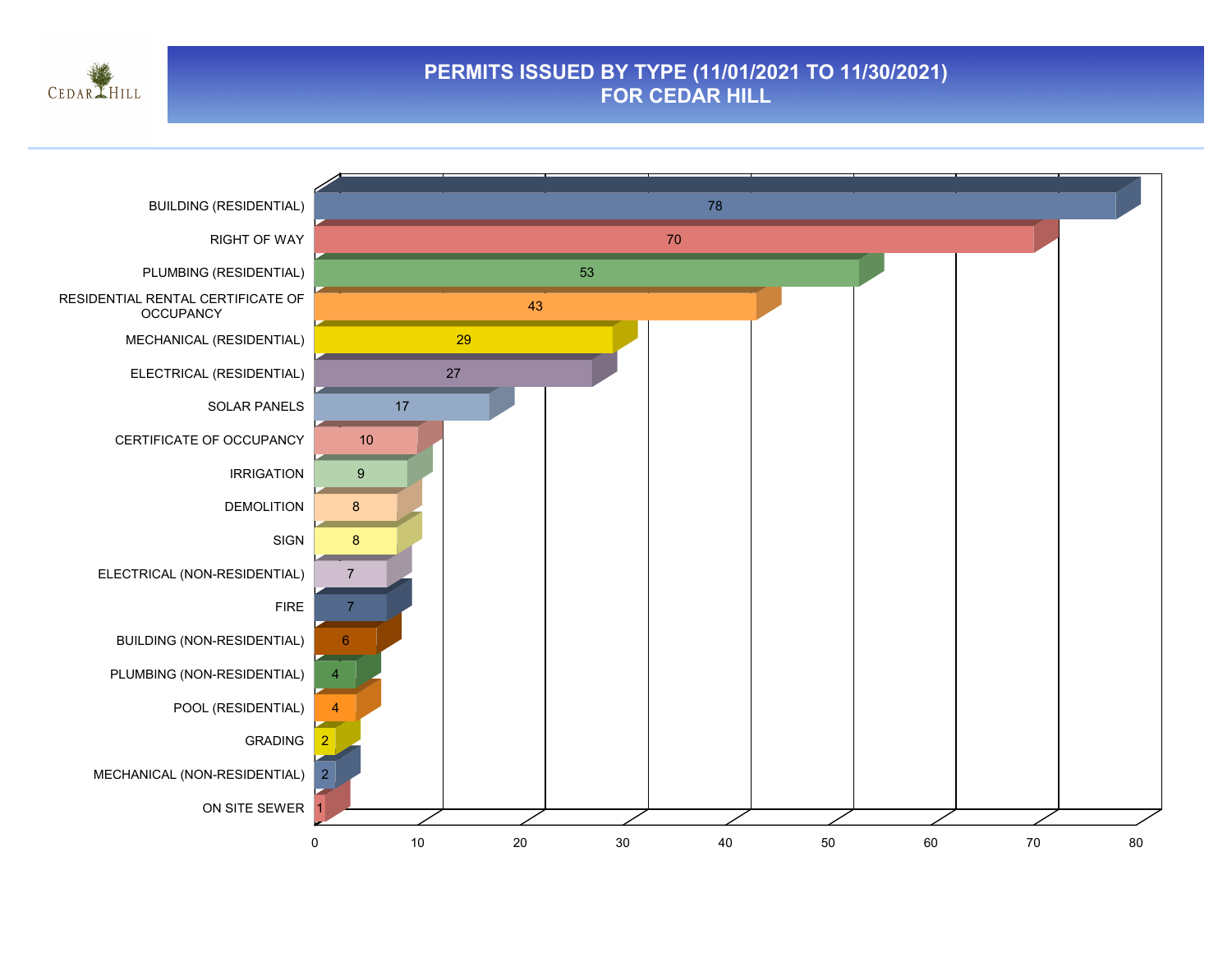|                                   |                                                                                                                       |                                                                                                                                                   |                                             |                                                                               | PERMITS ISSUED BY TYPE (11/01/2021 TO 11/30/2021) |                                         |                 |                       |
|-----------------------------------|-----------------------------------------------------------------------------------------------------------------------|---------------------------------------------------------------------------------------------------------------------------------------------------|---------------------------------------------|-------------------------------------------------------------------------------|---------------------------------------------------|-----------------------------------------|-----------------|-----------------------|
| Permit#                           | <b>Type</b><br><b>Application Date</b><br>Zone                                                                        | <b>Workclass</b><br><b>Issue Date</b><br>Sq Ft                                                                                                    | <b>Status</b><br>Expiration<br>Valuation    | <b>Main Address</b><br><b>Last Inspection</b><br><b>Fee Total</b>             | <b>Finaled Date</b><br><b>Assigned To</b>         | <b>Project</b><br><b>Applied Online</b> | <b>District</b> | <b>Parcel</b>         |
| <b>BUILDING (NON-RESIDENTIAL)</b> |                                                                                                                       |                                                                                                                                                   |                                             |                                                                               |                                                   |                                         |                 |                       |
| BLDC-013831-2021                  | <b>Building</b><br>(Non-Residential)<br>06/22/2021<br>$\frac{1}{2}$<br><b>Description: Building Expansion Addtion</b> | Addition<br>11/01/2021<br>2,459                                                                                                                   | Issued<br>04/30/2022<br>\$33,050.00         | 1517 Freedom Way, Cedar Hill, TX 75104<br>\$508.00                            | Gail Lux                                          | No                                      | Zone 3          | 16001300033AR00<br>00 |
| BLDC-015655-2021                  | Building<br>(Non-Residential)<br>11/01/2021<br><b>NSNS</b><br>Description: reroof entire building                     | Roof<br>11/01/2021<br>0                                                                                                                           | Issued<br>04/30/2022<br>\$113,000.00        | 500 W 1382 Hwy, Cedar Hill, TX 75104<br>\$1,314.00                            | Gail Lux                                          | No                                      | Zone 1          | 160168000A00100<br>00 |
| BLDC-015414-2021                  | <b>Building</b><br>(Non-Residential)<br>10/13/2021<br><b>LRLR</b>                                                     | Alteration<br>11/01/2021<br>1.800<br>Description: addition of 3 walls to existing building                                                        | Issued<br>05/21/2022<br>\$10,000.00         | 320 S Clark Rd, H, Cedar Hill, TX 75104<br>11/22/2021<br>\$208.00             | Gail Lux                                          | Yes                                     | Zone 2          | 160459100A00100<br>00 |
| BLDC-015164-2021                  | <b>Building</b><br>(Non-Residential)<br>09/22/2021<br><b>LR LR</b>                                                    | Alteration<br>11/11/2021<br>6.010<br>Description: inetrior remodel of existing vet clinic, tax office, and locksmith into new combined vet clinic | Issued<br>05/31/2022<br>\$636,285.00        | 101 N J Elmer Weaver Fwy, Cedar Hill, TX<br>75104<br>12/02/2021<br>\$5,674.00 | Gail Lux                                          | Yes                                     | Zone 2          | 651472415100300<br>00 |
| BLDC-015769-2021                  | <b>Building</b><br>(Non-Residential)<br>11/07/2021<br>$\prime\prime$<br><b>Description: Retaining Walls</b>           | <b>Retaining Wall</b><br>11/20/2021<br>0                                                                                                          | <b>Issued</b><br>05/19/2022<br>\$143,181.00 | 1700 American Way, Cedar Hill, TX 75104<br>\$0.00                             | Gail Lux                                          | No                                      | Zone 3          | 651218290101901<br>00 |
| BLDC-016096-2021                  | Building<br>(Non-Residential)<br>11/30/2021<br>OT-Corr OT-Corr<br>Description: Add walls for storage room             | Alteration<br>11/30/2021<br>0                                                                                                                     | Issued<br>05/31/2022<br>\$7,840.00          | 285 Uptown Blvd, Cedar Hill, TX 75104<br>\$0.00                               | Gail Lux                                          | No                                      | Zone 2          | 160128300D00100<br>00 |

#### **PERMITS ISSUED FOR BUILDING (NON-RESIDENTIAL): 6**

| <b>BUILDING (RESIDENTIAL)</b> |                                  |                                            |                            |                                      |                 |     |        |                       |
|-------------------------------|----------------------------------|--------------------------------------------|----------------------------|--------------------------------------|-----------------|-----|--------|-----------------------|
| BLDR-013719-2021              | <b>Building</b><br>(Residential) | New Single Family                          | Issued                     | 306 Terrace Ln, Cedar Hill, TX 75104 |                 |     | Zone 2 | 160445700A00900<br>00 |
|                               | 06/15/2021                       | 11/01/2021<br>6,484                        | 04/30/2022<br>\$661,100.94 | \$8,965.00                           | Andrew Lipscomb | Yes |        |                       |
|                               |                                  | Description: LA 4934 GAR 855 VAL \$661,100 |                            |                                      |                 |     |        |                       |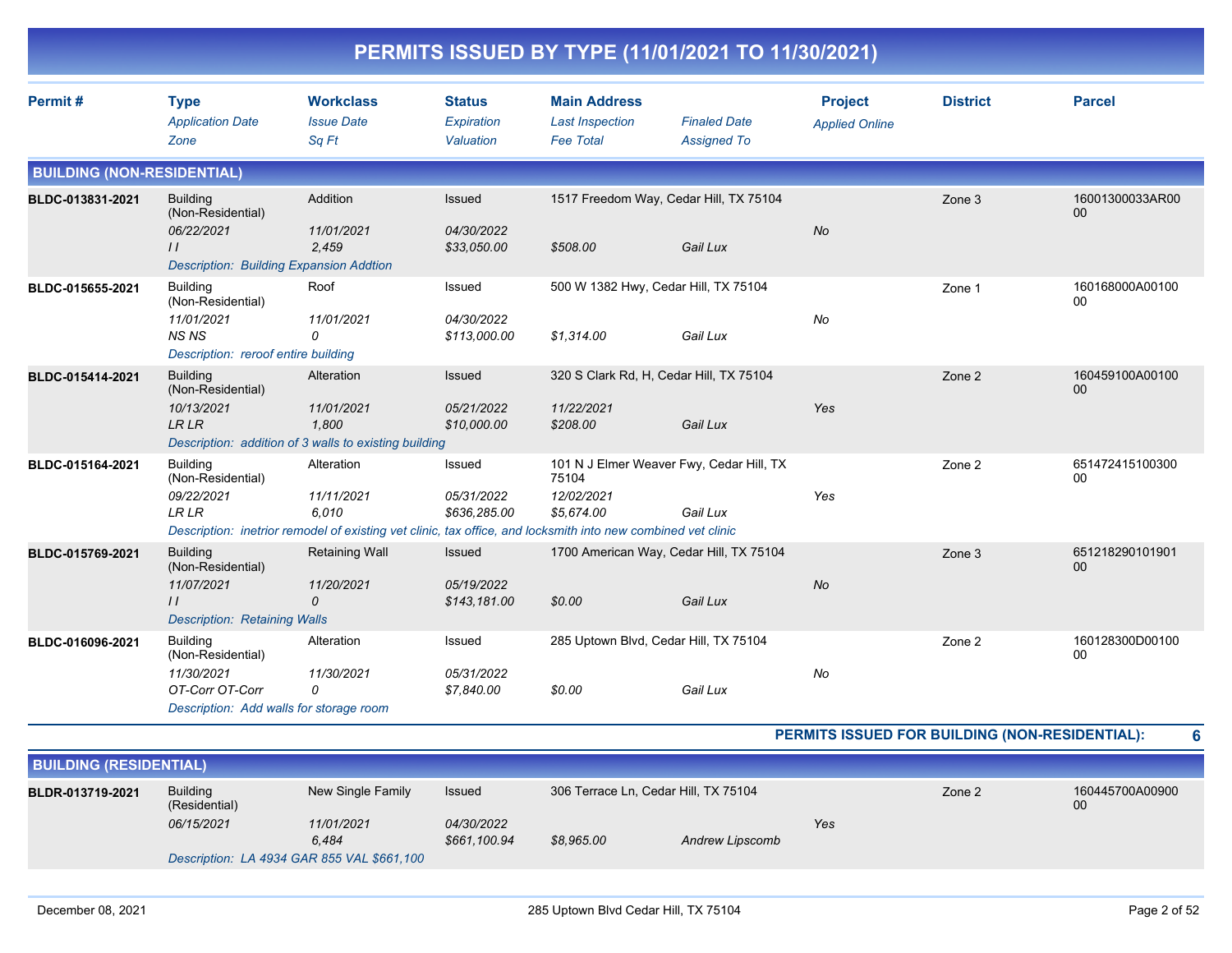| Permit#          | <b>Type</b><br><b>Application Date</b><br>Zone                                                                  | <b>Workclass</b><br><b>Issue Date</b><br>Sa Ft                                                                                     | <b>Status</b><br>Expiration<br>Valuation   | <b>Main Address</b><br><b>Last Inspection</b><br><b>Fee Total</b> | <b>Finaled Date</b><br><b>Assigned To</b> | <b>Project</b><br><b>Applied Online</b> | <b>District</b> | <b>Parcel</b>             |
|------------------|-----------------------------------------------------------------------------------------------------------------|------------------------------------------------------------------------------------------------------------------------------------|--------------------------------------------|-------------------------------------------------------------------|-------------------------------------------|-----------------------------------------|-----------------|---------------------------|
| BLDR-015101-2021 | <b>Building</b><br>(Residential)<br>09/16/2021<br>PD PD<br>Description: Block retaining wall                    | Retaining Wall<br>11/01/2021<br>1.471                                                                                              | Issued<br>05/23/2022<br>\$18,756.00        | 2900 Sonterra Dr, Cedar Hill, TX 75104<br>11/24/2021<br>\$224.00  | Gail Lux                                  | Yes                                     | Zone 4          | 1602796001577R0<br>00     |
| BLDR-015650-2021 | <b>Building</b><br>(Residential)<br>11/01/2021<br><b>PD PD</b>                                                  | Accessory<br>Structure<br>11/01/2021<br>80<br>Description: 8x10 wood shed. MUST BE 3 FT FROM BACK FENCE AND 3 FT FROM SIDE FENCE   | Issued<br>04/30/2022<br>\$2,928.14         | 1821 Mcalaster St, Cedar Hill, TX 75104<br>\$50.00                | <b>Alexis Sartin</b>                      | No                                      | Zone 1          | 160060000111R00<br>00     |
| BLDR-015374-2021 | <b>Building</b><br>(Residential)<br>10/08/2021<br><b>PD PD</b><br>Description: LA 2848 GAR 506 VAL \$400,000    | New Single Family<br>11/01/2021<br>3.654                                                                                           | Issued<br>04/30/2022<br>\$400,000.00       | 1105 Wishing Well Ct, Cedar Hill, TX<br>75104<br>\$7,833.00       | Gail Lux                                  | Yes                                     | Zone 4          | 160279000024200<br>00     |
| BLDR-015680-2021 | <b>Building</b><br>(Residential)<br>11/02/2021                                                                  | Repair<br>11/02/2021<br>212<br>Description: REPLACE 11 WINDOWS(LIKE FOR LIKE)                                                      | <b>Issued</b><br>05/02/2022<br>\$29,300.82 | 645 E Little Creek Rd, Cedar Hill, TX<br>75104<br>\$318.00        | Alexis Sartin                             | Yes                                     | Zone 3          | 650132040101802<br>00     |
| BLDR-015631-2021 | <b>Building</b><br>(Residential)<br>10/29/2021<br>OT-Res OT-Res<br><b>Description: ReRoof</b>                   | Roof<br>11/02/2021<br>226                                                                                                          | Issued<br>05/02/2022<br>\$11,808.44        | 115 Meadow Ridge Dr, Cedar Hill, TX<br>75104<br>\$161.00          | <b>Alexis Sartin</b>                      | Yes                                     | Zone 1          | 160325000500100<br>00     |
| BLDR-015588-2021 | <b>Building</b><br>(Residential)<br>10/26/2021<br><b>PD PD</b>                                                  | Roof<br>11/02/2021<br>2,707<br>Description: Remove old roofing and replacing with new asphalt shingles                             | Issued<br>05/02/2022<br>\$16,312.06        | 1309 Middleton Dr, Cedar Hill, TX 75104<br>\$206.00               | <b>Alexis Sartin</b>                      | Yes                                     | Zone 1          | 160428400300300<br>00     |
| BLDR-015679-2021 | <b>Building</b><br>(Residential)<br>11/02/2021<br><b>PD PD</b><br>Description: Owens 25 yr shingle in Driftwood | Roof<br>11/02/2021<br>1.138                                                                                                        | Issued<br>05/02/2022<br>\$5,318.76         | 438 Vincent St, Cedar Hill, TX 75104<br>\$107.00                  | Alexis Sartin                             | Yes                                     | Zone 2          | 160206900K02600<br>00     |
| BLDR-015555-2021 | <b>Building</b><br>(Residential)<br>10/22/2021                                                                  | Alteration<br>11/03/2021<br>$\mathcal I$<br>Description: Window replacement. Install 9 replacement windows, same size as existing. | Issued<br>05/28/2022<br>\$5,724.00         | 720 Hillside Dr, Cedar Hill, TX 75104<br>11/29/2021<br>\$107.00   | <b>Alexis Sartin</b>                      | Yes                                     | Zone 2          | 160395600101400<br>$00\,$ |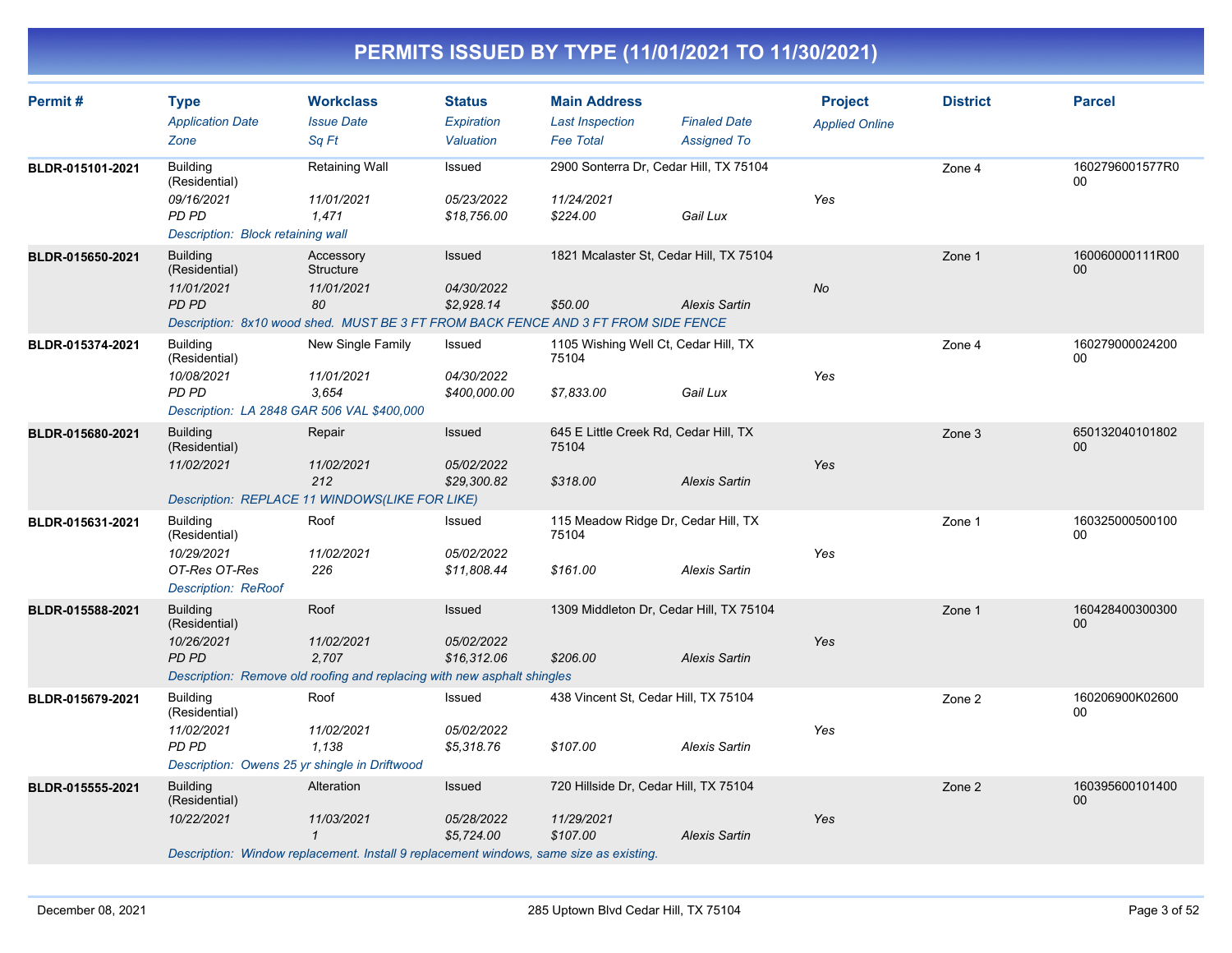| Permit#          | <b>Type</b><br><b>Application Date</b><br>Zone                                                                                   | <b>Workclass</b><br><b>Issue Date</b><br>Sq Ft | <b>Status</b><br>Expiration<br>Valuation | <b>Main Address</b><br><b>Last Inspection</b><br><b>Fee Total</b> | <b>Finaled Date</b><br><b>Assigned To</b> | <b>Project</b><br><b>Applied Online</b> | <b>District</b> | <b>Parcel</b>         |
|------------------|----------------------------------------------------------------------------------------------------------------------------------|------------------------------------------------|------------------------------------------|-------------------------------------------------------------------|-------------------------------------------|-----------------------------------------|-----------------|-----------------------|
| BLDR-015569-2021 | <b>Building</b><br>(Residential)<br>10/25/2021<br>Description: Patio Roof/Wood/Attached (25'X25')                                | Addition<br>11/03/2021<br>625                  | Issued<br>05/02/2022<br>\$5,000.00       | 605 High Dr, Cedar Hill, TX 75104<br>\$98.00                      | <b>Alexis Sartin</b>                      | No                                      | Zone 3          | 160065000300100<br>00 |
| BLDR-015561-2021 | <b>Building</b><br>(Residential)<br>10/24/2021<br>Description: REPLACE 8 WINDOWS(LIKE FOR LIKE)                                  | Repair<br>11/03/2021<br>150                    | Issued<br>05/02/2022<br>\$10,107.00      | 908 Larue Dr, Cedar Hill, TX 75104<br>\$152.00                    | <b>Alexis Sartin</b>                      | Yes                                     | Zone 3          | 160426902000500<br>00 |
| BLDR-015690-2021 | <b>Building</b><br>(Residential)<br>11/03/2021<br>OT-Res OT-Res<br>Description: 6ft wood fence. moving fence up to property line | Fence<br>11/03/2021<br>0                       | Issued<br>05/02/2022<br>\$400.00         | 321 Hickerson St, Cedar Hill, TX 75104<br>\$25.00                 | <b>Alexis Sartin</b>                      | No                                      | Zone 2          | 160205000000900<br>00 |
| BLDR-015560-2021 | <b>Building</b><br>(Residential)<br>10/23/2021<br>PD PD<br>Description: shed 10x8                                                | Accessory<br>Structure<br>11/03/2021<br>80     | Void<br>05/02/2022<br>\$2,500.00         | 1502 Legacy Dr, Cedar Hill, TX 75104<br>\$50.00                   | <b>Alexis Sartin</b>                      | Yes                                     | Zone 3          | 160045300H00100<br>00 |
| BLDR-015554-2021 | <b>Building</b><br>(Residential)<br>10/22/2021<br><b>PD PD</b><br>Description: 6 ft wood fence 182 linear feet                   | Fence<br>11/03/2021<br>182                     | Issued<br>05/21/2022<br>\$5,000.00       | 322 Wolfe St, Cedar Hill, TX 75104<br>11/22/2021<br>\$25.00       | <b>Alexis Sartin</b>                      | Yes                                     | Zone 1          | 160364000101100<br>00 |
| BLDR-015718-2021 | <b>Building</b><br>(Residential)<br>11/04/2021<br>Description: 6 ft wood fence, metal posts                                      | Fence<br>11/04/2021<br>$\Omega$                | Issued<br>05/03/2022<br>\$1,635.00       | 446 Dollins St, Cedar Hill, TX 75104<br>\$25.00                   | <b>Alexis Sartin</b>                      | <b>No</b>                               | Zone 2          | 160206700S01801<br>00 |
| BLDR-015509-2021 | <b>Building</b><br>(Residential)<br>10/19/2021<br><b>PD PD</b><br>Description: 10x10 floating deck                               | Deck<br>11/04/2021<br>100                      | Issued<br>05/03/2022<br>\$350.00         | 820 Windswept Dr, Cedar Hill, TX 75104<br>\$50.00                 | <b>Alexis Sartin</b>                      | No                                      | Zone 3          | 160343000D00400<br>00 |
| BLDR-015738-2021 | <b>Building</b><br>(Residential)<br>11/05/2021<br><b>PD PD</b><br>Description: replace old fence 6 ft wood                       | Fence<br>11/05/2021<br>0                       | Complete<br>05/09/2022<br>\$5,000.00     | 1539 Tuley St, Cedar Hill, TX 75104<br>11/09/2021<br>\$25.00      | 11/09/2021<br>Jeanette Cosme              | <b>No</b>                               | Zone 1          | 160059000202000<br>00 |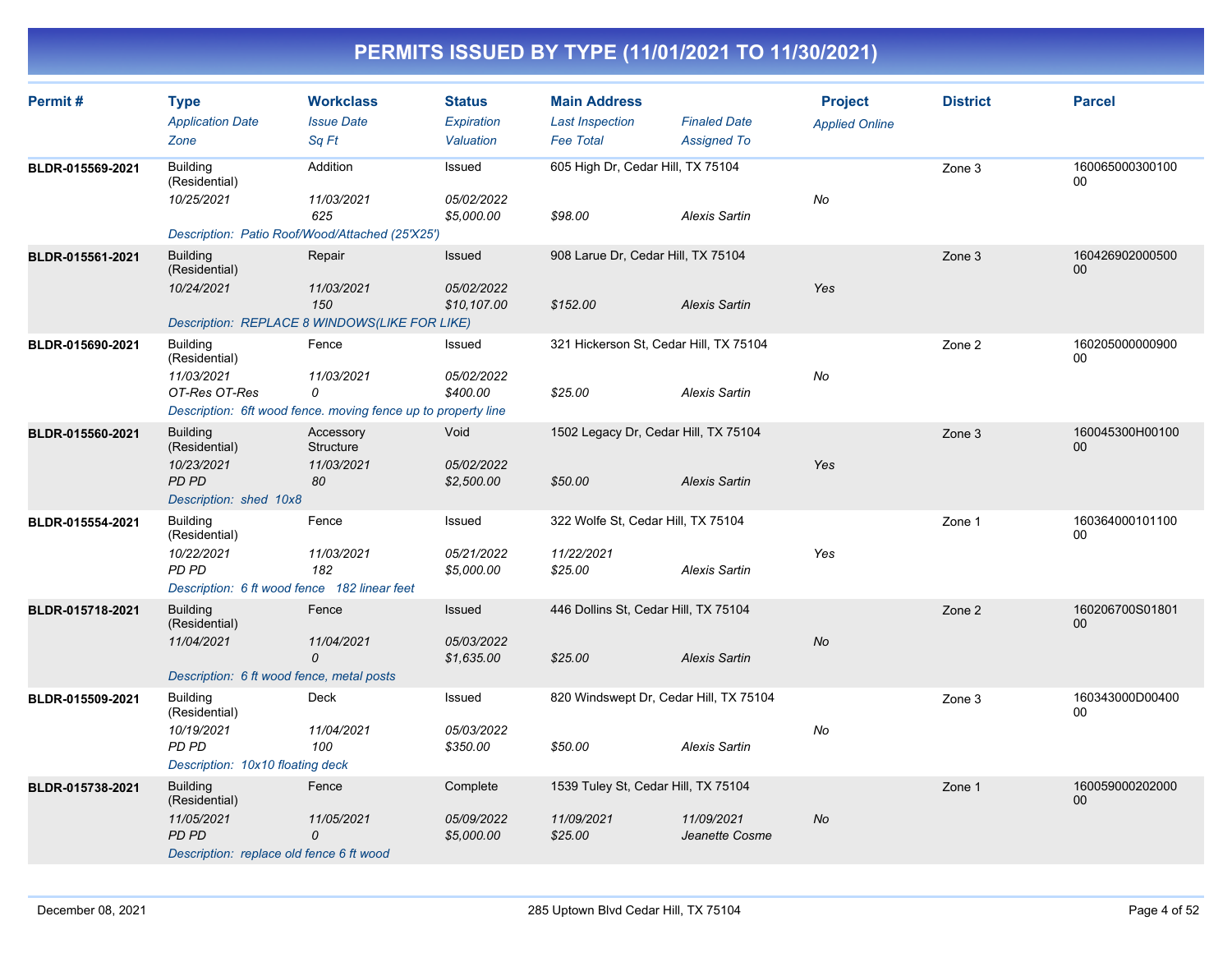| Permit#          | <b>Type</b><br><b>Application Date</b><br>Zone                                                        | <b>Workclass</b><br><b>Issue Date</b><br>Sa Ft                                                                  | <b>Status</b><br><b>Expiration</b><br>Valuation | <b>Main Address</b><br><b>Last Inspection</b><br><b>Fee Total</b> | <b>Finaled Date</b><br><b>Assigned To</b> | <b>Project</b><br><b>Applied Online</b> | <b>District</b> | <b>Parcel</b>             |
|------------------|-------------------------------------------------------------------------------------------------------|-----------------------------------------------------------------------------------------------------------------|-------------------------------------------------|-------------------------------------------------------------------|-------------------------------------------|-----------------------------------------|-----------------|---------------------------|
| BLDR-015797-2021 | <b>Building</b><br>(Residential)<br>11/09/2021<br>PD PD                                               | Fence<br>11/09/2021<br>0<br>Description: extend back fence 8 ft wood with manual sliding gate                   | Issued<br>05/09/2022<br>\$2,000.00              | 1328 Scott St, Cedar Hill, TX 75104<br>\$25.00                    | Alexis Sartin                             | No                                      | Zone 1          | 160428700300800<br>00     |
| BLDR-015694-2021 | <b>Building</b><br>(Residential)<br>11/03/2021<br>PD PD                                               | Fence<br>11/09/2021<br>155<br>Description: We are replacing 155LF of damaged or rotted fencing. 6ft wood fence. | Issued<br>05/09/2022<br>\$4,000.00              | 214 Waterford Oaks Dr, Cedar Hill, TX<br>75104<br>\$25.00         | Jeanette Cosme                            | Yes                                     | Zone 2          | 161100000901200<br>00     |
| BLDR-015770-2021 | <b>Building</b><br>(Residential)<br>11/07/2021<br>PD PD<br>Description: LA 4069 GAR 921 VAL \$678,980 | New Single Family<br>11/09/2021<br>5,260                                                                        | Issued<br>05/09/2022<br>\$678,980.00            | 2624 Whispering Oaks Cove, Cedar Hill,<br>TX 75104<br>\$8,475.00  | Gail Lux                                  | No                                      | Zone 4          | 160279600010310<br>00     |
| BLDR-015827-2021 | <b>Building</b><br>(Residential)<br>11/10/2021<br>PD PD                                               | Roof<br>11/10/2021<br>0<br>Description: remove asphalt shingles and replace.                                    | <b>Issued</b><br>05/09/2022<br>\$9,000.00       | 737 Monique Ct, Cedar Hill, TX 75104<br>\$134.00                  | Alexis Sartin                             | <b>No</b>                               | Zone 1          | 160208500A01300<br>00     |
| BLDR-015823-2021 | <b>Building</b><br>(Residential)<br>11/10/2021<br>TH TH<br><b>Description: Re-roof Duplex</b>         | Roof<br>11/10/2021<br>700                                                                                       | Complete<br>05/11/2022<br>\$3,300.00            | 249 Hood Dr, Cedar Hill, TX 75104<br>11/12/2021<br>\$89.00        | 11/12/2021<br>Cindy Guzman                | No                                      | Zone 2          | 160065700200400<br>00     |
| BLDR-015842-2021 | <b>Building</b><br>(Residential)<br>11/11/2021<br>Description: extend existing fence 6 ft wood        | Fence<br>11/11/2021<br>0                                                                                        | Issued<br>05/10/2022<br>\$600.00                | 738 Cross Creek Dr, Cedar Hill, TX 75104<br>\$25.00               | <b>Alexis Sartin</b>                      | No                                      | Zone 3          | 160205500B01500<br>00     |
| BLDR-015840-2021 | <b>Building</b><br>(Residential)<br>11/11/2021<br>Description: 10x12 storage building                 | Accessory<br>Structure<br>11/11/2021<br>120                                                                     | Issued<br>06/06/2022<br>\$3,500.00              | 814 Monique Ct, Cedar Hill, TX 75104<br>12/07/2021<br>\$75.00     | Alexis Sartin                             | No                                      | Zone 1          | 160095000800800<br>00     |
| BLDR-015832-2021 | <b>Building</b><br>(Residential)<br>11/11/2021<br>Description: 6ft wood fence                         | Fence<br>11/11/2021<br>0                                                                                        | Issued<br>05/10/2022<br>\$600.00                | 314 Meadowbrooke Dr, Cedar Hill, TX<br>75104<br>\$25.00           | <b>Alexis Sartin</b>                      | No                                      | Zone 3          | 160320000200700<br>$00\,$ |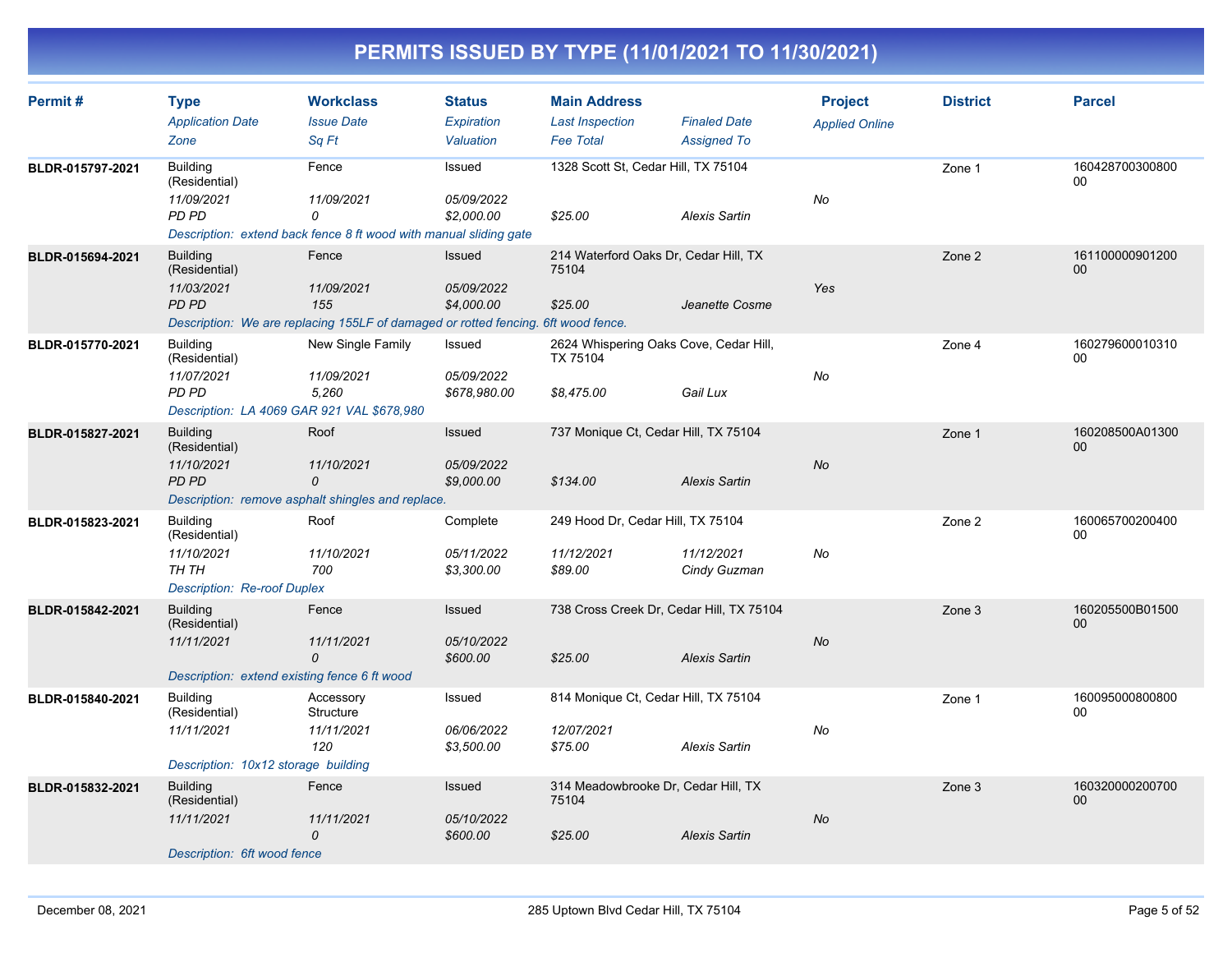| Permit#          | <b>Type</b><br><b>Application Date</b><br>Zone                                                        | <b>Workclass</b><br><b>Issue Date</b><br>Sq Ft                                                                                                                                             | <b>Status</b><br><b>Expiration</b><br>Valuation | <b>Main Address</b><br><b>Last Inspection</b><br><b>Fee Total</b>       | <b>Finaled Date</b><br><b>Assigned To</b> | <b>Project</b><br><b>Applied Online</b> | <b>District</b> | <b>Parcel</b>                     |
|------------------|-------------------------------------------------------------------------------------------------------|--------------------------------------------------------------------------------------------------------------------------------------------------------------------------------------------|-------------------------------------------------|-------------------------------------------------------------------------|-------------------------------------------|-----------------------------------------|-----------------|-----------------------------------|
| BLDR-015836-2021 | <b>Building</b><br>(Residential)<br>11/11/2021                                                        | Roof<br>11/11/2021<br>0<br>Description: Rr-roof home with lifetime shingles                                                                                                                | Issued<br>05/10/2022<br>\$39,244.76             | 809 Cobblestone Ct, Cedar Hill, TX 75104<br>\$398.00                    | Cindy Guzman                              | <b>No</b>                               | Zone 1          | 160397400101500<br>00             |
| BLDR-015834-2021 | <b>Building</b><br>(Residential)<br>11/11/2021<br><b>Description: Re-Roof</b>                         | Roof<br>11/11/2021<br>0                                                                                                                                                                    | Issued<br>05/31/2022<br>\$20,000.00             | 927 Bentle Branch Ln, Cedar Hill, TX<br>75104<br>11/30/2021<br>\$233.00 | Cindy Guzman                              | <b>No</b>                               | Zone 2          | 160045600001400<br>00             |
| BLDR-015851-2021 | <b>Building</b><br>(Residential)<br>11/11/2021<br>PD PD<br>Description: new wrought iron fence        | Fence<br>11/11/2021<br>0                                                                                                                                                                   | Issued<br>05/10/2022<br>\$2,500.00              | 2855 Sonterra Dr, Cedar Hill, TX 75104<br>\$25.00                       | Jeanette Cosme                            | No                                      | Zone 4          | 160279000010000<br>00             |
| BLDR-015846-2021 | <b>Building</b><br>(Residential)<br>11/11/2021<br>PD PD                                               | Fence<br>11/15/2021<br>600<br>Description: Replace the existing Fence using the current fence boundary line. The fence height will be 6 ft with a total of 100 Linear feet to be replaced. | <b>Issued</b><br>05/14/2022<br>\$1,000.00       | 1137 Beechwood Ln, Cedar Hill, TX 75104<br>\$25.00                      | <b>Alexis Sartin</b>                      | Yes                                     | Zone 2          | 160483200Q03500<br>0 <sub>0</sub> |
| BLDR-015725-2021 | <b>Building</b><br>(Residential)<br>11/04/2021                                                        | Alteration<br>11/16/2021<br>1,800<br>Description: remodel HVAC, concrete and small retaining wall, kichen, bathroom, electrical, doors, windows                                            | Issued<br>05/23/2022<br>\$100,000.00            | 1023 Randy Rd, Cedar Hill, TX 75104<br>11/23/2021<br>\$828.00           | Gail Lux                                  | No                                      | Zone 4          | 160265000103100<br>00             |
| BLDR-015775-2021 | <b>Building</b><br>(Residential)<br>11/08/2021<br>OT-Res OT-Res                                       | Alteration<br>11/16/2021<br>0<br>Description: replace windows, exterior doors and siding, intall central heat & air                                                                        | Issued<br>05/16/2022<br>\$19,000.00             | 325 Hickerson St, Cedar Hill, TX 75104<br>\$224.00                      | <b>Alexis Sartin</b>                      | No                                      | Zone 2          | 160205000000700<br>00             |
| BLDR-015687-2021 | <b>Building</b><br>(Residential)<br>11/03/2021<br>PD PD<br>6' DEPTH, 3000 PSI, 3/4" REBAR, 16" OC     | Alteration<br>11/16/2021<br>240<br>Description: CONCRETE SLAB TO BE USED AS UNCOVERED PATIO<br>No Cover is allowed over this patio. GL 11/5/2021                                           | Issued<br>05/16/2022<br>\$3,000.00              | 412 Jones St, Cedar Hill, TX 75104<br>\$80.00                           | Gail Lux                                  | Yes                                     | Zone 2          | 160206800Q04000<br>00             |
| BLDR-015672-2021 | <b>Building</b><br>(Residential)<br>11/01/2021<br>PD PD<br>Description: Three post attached pavilion. | Accessory<br><b>Structure</b><br>11/16/2021<br>300                                                                                                                                         | Issued<br>05/16/2022<br>\$25,000.00             | 1257 Longleaf Dr, Cedar Hill, TX 75104<br>\$278.00                      | <b>Alexis Sartin</b>                      | Yes                                     | Zone 1          | 160200200702500<br>00             |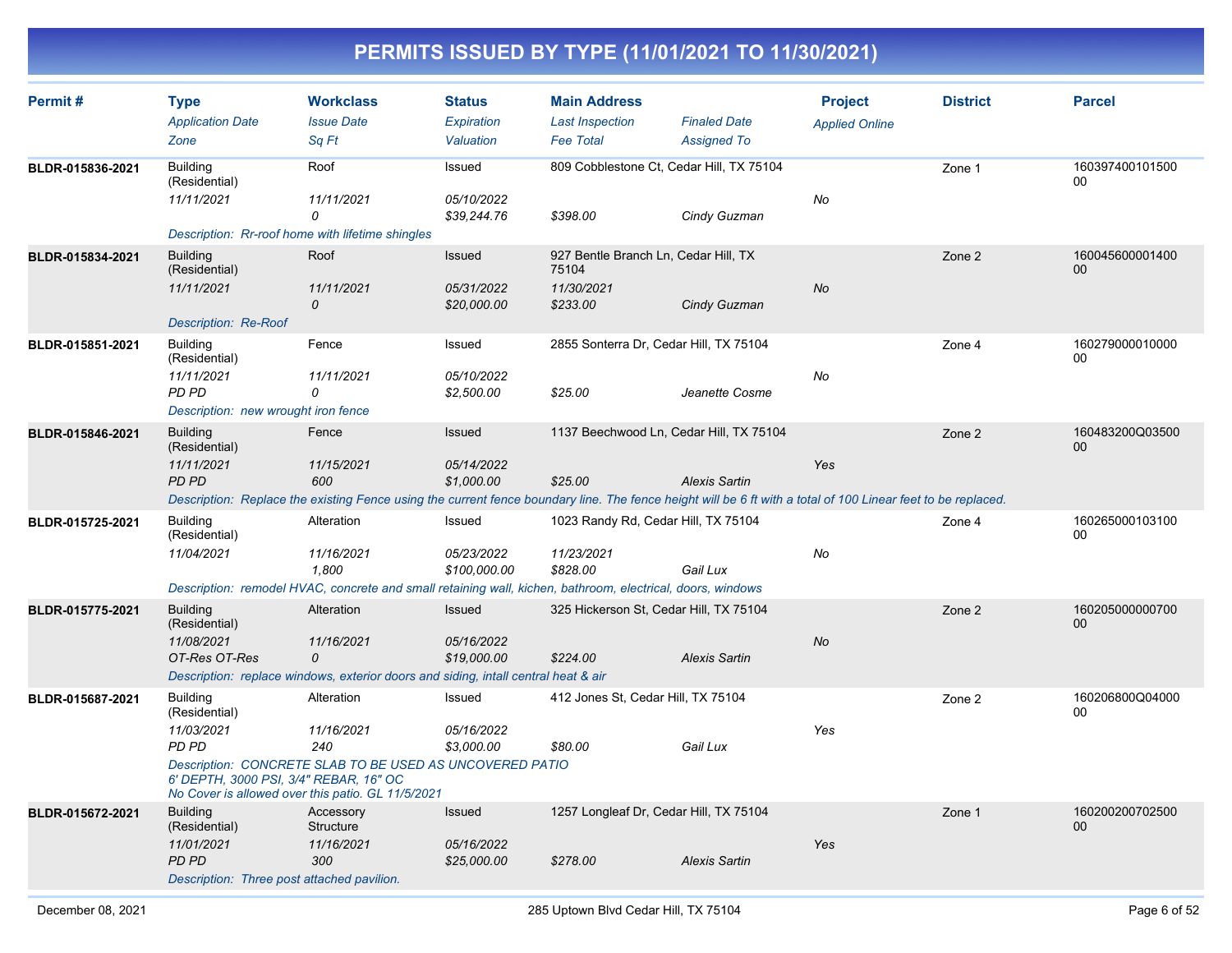| Permit#          | <b>Type</b><br><b>Application Date</b><br>Zone                                                               | <b>Workclass</b><br><b>Issue Date</b><br>Sq Ft | <b>Status</b><br>Expiration<br>Valuation | <b>Main Address</b><br><b>Last Inspection</b><br><b>Fee Total</b> | <b>Finaled Date</b><br><b>Assigned To</b> | <b>Project</b><br><b>Applied Online</b> | <b>District</b> | <b>Parcel</b>             |
|------------------|--------------------------------------------------------------------------------------------------------------|------------------------------------------------|------------------------------------------|-------------------------------------------------------------------|-------------------------------------------|-----------------------------------------|-----------------|---------------------------|
| BLDR-015915-2021 | <b>Building</b><br>(Residential)<br>11/16/2021<br>PD PD<br>Description: 8 ft wood fence                      | Fence<br>11/16/2021<br>0                       | Issued<br>05/16/2022<br>\$5,048.00       | 408 Maplegrove Dr, Cedar Hill, TX 75104<br>\$25.00                | <b>Alexis Sartin</b>                      | No                                      | Zone 1          | 160200000401800<br>00     |
| BLDR-015759-2021 | <b>Building</b><br>(Residential)<br>11/07/2021<br><b>PD PD</b><br>Description: Pergola 8X8                   | Accessory<br>Structure<br>11/16/2021<br>64     | Issued<br>05/16/2022<br>\$2,000.00       | 913 Belclaire Cir, Cedar Hill, TX 75104<br>\$50.00                | Gail Lux                                  | <b>No</b>                               | Zone 1          | 160396300A00900<br>$00\,$ |
| BLDR-015848-2021 | <b>Building</b><br>(Residential)<br>11/11/2021<br>PD PD<br>Description: generator installation               | Alteration<br>11/16/2021<br>0                  | Issued<br>05/16/2022<br>\$1,000.00       | 817 Hickory Knob Cir, Cedar Hill, TX<br>75104<br>\$57.00          | Gail Lux                                  | No                                      | Zone 4          | 160280000501300<br>00     |
| BLDR-015760-2021 | <b>Building</b><br>(Residential)<br>11/07/2021<br><b>PD PD</b><br>Description: 8' Wood Fence                 | Fence<br>11/16/2021<br>230                     | Issued<br>05/16/2022<br>\$2,000.00       | 913 Belclaire Cir, Cedar Hill, TX 75104<br>\$25.00                | Gail Lux                                  | No                                      | Zone 1          | 160396300A00900<br>00     |
| BLDR-015838-2021 | <b>Building</b><br>(Residential)<br>11/11/2021<br>PD PD<br>Description: Retaining Wall                       | Retaining Wall<br>11/16/2021<br>0              | Issued<br>06/01/2022<br>\$15,000.00      | 913 Belclaire Cir, Cedar Hill, TX 75104<br>12/03/2021<br>\$188.00 | Gail Lux                                  | No                                      | Zone 1          | 160396300A00900<br>$00\,$ |
| BLDR-014792-2021 | <b>Building</b><br>(Residential)<br>08/27/2021<br><b>PD PD</b><br>Description: LA 6872 GAR1008 VAL \$600,000 | New Single Family<br>11/16/2021<br>9,511       | Issued<br>05/16/2022<br>\$600,000.00     | 913 Belclaire Cir, Cedar Hill, TX 75104<br>\$10,176.00            | Gail Lux                                  | Yes                                     | Zone 1          | 160396300A00900<br>00     |
| BLDR-015959-2021 | <b>Building</b><br>(Residential)<br>11/17/2021<br>Description: 12x12 storage shed                            | Accessory<br>Structure<br>11/17/2021<br>144    | Issued<br>05/16/2022<br>\$1,800.00       | 640 Rose Hill Ln, Cedar Hill, TX 75104<br>\$75.00                 | <b>Alexis Sartin</b>                      | No                                      | Zone 2          | 160395600401500<br>00     |
| BLDR-015076-2021 | <b>Building</b><br>(Residential)<br>09/15/2021<br>Description: LA 3817 GAR 829 VAL \$652,455                 | New Single Family<br>11/17/2021<br>4,996       | Issued<br>05/16/2022<br>\$652,455.00     | 2423 Hardwick Dr, Cedar Hill, TX 76065<br>\$8,370.00              | Gail Lux                                  | Yes                                     | Zone 4          | 215824001853001<br>08     |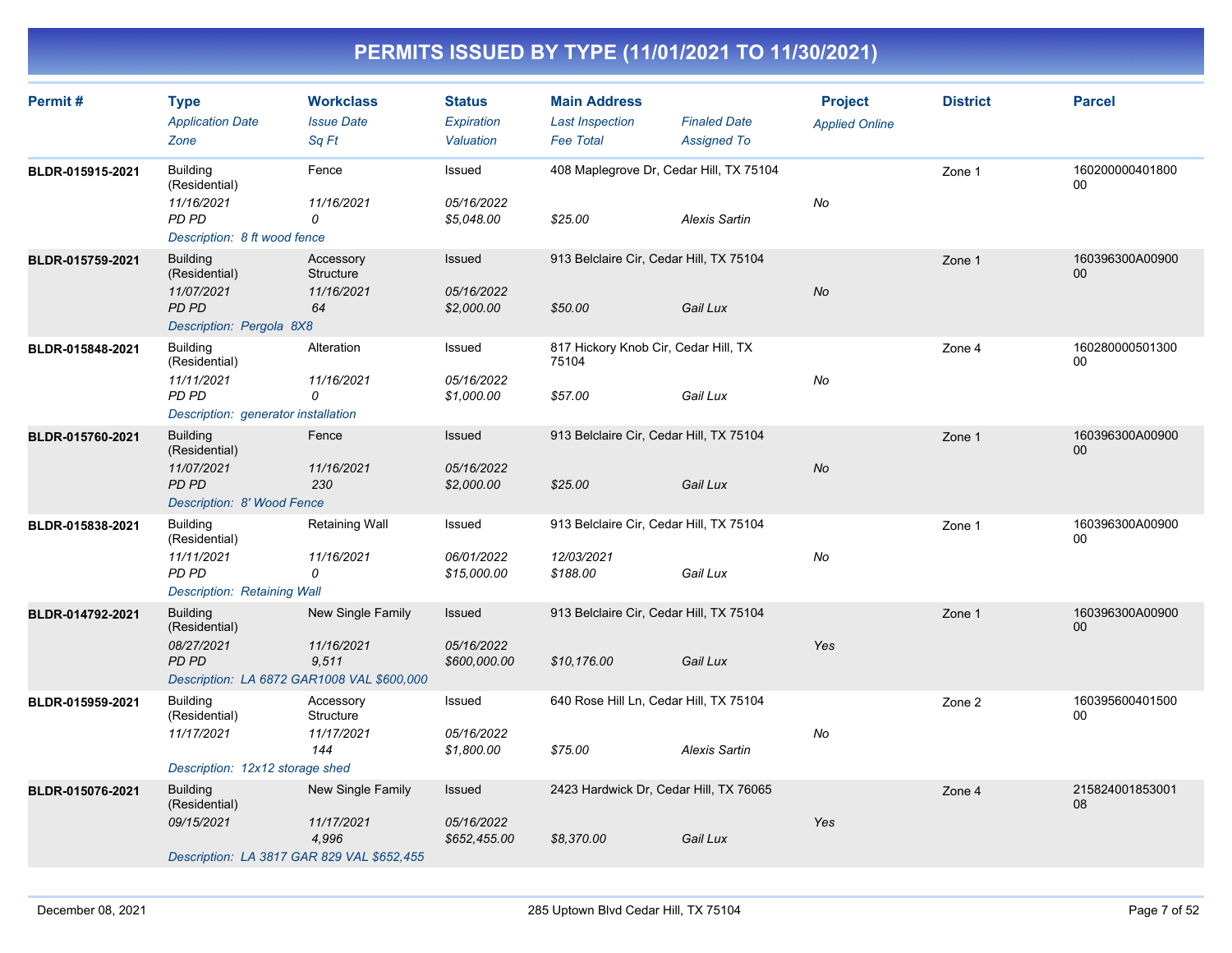| Permit#          | <b>Type</b><br><b>Application Date</b><br>Zone                                                               | <b>Workclass</b><br><b>Issue Date</b><br>Sq Ft                                                    | <b>Status</b><br>Expiration<br>Valuation                    | <b>Main Address</b><br><b>Last Inspection</b><br><b>Fee Total</b> | <b>Finaled Date</b><br><b>Assigned To</b> | <b>Project</b><br><b>Applied Online</b> | <b>District</b> | <b>Parcel</b>             |
|------------------|--------------------------------------------------------------------------------------------------------------|---------------------------------------------------------------------------------------------------|-------------------------------------------------------------|-------------------------------------------------------------------|-------------------------------------------|-----------------------------------------|-----------------|---------------------------|
| BLDR-015949-2021 | <b>Building</b><br>(Residential)<br>11/17/2021<br>PD PD                                                      | Fence<br>11/17/2021<br>$\Omega$                                                                   | Approved<br>Awaiting<br>Payment<br>05/16/2022<br>\$1,000.00 | 463 Orchard Hill Dr, Cedar Hill, TX 75104<br>\$25.00              | <b>Alexis Sartin</b>                      | No                                      | Zone 1          | 160200000203200<br>$00\,$ |
|                  | Description: fence replacement 6ft wood                                                                      |                                                                                                   |                                                             |                                                                   |                                           |                                         |                 |                           |
| BLDR-015562-2021 | <b>Building</b><br>(Residential)<br>10/25/2021<br><b>PD PD</b>                                               | Accessory<br>Structure<br>11/17/2021<br>225<br>Description: 15x15 Steel Covered Pergola, 10' high | Issued<br>06/01/2022<br>\$12,000.00                         | 1351 Overlook Cir, Cedar Hill, TX 75104<br>12/03/2021<br>\$75.00  | <b>Alexis Sartin</b>                      | <b>No</b>                               | Zone 4          | 160209000093900<br>00     |
| BLDR-015538-2021 | <b>Building</b><br>(Residential)<br>10/21/2021<br>PD PD<br>Description: 10x18 Covered Pergola                | Accessory<br>Structure<br>11/17/2021<br>180                                                       | Issued<br>06/01/2022<br>\$10,000.00                         | 1351 Overlook Cir, Cedar Hill, TX 75104<br>12/03/2021<br>\$75.00  | <b>Alexis Sartin</b>                      | No                                      | Zone 4          | 160209000093900<br>00     |
| BLDR-015494-2021 | <b>Building</b><br>(Residential)<br>10/19/2021<br><b>PD PD</b>                                               | New Single Family<br>11/17/2021<br>10,280<br>Description: LA 6496 GAR 1697 VAL \$720,000          | Issued<br>05/16/2022<br>\$720,000.00                        | 448 Robin Rd, Cedar Hill, TX 75104<br>12/03/2021<br>\$8,757.00    | Gail Lux                                  | Yes                                     | Zone 4          | 650492020100200<br>00     |
| BLDR-015722-2021 | <b>Building</b><br>(Residential)<br>11/04/2021                                                               | Repair<br>11/18/2021<br>185<br>Description: REPLACE 22 WINDOWS(LIKE FOR LIKE)                     | Issued<br>05/17/2022<br>\$10,991.00                         | 931 Balfour Dr, Cedar Hill, TX 75104<br>\$152.00                  | Gail Lux                                  | Yes                                     | Zone 2          | 160045500400400<br>00     |
| BLDR-015944-2021 | <b>Building</b><br>(Residential)<br>11/17/2021<br><b>PD PD</b><br>Description: 6 ft tall Vinyl Privacy Fence | Fence<br>11/18/2021<br>87                                                                         | <b>Issued</b><br>05/17/2022<br>\$4,786.00                   | 329 Teakwood Ln, Cedar Hill, TX 75104<br>\$25.00                  | Gail Lux                                  | Yes                                     | Zone 2          | 160483200G03600<br>00     |
| BLDR-015897-2021 | <b>Building</b><br>(Residential)<br>11/12/2021<br>Description: 12x16x9 carport                               | Accessory<br>Structure<br>11/20/2021<br>192                                                       | Issued<br>05/19/2022<br>\$2,000.00                          | 704 Sherwood Ct, Cedar Hill, TX 75104<br>\$75.00                  | Gail Lux                                  | No                                      | Zone 1          | 160397500101300<br>00     |
| BLDR-015835-2021 | <b>Building</b><br>(Residential)<br>11/11/2021<br>Description: retaining wall max 4-4.5 ft                   | <b>Retaining Wall</b><br>11/20/2021<br>$\overline{O}$                                             | Issued<br>05/19/2022<br>\$40,000.00                         | 806 Sleepy Hollow Dr, Cedar Hill, TX<br>75104<br>\$398.00         | Gail Lux                                  | <b>No</b>                               | Zone 1          | 160397400200100<br>$00\,$ |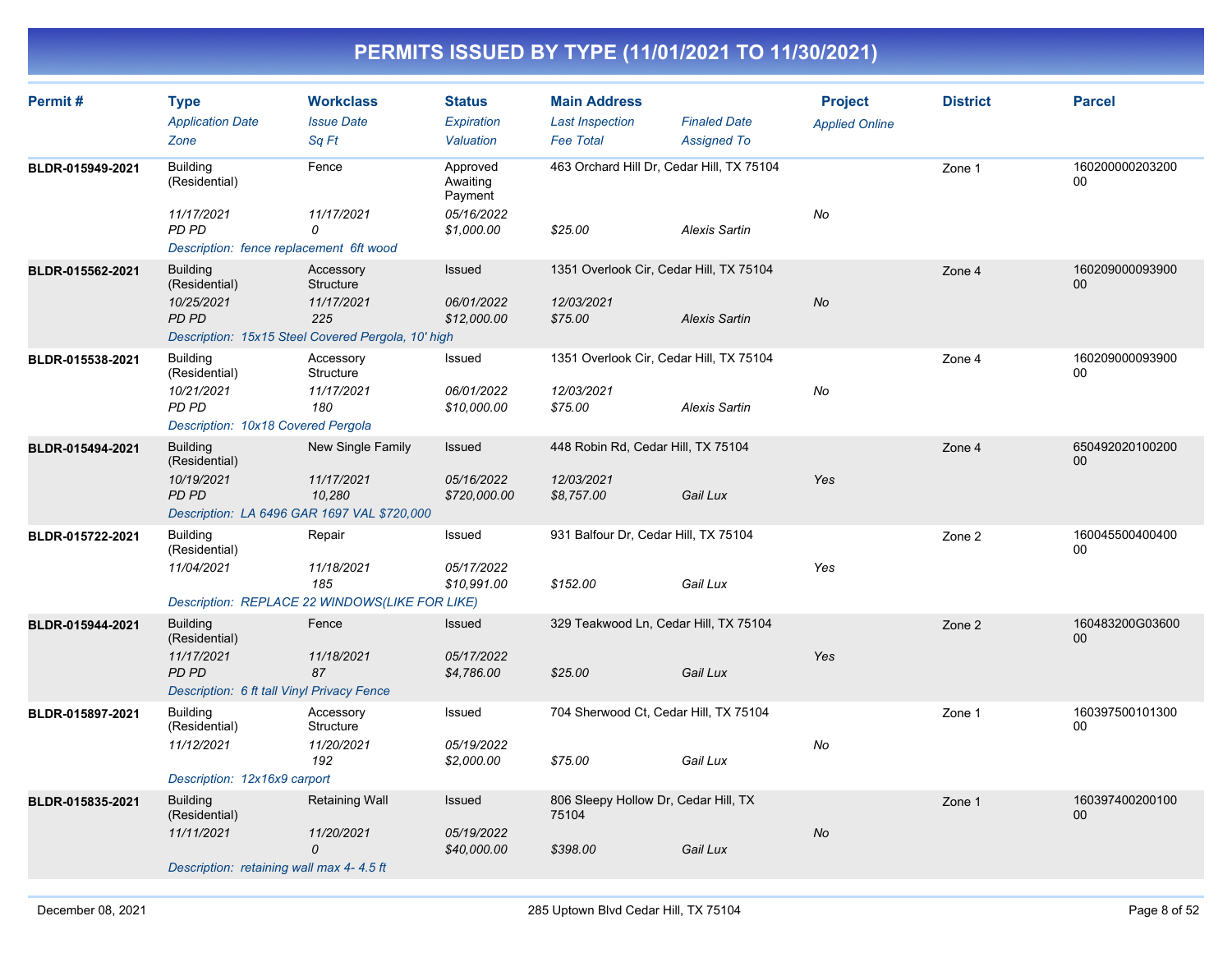| Permit#          | <b>Type</b><br><b>Application Date</b><br>Zone                                                                                | <b>Workclass</b><br><b>Issue Date</b><br>Sa Ft                                                                                                                                                                                                         | <b>Status</b><br>Expiration<br>Valuation    | <b>Main Address</b><br><b>Last Inspection</b><br><b>Fee Total</b> | <b>Finaled Date</b><br><b>Assigned To</b> | <b>Project</b><br><b>Applied Online</b> | <b>District</b> | <b>Parcel</b>         |
|------------------|-------------------------------------------------------------------------------------------------------------------------------|--------------------------------------------------------------------------------------------------------------------------------------------------------------------------------------------------------------------------------------------------------|---------------------------------------------|-------------------------------------------------------------------|-------------------------------------------|-----------------------------------------|-----------------|-----------------------|
| BLDR-015960-2021 | <b>Building</b><br>(Residential)<br>11/17/2021<br>Description: new approach                                                   | Concrete Approach<br>11/20/2021<br>$\Omega$                                                                                                                                                                                                            | Issued<br>05/19/2022<br>\$3,500.00          | 1403 N Cedar Hill Rd, Cedar Hill, TX<br>75104<br>\$75.00          | Gail Lux                                  | No                                      | Zone 2          | 160445000000300<br>00 |
| BLDR-015177-2021 | <b>Building</b><br>(Residential)<br>09/22/2021<br>OT-Res OT-Res<br>Description: Remodel interior of home.<br>"Rear Deck Beam" | Alteration<br>11/20/2021<br>1,332<br>Maximum spacing for single 2x10 Beam form support to support is 5'5"<br>Maximum spacing for double 2x10 Beam from support to support is 8'<br>Maximum spacing for triple 2x10 Beam from support to support is 10' | Issued<br>05/19/2022<br>\$60,000.00         | 324 Texas St, Cedar Hill, TX 75104<br>\$548.00                    | Gail Lux                                  | Yes                                     | Zone 2          | 650881335103600<br>00 |
| BLDR-015992-2021 | <b>Building</b><br>(Residential)<br>11/21/2021                                                                                | <b>Retaining Wall</b><br>11/21/2021<br>$\Omega$<br>Description: Retaining Wall and Driveway extention                                                                                                                                                  | Issued<br>05/23/2022<br>\$7,500.00          | 1023 Randy Rd, Cedar Hill, TX 75104<br>11/23/2021<br>\$125.00     | Gail Lux                                  | No                                      | Zone 4          | 160265000103100<br>00 |
| BLDR-014585-2021 | <b>Building</b><br>(Residential)<br>08/13/2021<br>PD PD<br>Description: LA 2694 GAR 487 VAL \$300,000                         | <b>New Single Family</b><br>11/21/2021<br>3,274                                                                                                                                                                                                        | <b>Issued</b><br>05/20/2022<br>\$300,000.00 | 1216 Eagle PI, Cedar Hill, TX 75104<br>\$7,681.00                 | Gail Lux                                  | Yes                                     | Zone 4          | 160279000027800<br>00 |
| BLDR-016002-2021 | <b>Building</b><br>(Residential)<br>11/22/2021<br>Description: roof replacement shingles only                                 | Roof<br>11/22/2021<br>$\Omega$                                                                                                                                                                                                                         | Issued<br>05/21/2022<br>\$9.500.00          | 701 Sherwood Ct, Cedar Hill, TX 75104<br>\$143.00                 | <b>Alexis Sartin</b>                      | No                                      | Zone 1          | 160397500103000<br>00 |
| BLDR-015965-2021 | <b>Building</b><br>(Residential)<br>11/18/2021<br><b>PD PD</b>                                                                | Alteration<br>11/22/2021<br>1,738<br>Description: Pocket Replacement Windows - Replace 15 Windows.                                                                                                                                                     | Issued<br>05/21/2022<br>\$17,718.00         | 1484 Summers Dr, Cedar Hill, TX 75104<br>\$215.00                 | Jeanette Cosme                            | Yes                                     | Zone 1          | 160059000400400<br>00 |
| BLDR-016019-2021 | <b>Building</b><br>(Residential)<br>11/23/2021<br>Description: Install wood 12x10 storage shed                                | Accessory<br>Structure<br>11/23/2021<br>120                                                                                                                                                                                                            | Issued<br>05/23/2022<br>\$3,673.11          | 1330 White Tail Ridge, Cedar Hill, TX<br>75104<br>\$75.00         | Jeanette Cosme                            | Yes                                     | Zone 1          | 160386100K00700<br>00 |
| BLDR-016045-2021 | <b>Building</b><br>(Residential)                                                                                              | Alteration                                                                                                                                                                                                                                             | Issued                                      | 721 Wood Ridge Dr, Cedar Hill, TX 75104                           |                                           |                                         | Zone 1          | 160495000102500<br>00 |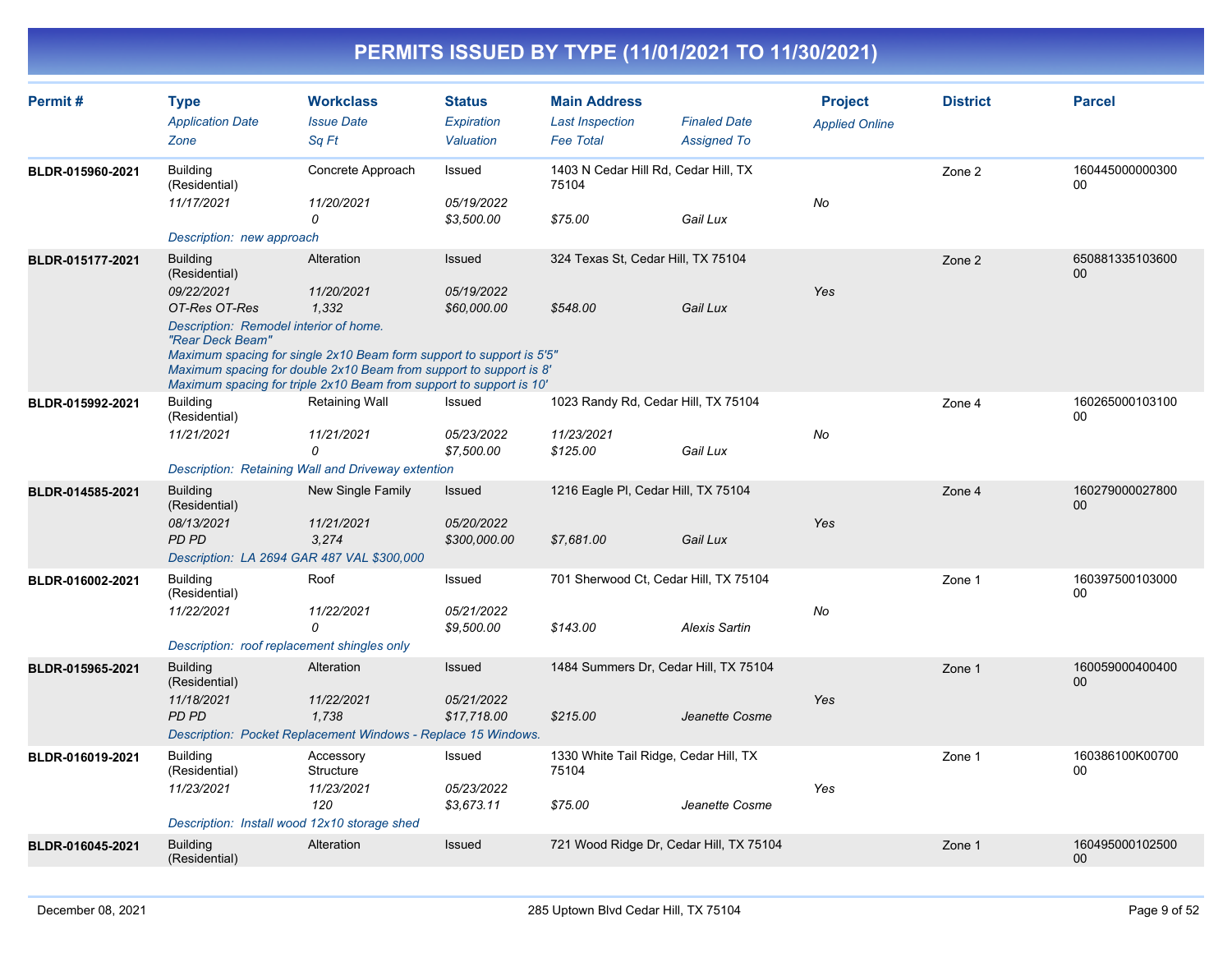| Permit#          | <b>Type</b><br><b>Application Date</b><br>Zone                                                               | <b>Workclass</b><br><b>Issue Date</b><br>Sq Ft                                                     | <b>Status</b><br><b>Expiration</b><br>Valuation | <b>Main Address</b><br><b>Last Inspection</b><br><b>Fee Total</b> | <b>Finaled Date</b><br><b>Assigned To</b> | <b>Project</b><br><b>Applied Online</b> | <b>District</b> | <b>Parcel</b>         |
|------------------|--------------------------------------------------------------------------------------------------------------|----------------------------------------------------------------------------------------------------|-------------------------------------------------|-------------------------------------------------------------------|-------------------------------------------|-----------------------------------------|-----------------|-----------------------|
|                  | 11/24/2021                                                                                                   | 11/24/2021<br>$\mathcal{O}$<br>Description: paint, replace counters, move 2 lights, new counters   | 05/31/2022<br>\$20,000.00                       | 12/01/2021<br>\$233.00                                            | <b>Alexis Sartin</b>                      | <b>No</b>                               |                 |                       |
| BLDR-016058-2021 | <b>Building</b><br>(Residential)<br>11/24/2021<br>PD PD<br>Description: reroof shingles only                 | Roof<br>11/24/2021<br>0                                                                            | Issued<br>05/23/2022<br>\$5,680.00              | 1055 Streamside Dr, Cedar Hill, TX 75104<br>\$107.00              | <b>Alexis Sartin</b>                      | No                                      | Zone 2          | 160482000E02400<br>00 |
| BLDR-016038-2021 | <b>Building</b><br>(Residential)<br>11/24/2021<br><b>LRLR</b>                                                | Fence<br>11/24/2021<br>$\mathcal{O}$<br>Description: fence on driveway - 6ft wood manual gate      | Issued<br>05/23/2022<br>\$400.00                | 1509 Kari Ann Dr, Cedar Hill, TX 75104<br>\$25.00                 | Jeanette Cosme                            | <b>No</b>                               | Zone 4          | 160276105801600<br>00 |
| BLDR-016021-2021 | <b>Building</b><br>(Residential)<br>11/23/2021<br>Description: Cedar Pergola with Polygal roof               | Accessory<br>Structure<br>11/27/2021<br>334                                                        | Issued<br>05/26/2022<br>\$5,000.00              | 804 Cannady Cir, Cedar Hill, TX 75104<br>\$98.00                  | Gail Lux                                  | Yes                                     | Zone 2          | 160206500G00200<br>00 |
| BLDR-016030-2021 | <b>Building</b><br>(Residential)<br>11/23/2021<br><b>PD PD</b>                                               | Alteration<br>11/27/2021<br>3.161<br>Description: Pocket Replacement Windows - Replace 31 Windows. | Issued<br>05/26/2022<br>\$30,840.00             | 450 Tranquility Ln, Cedar Hill, TX 75104<br>\$326.00              | Gail Lux                                  | Yes                                     | Zone 3          | 160343000H01200<br>00 |
| BLDR-015792-2021 | <b>Building</b><br>(Residential)<br>11/08/2021<br><b>PD PD</b><br>Description: Wood fence with metal posts   | Fence<br>11/28/2021<br>0                                                                           | Issued<br>05/27/2022<br>\$1,200.00              | 1518 Spring Hill Dr, Cedar Hill, TX 75104<br>\$25.00              | Gail Lux                                  | No                                      | Zone 3          | 160045300J00500<br>00 |
| BLDR-015513-2021 | <b>Building</b><br>(Residential)<br>10/20/2021<br><b>PD PD</b><br>Description: LA 3798 GAR 720 VAL \$379,800 | New Single Family<br>11/28/2021<br>4,889                                                           | Issued<br>05/27/2022<br>\$379,800.00            | 1735 Ranch View Dr, Cedar Hill, TX 75104<br>\$8,446.98            | Gail Lux                                  | Yes                                     | Zone 3          | 160045300L04000<br>00 |
| BLDR-015788-2021 | <b>Building</b><br>(Residential)<br>11/08/2021<br>PD PD<br>Description: Wood Fence with metal posts          | Fence<br>11/28/2021<br>0                                                                           | Issued<br>05/27/2022<br>\$1,200.00              | 1735 Ranch View Dr, Cedar Hill, TX 75104<br>\$25.00               | Gail Lux                                  | No                                      | Zone 3          | 160045300L04000<br>00 |
| BLDR-015514-2021 | <b>Building</b><br>(Residential)                                                                             | New Single Family                                                                                  | Issued                                          | 1518 Spring Hill Dr, Cedar Hill, TX 75104                         |                                           |                                         | Zone 3          | 160045300J00500<br>00 |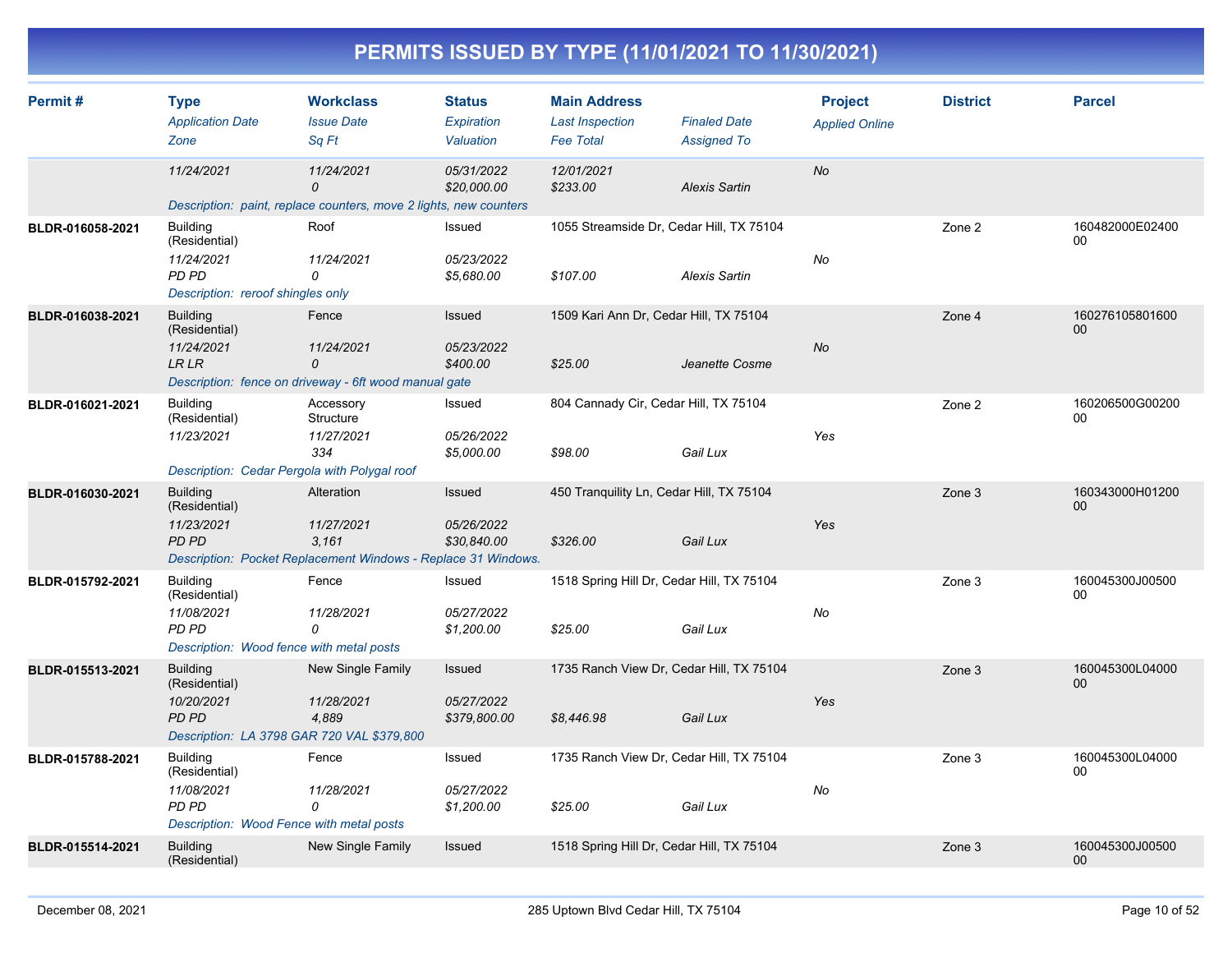| Permit#          | <b>Type</b><br><b>Application Date</b><br>Zone                                                        | <b>Workclass</b><br><b>Issue Date</b><br>Sq Ft                                                                                | <b>Status</b><br>Expiration<br>Valuation | <b>Main Address</b><br><b>Last Inspection</b><br><b>Fee Total</b> | <b>Finaled Date</b><br><b>Assigned To</b> | <b>Project</b><br><b>Applied Online</b> | <b>District</b> | <b>Parcel</b>             |
|------------------|-------------------------------------------------------------------------------------------------------|-------------------------------------------------------------------------------------------------------------------------------|------------------------------------------|-------------------------------------------------------------------|-------------------------------------------|-----------------------------------------|-----------------|---------------------------|
|                  | 10/20/2021<br>PD PD<br>Description: LA 2558 GAR 434 VAL \$328,800                                     | 11/28/2021<br>3,288                                                                                                           | 05/27/2022<br>\$328,800.00               | \$7,806.98                                                        | Gail Lux                                  | Yes                                     |                 |                           |
| BLDR-016076-2021 | <b>Building</b><br>(Residential)<br>11/29/2021                                                        | Fence<br>11/29/2021<br>0<br>Description: metal fence (gate) over driveway- manual 8 ft gate                                   | Issued<br>05/28/2022<br>\$4,000.00       | 430 Kenya St, Cedar Hill, TX 75104<br>\$25.00                     | Jeanette Cosme                            | No                                      | Zone 2          | 160206205902300<br>00     |
| BLDR-016077-2021 | <b>Building</b><br>(Residential)<br>11/29/2021                                                        | Driveway<br>11/29/2021<br>0<br>Description: concrete driveway extension w/patio                                               | Issued<br>05/28/2022<br>\$2,500.00       | 430 Kenya St, Cedar Hill, TX 75104<br>\$80.00                     | <b>Alexis Sartin</b>                      | No                                      | Zone 2          | 160206205902300<br>00     |
| BLDR-011543-2021 | <b>Building</b><br>(Residential)<br>01/20/2021<br>Description: LA 5417 GAR 772 VAL \$680,000          | New Single Family<br>11/29/2021<br>5,417                                                                                      | Issued<br>05/28/2022<br>\$680,000.00     | 2003 Molton Ct, Cedar Hill, TX 75104<br>\$8,538.00                | Andrew Lipscomb                           | Yes                                     | Zone 4          | 160279200014980<br>00     |
| BLDR-016074-2021 | <b>Building</b><br>(Residential)<br>11/29/2021<br>PD PD<br>Description: Wood Fence with steel posts   | Fence<br>11/29/2021<br>0                                                                                                      | Issued<br>05/28/2022<br>\$1,200.00       | 1639 Willow Ln, Cedar Hill, TX 75104<br>\$25.00                   | Gail Lux                                  | No                                      | Zone 3          | 160045300F01000<br>00     |
| BLDR-015521-2021 | <b>Building</b><br>(Residential)<br>10/20/2021<br>PD PD<br>Description: LA 2956 GAR 647 VAL \$295,000 | New Single Family<br>11/29/2021<br>3,907                                                                                      | Issued<br>05/28/2022<br>\$295,500.00     | 1639 Willow Ln, Cedar Hill, TX 75104<br>\$8,053.98                | Gail Lux                                  | Yes                                     | Zone 3          | 160045300F01000<br>00     |
| BLDR-016101-2021 | <b>Building</b><br>(Residential)<br>11/30/2021<br>Description: 806 Katherine Ct                       | Roof<br>11/30/2021<br>$\mathcal{O}$                                                                                           | Issued<br>05/31/2022<br>\$9,700.00       | 806 Katherine Ct, Cedar Hill, TX 75104<br>\$143.00                | Cindy Guzman                              | <b>No</b>                               | Zone 1          | 160095000502700<br>$00\,$ |
| BLDR-015322-2021 | <b>Building</b><br>(Residential)<br>10/06/2021                                                        | Alteration<br>11/30/2021<br>2.152<br>Description: Addition of new garage and a media room attached to the existing main home. | Issued<br>05/31/2022<br>\$600,000.00     | 1313 Cartwright Dr, Cedar Hill, TX 75104<br>\$3.728.00            | Gail Lux                                  | Yes                                     | Zone 1          | 160376000000400<br>00     |
| BLDR-014626-2021 | <b>Building</b><br>(Residential)                                                                      | Addition                                                                                                                      | <b>Issued</b>                            | 341 E Little Creek Rd, Cedar Hill, TX<br>75104                    |                                           |                                         | Zone 3          | 650132040100100<br>00     |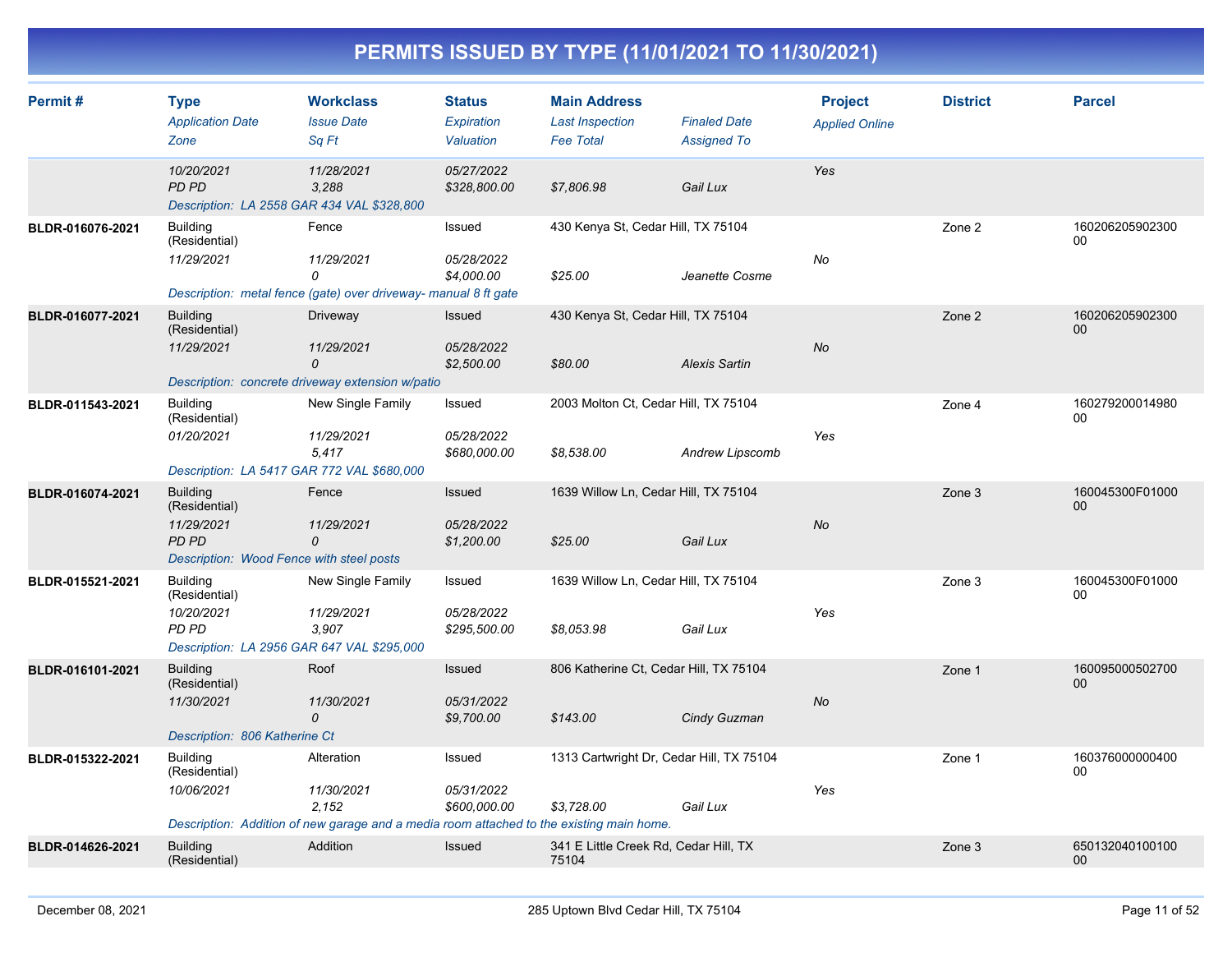| PERMITS ISSUED BY TYPE (11/01/2021 TO 11/30/2021) |  |
|---------------------------------------------------|--|
|                                                   |  |

| Permit#          | <b>Type</b><br><b>Application Date</b><br>Zone                                                      | <b>Workclass</b><br><b>Issue Date</b><br>Sq Ft                                              | <b>Status</b><br>Expiration<br>Valuation   | <b>Main Address</b><br><b>Last Inspection</b><br><b>Fee Total</b> | <b>Finaled Date</b><br><b>Assigned To</b> | <b>Project</b><br><b>Applied Online</b>                                                                                                                                | <b>District</b>                                   | <b>Parcel</b>         |
|------------------|-----------------------------------------------------------------------------------------------------|---------------------------------------------------------------------------------------------|--------------------------------------------|-------------------------------------------------------------------|-------------------------------------------|------------------------------------------------------------------------------------------------------------------------------------------------------------------------|---------------------------------------------------|-----------------------|
|                  | 08/16/2021                                                                                          | 11/30/2021<br>3.668<br>Description: living addition and proposed garage addition            | 05/31/2022<br>\$40,000.00                  | \$398.00                                                          | Gail Lux                                  | Yes                                                                                                                                                                    |                                                   |                       |
| BLDR-016094-2021 | <b>Building</b><br>(Residential)<br>11/30/2021<br>OT-Res OT-Res                                     | Driveway<br>11/30/2021<br>0                                                                 | <b>Issued</b><br>05/31/2022<br>\$5,000.00  | 408 Texas St, Cedar Hill, TX 75104<br>12/01/2021<br>\$98.00       | <b>Alexis Sartin</b>                      | No<br>Description: redo driveway- smaller than original to make room for garden in driveway area close to the house. must have curb on left side when facing driveway. | Zone 2                                            | 160005000602R00<br>00 |
| BLDR-016059-2021 | <b>Building</b><br>(Residential)<br>11/24/2021<br><b>RR RR</b>                                      | Accessory<br>Structure<br>11/30/2021<br>817<br>Description: Gable Patio cover all in cedar  | <b>Issued</b><br>05/31/2022<br>\$11,150.00 | 1702 S Joe Wilson Rd, Cedar Hill, TX<br>75104<br>\$154.00         | Gail Lux                                  | Yes                                                                                                                                                                    | Zone 3                                            | 650116810100500<br>00 |
| BLDR-016112-2021 | <b>Building</b><br>(Residential)<br>11/30/2021<br>PD PD<br>Description: roof replacement            | Roof<br>11/30/2021<br>0                                                                     | Issued<br>05/31/2022<br>\$18,762.00        | 1285 Longleaf Dr, Cedar Hill, TX 75104<br>\$224.00                | <b>Alexis Sartin</b>                      | No                                                                                                                                                                     | Zone 1                                            | 160200200703200<br>00 |
| BLDR-016117-2021 | <b>Building</b><br>(Residential)<br>11/30/2021<br><b>PD PD</b><br>Description: reroof shingles only | Roof<br>11/30/2021<br>0                                                                     | Issued<br>05/31/2022<br>\$9,000.00         | 1117 Witherspoon Rd, Cedar Hill, TX<br>75104<br>\$134.00          | <b>Alexis Sartin</b>                      | <b>No</b>                                                                                                                                                              | Zone 3                                            | 160425500L04100<br>00 |
| BLDR-016111-2021 | <b>Building</b><br>(Residential)<br>11/30/2021<br>PD PD                                             | Alteration<br>11/30/2021<br>$\Omega$<br>Description: intall new patio door 71 1/2 by 79 1/2 | <b>Issued</b><br>05/31/2022<br>\$545.38    | 1510 Tuley St, Cedar Hill, TX 75104<br>\$52.00                    | <b>Alexis Sartin</b>                      | No                                                                                                                                                                     | Zone 1                                            | 160059000304300<br>00 |
|                  |                                                                                                     |                                                                                             |                                            |                                                                   |                                           |                                                                                                                                                                        | <b>DEDMITC ICCUED FOR BUILDING (DECIDENTIAL).</b> |                       |

| <b>PERMITS ISSUED FOR BUILDING (RESIDENTIAL):</b> | 78 |
|---------------------------------------------------|----|
|---------------------------------------------------|----|

| <b>CERTIFICATE OF OCCUPANCY</b> |                                          |                             |             |                                                        |               |     |        |                       |
|---------------------------------|------------------------------------------|-----------------------------|-------------|--------------------------------------------------------|---------------|-----|--------|-----------------------|
| CO-014784-2021                  | Certificate of<br>Occupancy              | Certificate of<br>Occupancy | Issued      | 125 N Clark Rd, 112, Cedar Hill, TX 75104              |               |     | Zone 2 | 160330000102R00<br>00 |
|                                 | 08/26/2021                               | 11/01/2021                  |             | 09/09/2021                                             |               | No  |        |                       |
|                                 | LR LR                                    | 1.200                       | \$0.00      | \$75.00                                                | Alexis Sartin |     |        |                       |
|                                 | Description: LOCKS by LEDUFF - Locksmith |                             |             |                                                        |               |     |        |                       |
| CO-015335-2021                  | Certificate of<br>Occupancy              | Certificate of<br>Occupancy | Issued      | 329 N J Elmer Weaver Fwy, 220, Cedar<br>Hill, TX 75104 |               |     | Zone 2 | 160128300B1R2A<br>300 |
|                                 | 10/06/2021                               | 11/02/2021                  |             | 11/02/2021                                             |               | Yes |        |                       |
|                                 | LR LR                                    | 2,200                       | \$40,000.00 | \$75.00                                                | Alexis Sartin |     |        |                       |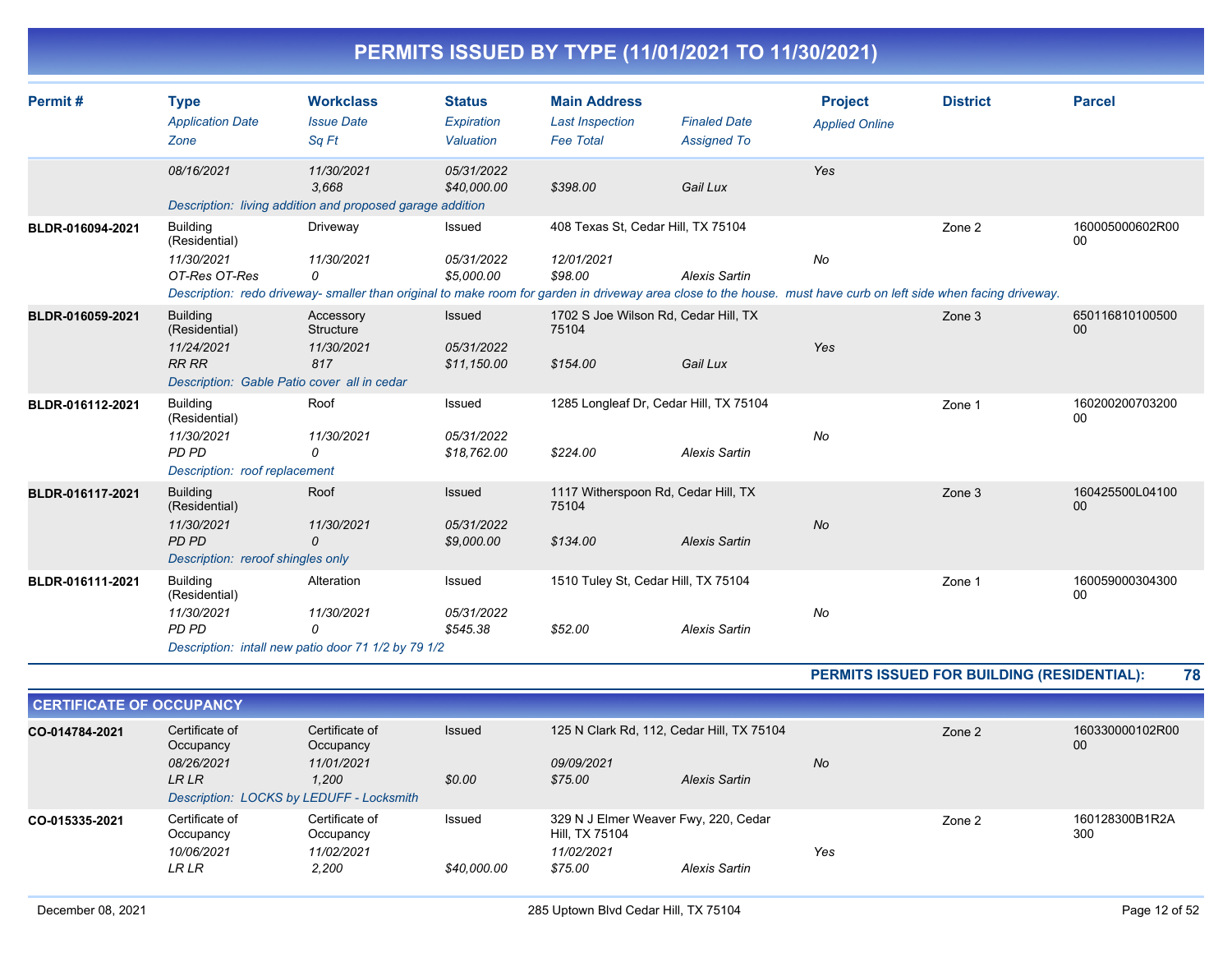|                |                                                              |                                                                                                                                              |                                          |                                                                   | PERMITS ISSUED BY TYPE (11/01/2021 TO 11/30/2021)                                                              |                                         |                 |                           |
|----------------|--------------------------------------------------------------|----------------------------------------------------------------------------------------------------------------------------------------------|------------------------------------------|-------------------------------------------------------------------|----------------------------------------------------------------------------------------------------------------|-----------------------------------------|-----------------|---------------------------|
| Permit#        | <b>Type</b><br><b>Application Date</b><br>Zone               | <b>Workclass</b><br><b>Issue Date</b><br>Sq Ft                                                                                               | <b>Status</b><br>Expiration<br>Valuation | <b>Main Address</b><br><b>Last Inspection</b><br><b>Fee Total</b> | <b>Finaled Date</b><br><b>Assigned To</b>                                                                      | <b>Project</b><br><b>Applied Online</b> | <b>District</b> | <b>Parcel</b>             |
|                |                                                              | Description: Martial Arts training academy - Membership Sports                                                                               |                                          |                                                                   |                                                                                                                |                                         |                 |                           |
| CO-015369-2021 | Certificate of<br>Occupancy<br>10/08/2021                    | Temporary<br>Certificate of<br>Occupancy<br>11/02/2021                                                                                       | <b>Issued</b>                            | TX 75104<br>11/01/2021                                            | 1439 N J Elmer Weaver Fwy, Cedar Hill,                                                                         | No                                      | Zone 2          | 160377700100100<br>00     |
|                | <b>LRLR</b>                                                  | 0                                                                                                                                            | \$0.00                                   | \$0.00                                                            | <b>Alexis Sartin</b>                                                                                           |                                         |                 |                           |
|                |                                                              | Description: COVID 19 Testing and Immunization Center                                                                                        |                                          |                                                                   |                                                                                                                |                                         |                 |                           |
| CO-014930-2021 | Certificate of<br>Occupancy<br>09/07/2021<br><b>LR LR</b>    | Certificate of<br>Occupancy<br>11/11/2021<br>0                                                                                               | Issued<br>\$0.00                         | 75104<br>11/11/2021<br>\$75.00                                    | 642 Uptown Blvd, 140, Cedar Hill, TX<br>Jeanette Cosme                                                         | No                                      | Zone 2          | 160128000A04R00<br>00     |
|                |                                                              | Description: Off Black Hair - General Merch - Personal Care Items                                                                            |                                          |                                                                   |                                                                                                                |                                         |                 |                           |
| CO-014341-2021 | Certificate of<br>Occupancy<br>07/28/2021                    | Certificate of<br>Occupancy<br>11/12/2021                                                                                                    | <b>Issued</b>                            | 75104<br>11/12/2021                                               | 124 W Belt Line Rd, 8, Cedar Hill, TX                                                                          | No                                      | Zone 2          | 650881350101500<br>00     |
|                | <b>LRLR</b>                                                  | 2,100                                                                                                                                        | \$0.00                                   | \$75.00                                                           | <b>Alexis Sartin</b>                                                                                           |                                         |                 |                           |
|                |                                                              | Certificate of                                                                                                                               |                                          |                                                                   | Description: Succeed Forever Community Transformation/The Outlet Thrift Store - Used Merchandise (Indoor Only) |                                         |                 |                           |
| CO-007314-2019 | Certificate of<br>Occupancy<br>11/21/2019<br>$\prime\prime$  | Occupancy<br>11/17/2021<br>0<br>Description: Animal & Kennels (Indoor/Outdoor Kennels/Pens)                                                  | Issued<br>\$0.00                         | TX 75104<br>11/10/2021<br>\$75.00                                 | 1104 S J Elmer Weaver Fwy, Cedar Hill,<br><b>Tina Mitchell</b>                                                 | No                                      | Zone 3          | 160216000000500<br>00     |
| CO-015475-2021 | Certificate of<br>Occupancy<br>10/19/2021                    | Certificate of<br>Occupancy<br>11/18/2021<br>3.353<br>Description: Prep Hillside Temp Santa Photos - Retail                                  | Issued<br>\$0.00                         | 75104<br>10/25/2021<br>\$75.00                                    | 305 W 1382 Hwy, 406, Cedar Hill, TX<br><b>Alexis Sartin</b>                                                    | No                                      | None            |                           |
| CO-008048-2020 | Certificate of<br>Occupancy<br>03/02/2020<br>OT-Res OT-Res   | Certificate of<br>Occupancy<br>11/18/2021<br>0<br>Description: Office (Professional) Non-conforming Use                                      | Issued<br>\$0.00                         | 03/16/2021<br>\$75.00                                             | 303 Hickerson St, Cedar Hill, TX 75104<br><b>Tina Mitchell</b>                                                 | No                                      | Zone 2          | 650881335102700<br>00     |
| CO-015463-2021 | Certificate of<br>Occupancy<br>10/18/2021<br>OT-Corr OT-Corr | Certificate of<br>Occupancy<br>11/18/2021<br>6,980<br>Description: Temporary certificate of occupation for a temporary COVID 19 testing site | Issued<br>\$248,000.00                   | 11/01/2021<br>\$75.00                                             | 326 Cooper St, Cedar Hill, TX 75104<br><b>Alexis Sartin</b>                                                    | Yes                                     | Zone 2          | 160035000200300<br>$00\,$ |
| CO-015964-2021 | Certificate of<br>Occupancy<br>11/18/2021<br>LR LR           | Clean & Show<br>11/22/2021<br>0                                                                                                              | Issued<br>\$0.00                         | Hill, TX 75104<br>11/17/2021<br>\$25.00                           | 420 N J Elmer Weaver Fwy, D2, Cedar<br><b>Alexis Sartin</b>                                                    | No                                      | Zone 2          | 160104900C8RA1<br>000     |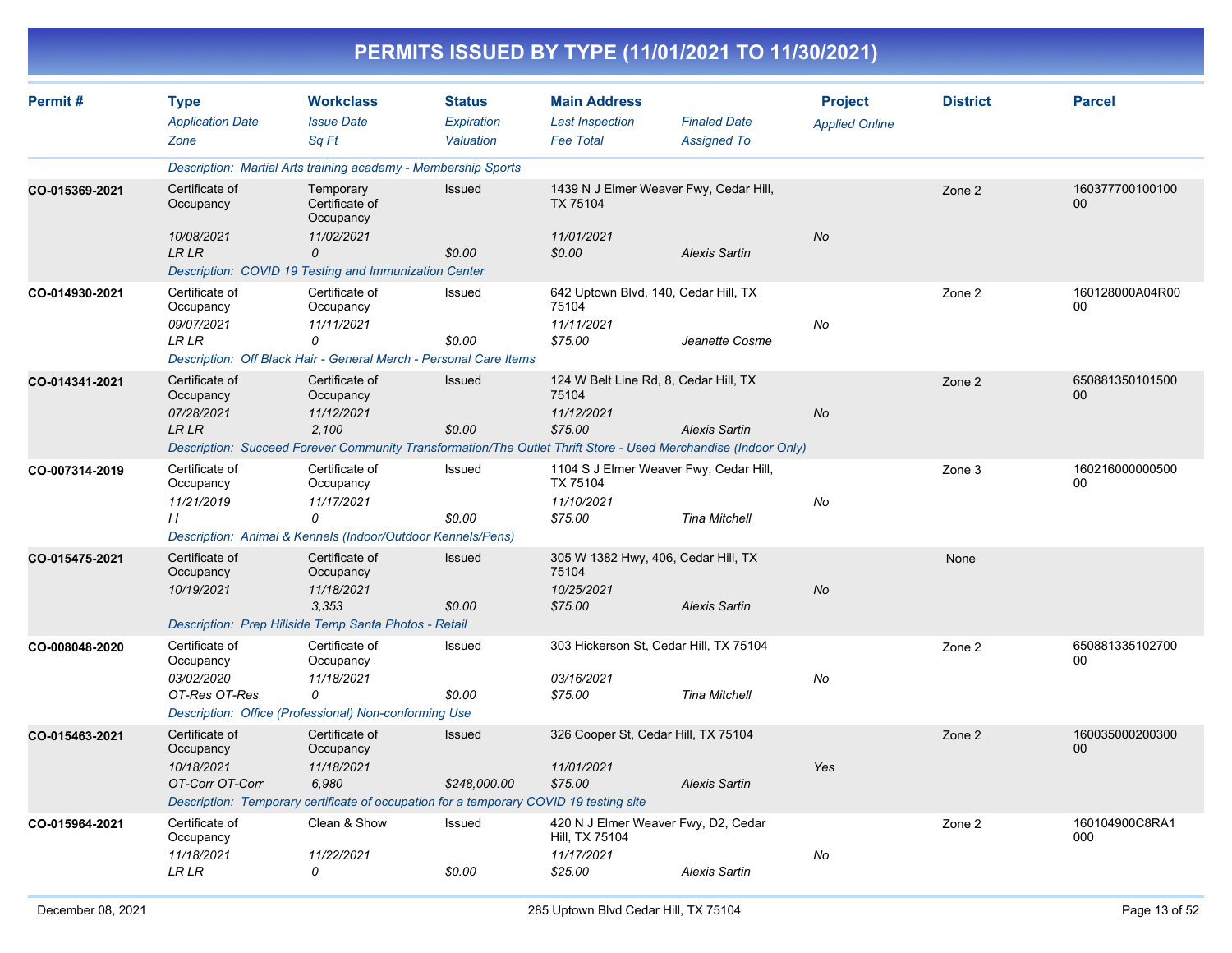|                   |                                                                                                |                                                |                                          | PERMITS ISSUED BY TYPE (11/01/2021 TO 11/30/2021)                 |                                           |                                              |                 |                       |
|-------------------|------------------------------------------------------------------------------------------------|------------------------------------------------|------------------------------------------|-------------------------------------------------------------------|-------------------------------------------|----------------------------------------------|-----------------|-----------------------|
| Permit#           | <b>Type</b><br><b>Application Date</b><br>Zone                                                 | <b>Workclass</b><br><b>Issue Date</b><br>Sq Ft | <b>Status</b><br>Expiration<br>Valuation | <b>Main Address</b><br><b>Last Inspection</b><br><b>Fee Total</b> | <b>Finaled Date</b><br><b>Assigned To</b> | <b>Project</b><br><b>Applied Online</b>      | <b>District</b> | <b>Parcel</b>         |
|                   | <b>Description: Vacant Space</b>                                                               |                                                |                                          |                                                                   |                                           |                                              |                 |                       |
|                   |                                                                                                |                                                |                                          |                                                                   |                                           | PERMITS ISSUED FOR CERTIFICATE OF OCCUPANCY: |                 | 10                    |
| <b>DEMOLITION</b> |                                                                                                |                                                |                                          |                                                                   |                                           |                                              |                 |                       |
| DEMO-015654-2021  | Demolition                                                                                     | Residential                                    | Issued                                   | 229 Layman Dr, Cedar Hill, TX 75104                               |                                           |                                              | Zone 2          | 161100200309R00<br>00 |
|                   | 10/29/2021<br>PD PD                                                                            | 11/01/2021<br>0                                | 01/31/2022<br>\$3,500.00                 | \$50.00                                                           | <b>Alexis Sartin</b>                      | No                                           |                 |                       |
| DEMO-015950-2021  | Description: demo shed due to water damage from winter storms 2/15/21<br>Demolition            | Residential                                    | Issued                                   | 726 Cedar St, Cedar Hill, TX 75104                                |                                           |                                              | Zone 2          | 650881330200500       |
|                   | 11/17/2021<br>OT-Res OT-Res<br><b>Description: Demoliton of structures</b>                     | 11/18/2021<br>0                                | 02/16/2022<br>\$11,500.00                | \$0.00                                                            | Gail Lux                                  | No                                           |                 | 00                    |
| DEMO-015951-2021  | Demolition<br>11/17/2021<br>OT-Res OT-Res<br><b>Description: Demolition of structures</b>      | Residential<br>11/18/2021<br>0                 | Issued<br>02/16/2022<br>\$11,500.00      | 722 Cedar St, Cedar Hill, TX 75104<br>\$0.00                      | Gail Lux                                  | <b>No</b>                                    | Zone 2          | 650881330200400<br>00 |
| DEMO-016122-2021  | Demolition<br>11/30/2021<br>PD PD<br>Description: Demolition of Single Family Residence.       | Residential<br>11/30/2021<br>1,977             | Issued<br>03/07/2022<br>\$4,000.00       | 552 Phillip Dr, Cedar Hill, TX 75104<br>12/06/2021<br>\$50.00     | Gail Lux                                  | No                                           | Zone 1          | 160397000C00800<br>00 |
| DEMO-016119-2021  | Demolition<br>11/30/2021<br>PD PD<br><b>Description: Demoliton of Single Family Residence</b>  | Residential<br>11/30/2021<br>2,198             | Issued<br>03/07/2022<br>\$4,000.00       | 536 Phillip Dr, Cedar Hill, TX 75104<br>12/06/2021<br>\$50.00     | Gail Lux                                  | No                                           | Zone 1          | 160397000C00400<br>00 |
| DEMO-016118-2021  | Demolition<br>11/30/2021<br>PD PD<br>Description: Demolition of Single Family Residence.       | Residential<br>11/30/2021<br>1,986             | Issued<br>03/07/2022<br>\$4,000.00       | 535 Phillip Dr, Cedar Hill, TX 75104<br>12/06/2021<br>\$50.00     | Gail Lux                                  | No                                           | Zone 1          | 160397000B00600<br>00 |
| DEMO-016120-2021  | <b>Demolition</b><br>11/30/2021<br>PD PD<br>Description: Demolition of Single Family Residence | Residential<br>11/30/2021<br>1,970             | Issued<br>03/07/2022<br>\$4,000.00       | 543 Phillip Dr, Cedar Hill, TX 75104<br>12/06/2021<br>\$50.00     | Gail Lux                                  | No                                           | Zone 1          | 160397000B00800<br>00 |
| DEMO-016121-2021  | Demolition                                                                                     | Residential                                    | Issued                                   | 544 Phillip Dr, Cedar Hill, TX 75104                              |                                           |                                              | Zone 1          | 160397000C00600<br>00 |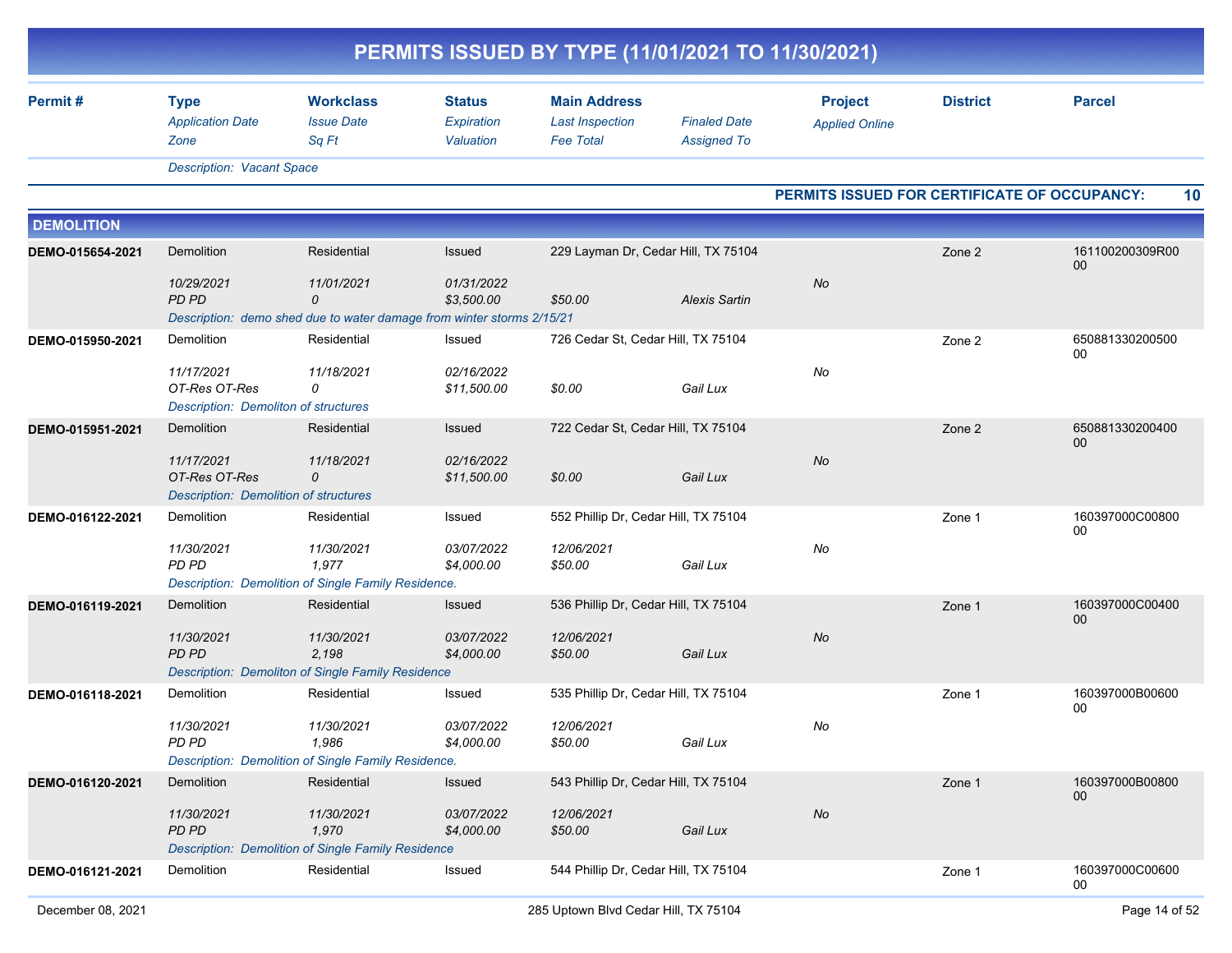|                                     |                                                                                                             |                                                                                                                                                   |                                          |                                                                   | PERMITS ISSUED BY TYPE (11/01/2021 TO 11/30/2021)                                                                                                                                 |                                         |                                |                       |
|-------------------------------------|-------------------------------------------------------------------------------------------------------------|---------------------------------------------------------------------------------------------------------------------------------------------------|------------------------------------------|-------------------------------------------------------------------|-----------------------------------------------------------------------------------------------------------------------------------------------------------------------------------|-----------------------------------------|--------------------------------|-----------------------|
| Permit#                             | <b>Type</b><br><b>Application Date</b><br>Zone                                                              | <b>Workclass</b><br><b>Issue Date</b><br>Sq Ft                                                                                                    | <b>Status</b><br>Expiration<br>Valuation | <b>Main Address</b><br><b>Last Inspection</b><br><b>Fee Total</b> | <b>Finaled Date</b><br><b>Assigned To</b>                                                                                                                                         | <b>Project</b><br><b>Applied Online</b> | <b>District</b>                | <b>Parcel</b>         |
|                                     | 11/30/2021<br>PD PD                                                                                         | 11/30/2021<br>2,317<br>Description: Demolition of Single Family Residence                                                                         | 03/07/2022<br>\$4,000.00                 | 12/06/2021<br>\$50.00                                             | Gail Lux                                                                                                                                                                          | No                                      |                                |                       |
|                                     |                                                                                                             |                                                                                                                                                   |                                          |                                                                   |                                                                                                                                                                                   |                                         | PERMITS ISSUED FOR DEMOLITION: | 8                     |
| <b>ELECTRICAL (NON-RESIDENTIAL)</b> |                                                                                                             |                                                                                                                                                   |                                          |                                                                   |                                                                                                                                                                                   |                                         |                                |                       |
| ELEC-015657-2021                    | Electrical<br>(Non-Residential)<br>11/01/2021                                                               | Alteration<br>11/01/2021                                                                                                                          | Issued<br>04/30/2022                     |                                                                   | 1517 Freedom Way, Cedar Hill, TX 75104                                                                                                                                            | No                                      | Zone 3                         | 16001300033AR00<br>00 |
|                                     | $\frac{1}{2}$<br><b>Description: Building Expansion Addtion</b>                                             | 2,459                                                                                                                                             | \$0.00                                   | \$0.00                                                            | Gail Lux                                                                                                                                                                          |                                         |                                |                       |
| ELEC-015681-2021                    | Electrical<br>(Non-Residential)<br>11/02/2021<br><b>LR LR</b>                                               | Sign<br>11/02/2021<br>45                                                                                                                          | Issued<br>05/02/2022<br>\$0.00           | 75104<br>\$0.00                                                   | 329 N J Elmer Weaver Fwy, Cedar Hill, TX<br><b>Alexis Sartin</b><br>Description: Individually lighted red LED Channel Letters on Aluminum wireway with logo per drawing attached. | No                                      | Zone 2                         | 160128300B1R2A<br>200 |
| ELEC-015703-2021                    | Electrical<br>(Non-Residential)<br>11/03/2021<br><b>LRLR</b><br>Description: Led Channel letter sign        | Sign<br>11/03/2021<br>40                                                                                                                          | Issued<br>05/02/2022<br>\$0.00           | 75104<br>\$0.00                                                   | 642 Uptown Blvd, 140, Cedar Hill, TX<br><b>Alexis Sartin</b>                                                                                                                      | No                                      | Zone 2                         | 160128000A04R00<br>00 |
| ELEC-015740-2021                    | Electrical<br>(Non-Residential)<br>11/05/2021<br><b>LRLR</b><br>Description: exterior LED lighting retrofit | Electrical<br>11/05/2021<br>0                                                                                                                     | Issued<br>05/04/2022<br>\$26,000.00      | 374 E 1382 Hwy, Cedar Hill 75104<br>\$50.00                       | Gail Lux                                                                                                                                                                          | No                                      | Zone 2                         | 160364500001R00<br>00 |
| ELEC-015766-2021                    | Electrical<br>(Non-Residential)<br>11/07/2021<br><b>LRLR</b>                                                | Alteration<br>11/11/2021<br>6,010<br>Description: inetrior remodel of existing vet clinic, tax office, and locksmith into new combined vet clinic | <b>Issued</b><br>05/14/2022<br>\$0.00    | 75104<br>11/15/2021<br>\$0.00                                     | 101 N J Elmer Weaver Fwy, Cedar Hill, TX<br>Gail Lux                                                                                                                              | No                                      | Zone 2                         | 651472415100300<br>00 |
| ELEC-015892-2021                    | Electrical<br>(Non-Residential)<br>11/15/2021                                                               | Electrical<br>11/15/2021<br>0<br>Description: Install lighting to entry monument sign                                                             | Issued<br>05/14/2022<br>\$8,500.00       | \$50.00                                                           | 744 Capricorn Dr, Cedar Hill, TX 75104<br>Gail Lux                                                                                                                                | No                                      | Zone 3                         |                       |
| ELEC-015884-2021                    | Electrical<br>(Non-Residential)<br>11/15/2021<br>${\ensuremath{\mathit{LR}}\,}{\ensuremath{\mathit{LR}}}$   | Sign<br>11/15/2021<br>63                                                                                                                          | Issued<br>05/14/2022<br>\$0.00           | 75104<br>\$0.00                                                   | 128 W Belt Line Rd, 1, Cedar Hill, TX<br>Alexis Sartin                                                                                                                            | $\mathsf{No}$                           | Zone 2                         | 650881350101500<br>00 |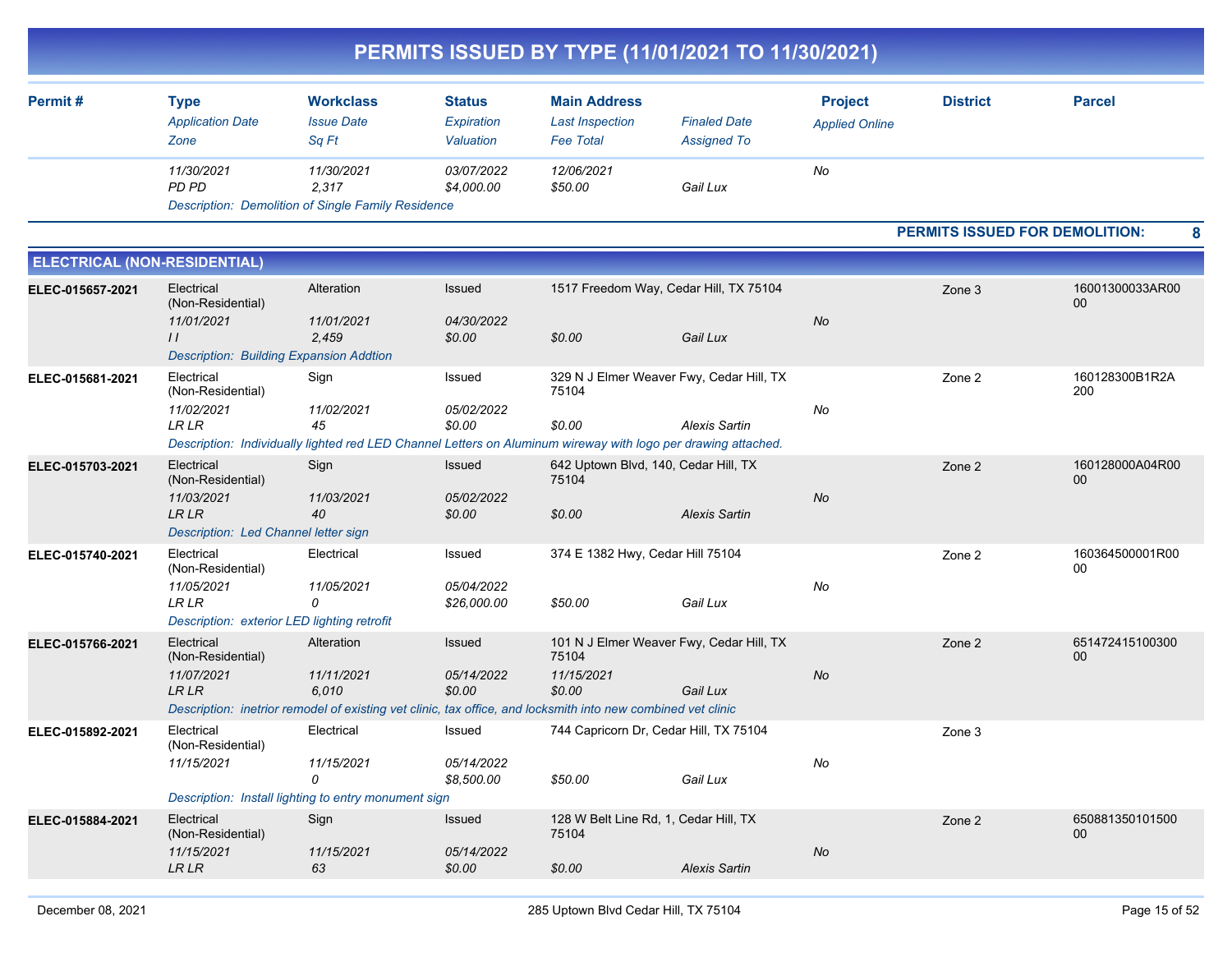|                                 |                                                                                                         |                                                                                                                                                                                                                                                                                                                                                                                                                       |                                          | PERMITS ISSUED BY TYPE (11/01/2021 TO 11/30/2021)                          |                                           |                                         |                                                  |                           |
|---------------------------------|---------------------------------------------------------------------------------------------------------|-----------------------------------------------------------------------------------------------------------------------------------------------------------------------------------------------------------------------------------------------------------------------------------------------------------------------------------------------------------------------------------------------------------------------|------------------------------------------|----------------------------------------------------------------------------|-------------------------------------------|-----------------------------------------|--------------------------------------------------|---------------------------|
| Permit#                         | <b>Type</b><br><b>Application Date</b><br>Zone                                                          | <b>Workclass</b><br><b>Issue Date</b><br>Sq Ft                                                                                                                                                                                                                                                                                                                                                                        | <b>Status</b><br>Expiration<br>Valuation | <b>Main Address</b><br><b>Last Inspection</b><br><b>Fee Total</b>          | <b>Finaled Date</b><br><b>Assigned To</b> | <b>Project</b><br><b>Applied Online</b> | <b>District</b>                                  | <b>Parcel</b>             |
|                                 |                                                                                                         | Description: INSTALL NEW 3'-1 3/8" LOGO WITH CHANNEL LETTERS READING CENTRUM HEALTH RACEWAY MOUNTED                                                                                                                                                                                                                                                                                                                   |                                          |                                                                            |                                           |                                         |                                                  |                           |
|                                 |                                                                                                         |                                                                                                                                                                                                                                                                                                                                                                                                                       |                                          |                                                                            |                                           |                                         | PERMITS ISSUED FOR ELECTRICAL (NON-RESIDENTIAL): | 7                         |
| <b>ELECTRICAL (RESIDENTIAL)</b> |                                                                                                         |                                                                                                                                                                                                                                                                                                                                                                                                                       |                                          |                                                                            |                                           |                                         |                                                  |                           |
| ELER-015384-2021                | Electrical<br>(Residential)<br>10/11/2021                                                               | <b>New Construction</b><br>11/01/2021                                                                                                                                                                                                                                                                                                                                                                                 | Issued<br>04/30/2022                     | 306 Terrace Ln, Cedar Hill, TX 75104                                       |                                           | No                                      | Zone 2                                           | 160445700A00900<br>00     |
|                                 | Description: LA 4934 GAR 855 VAL \$661,100                                                              | 6,484                                                                                                                                                                                                                                                                                                                                                                                                                 | \$0.00                                   | \$0.00                                                                     | Andrew Lipscomb                           |                                         |                                                  |                           |
| ELER-015668-2021                | Electrical<br>(Residential)<br>11/01/2021<br><b>PD PD</b><br>Description: 3/2/2/ SFD                    | <b>New Construction</b><br>11/01/2021<br>3.654                                                                                                                                                                                                                                                                                                                                                                        | Issued<br>04/30/2022<br>\$0.00           | 1105 Wishing Well Ct, Cedar Hill, TX<br>75104<br>\$0.00                    | Gail Lux                                  | No                                      | Zone 4                                           | 160279000024200<br>$00\,$ |
| ELER-015699-2021                | Electrical<br>(Residential)<br>11/03/2021                                                               | Repair<br>11/03/2021<br>$\mathbf{1}$                                                                                                                                                                                                                                                                                                                                                                                  | Issued<br>05/02/2022<br>\$2,000.00       | 447 Mckinley St, Cedar Hill, TX 75104<br>\$50.00                           | Jeanette Cosme                            | Yes                                     | Zone 2                                           | 160206105300800<br>00     |
|                                 |                                                                                                         | Description: MAIN PANEL REPLACEMENT (MPR)   Replacement of service panel required to connect the solar system to the grid. If possible, the service panel size will remain the<br>same. The work will be performed by: Sunrun. Designer Note: "cannot support Backfeet needs to MPR   [Install CT compatible MPU/MPR by allowing 4"x4"x2" to be sized around main<br>conductors either before or after main breaker]" |                                          |                                                                            |                                           |                                         |                                                  |                           |
| ELER-015771-2021                | Electrical<br>(Residential)<br>11/07/2021<br><b>PD PD</b><br>Description: LA 4069 GAR 921 VAL \$678,980 | <b>New Construction</b><br>11/07/2021<br>5,260                                                                                                                                                                                                                                                                                                                                                                        | Issued<br>05/28/2022<br>\$0.00           | 2624 Whispering Oaks Cove, Cedar Hill,<br>TX 75104<br>11/29/2021<br>\$0.00 | Gail Lux                                  | No                                      | Zone 4                                           | 160279600010310<br>00     |
| ELER-015756-2021                | Electrical<br>(Residential)<br>11/07/2021<br><b>PD PD</b>                                               | <b>New Construction</b><br>11/07/2021<br>9,511<br>Description: LA 6872 GAR1008 VAL \$600,000                                                                                                                                                                                                                                                                                                                          | Issued<br>05/16/2022<br>\$0.00           | 913 Belclaire Cir, Cedar Hill, TX 75104<br>11/17/2021<br>\$0.00            | Gail Lux                                  | No                                      | Zone 1                                           | 160396300A00900<br>00     |
| ELER-015795-2021                | Electrical<br>(Residential)<br>11/09/2021<br>PD PD<br>Description: install swimming pools               | Pool<br>11/09/2021<br>385                                                                                                                                                                                                                                                                                                                                                                                             | <b>Issued</b><br>05/16/2022<br>\$0.00    | 1538 Jesse Ramsey Blvd, Cedar Hill, TX<br>75104<br>11/16/2021<br>\$0.00    | <b>Alexis Sartin</b>                      | No                                      | Zone 1                                           | 160159700201900<br>00     |
| ELER-015802-2021                | Electrical<br>(Residential)<br>11/09/2021<br>PD PD                                                      | Repair<br>11/09/2021<br>2,779<br>Description: REPLACE EXISTING ELECTRICAL PANEL                                                                                                                                                                                                                                                                                                                                       | Issued<br>06/04/2022<br>\$2,896.51       | 1019 Streamside Dr, Cedar Hill, TX 75104<br>12/06/2021<br>\$50.00          | Jeanette Cosme                            | Yes                                     | Zone 2                                           | 160482000F01400<br>00     |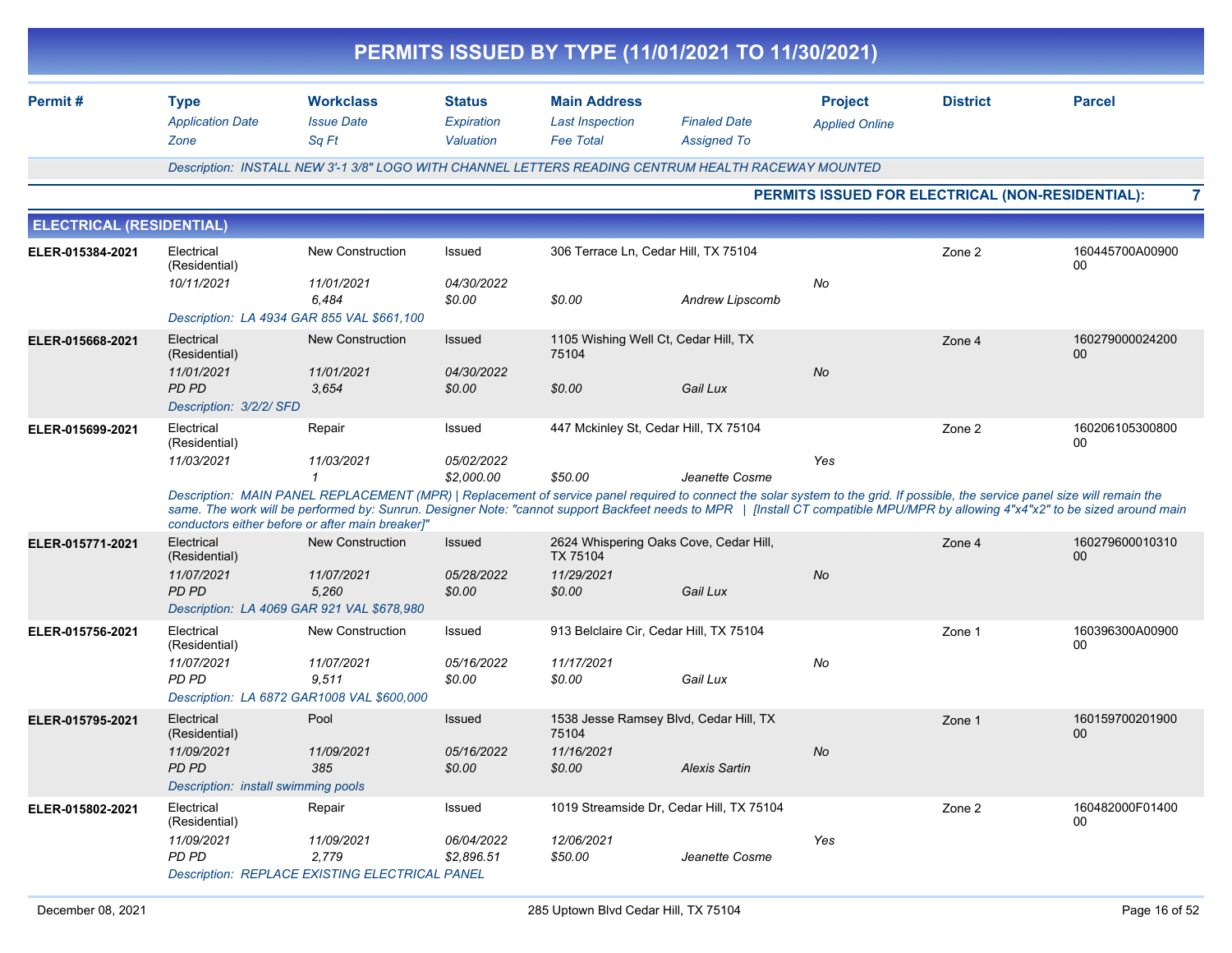| Permit#          | <b>Type</b><br><b>Application Date</b><br>Zone                                                          | <b>Workclass</b><br><b>Issue Date</b><br>Sa Ft                                                                                                  | <b>Status</b><br><b>Expiration</b><br>Valuation | <b>Main Address</b><br><b>Last Inspection</b><br><b>Fee Total</b> | <b>Finaled Date</b><br><b>Assigned To</b> | <b>Project</b><br><b>Applied Online</b> | <b>District</b> | <b>Parcel</b>             |
|------------------|---------------------------------------------------------------------------------------------------------|-------------------------------------------------------------------------------------------------------------------------------------------------|-------------------------------------------------|-------------------------------------------------------------------|-------------------------------------------|-----------------------------------------|-----------------|---------------------------|
| ELER-015939-2021 | Electrical<br>(Residential)<br>11/16/2021<br>Description: LA 6496 GAR 1697 VAL \$720,000                | <b>New Construction</b><br>11/16/2021<br>10,280                                                                                                 | Issued<br>05/16/2022<br>\$0.00                  | 448 Robin Rd, Cedar Hill, TX 75104<br>\$0.00                      | Gail Lux                                  | No                                      | Zone 4          | 650492020100200<br>$00\,$ |
| ELER-015917-2021 | Electrical<br>(Residential)<br>11/16/2021<br>Description: Inground swimming pool and spa.               | Pool<br>11/16/2021<br>334                                                                                                                       | Issued<br>05/21/2022<br>\$0.00                  | 804 Cannady Cir, Cedar Hill, TX 75104<br>11/22/2021<br>\$0.00     | <b>Alexis Sartin</b>                      | No                                      | Zone 2          | 160206500G00200<br>$00\,$ |
| ELER-015341-2021 | Electrical<br>(Residential)<br>10/06/2021<br>Description: LA 3817 GAR 829 VAL \$652,455                 | <b>New Construction</b><br>11/16/2021<br>4,996                                                                                                  | Issued<br>05/28/2022<br>\$0.00                  | 2423 Hardwick Dr, Cedar Hill, TX 76065<br>11/29/2021<br>\$0.00    | Gail Lux                                  | <b>No</b>                               | Zone 4          | 215824001853001<br>08     |
| ELER-015933-2021 | Electrical<br>(Residential)<br>11/16/2021                                                               | Alteration<br>11/16/2021<br>1,800<br>Description: remodel HVAC, concrete and small retaining wall, kichen, bathroom, electrical, doors, windows | Issued<br>05/16/2022<br>\$0.00                  | 1023 Randy Rd, Cedar Hill, TX 75104<br>\$0.00                     | Gail Lux                                  | No                                      | Zone 4          | 160265000103100<br>$00\,$ |
| ELER-015909-2021 | Electrical<br>(Residential)<br>11/15/2021                                                               | <b>New Construction</b><br>11/16/2021<br>3,668<br>Description: living addition and proposed garage addition                                     | Issued<br>05/16/2022<br>\$0.00                  | 341 E Little Creek Rd, Cedar Hill, TX<br>75104<br>\$0.00          | Gail Lux                                  | No                                      | Zone 3          | 650132040100100<br>$00\,$ |
| ELER-015849-2021 | Electrical<br>(Residential)<br>11/11/2021<br>PD PD<br>Description: generator installation               | Alteration<br>11/16/2021<br>0                                                                                                                   | Issued<br>05/16/2022<br>\$0.00                  | 817 Hickory Knob Cir, Cedar Hill, TX<br>75104<br>\$50.00          | Gail Lux                                  | No                                      | Zone 4          | 160280000501300<br>$00\,$ |
| ELER-015921-2021 | Electrical<br>(Residential)<br>11/16/2021<br><b>PD PD</b><br>Description: Three post attached pavilion. | <b>New Construction</b><br>11/16/2021<br>300                                                                                                    | Issued<br>05/16/2022<br>\$0.00                  | 1257 Longleaf Dr, Cedar Hill, TX 75104<br>\$0.00                  | <b>Alexis Sartin</b>                      | No                                      | Zone 1          | 160200200702500<br>00     |
| ELER-015922-2021 | Electrical<br>(Residential)<br>11/16/2021<br><b>PD PD</b><br>Description: In-ground swimming pool       | Pool<br>11/16/2021<br>400                                                                                                                       | Issued<br>05/31/2022<br>\$0.00                  | 1257 Longleaf Dr, Cedar Hill, TX 75104<br>12/02/2021<br>\$0.00    | <b>Alexis Sartin</b>                      | No                                      | Zone 1          | 160200200702500<br>$00\,$ |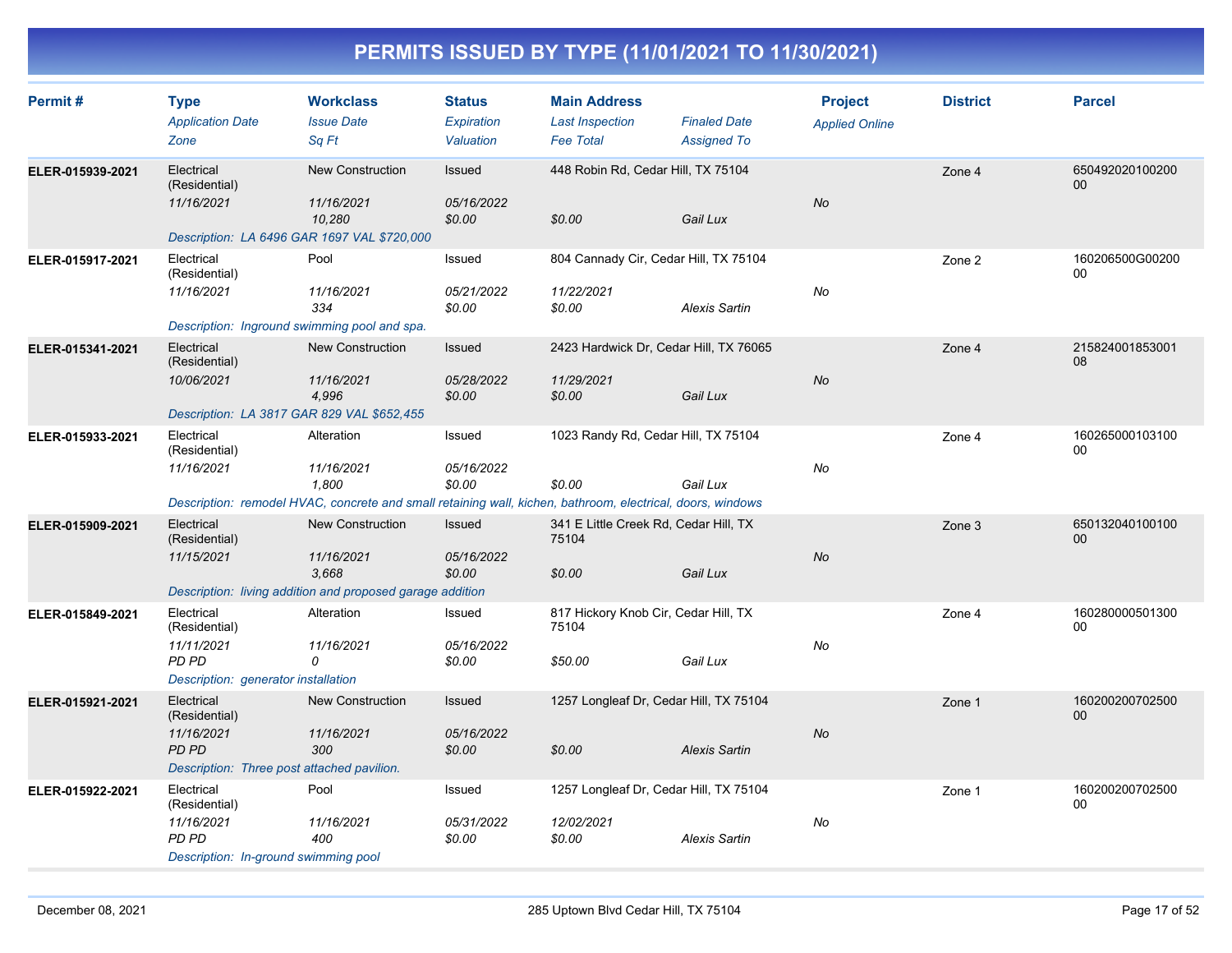| Permit#          | <b>Type</b><br><b>Application Date</b><br>Zone                                                          | <b>Workclass</b><br><b>Issue Date</b><br>Sq Ft                                                     | <b>Status</b><br>Expiration<br>Valuation | <b>Main Address</b><br><b>Last Inspection</b><br><b>Fee Total</b> | <b>Finaled Date</b><br><b>Assigned To</b> | <b>Project</b><br><b>Applied Online</b> | <b>District</b> | <b>Parcel</b>         |
|------------------|---------------------------------------------------------------------------------------------------------|----------------------------------------------------------------------------------------------------|------------------------------------------|-------------------------------------------------------------------|-------------------------------------------|-----------------------------------------|-----------------|-----------------------|
| ELER-015935-2021 | Electrical<br>(Residential)<br>11/16/2021<br>Description: LA 1630 GAR 401 VAL \$178,678                 | <b>New Construction</b><br>11/17/2021<br>2.179                                                     | Issued<br>05/16/2022<br>\$0.00           | 426 Lee St, Cedar Hill, TX 75104<br>\$0.00                        | Gail Lux                                  | No                                      | Zone 2          | 160045000300501<br>00 |
| ELER-015961-2021 | Electrical<br>(Residential)<br>11/17/2021<br>PD PD                                                      | Repair<br>11/17/2021<br>2,403<br>Description: Upgrade electrical panel in the garage               | Issued<br>06/04/2022<br>\$2,200.00       | 316 Williams St, Cedar Hill, TX 75104<br>12/06/2021<br>\$50.00    | Jeanette Cosme                            | Yes                                     | Zone 1          | 160428100801400<br>00 |
| ELER-015885-2021 | Electrical<br>(Residential)<br>11/15/2021<br>PD PD<br>Description: LA 2502 GAR 460 VAL \$538,760        | <b>New Construction</b><br>11/17/2021<br>2,962                                                     | <b>Issued</b><br>05/16/2022<br>\$0.00    | 2103 Mountain Lakes Dr, Cedar Hill, TX<br>75104<br>\$0.00         | <b>Andrew Lipscomb</b>                    | No                                      | Zone 4          | 160279600010790<br>00 |
| ELER-015938-2021 | Electrical<br>(Residential)<br>11/16/2021<br>OT-Res OT-Res<br>Description: Remodel interior of home.    | Alteration<br>11/20/2021<br>1,332                                                                  | Issued<br>05/19/2022<br>\$0.00           | 324 Texas St, Cedar Hill, TX 75104<br>\$0.00                      | Gail Lux                                  | No                                      | Zone 2          | 650881335103600<br>00 |
| ELER-014801-2021 | Electrical<br>(Residential)<br>08/27/2021<br><b>PD PD</b><br>Description: LA 2694 GAR 487 VAL \$300,000 | <b>New Construction</b><br>11/21/2021<br>3.274                                                     | <b>Issued</b><br>05/20/2022<br>\$0.00    | 1216 Eagle PI, Cedar Hill, TX 75104<br>\$0.00                     | Gail Lux                                  | No                                      | Zone 4          | 160279000027800<br>00 |
| ELER-016046-2021 | Electrical<br>(Residential)<br>11/24/2021                                                               | Alteration<br>11/24/2021<br>0<br>Description: paint, replace counters, move 2 lights, new counters | Issued<br>05/31/2022<br>\$0.00           | 721 Wood Ridge Dr, Cedar Hill, TX 75104<br>12/01/2021<br>\$0.00   | Jeanette Cosme                            | No                                      | Zone 1          | 160495000102500<br>00 |
| ELER-016071-2021 | Electrical<br>(Residential)<br>11/28/2021<br><b>PD PD</b><br>Description: LA 2956 GAR 647 VAL \$295,000 | <b>New Construction</b><br>11/28/2021<br>3,907                                                     | Issued<br>05/27/2022<br>\$0.00           | 1639 Willow Ln, Cedar Hill, TX 75104<br>\$0.00                    | Gail Lux                                  | No                                      | Zone 3          | 160045300F01000<br>00 |
| ELER-015789-2021 | Electrical<br>(Residential)<br>11/08/2021<br>PD PD<br>Description: LA 2558 GAR 434 VAL \$328,800        | <b>New Construction</b><br>11/28/2021<br>3,288                                                     | Issued<br>05/27/2022<br>\$0.00           | 1518 Spring Hill Dr, Cedar Hill, TX 75104<br>\$0.00               | Gail Lux                                  | No                                      | Zone 3          | 160045300J00500<br>00 |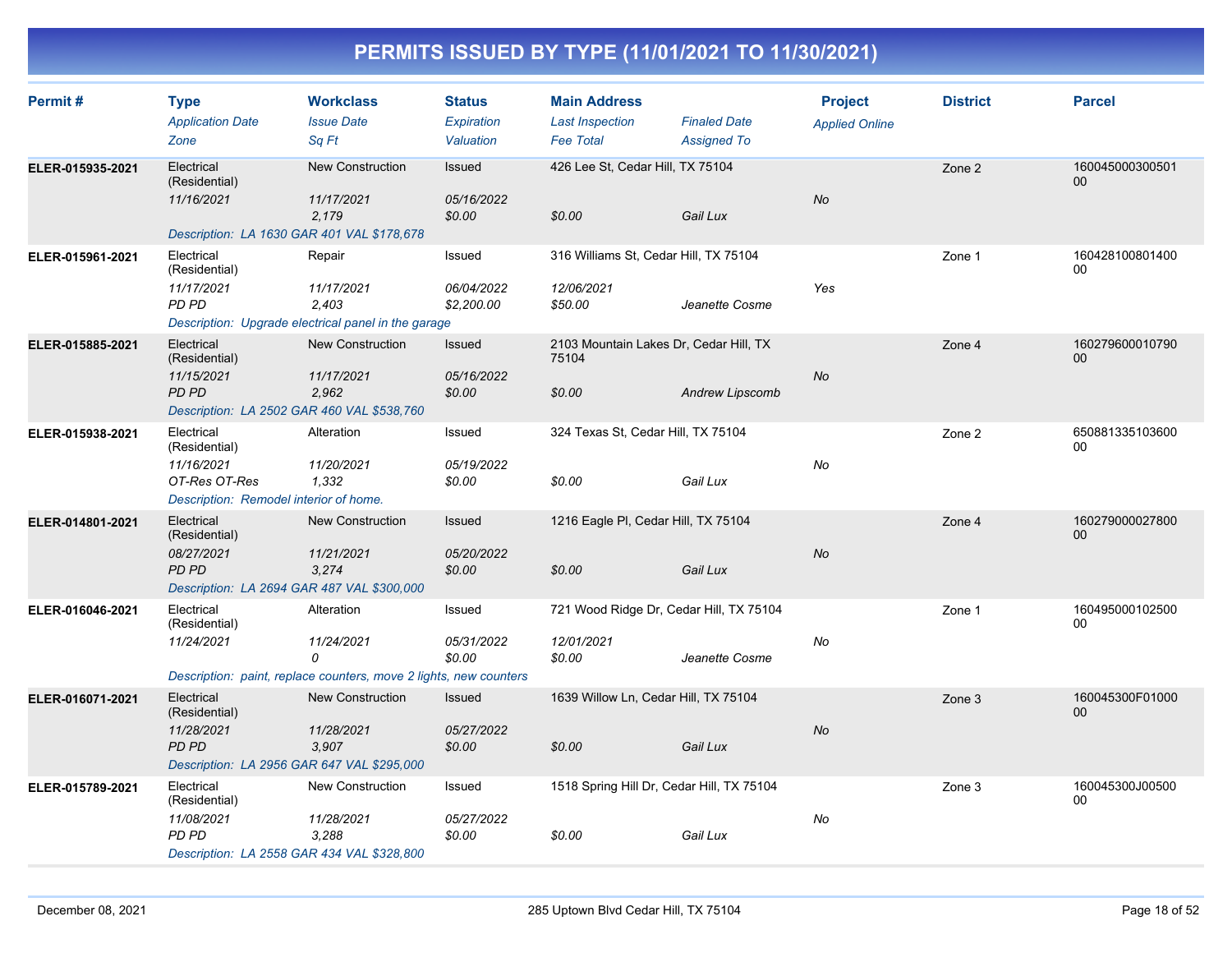| Permit#          | <b>Type</b><br><b>Application Date</b><br>Zone                                               | <b>Workclass</b><br><b>Issue Date</b><br>Sq Ft                                                                                | <b>Status</b><br>Expiration<br>Valuation | <b>Main Address</b><br><b>Last Inspection</b><br><b>Fee Total</b> | <b>Finaled Date</b><br><b>Assigned To</b> | <b>Project</b><br><b>Applied Online</b> | <b>District</b> | <b>Parcel</b>             |
|------------------|----------------------------------------------------------------------------------------------|-------------------------------------------------------------------------------------------------------------------------------|------------------------------------------|-------------------------------------------------------------------|-------------------------------------------|-----------------------------------------|-----------------|---------------------------|
| ELER-015785-2021 | Electrical<br>(Residential)<br>11/08/2021<br>PD PD<br><b>Description: PERMIT APPLICATION</b> | <b>New Construction</b><br>11/28/2021<br>4,889                                                                                | Issued<br>05/27/2022<br>\$0.00           | 1735 Ranch View Dr, Cedar Hill, TX 75104<br>\$0.00                | Gail Lux                                  | <b>No</b>                               | Zone 3          | 160045300L04000<br>00     |
| ELER-012046-2021 | Electrical<br>(Residential)<br>02/15/2021<br>Description: LA 5417 GAR 772 VAL \$680,000      | <b>New Construction</b><br>11/29/2021<br>5,417                                                                                | Issued<br>05/28/2022<br>\$0.00           | 2003 Molton Ct, Cedar Hill, TX 75104<br>\$0.00                    | Andrew Lipscomb                           | No                                      | Zone 4          | 160279200014980<br>00     |
| ELER-016097-2021 | Electrical<br>(Residential)<br>11/30/2021<br>Description: swimming pool                      | Pool<br>11/30/2021<br>450                                                                                                     | Issued<br>05/31/2022<br>\$0.00           | 451 Euless Dr. Cedar Hill, TX 75104<br>\$0.00                     | <b>Josh Barnes</b>                        | <b>No</b>                               | Zone 3          | 160343200B02400<br>$00\,$ |
| ELER-016113-2021 | Electrical<br>(Residential)<br>11/30/2021                                                    | Alteration<br>11/30/2021<br>2,152<br>Description: Addition of new garage and a media room attached to the existing main home. | Issued<br>05/31/2022<br>\$0.00           | 1313 Cartwright Dr, Cedar Hill, TX 75104<br>\$0.00                | Gail Lux                                  | No                                      | Zone 1          | 160376000000400<br>$00\,$ |

**PERMITS ISSUED FOR ELECTRICAL (RESIDENTIAL): 27**

| <b>FIRE</b>      |                                                                  |                                                                                                                   |                   |                                                    |                           |           |        |                       |
|------------------|------------------------------------------------------------------|-------------------------------------------------------------------------------------------------------------------|-------------------|----------------------------------------------------|---------------------------|-----------|--------|-----------------------|
| FIRE-015651-2021 | Fire                                                             | <b>Fire Operational</b>                                                                                           | Issued            | 1700 S J Elmer Weaver Fwy, Cedar Hill,<br>TX 75104 |                           |           | Zone 3 | 160197100A02R00<br>00 |
|                  | 11/01/2021                                                       | 11/01/2021                                                                                                        | 04/30/2022        |                                                    |                           | <b>No</b> |        |                       |
|                  | $\frac{1}{2}$                                                    | 0                                                                                                                 | \$20,000.00       | \$300.00                                           | <b>Reginald Alexander</b> |           |        |                       |
|                  |                                                                  | Description: 10" Underground Fire Main and 6" Remote FDC                                                          |                   |                                                    |                           |           |        |                       |
| FIRE-015652-2021 | Fire                                                             | Fire Suppression                                                                                                  | Issued            | 1700 American Way, Cedar Hill, TX 75104            |                           |           | Zone 3 | 651218290101901<br>00 |
|                  | 11/01/2021                                                       | 11/01/2021                                                                                                        | <i>04/30/2022</i> |                                                    |                           | No        |        |                       |
|                  | $\prime$                                                         | 0                                                                                                                 | \$20,000.00       | \$300.00                                           | Reginald Alexander        |           |        |                       |
|                  | Description: Install 10" underground fire main and 6" remote FDC |                                                                                                                   |                   |                                                    |                           |           |        |                       |
| FIRE-015546-2021 | Fire                                                             | Fire Alarm                                                                                                        | <b>Issued</b>     | 1375 New Clark Rd, Cedar Hill, TX 75104            |                           |           | Zone 1 | 160208000903B00<br>00 |
|                  | 10/21/2021                                                       | 11/20/2021                                                                                                        | 05/19/2022        |                                                    |                           | Yes       |        |                       |
|                  |                                                                  | 500                                                                                                               | \$1,000.00        | \$50.00                                            | <b>Reginald Alexander</b> |           |        |                       |
|                  |                                                                  | Description: This is for an access control/badge reader system that will include 2 readers using two door strikes |                   |                                                    |                           |           |        |                       |
| FIRE-015605-2021 | Fire                                                             | Fire Alarm                                                                                                        | Issued            | 305 W 1382 Hwy, 500, Cedar Hill, TX<br>75104       |                           |           | Zone 2 |                       |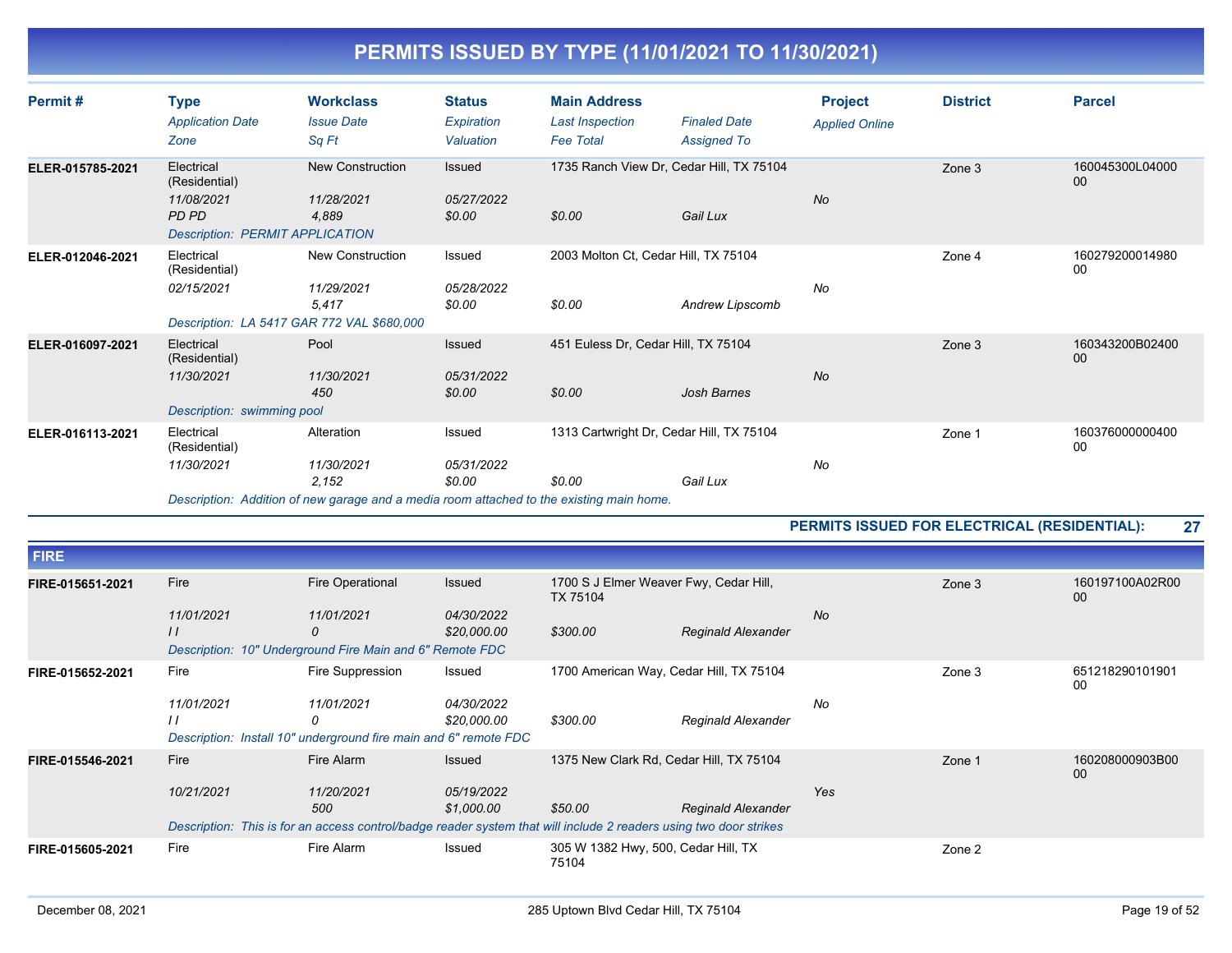| Permit#          | <b>Type</b><br><b>Application Date</b><br>Zone                           | <b>Workclass</b><br><b>Issue Date</b><br>Sq Ft                                                                                                         | <b>Status</b><br>Expiration<br>Valuation | <b>Main Address</b><br><b>Last Inspection</b><br><b>Fee Total</b> | <b>Finaled Date</b><br><b>Assigned To</b> | <b>Project</b><br><b>Applied Online</b> | <b>District</b> | <b>Parcel</b>         |
|------------------|--------------------------------------------------------------------------|--------------------------------------------------------------------------------------------------------------------------------------------------------|------------------------------------------|-------------------------------------------------------------------|-------------------------------------------|-----------------------------------------|-----------------|-----------------------|
|                  | 10/27/2021<br>Description: Install new communicator                      | 11/20/2021<br>1,500                                                                                                                                    | 05/19/2022<br>\$850.00                   | \$50.00                                                           | Reginald Alexander                        | Yes                                     |                 |                       |
| FIRE-015594-2021 | Fire<br>10/27/2021<br>PD PD<br>Description: bury 250 gallon propane tank | LP Gas<br>11/20/2021<br>40                                                                                                                             | Issued<br>05/19/2022<br>\$4,000.00       | 1704 High Valley Ln, Cedar Hill, TX 75104<br>\$75.00              | <b>Reginald Alexander</b>                 | Yes                                     | Zone 4          | 160279000132300<br>00 |
| FIRE-015688-2021 | Fire<br>11/03/2021<br>PD PD                                              | LP Gas<br>11/20/2021<br>8,495<br>Description: install apx 30ft of yard line and a 500 gallon under ground propane tank.                                | Issued<br>05/19/2022<br>\$4,800.00       | 1312 Sunset Ridge Cir, Cedar Hill, TX<br>75104<br>\$75.00         | Reginald Alexander                        | Yes                                     | Zone 4          | 160209000091700<br>00 |
| FIRE-015593-2021 | Fire<br>10/27/2021<br>PD PD                                              | LP Gas<br>11/20/2021<br>1,160<br>Description: installation of 250 gallon above ground propane tank with 25foot of yard line at 2405 Magic Valley Lane. | <b>Issued</b><br>05/19/2022<br>\$650.00  | 2405 Magic Valley Ln, Cedar Hill, TX<br>75104<br>\$75.00          | <b>Reginald Alexander</b>                 | Yes                                     | Zone 4          | 160279000127200<br>00 |

**PERMITS ISSUED FOR FIRE: 7**

| <b>GRADING</b>    |                                       |                                      |                              |                                                    |          |           |        |                       |
|-------------------|---------------------------------------|--------------------------------------|------------------------------|----------------------------------------------------|----------|-----------|--------|-----------------------|
| GRADE-015985-2021 | Grading                               | Temporary<br>Concrete Batch<br>Plant | Issued                       | 1750 S J Elmer Weaver Fwy, Cedar Hill,<br>TX 75104 |          |           | Zone 3 | 160197100A03R00<br>00 |
|                   | 11/18/2021<br>11                      | 11/18/2021<br>0                      | 05/17/2022<br>\$7,300,000.00 | \$0.00                                             | Gail Lux | No        |        |                       |
| GRADE-015984-2021 | Grading                               | Residential                          | Issued                       | 2201 Bear Creek Rd, Cedar Hill, TX 75104           |          |           | Zone 3 | 651122355100400<br>00 |
|                   | 11/18/2021<br>PD PD                   | 11/18/2021<br>0                      | 05/17/2022<br>\$7,019,170.00 | \$329,181.20                                       | Gail Lux | <b>No</b> |        |                       |
|                   | <b>Description: Stonehill Phase 1</b> |                                      |                              |                                                    |          |           |        |                       |

**PERMITS ISSUED FOR GRADING: 2**

| <b>IRRIGATION</b> |            |                                                                               |                                 |                        |                                        |        |                       |  |
|-------------------|------------|-------------------------------------------------------------------------------|---------------------------------|------------------------|----------------------------------------|--------|-----------------------|--|
| IRR-015665-2021   | Irrigation | Irrigation                                                                    | Complete                        |                        | 2419 Hardwick Dr, Cedar Hill, TX 76065 | Zone 4 | 215824001854001<br>08 |  |
|                   | 11/01/2021 | 11/04/2021<br>4.714                                                           | <i>05/03/2022</i><br>\$3.000.00 | 11/09/2021<br>\$100.00 | 11/09/2021<br>Alexis Sartin            | Yes    |                       |  |
|                   |            | Description: Landscape Irrigation **verify wind sensor location on inspection |                                 |                        |                                        |        |                       |  |
| IRR-015730-2021   | Irrigation | Irrigation                                                                    | Issued                          |                        | 1720 Newport Ln, Cedar Hill, TX 75104  |        | Zone 3                |  |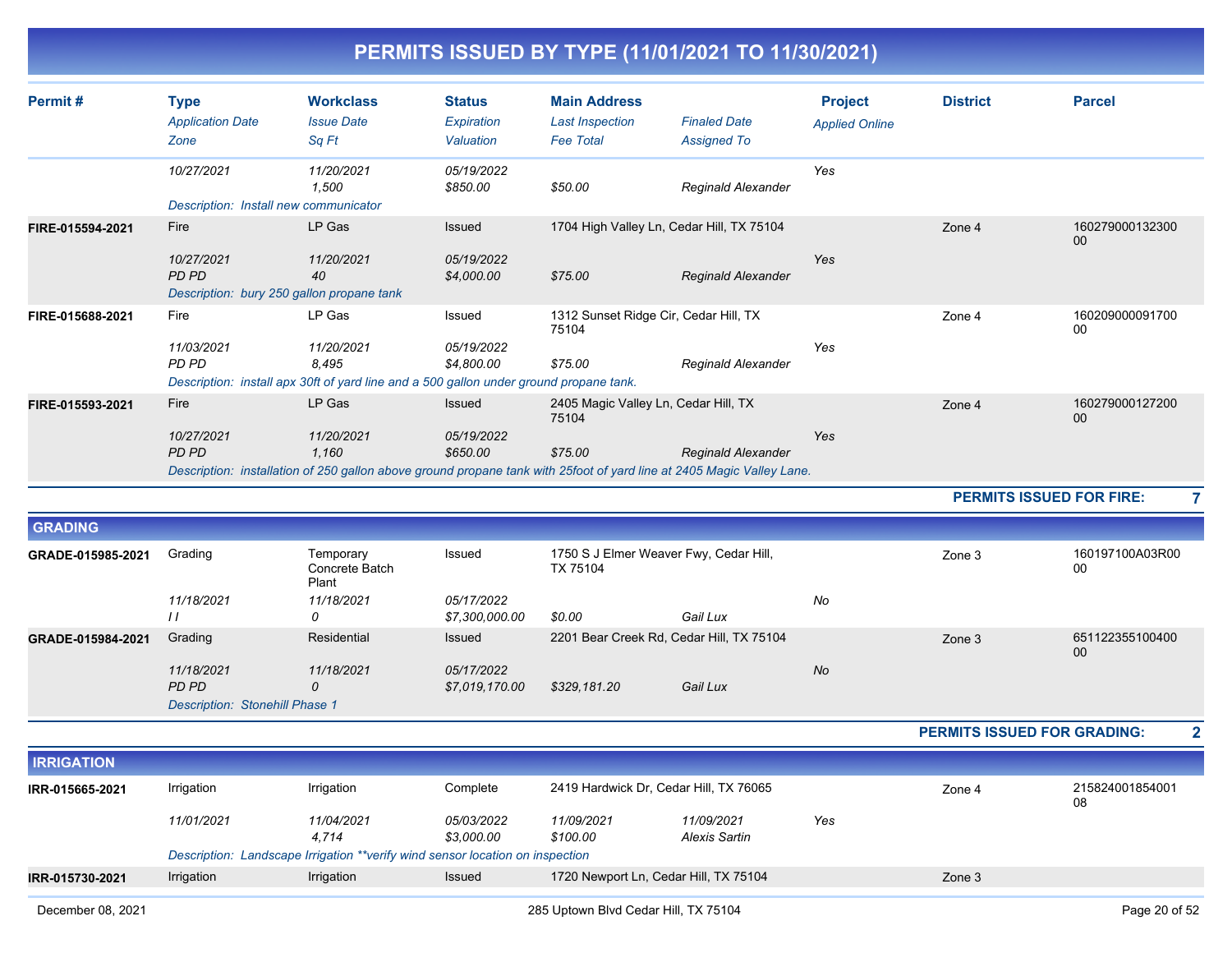| Permit#         | <b>Type</b><br><b>Application Date</b><br>Zone                   | <b>Workclass</b><br><b>Issue Date</b><br>Sq Ft                                    | <b>Status</b><br>Expiration<br>Valuation | <b>Main Address</b><br><b>Last Inspection</b><br><b>Fee Total</b> | <b>Finaled Date</b><br><b>Assigned To</b> | <b>Project</b><br><b>Applied Online</b> | <b>District</b> | <b>Parcel</b>             |
|-----------------|------------------------------------------------------------------|-----------------------------------------------------------------------------------|------------------------------------------|-------------------------------------------------------------------|-------------------------------------------|-----------------------------------------|-----------------|---------------------------|
|                 | 11/04/2021<br>Description: HOA Irrigation System                 | 11/04/2021<br>0                                                                   | 05/03/2022<br>\$20,000.00                | \$4,833.50                                                        | Gail Lux                                  | No                                      |                 |                           |
| IRR-015726-2021 | Irrigation                                                       | Irrigation                                                                        | Issued                                   | 1843 Chadwick Dr, Cedar Hill, TX 75104                            |                                           |                                         | Zone 3          | 160045300X00A00<br>00     |
|                 | 11/04/2021<br>PD PD<br>Description: HOA Irrigation System        | 11/04/2021<br>$\Omega$                                                            | 05/03/2022<br>\$20,000.00                | \$4,833.50                                                        | Gail Lux                                  | No                                      |                 |                           |
| IRR-015728-2021 | Irrigation                                                       | Irrigation                                                                        | Issued                                   | 1811 Orlando Dr, Cedar Hill, TX 75104                             |                                           |                                         | Zone 3          | 160045300K00A00<br>$00\,$ |
|                 | 11/04/2021<br><b>PD PD</b><br>Description: HOA Irrigation System | 11/04/2021<br>0                                                                   | 05/03/2022<br>\$20,000.00                | \$15,541.50                                                       | Gail Lux                                  | No                                      |                 |                           |
| IRR-015648-2021 | Irrigation                                                       | Irrigation                                                                        | Issued                                   | 2712 Prairie Acres Cove, Cedar Hill, TX<br>75104                  |                                           |                                         | Zone 4          | 160279000011500<br>00     |
|                 | 11/01/2021<br>PD PD<br>Description: lawn irrigation              | 11/04/2021<br>0                                                                   | 05/03/2022<br>\$1,200.00                 | \$100.00                                                          | <b>Alexis Sartin</b>                      | No                                      |                 |                           |
| IRR-015661-2021 | Irrigation                                                       | Irrigation                                                                        | Issued                                   | 1719 Right Field Ct, Cedar Hill, TX 75104                         |                                           |                                         | Zone 4          | 160279000223800<br>00     |
|                 | 11/01/2021                                                       | 11/16/2021<br>$\Omega$                                                            | 05/16/2022<br>\$11,200.00                | \$100.00                                                          | <b>Alexis Sartin</b>                      | No                                      |                 |                           |
|                 |                                                                  | Description: new irrigation install **verify wind sensor location upon inspection |                                          |                                                                   |                                           |                                         |                 |                           |
| IRR-015975-2021 | Irrigation                                                       | Irrigation                                                                        | Issued                                   | 2203 Alyssum Dr, Cedar Hill, TX 75104                             |                                           |                                         | Zone 4          | 215823001970001<br>08     |
|                 | 11/18/2021                                                       | 11/20/2021<br>4,000                                                               | 05/19/2022<br>\$4,000.00                 | 12/06/2021<br>\$100.00                                            | Gail Lux                                  | Yes                                     |                 |                           |
|                 | Description: Lawn Irrigation                                     |                                                                                   |                                          |                                                                   |                                           |                                         |                 |                           |
| IRR-015801-2021 | Irrigation                                                       | Irrigation                                                                        | Issued                                   | 2527 Pikes Peak, Cedar Hill, TX 76065                             |                                           |                                         | Zone 4          | 215824001910001<br>08     |
|                 | 11/09/2021                                                       | 11/22/2021<br>$\mathcal I$                                                        | 05/21/2022<br>\$5,000.00                 | 12/07/2021<br>\$100.00                                            | <b>Alexis Sartin</b>                      | Yes                                     |                 |                           |
| IRR-015833-2021 | Irrigation                                                       | Irrigation                                                                        | Complete                                 | 1635 Willow Ln, Cedar Hill, TX 75104                              |                                           |                                         | Zone 3          | 160045300F00900<br>00     |
|                 | 11/11/2021<br>PD PD                                              | 11/23/2021<br>1                                                                   | 05/23/2022<br>\$1,100.00                 | 11/30/2021<br>\$100.00                                            | 12/02/2021<br><b>Alexis Sartin</b>        | Yes                                     |                 |                           |
|                 |                                                                  | Description: ** VERIFY WIND SENSOR LOCATION UPON INSPECTION                       |                                          |                                                                   |                                           |                                         |                 |                           |

**PERMITS ISSUED FOR IRRIGATION: 9**

**MECHANICAL (NON-RESIDENTIAL)**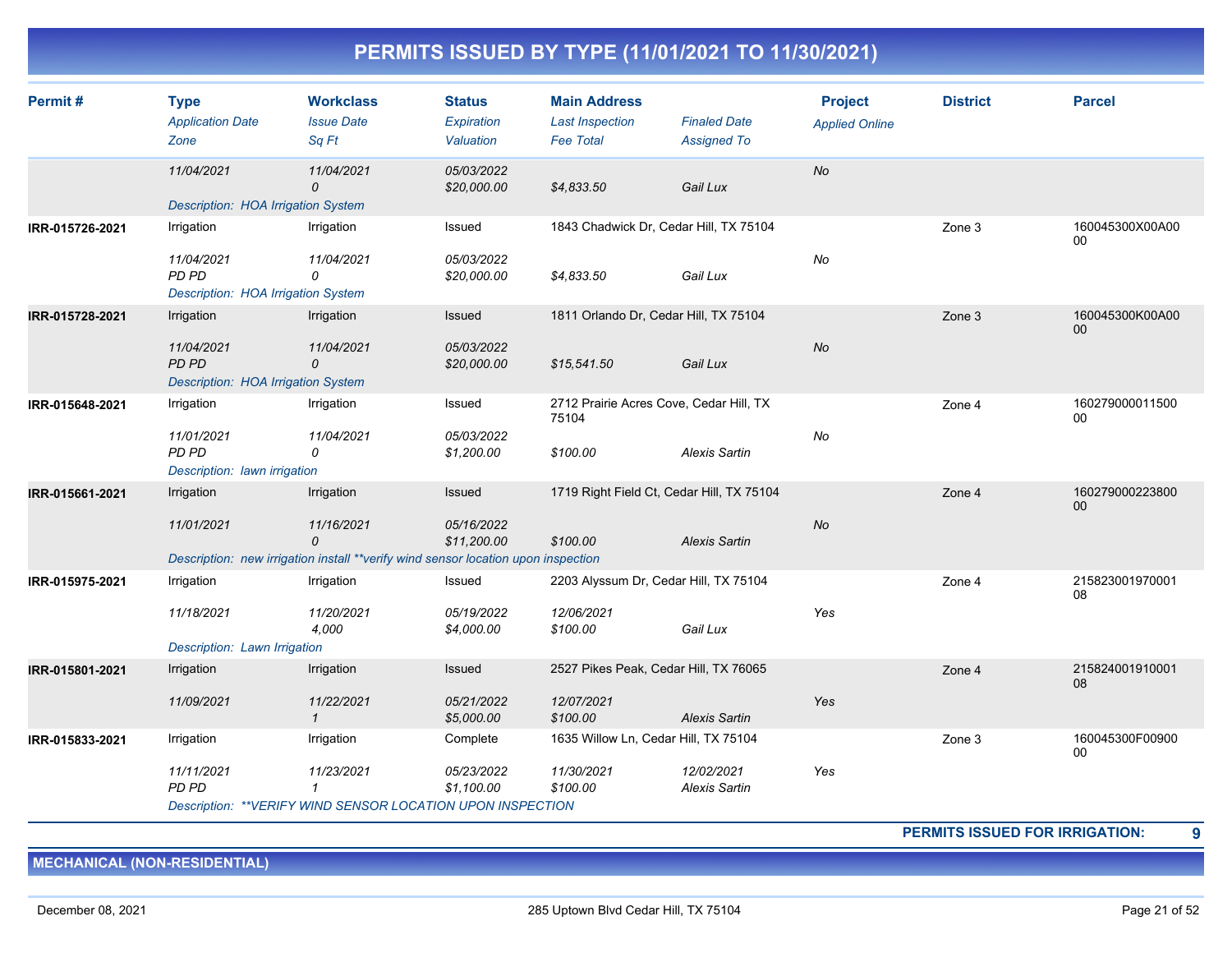| Permit#          | Type<br><b>Application Date</b><br>Zone       | <b>Workclass</b><br><b>Issue Date</b><br>Sq Ft                                                                        | <b>Status</b><br>Expiration<br>Valuation | <b>Main Address</b><br><b>Last Inspection</b><br><b>Fee Total</b> | <b>Finaled Date</b><br><b>Assigned To</b> | <b>Project</b><br><b>Applied Online</b> | <b>District</b> | <b>Parcel</b>         |
|------------------|-----------------------------------------------|-----------------------------------------------------------------------------------------------------------------------|------------------------------------------|-------------------------------------------------------------------|-------------------------------------------|-----------------------------------------|-----------------|-----------------------|
| MECC-015767-2021 | Mechanical<br>(Non-Residential)<br>11/07/2021 | Alteration<br>11/11/2021                                                                                              | Issued<br>05/10/2022                     | 75104                                                             | 101 N J Elmer Weaver Fwy, Cedar Hill, TX  | <b>No</b>                               | Zone 2          | 651472415100300<br>00 |
|                  | <b>LRLR</b>                                   | 6.010<br>Description: inetrior remodel of existing vet clinic, tax office, and locksmith into new combined vet clinic | \$0.00                                   | \$0.00                                                            | Gail Lux                                  |                                         |                 |                       |
| MECC-015867-2021 | Mechanical<br>(Non-Residential)               | <b>HVAC Changeout</b>                                                                                                 | Issued                                   |                                                                   | 634 Uptown Blvd, Cedar Hill, TX 75104     |                                         | Zone 2          | 160128000A3RC1<br>000 |
|                  | 11/12/2021                                    | 11/12/2021                                                                                                            | 05/11/2022                               |                                                                   |                                           | Yes                                     |                 |                       |
|                  | <b>LR LR</b>                                  |                                                                                                                       | \$15.112.78                              | \$50.00                                                           | Jeanette Cosme                            |                                         |                 |                       |
|                  |                                               | Description: installing package unit with gas heat                                                                    |                                          |                                                                   |                                           |                                         |                 |                       |

**PERMITS ISSUED FOR MECHANICAL (NON-RESIDENTIAL): 2**

| <b>MECHANICAL (RESIDENTIAL)</b> |                                            |                                                       |                           |                                                    |                 |           |        |                       |
|---------------------------------|--------------------------------------------|-------------------------------------------------------|---------------------------|----------------------------------------------------|-----------------|-----------|--------|-----------------------|
| MECR-015666-2021                | Mechanical<br>(Residential)                | <b>HVAC Changeout</b>                                 | Issued                    | 1051 Greenbriar Trl, Cedar Hill, TX 75104          |                 |           | Zone 2 | 160498000F03700<br>00 |
|                                 | 11/01/2021                                 | 11/01/2021                                            | 04/30/2022<br>\$12,450.00 | \$50.00                                            | Jeanette Cosme  | Yes       |        |                       |
|                                 | Description: replace complete 5ton hvac    |                                                       |                           |                                                    |                 |           |        |                       |
| MECR-015386-2021                | Mechanical<br>(Residential)                | <b>New Construction</b>                               | Issued                    | 306 Terrace Ln, Cedar Hill, TX 75104               |                 |           | Zone 2 | 160445700A00900<br>00 |
|                                 | 10/11/2021                                 | 11/01/2021<br>6.484                                   | 04/30/2022<br>\$0.00      | \$0.00                                             | Andrew Lipscomb | No        |        |                       |
|                                 | Description: LA 4934 GAR 855 VAL \$661,100 |                                                       |                           |                                                    |                 |           |        |                       |
| MECR-015669-2021                | Mechanical<br>(Residential)                | <b>New Construction</b>                               | Issued                    | 1105 Wishing Well Ct, Cedar Hill, TX<br>75104      |                 |           | Zone 4 | 160279000024200<br>00 |
|                                 | 11/01/2021<br><b>PD PD</b>                 | 11/01/2021<br>3.654                                   | 04/30/2022<br>\$0.00      | \$0.00                                             | Gail Lux        | <b>No</b> |        |                       |
|                                 | Description: 3/2/2/ SFD                    |                                                       |                           |                                                    |                 |           |        |                       |
| MECR-015716-2021                | Mechanical<br>(Residential)                | <b>HVAC Changeout</b>                                 | Issued                    | 1023 Randy Rd, Cedar Hill, TX 75104                |                 |           | Zone 4 | 160265000103100<br>00 |
|                                 | 11/04/2021                                 | 11/04/2021<br>1.800                                   | 05/03/2022<br>\$4,000.00  | \$50.00                                            | Jeanette Cosme  | Yes       |        |                       |
|                                 | Description: 3.5 ton HVAC system           |                                                       |                           |                                                    |                 |           |        |                       |
| MECR-015723-2021                | Mechanical<br>(Residential)                | <b>HVAC Changeout</b>                                 | <b>Issued</b>             | 1026 Streamside Dr. Cedar Hill, TX 75104           |                 |           | Zone 2 | 160482000H01200<br>00 |
|                                 | 11/04/2021<br>PD PD                        | 11/04/2021<br>$\mathbf 1$                             | 05/03/2022<br>\$12,776.00 | \$50.00                                            | Jeanette Cosme  | Yes       |        |                       |
|                                 |                                            | Description: REPLACE 5TON STRAIGHT ELECTRIC AC SYSTEM |                           |                                                    |                 |           |        |                       |
| MECR-015772-2021                | Mechanical<br>(Residential)                | <b>New Construction</b>                               | Issued                    | 2624 Whispering Oaks Cove, Cedar Hill,<br>TX 75104 |                 |           | Zone 4 | 160279600010310<br>00 |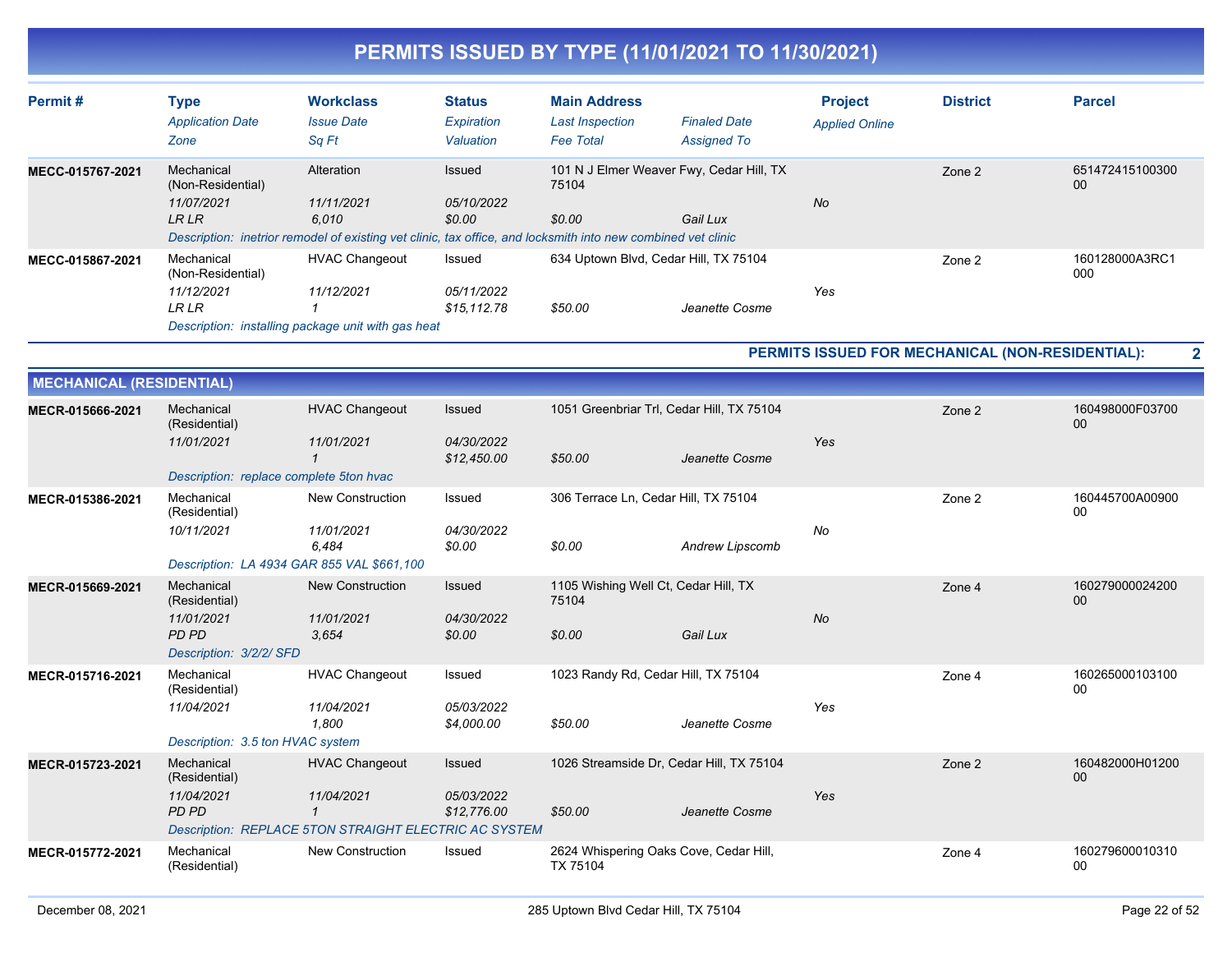| Permit#          | <b>Type</b><br><b>Application Date</b><br>Zone            | <b>Workclass</b><br><b>Issue Date</b><br>Sq Ft                                                                            | <b>Status</b><br>Expiration<br>Valuation  | <b>Main Address</b><br><b>Last Inspection</b><br><b>Fee Total</b> | <b>Finaled Date</b><br><b>Assigned To</b>                   | <b>Project</b><br><b>Applied Online</b> | <b>District</b> | <b>Parcel</b>             |
|------------------|-----------------------------------------------------------|---------------------------------------------------------------------------------------------------------------------------|-------------------------------------------|-------------------------------------------------------------------|-------------------------------------------------------------|-----------------------------------------|-----------------|---------------------------|
|                  | 11/07/2021<br>PD PD                                       | 11/07/2021<br>5,260<br>Description: LA 4069 GAR 921 VAL \$678,980                                                         | 05/06/2022<br>\$0.00                      | \$0.00                                                            | Gail Lux                                                    | No                                      |                 |                           |
| MECR-015757-2021 | Mechanical<br>(Residential)<br>11/07/2021<br><b>PD PD</b> | <b>New Construction</b><br>11/07/2021<br>9,511<br>Description: LA 6872 GAR1008 VAL \$600,000                              | Issued<br>05/06/2022<br>\$0.00            | 913 Belclaire Cir, Cedar Hill, TX 75104<br>\$0.00                 | Gail Lux                                                    | No                                      | Zone 1          | 160396300A00900<br>00     |
| MECR-015794-2021 | Mechanical<br>(Residential)<br>11/09/2021                 | <b>HVAC Changeout</b><br>11/09/2021<br>1,714<br>Description: Installing a 3.5 ton air handler and condenser               | Issued<br>05/23/2022<br>\$4,475.00        | 404 Bradshaw St. Cedar Hill, TX 75104<br>11/24/2021<br>\$50.00    | Jeanette Cosme                                              | Yes                                     | Zone 1          | 160335200D01800<br>$00\,$ |
| MECR-015841-2021 | Mechanical<br>(Residential)<br>11/11/2021<br><b>PD PD</b> | <b>HVAC Changeout</b><br>11/11/2021<br>2,341<br>Description: Change out existing HVAC gas system with new HVAC gas system | <b>Issued</b><br>05/10/2022<br>\$8,083.00 | \$50.00                                                           | 1744 Valley View Dr, Cedar Hill, TX 75104<br>Jeanette Cosme | Yes                                     | Zone 4          | 160280001400900<br>00     |
| MECR-015881-2021 | Mechanical<br>(Residential)<br>11/15/2021<br>PD PD        | <b>HVAC Changeout</b><br>11/15/2021<br>2,779<br>Description: REPLACE 4TON&2TON STRAIGHT ELECTRIC AC SYSTEMS               | Issued<br>05/14/2022<br>\$24,500.00       | \$50.00                                                           | 1047 Streamside Dr, Cedar Hill, TX 75104<br>Jeanette Cosme  | Yes                                     | Zone 2          | 160482000E02600<br>00     |
| MECR-015926-2021 | Mechanical<br>(Residential)<br>11/16/2021                 | <b>HVAC Changeout</b><br>11/16/2021<br>2,556                                                                              | Issued<br>05/16/2022<br>\$6,278.00        | 762 Cedarwood Dr, Cedar Hill, TX 75104<br>\$50.00                 | Jeanette Cosme                                              | Yes                                     | Zone 2          | 160155400202600<br>00     |
| MECR-015929-2021 | Mechanical<br>(Residential)<br>11/16/2021                 | <b>HVAC Changeout</b><br>11/16/2021<br>1,874                                                                              | Issued<br>05/16/2022<br>\$6,700.00        | 452 N Roberts Rd, Cedar Hill, TX 75104<br>\$50.00                 | Jeanette Cosme                                              | Yes                                     | Zone 1          | 160278500A00100<br>00     |
| MECR-015342-2021 | Mechanical<br>(Residential)<br>10/06/2021                 | <b>New Construction</b><br>11/16/2021<br>4,996<br>Description: LA 3817 GAR 829 VAL \$652,455                              | Issued<br>05/16/2022<br>\$0.00            | 2423 Hardwick Dr, Cedar Hill, TX 76065<br>\$0.00                  | Gail Lux                                                    | No                                      | Zone 4          | 215824001853001<br>08     |
| MECR-015940-2021 | Mechanical<br>(Residential)<br>11/16/2021                 | New Construction<br>11/16/2021<br>10.280<br>Description: LA 6496 GAR 1697 VAL \$720,000                                   | Issued<br>05/16/2022<br>\$0.00            | 448 Robin Rd, Cedar Hill, TX 75104<br>\$0.00                      | Gail Lux                                                    | No                                      | Zone 4          | 650492020100200<br>00     |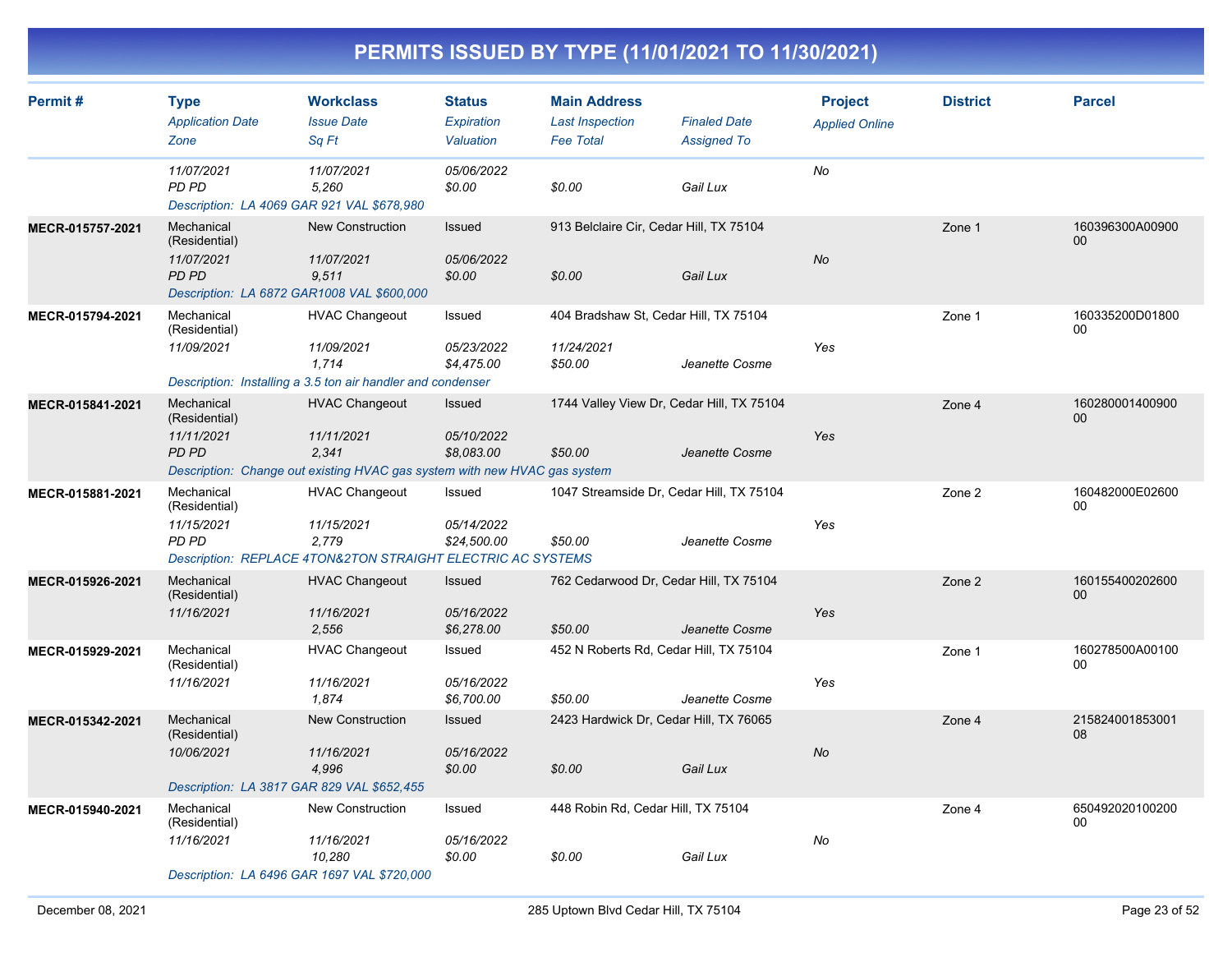| Permit#          | <b>Type</b><br><b>Application Date</b><br>Zone                                                       | <b>Workclass</b><br><b>Issue Date</b><br>Sq Ft                                                                      | <b>Status</b><br>Expiration<br>Valuation | <b>Main Address</b><br><b>Last Inspection</b><br><b>Fee Total</b> | <b>Finaled Date</b><br><b>Assigned To</b> | <b>Project</b><br><b>Applied Online</b> | <b>District</b> | <b>Parcel</b>             |
|------------------|------------------------------------------------------------------------------------------------------|---------------------------------------------------------------------------------------------------------------------|------------------------------------------|-------------------------------------------------------------------|-------------------------------------------|-----------------------------------------|-----------------|---------------------------|
| MECR-015910-2021 | Mechanical<br>(Residential)<br>11/15/2021                                                            | <b>New Construction</b><br>11/16/2021<br>3.668<br>Description: living addition and proposed garage addition         | Issued<br>05/16/2022<br>\$0.00           | 341 E Little Creek Rd, Cedar Hill, TX<br>75104<br>\$0.00          | Gail Lux                                  | <b>No</b>                               | Zone 3          | 650132040100100<br>$00\,$ |
| MECR-015919-2021 | Mechanical<br>(Residential)<br>11/16/2021<br>OT-Res OT-Res                                           | Alteration<br>11/16/2021<br>0<br>Description: replace windows, exterior doors and siding, intall central heat & air | Issued<br>05/16/2022<br>\$0.00           | 325 Hickerson St, Cedar Hill, TX 75104<br>\$50.00                 | Jeanette Cosme                            | <b>No</b>                               | Zone 2          | 160205000000700<br>00     |
| MECR-015936-2021 | Mechanical<br>(Residential)<br>11/16/2021                                                            | <b>New Construction</b><br>11/17/2021<br>2,179<br>Description: LA 1630 GAR 401 VAL \$178,678                        | Issued<br>05/16/2022<br>\$0.00           | 426 Lee St, Cedar Hill, TX 75104<br>\$0.00                        | Gail Lux                                  | <b>No</b>                               | Zone 2          | 160045000300501<br>00     |
| MECR-015948-2021 | Mechanical<br>(Residential)<br>11/17/2021<br>OT-Res OT-Res                                           | <b>HVAC Changeout</b><br>11/17/2021<br>1,185                                                                        | Issued<br>05/16/2022<br>\$11,800.00      | 317 Hickerson St, Cedar Hill, TX 75104<br>\$50.00                 | Jeanette Cosme                            | Yes                                     | Zone 2          | 160205000001200<br>00     |
| MECR-015946-2021 | Mechanical<br>(Residential)<br>11/17/2021<br>OT-Res OT-Res<br><b>Description: HVAC Replacement</b>   | <b>HVAC Changeout</b><br>11/17/2021<br>1,800                                                                        | Issued<br>05/16/2022<br>\$11,000.00      | 317 Hickerson St, Cedar Hill, TX 75104<br>\$50.00                 | Jeanette Cosme                            | Yes                                     | Zone 2          | 160205000001200<br>00     |
| MECR-015924-2021 | Mechanical<br>(Residential)<br>11/16/2021<br>PD PD                                                   | <b>New Construction</b><br>11/17/2021<br>2,962<br>Description: LA 2502 GAR 460 VAL \$538,760                        | Issued<br>05/16/2022<br>\$0.00           | 2103 Mountain Lakes Dr, Cedar Hill, TX<br>75104<br>\$0.00         | Andrew Lipscomb                           | No                                      | Zone 4          | 160279600010790<br>00     |
| MECR-015988-2021 | Mechanical<br>(Residential)<br>11/20/2021<br>OT-Res OT-Res<br>Description: Remodel interior of home. | Alteration<br>11/20/2021<br>1,332                                                                                   | Issued<br>05/19/2022<br>\$0.00           | 324 Texas St, Cedar Hill, TX 75104<br>\$50.00                     | Gail Lux                                  | <b>No</b>                               | Zone 2          | 650881335103600<br>$00\,$ |
| MECR-014688-2021 | Mechanical<br>(Residential)<br>08/18/2021<br>PD PD                                                   | New Construction<br>11/21/2021<br>3,274<br>Description: LA 2694 GAR 487 VAL \$300,000                               | Issued<br>05/20/2022<br>\$0.00           | 1216 Eagle PI, Cedar Hill, TX 75104<br>\$0.00                     | Gail Lux                                  | No                                      | Zone 4          | 160279000027800<br>00     |
| MECR-015997-2021 | Mechanical<br>(Residential)                                                                          | <b>HVAC Changeout</b>                                                                                               | <b>Issued</b>                            | 907 Countryside Dr, Cedar Hill, TX 75104                          |                                           |                                         | Zone 2          | 160498000E00100<br>00     |
|                  |                                                                                                      |                                                                                                                     |                                          |                                                                   |                                           |                                         |                 |                           |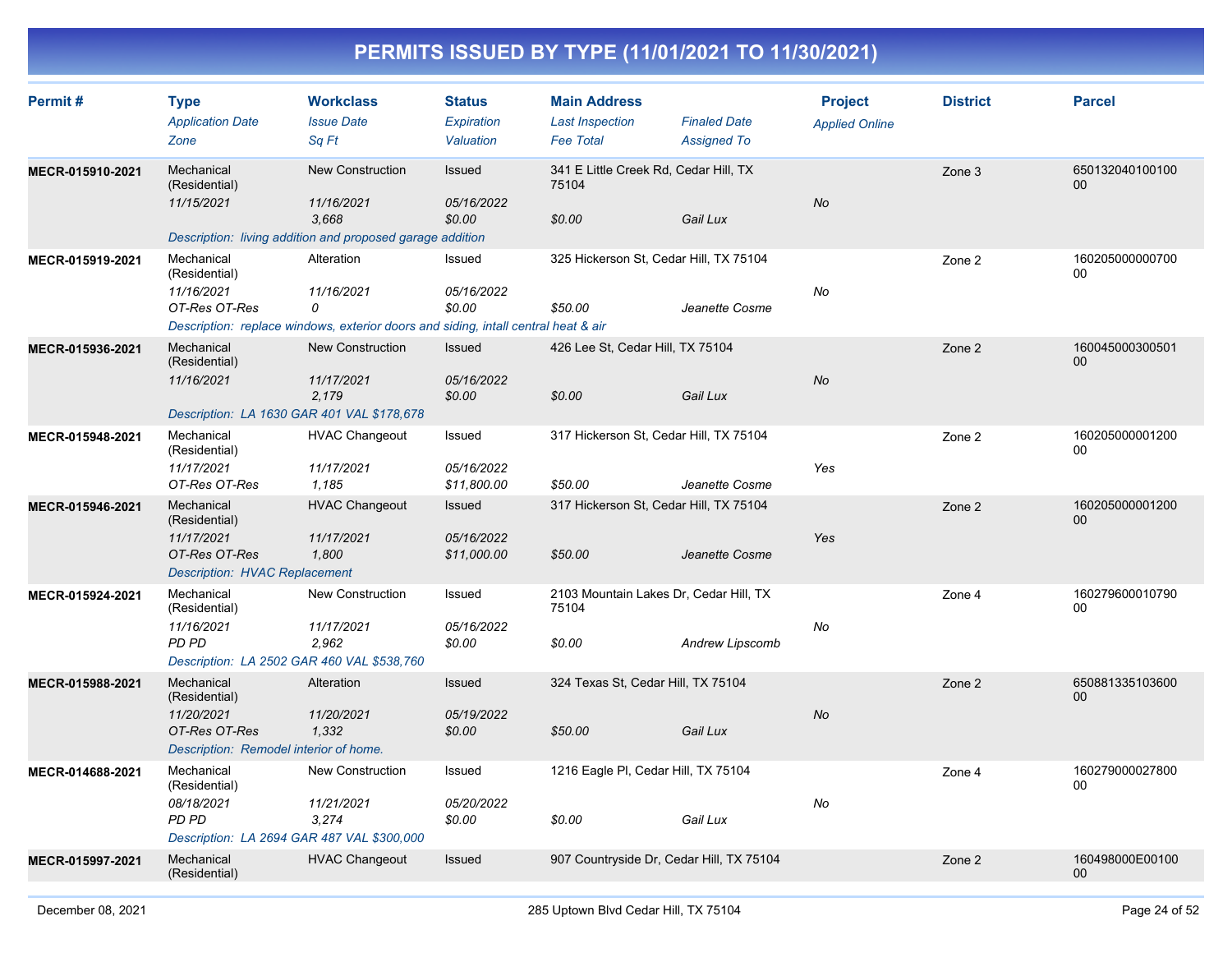| PERMITS ISSUED BY TYPE (11/01/2021 TO 11/30/2021) |  |
|---------------------------------------------------|--|
|---------------------------------------------------|--|

| Permit#          | <b>Type</b><br><b>Application Date</b><br>Zone     | <b>Workclass</b><br><b>Issue Date</b><br>Sq Ft                                           | <b>Status</b><br>Expiration<br>Valuation | <b>Main Address</b><br><b>Last Inspection</b><br><b>Fee Total</b> | <b>Finaled Date</b><br><b>Assigned To</b>            | <b>Project</b><br><b>Applied Online</b> | <b>District</b> | <b>Parcel</b>                      |
|------------------|----------------------------------------------------|------------------------------------------------------------------------------------------|------------------------------------------|-------------------------------------------------------------------|------------------------------------------------------|-----------------------------------------|-----------------|------------------------------------|
|                  | 11/22/2021                                         | 11/22/2021<br>$\mathcal{O}$<br>Description: replacing a 4 ton gas complete system        | 05/21/2022<br>\$12,589.00                | \$50.00                                                           | Jeanette Cosme                                       | Yes                                     |                 |                                    |
| MECR-016015-2021 | Mechanical<br>(Residential)                        | <b>HVAC Changeout</b>                                                                    | Issued                                   | 2738 Point View Dr, Cedar Hill, TX 75104                          |                                                      |                                         | Zone 4          | 160279000033400<br>00              |
|                  | 11/23/2021<br><b>Description: Replace AC</b>       | 11/23/2021<br>3.783                                                                      | 05/31/2022<br>\$11,144.52                | 12/01/2021<br>\$50.00                                             | Jeanette Cosme                                       | Yes                                     |                 |                                    |
| MECR-015786-2021 | Mechanical<br>(Residential)<br>11/08/2021<br>PD PD | New Construction<br>11/28/2021<br>4,889                                                  | <b>Issued</b><br>05/27/2022<br>\$0.00    | \$0.00                                                            | 1735 Ranch View Dr, Cedar Hill, TX 75104<br>Gail Lux | <b>No</b>                               | Zone 3          | 160045300L04000<br>00 <sup>°</sup> |
|                  | <b>Description: PERMIT APPLICATION</b>             |                                                                                          |                                          |                                                                   |                                                      |                                         |                 |                                    |
| MECR-015790-2021 | Mechanical<br>(Residential)                        | New Construction                                                                         | Issued                                   | 1518 Spring Hill Dr, Cedar Hill, TX 75104                         |                                                      |                                         | Zone 3          | 160045300J00500<br>00              |
|                  | 11/08/2021<br>PD PD                                | 11/28/2021<br>3,288<br>Description: LA 2558 GAR 434 VAL \$328,800                        | 05/27/2022<br>\$0.00                     | \$0.00                                                            | Gail Lux                                             | No                                      |                 |                                    |
| MECR-016072-2021 | Mechanical<br>(Residential)                        | <b>New Construction</b>                                                                  | Issued                                   | 1639 Willow Ln, Cedar Hill, TX 75104                              |                                                      |                                         | Zone 3          | 160045300F01000<br>00              |
|                  | 11/28/2021<br>PD PD                                | 11/28/2021<br>3,907<br>Description: LA 2956 GAR 647 VAL \$295,000                        | 05/27/2022<br>\$0.00                     | \$0.00                                                            | Gail Lux                                             | <b>No</b>                               |                 |                                    |
| MECR-012047-2021 | Mechanical<br>(Residential)                        | New Construction                                                                         | Issued                                   | 2003 Molton Ct, Cedar Hill, TX 75104                              |                                                      |                                         | Zone 4          | 160279200014980<br>$00\,$          |
|                  | 02/15/2021                                         | 11/29/2021<br>5,417<br>Description: LA 5417 GAR 772 VAL \$680,000                        | 05/28/2022<br>\$0.00                     | \$0.00                                                            | Andrew Lipscomb                                      | No                                      |                 |                                    |
| MECR-016114-2021 | Mechanical<br>(Residential)                        | Alteration                                                                               | Issued                                   | 1313 Cartwright Dr, Cedar Hill, TX 75104                          |                                                      |                                         | Zone 1          | 160376000000400<br>00              |
|                  | 11/30/2021                                         | 11/30/2021<br>2,152                                                                      | 05/31/2022<br>\$0.00                     | \$0.00                                                            | Gail Lux                                             | No                                      |                 |                                    |
|                  |                                                    | Description: Addition of new garage and a media room attached to the existing main home. |                                          |                                                                   |                                                      |                                         |                 |                                    |

#### **PERMITS ISSUED FOR MECHANICAL (RESIDENTIAL): 29**

| <b>ON SITE SEWER</b>             |            |               |            |                                           |            |    |        |                 |
|----------------------------------|------------|---------------|------------|-------------------------------------------|------------|----|--------|-----------------|
| On Site Sewer<br>OSS-009399-2020 |            | On Site Sewer | Issued     | 1776 W Belt Line Rd, Cedar Hill, TX 75104 |            |    | Zone 1 | 650539400102400 |
|                                  | 07/31/2020 | 11/17/2021    | 05/17/2022 | 11/30/2021                                |            | No |        |                 |
|                                  |            | 3.853         | \$0.00     | \$150.00                                  | Gregg Kidd |    |        |                 |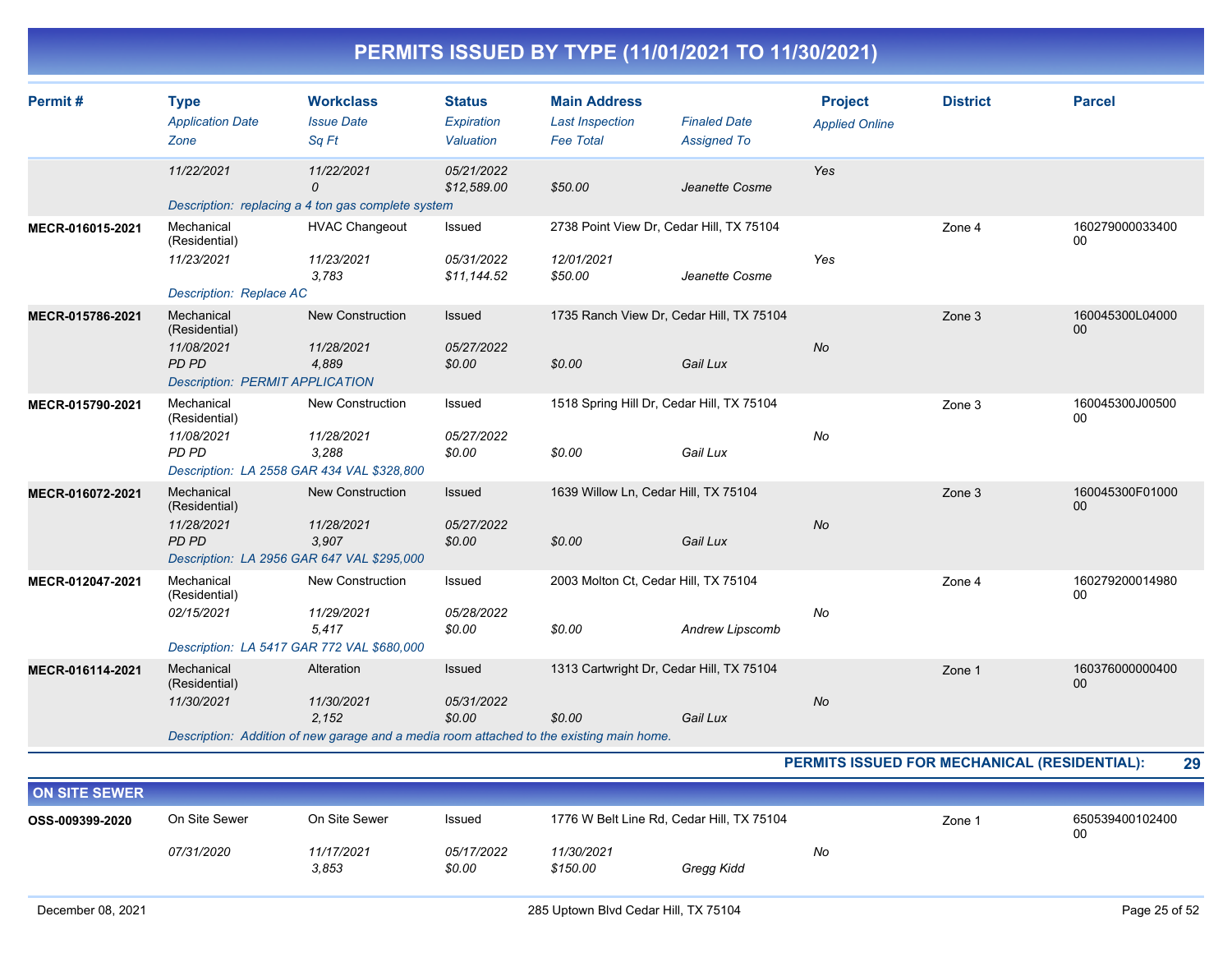| Permit#                           | <b>Type</b>                                                    | <b>Workclass</b>           | <b>Status</b>            | <b>Main Address</b>                                                                                          |                                           | <b>Project</b>        | <b>District</b> | <b>Parcel</b>                     |
|-----------------------------------|----------------------------------------------------------------|----------------------------|--------------------------|--------------------------------------------------------------------------------------------------------------|-------------------------------------------|-----------------------|-----------------|-----------------------------------|
|                                   | <b>Application Date</b><br>Zone                                | <b>Issue Date</b><br>Sa Ft | Expiration<br>Valuation  | <b>Last Inspection</b><br><b>Fee Total</b>                                                                   | <b>Finaled Date</b><br><b>Assigned To</b> | <b>Applied Online</b> |                 |                                   |
|                                   | <b>Description: OSSF</b>                                       |                            |                          |                                                                                                              |                                           |                       |                 |                                   |
|                                   |                                                                |                            |                          |                                                                                                              |                                           |                       |                 | PERMITS ISSUED FOR ON SITE SEWER: |
| <b>PLUMBING (NON-RESIDENTIAL)</b> |                                                                |                            |                          |                                                                                                              |                                           |                       |                 |                                   |
| PLMC-015647-2021                  | Plumbing<br>(Non-Residential)                                  | Repair                     | Complete                 | 222 E 1382 Hwy, Cedar Hill, TX 75104                                                                         |                                           |                       | Zone 2          | 160156000100300<br>00             |
|                                   | 11/01/2021<br><b>LRLR</b><br>Description: backflow replacement | 11/01/2021<br>1,000        | 05/02/2022<br>\$1,300.00 | 11/03/2021<br>\$50.00                                                                                        | 11/03/2021<br>Gail Lux                    | Yes                   |                 |                                   |
| PLMC-015777-2021                  | Plumbing<br>(Non-Residential)                                  | Repair                     | Complete                 |                                                                                                              | 103 E Belt Line Rd, Cedar Hill, TX 75104  |                       | Zone 2          | 160456100000100<br>00             |
|                                   | 11/08/2021<br><b>LRLR</b><br><b>Description: Gas Test</b>      | 11/08/2021<br>1,500        | 05/09/2022<br>\$1,000.00 | 11/09/2021<br>\$50.00                                                                                        | 11/09/2021<br>Gail Lux                    | Yes                   |                 |                                   |
| PLMC-015768-2021                  | Plumbing<br>(Non-Residential)                                  | Alteration                 | <b>Issued</b>            | 75104                                                                                                        | 101 N J Elmer Weaver Fwy, Cedar Hill, TX  |                       | Zone 2          | 651472415100300<br>00             |
|                                   | 11/07/2021<br><b>LRLR</b>                                      | 11/11/2021<br>6.010        | 05/14/2022<br>\$0.00     | 11/15/2021<br>\$0.00                                                                                         | Gail Lux                                  | <b>No</b>             |                 |                                   |
|                                   |                                                                |                            |                          | Description: inetrior remodel of existing vet clinic, tax office, and locksmith into new combined vet clinic |                                           |                       |                 |                                   |
| PLMC-015863-2021                  | Plumbing<br>(Non-Residential)                                  | Repair                     | Complete                 | TX 75104                                                                                                     | 352 N J Elmer Weaver Fwy, C, Cedar Hill,  |                       | Zone 2          | 160364500001R00<br>00             |
|                                   | 11/12/2021<br><b>LRLR</b><br>Description: 1/2 RPZ replacement  | 11/12/2021<br>0            | 05/16/2022<br>\$1,909.53 | 11/16/2021<br>\$50.00                                                                                        | 11/16/2021<br>Gail Lux                    | No                    |                 |                                   |

| PLMR-015385-2021 | Plumbing<br>(Residential)                  | New Construction    | Issued               | 306 Terrace Ln, Cedar Hill, TX 75104          |                 |           | Zone 2 | 160445700A00900<br>00 |
|------------------|--------------------------------------------|---------------------|----------------------|-----------------------------------------------|-----------------|-----------|--------|-----------------------|
|                  | 10/11/2021                                 | 11/01/2021<br>6.484 | 04/30/2022<br>\$0.00 | \$0.00                                        | Andrew Lipscomb | <b>No</b> |        |                       |
|                  | Description: LA 4934 GAR 855 VAL \$661,100 |                     |                      |                                               |                 |           |        |                       |
| PLMR-015671-2021 | Plumbing<br>(Residential)                  | New Construction    | Issued               | 1105 Wishing Well Ct, Cedar Hill, TX<br>75104 |                 |           | Zone 4 | 160279000024200<br>00 |
|                  | 11/01/2021                                 | 11/01/2021          | 04/30/2022           |                                               |                 | No        |        |                       |
|                  | PD PD                                      | 3.654               | \$0.00               | \$0.00                                        | Gail Lux        |           |        |                       |
|                  | Description: 3/2/2/ SFD                    |                     |                      |                                               |                 |           |        |                       |
| PLMR-015673-2021 | Plumbing<br>(Residential)                  | Repair              | Complete             | 829 Witherspoon Ct, Cedar Hill, TX 75104      |                 |           | Zone 3 | 160425500L03200<br>00 |
|                  |                                            |                     |                      |                                               |                 |           |        |                       |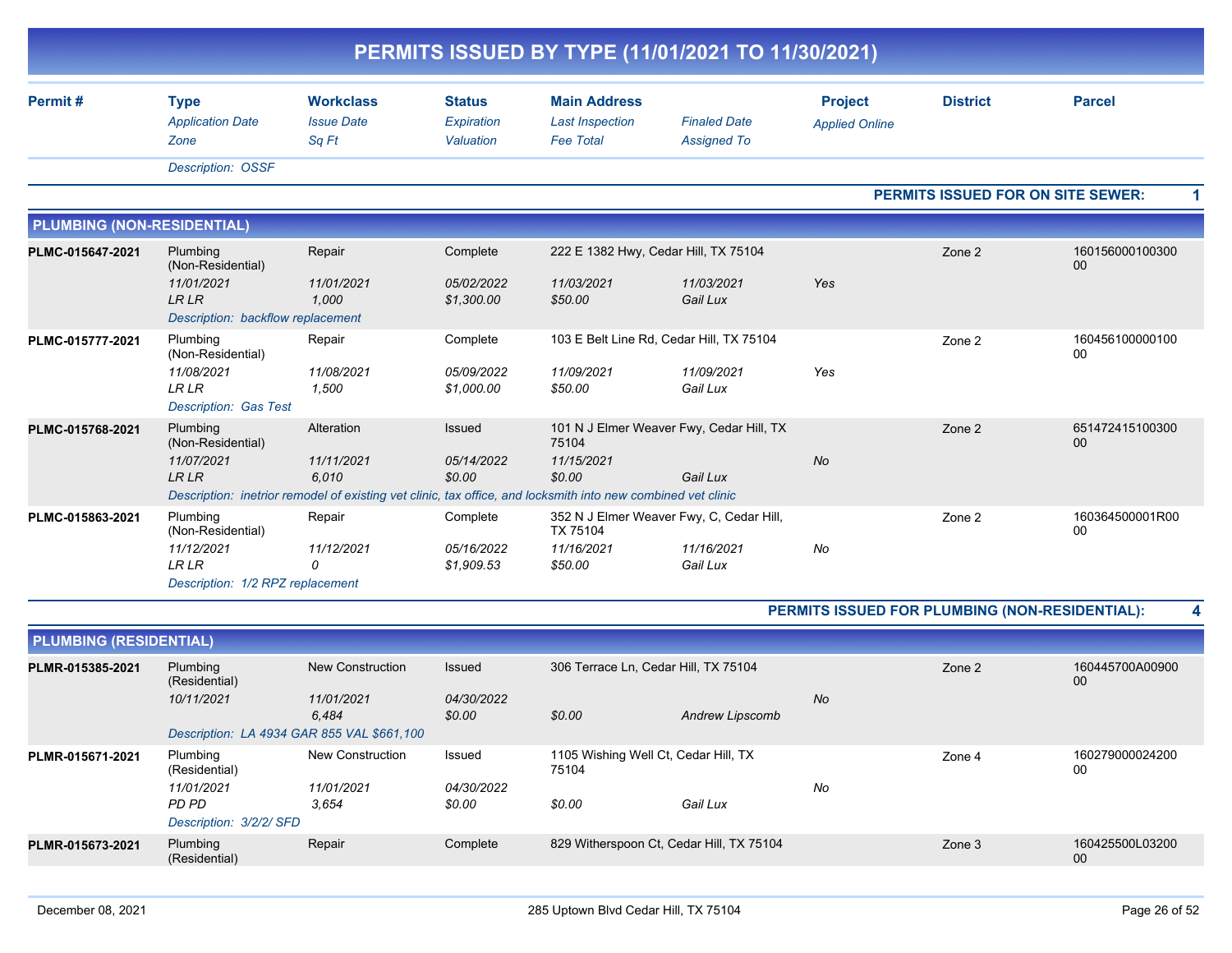| Permit#          | <b>Type</b><br><b>Application Date</b><br>Zone                                                 | <b>Workclass</b><br><b>Issue Date</b><br>Sq Ft                                                            | <b>Status</b><br>Expiration<br>Valuation | <b>Main Address</b><br><b>Last Inspection</b><br><b>Fee Total</b>      | <b>Finaled Date</b><br><b>Assigned To</b> | <b>Project</b><br><b>Applied Online</b> | <b>District</b> | <b>Parcel</b>             |
|------------------|------------------------------------------------------------------------------------------------|-----------------------------------------------------------------------------------------------------------|------------------------------------------|------------------------------------------------------------------------|-------------------------------------------|-----------------------------------------|-----------------|---------------------------|
|                  | 11/02/2021<br><b>PD PD</b><br>Description: Replace water heater                                | 11/01/2021<br>1,500                                                                                       | 05/10/2022<br>\$1,150.00                 | 11/11/2021<br>\$50.00                                                  | 11/11/2021<br>Jeanette Cosme              | Yes                                     |                 |                           |
| PLMR-015663-2021 | Plumbing<br>(Residential)<br>11/01/2021<br>PD PD                                               | <b>Water Heater</b><br>11/01/2021<br>$\mathbf{1}$                                                         | Complete<br>05/04/2022<br>\$3,096.00     | 614 Trees Cir, Cedar Hill, TX 75104<br>11/05/2021<br>\$50.00           | 11/05/2021<br>Jeanette Cosme              | Yes                                     | Zone 1          | 160428400601100<br>00     |
| PLMR-015734-2021 | Plumbing<br>(Residential)<br>11/04/2021<br>Description: Replaced two water heaters, tank       | <b>Water Heater</b><br>11/04/2021<br>2,757                                                                | Complete<br>05/16/2022<br>\$3,700.00     | 1105 Douglas Dr, Cedar Hill, TX 75104<br>11/17/2021<br>\$50.00         | 11/17/2021<br>Jeanette Cosme              | Yes                                     | Zone 4          | 160275000100300<br>$00\,$ |
| PLMR-015721-2021 | Plumbing<br>(Residential)<br>11/04/2021<br>PD PD                                               | <b>Water Heater</b><br>11/04/2021<br>100<br>Description: Install 40 Gas Water Heater in garage            | Complete<br>05/11/2022<br>\$1,000.00     | 1834 Mcalaster St, Cedar Hill, TX 75104<br>11/12/2021<br>\$50.00       | 11/12/2021<br>Jeanette Cosme              | Yes                                     | Zone 1          | 160060000201600<br>00     |
| PLMR-015752-2021 | Plumbing<br>(Residential)<br>11/05/2021                                                        | <b>Water Heater</b><br>11/05/2021<br>$\mathbf{1}$<br>Description: Install 50 gallon electric water heater | Issued<br>06/01/2022<br>\$1,300.00       | 656 Lowe St, Cedar Hill, TX 75104<br>12/03/2021<br>\$50.00             | Jeanette Cosme                            | Yes                                     | Zone 2          | 160207700703700<br>00     |
| PLMR-015743-2021 | Plumbing<br>(Residential)<br>11/05/2021<br>PD PD                                               | <b>Water Heater</b><br>11/05/2021<br>1.500<br><b>Description: ELECTRIC WATER HEATER INSTALL</b>           | Complete<br>05/10/2022<br>\$600.00       | 307 Breseman St, Cedar Hill, TX 75104<br>11/11/2021<br>\$50.00         | 11/11/2021<br>Jeanette Cosme              | Yes                                     | Zone 1          | 160428100802600<br>00     |
| PLMR-015773-2021 | Plumbing<br>(Residential)<br>11/07/2021<br>PD PD<br>Description: LA 4069 GAR 921 VAL \$678,980 | <b>New Construction</b><br>11/07/2021<br>5.260                                                            | Issued<br>05/06/2022<br>\$0.00           | 2624 Whispering Oaks Cove, Cedar Hill,<br>TX 75104<br>\$0.00           | Gail Lux                                  | <b>No</b>                               | Zone 4          | 160279600010310<br>00     |
| PLMR-015758-2021 | Plumbing<br>(Residential)<br>11/07/2021<br>PD PD<br>Description: LA 6872 GAR1008 VAL \$600,000 | <b>New Construction</b><br>11/07/2021<br>9,511                                                            | Issued<br>05/06/2022<br>\$0.00           | 913 Belclaire Cir, Cedar Hill, TX 75104<br>\$0.00                      | Gail Lux                                  | No                                      | Zone 1          | 160396300A00900<br>00     |
| PLMR-015780-2021 | Plumbing<br>(Residential)<br>11/08/2021                                                        | Repair<br>11/08/2021<br>0                                                                                 | Complete<br>05/10/2022<br>\$400.00       | 813 E Wintergreen Rd, Cedar Hill, TX<br>75104<br>11/11/2021<br>\$50.00 | 11/11/2021<br>Jeanette Cosme              | No                                      | Zone 2          | 160485000300401<br>00     |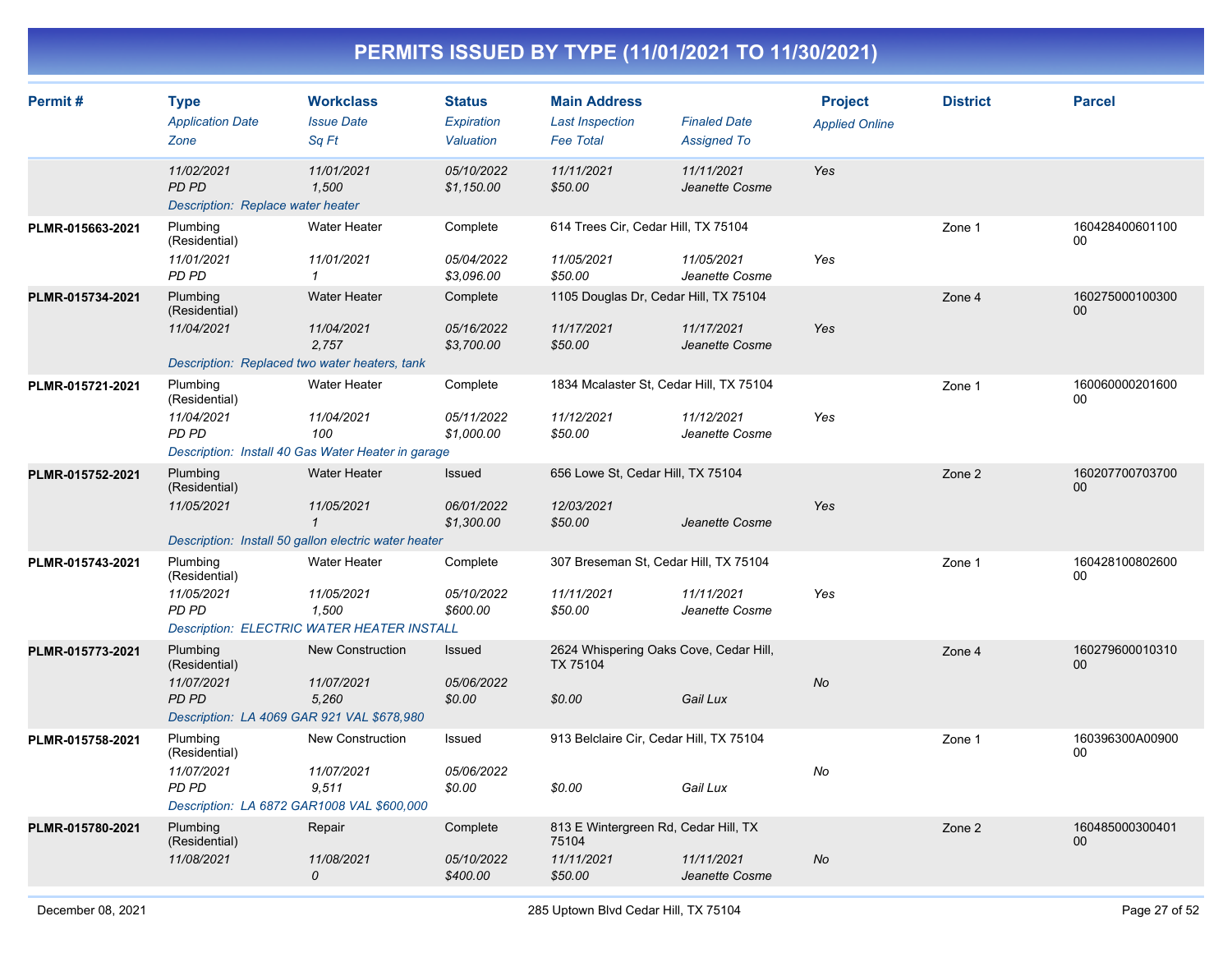|                  |                                                         |                                                                               |                             |                                               | PERMITS ISSUED BY TYPE (11/01/2021 TO 11/30/2021) |                                         |                 |                           |
|------------------|---------------------------------------------------------|-------------------------------------------------------------------------------|-----------------------------|-----------------------------------------------|---------------------------------------------------|-----------------------------------------|-----------------|---------------------------|
| Permit#          | <b>Type</b><br><b>Application Date</b>                  | <b>Workclass</b><br><b>Issue Date</b>                                         | <b>Status</b><br>Expiration | <b>Main Address</b><br><b>Last Inspection</b> | <b>Finaled Date</b>                               | <b>Project</b><br><b>Applied Online</b> | <b>District</b> | <b>Parcel</b>             |
|                  | Zone                                                    | Sq Ft                                                                         | Valuation                   | <b>Fee Total</b>                              | <b>Assigned To</b>                                |                                         |                 |                           |
|                  | Description: repair gas leak in attic                   |                                                                               |                             |                                               |                                                   |                                         |                 |                           |
| PLMR-015774-2021 | Plumbing<br>(Residential)                               | Repair                                                                        | Complete                    | 1521 Rocky Creek Cir, Cedar Hill, TX<br>75104 |                                                   |                                         | Zone 1          | 160180000101100<br>00     |
|                  | 11/08/2021                                              | 11/08/2021<br>25                                                              | 05/11/2022<br>\$1,685.00    | 11/12/2021<br>\$50.00                         | 11/12/2021<br>Jeanette Cosme                      | Yes                                     |                 |                           |
|                  |                                                         | Description: install approx. 25ft of natural gas line from meter to generator |                             |                                               |                                                   |                                         |                 |                           |
| PLMR-015779-2021 | Plumbing<br>(Residential)                               | Alteration                                                                    | Complete                    | 418 Sims Dr, Cedar Hill, TX 75104             |                                                   |                                         | Zone 2          | 160206500D02900<br>$00\,$ |
|                  | 11/08/2021                                              | 11/08/2021<br>1,870                                                           | 05/09/2022<br>\$2,355.00    | 11/09/2021<br>\$50.00                         | 11/09/2021<br>Jeanette Cosme                      | Yes                                     |                 |                           |
|                  |                                                         | Description: Re-piping water line through the attic                           |                             |                                               |                                                   |                                         |                 |                           |
| PLMR-015776-2021 | Plumbing<br>(Residential)                               | <b>Water Heater</b>                                                           | Complete                    |                                               | 1423 Ten Mile Dr, Cedar Hill, TX 75104            |                                         | Zone 2          | 161100400H00600<br>00     |
|                  | 11/08/2021                                              | 11/08/2021<br>3,291                                                           | 05/11/2022<br>\$1,000.00    | 11/12/2021<br>\$50.00                         | 11/12/2021<br>Jeanette Cosme                      | Yes                                     |                 |                           |
|                  | Description: install 50 electric water heater in garage |                                                                               |                             |                                               |                                                   |                                         |                 |                           |
| PLMR-015796-2021 | Plumbing<br>(Residential)                               | Pool                                                                          | <b>Issued</b>               | 75104                                         | 1538 Jesse Ramsey Blvd, Cedar Hill, TX            |                                         | Zone 1          | 160159700201900<br>$00\,$ |
|                  | 11/09/2021<br><b>PD PD</b>                              | 11/09/2021<br>385                                                             | 05/16/2022<br>\$0.00        | 11/16/2021<br>\$0.00                          | <b>Alexis Sartin</b>                              | No                                      |                 |                           |
|                  | Description: install swimming pools                     |                                                                               |                             |                                               |                                                   |                                         |                 |                           |
| PLMR-015798-2021 | Plumbing<br>(Residential)                               | <b>Water Heater</b>                                                           | Issued                      |                                               | 804 Laurel Hills Ct, Cedar Hill, TX 75104         |                                         | Zone 4          | 160280001102800<br>00     |
|                  | 11/09/2021<br>PD PD                                     | 11/09/2021<br>$\mathcal I$                                                    | 05/16/2022<br>\$6,137.00    | 11/17/2021<br>\$50.00                         | Jeanette Cosme                                    | Yes                                     |                 |                           |
|                  |                                                         | Description: Install tankless water heater                                    |                             |                                               |                                                   |                                         |                 |                           |
| PLMR-015812-2021 | Plumbing<br>(Residential)                               | <b>Water Heater</b>                                                           | Complete                    | 310 Williams St, Cedar Hill, TX 75104         |                                                   |                                         | Zone 1          | 160428100801700<br>$00\,$ |
|                  | 11/09/2021<br><b>PD PD</b>                              | 11/09/2021<br>$\mathcal I$                                                    | 05/16/2022<br>\$1,300.00    | 11/17/2021<br>\$50.00                         | 11/17/2021<br>Jeanette Cosme                      | Yes                                     |                 |                           |
|                  |                                                         | Description: Install 50 gallon electric water heater                          |                             |                                               |                                                   |                                         |                 |                           |
| PLMR-015828-2021 | Plumbing<br>(Residential)                               | Repair                                                                        | Issued                      |                                               | 2116 Valley View Dr, Cedar Hill, TX 75104         |                                         | Zone 4          | 160280000600600<br>00     |
|                  | 11/10/2021<br>PD PD                                     | 11/10/2021<br>2,520                                                           | 05/21/2022<br>\$1,838.20    | 11/22/2021<br>\$50.00                         | Jeanette Cosme                                    | Yes                                     |                 |                           |
|                  |                                                         | Description: Double check replacement and leak repair                         |                             |                                               |                                                   |                                         |                 |                           |
| PLMR-015821-2021 | Plumbing<br>(Residential)                               | Water Heater                                                                  | Complete                    | 75104                                         | 1324 Sunset Ridge Cir, Cedar Hill, TX             |                                         | Zone 4          | 160209000092000<br>00     |
|                  | 11/10/2021<br>PD PD                                     | 11/10/2021<br>$\mathcal{I}$                                                   | 05/17/2022<br>\$12,400.00   | 11/18/2021<br>\$50.00                         | 11/18/2021<br>Jeanette Cosme                      | Yes                                     |                 |                           |
|                  |                                                         | Description: Replacing two 50 gallon gas water heaters                        |                             |                                               |                                                   |                                         |                 |                           |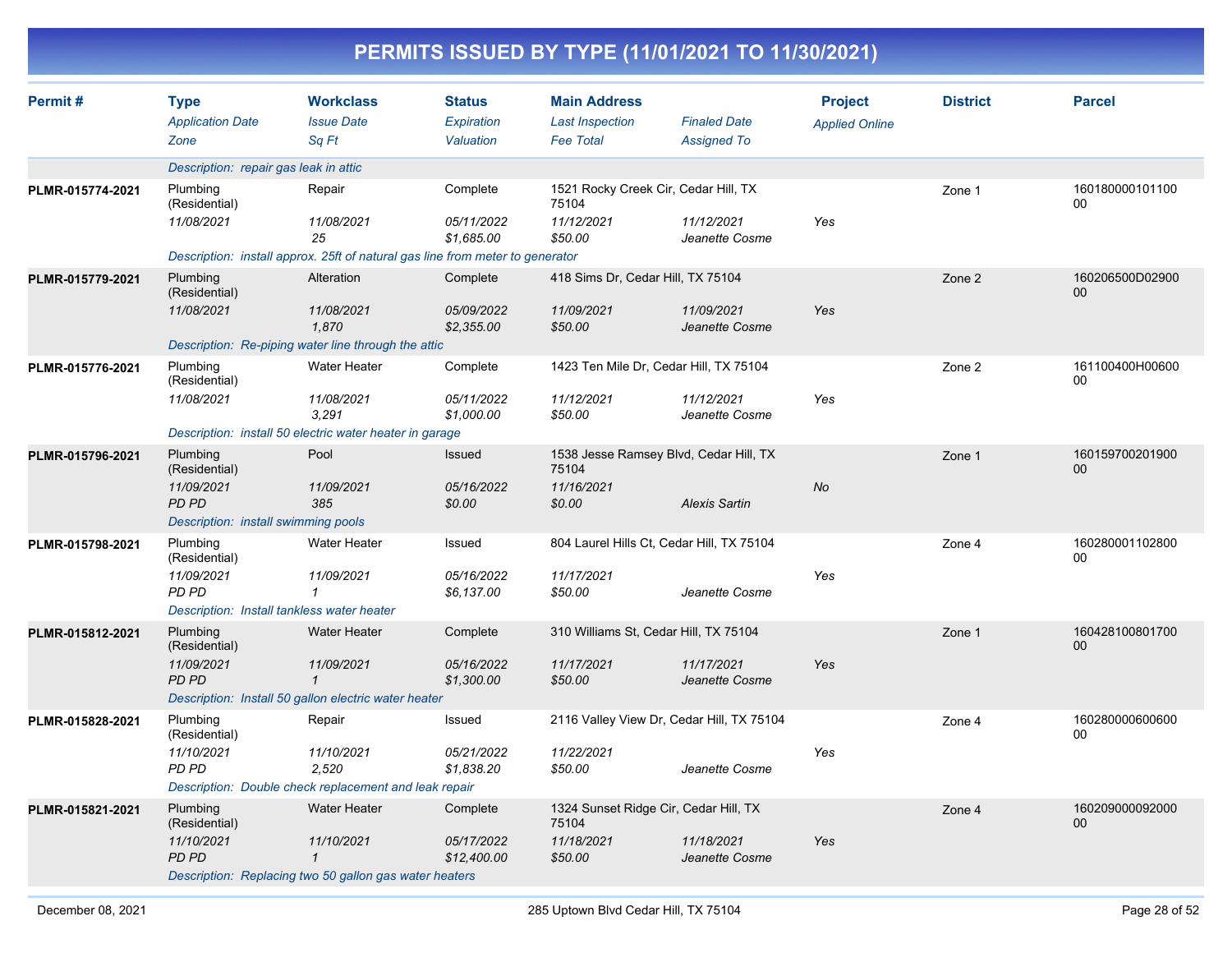| Permit#          | <b>Type</b><br><b>Application Date</b><br>Zone                                                                    | <b>Workclass</b><br><b>Issue Date</b><br>Sa Ft                                                                                                  | <b>Status</b><br>Expiration<br>Valuation | <b>Main Address</b><br><b>Last Inspection</b><br><b>Fee Total</b>     | <b>Finaled Date</b><br><b>Assigned To</b> | <b>Project</b><br><b>Applied Online</b> | <b>District</b> | <b>Parcel</b>             |
|------------------|-------------------------------------------------------------------------------------------------------------------|-------------------------------------------------------------------------------------------------------------------------------------------------|------------------------------------------|-----------------------------------------------------------------------|-------------------------------------------|-----------------------------------------|-----------------|---------------------------|
| PLMR-015830-2021 | Plumbing<br>(Residential)<br>11/11/2021                                                                           | Water Heater<br>11/11/2021<br>2.000                                                                                                             | Complete<br>05/14/2022<br>\$1,300.00     | 717 Rockett Ln, Cedar Hill, TX 75104<br>11/15/2021<br>\$50.00         | 11/15/2021<br>Jeanette Cosme              | Yes                                     | Zone 2          | 160426928A01000<br>00     |
| PLMR-015839-2021 | Description: Replace water heater<br>Plumbing<br>(Residential)<br>11/11/2021<br>Description: Replace water heater | <b>Water Heater</b><br>11/11/2021<br>800                                                                                                        | Complete<br>05/16/2022<br>\$0.00         | 1027 Countryside Dr, Cedar Hill, TX 75104<br>11/16/2021<br>\$50.00    | 11/16/2021<br>Gail Lux                    | <b>No</b>                               | Zone 2          | 160498000D00600<br>$00\,$ |
| PLMR-015852-2021 | Plumbing<br>(Residential)<br>11/11/2021<br>PD PD<br>Description: Install water heater (tank)                      | Water Heater<br>11/11/2021<br>5,396                                                                                                             | Complete<br>05/16/2022<br>\$1,817.30     | 240 Royal Vista Dr, Cedar Hill, TX 75104<br>11/16/2021<br>\$50.00     | 11/16/2021<br>Jeanette Cosme              | Yes                                     | Zone 4          | 160279600011500<br>00     |
| PLMR-015858-2021 | Plumbing<br>(Residential)<br>11/12/2021                                                                           | Repair<br>11/12/2021<br>1,200<br>Description: Replace gas linesin house for stove and furnace. Gas test                                         | Issued<br>05/14/2022<br>\$2,200.00       | 611 Chambers St, Cedar Hill, TX 75104<br>11/15/2021<br>\$50.00        | 11/15/2021<br>Jeanette Cosme              | Yes                                     | Zone 1          | 651472410103000<br>00     |
| PLMR-015853-2021 | Plumbing<br>(Residential)<br>11/12/2021<br>PD PD<br>Description: Install water heater (tank)                      | <b>Water Heater</b><br>11/12/2021<br>2,979                                                                                                      | Issued<br>05/23/2022<br>\$2,224.00       | 1608 Park Garden Ct, Cedar Hill, TX<br>75104<br>11/23/2021<br>\$50.00 | Jeanette Cosme                            | Yes                                     | Zone 4          | 160280001700600<br>$00\,$ |
| PLMR-015900-2021 | Plumbing<br>(Residential)<br>11/15/2021                                                                           | Repair<br>11/15/2021<br>40<br>Description: install clean outs, sanitary sewer line                                                              | Issued<br>05/23/2022<br>\$3,750.00       | 117 Cooper St, Cedar Hill, TX 75104<br>11/23/2021<br>\$50.00          | Jeanette Cosme                            | Yes                                     | Zone 2          | 160105000402700<br>00     |
| PLMR-015899-2021 | Plumbing<br>(Residential)<br>11/15/2021<br>PD PD                                                                  | Repair<br>11/15/2021<br>2.074<br>Description: Re-pipe water lines through the attic                                                             | Complete<br>05/16/2022<br>\$2,000.00     | 1564 Hamilton Dr, Cedar Hill, TX 75104<br>11/17/2021<br>\$50.00       | 11/17/2021<br>Jeanette Cosme              | Yes                                     | Zone 1          | 160325501100100<br>00     |
| PLMR-015934-2021 | Plumbing<br>(Residential)<br>11/16/2021                                                                           | Alteration<br>11/16/2021<br>1.800<br>Description: remodel HVAC, concrete and small retaining wall, kichen, bathroom, electrical, doors, windows | Issued<br>05/16/2022<br>\$0.00           | 1023 Randy Rd, Cedar Hill, TX 75104<br>\$0.00                         | Gail Lux                                  | <b>No</b>                               | Zone 4          | 160265000103100<br>00     |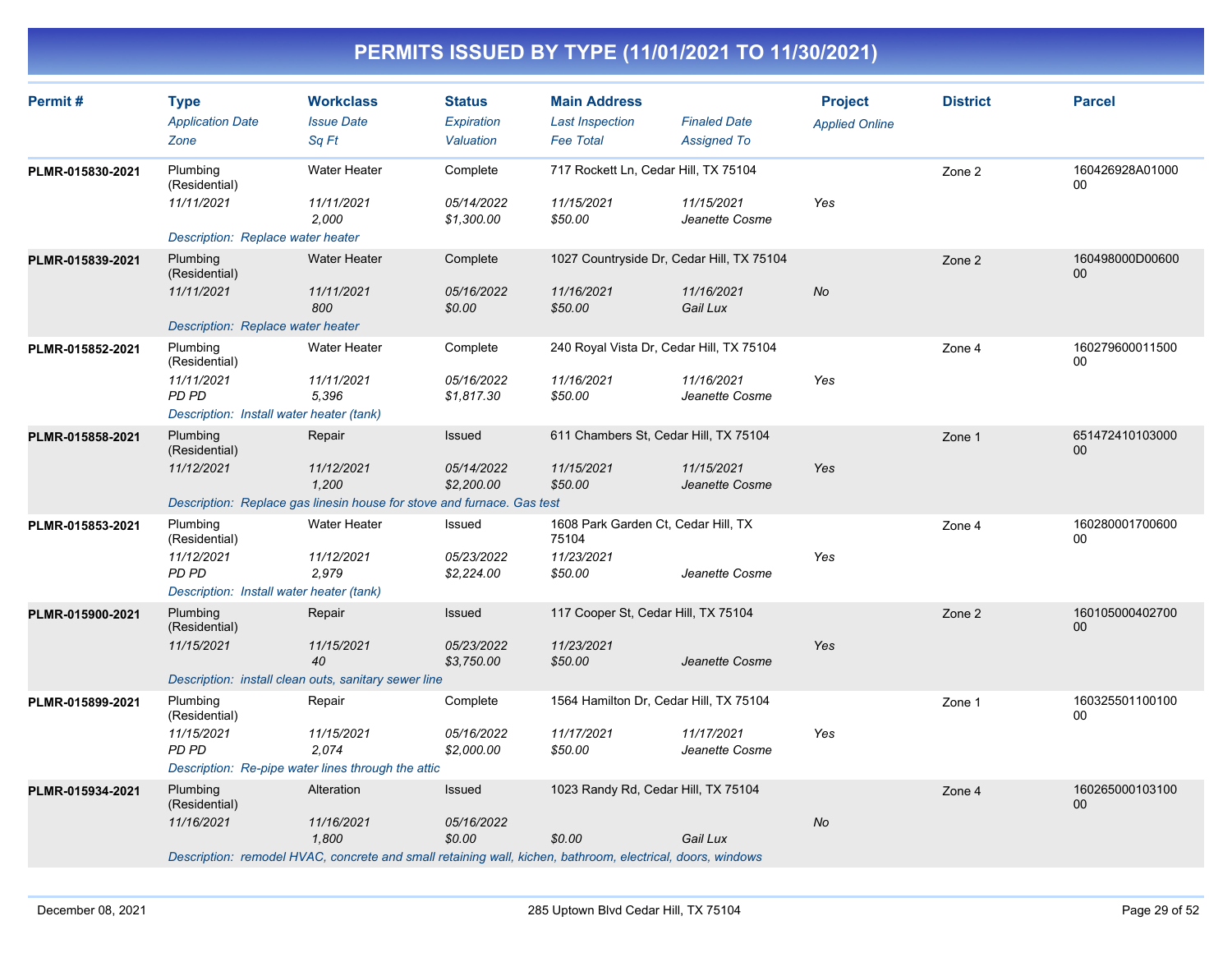| Permit#          | <b>Type</b><br><b>Application Date</b>       | <b>Workclass</b><br><b>Issue Date</b>                                  | <b>Status</b><br><b>Expiration</b> | <b>Main Address</b><br><b>Last Inspection</b>  | <b>Finaled Date</b>          | <b>Project</b>        | <b>District</b> | <b>Parcel</b>             |
|------------------|----------------------------------------------|------------------------------------------------------------------------|------------------------------------|------------------------------------------------|------------------------------|-----------------------|-----------------|---------------------------|
|                  | Zone                                         | Sa Ft                                                                  | Valuation                          | <b>Fee Total</b>                               | <b>Assigned To</b>           | <b>Applied Online</b> |                 |                           |
| PLMR-015911-2021 | Plumbing<br>(Residential)                    | New Construction                                                       | Issued                             | 341 E Little Creek Rd, Cedar Hill, TX<br>75104 |                              |                       | Zone 3          | 650132040100100<br>00     |
|                  | 11/15/2021                                   | 11/16/2021<br>3.668                                                    | 05/16/2022<br>\$0.00               | \$0.00                                         | Gail Lux                     | No                    |                 |                           |
|                  |                                              | Description: living addition and proposed garage addition              |                                    |                                                |                              |                       |                 |                           |
| PLMR-015343-2021 | Plumbing<br>(Residential)                    | <b>New Construction</b>                                                | Issued                             | 2423 Hardwick Dr, Cedar Hill, TX 76065         |                              |                       | Zone 4          | 215824001853001<br>08     |
|                  | 10/06/2021                                   | 11/16/2021<br>4,996                                                    | 05/16/2022<br>\$0.00               | \$0.00                                         | Gail Lux                     | No                    |                 |                           |
|                  | Description: LA 3817 GAR 829 VAL \$652,455   |                                                                        |                                    |                                                |                              |                       |                 |                           |
| PLMR-015941-2021 | Plumbing<br>(Residential)                    | New Construction                                                       | Issued                             | 448 Robin Rd, Cedar Hill, TX 75104             |                              |                       | Zone 4          | 650492020100200<br>00     |
|                  | 11/16/2021                                   | 11/16/2021<br>10,280                                                   | 05/16/2022<br>\$0.00               | \$0.00                                         | Gail Lux                     | No                    |                 |                           |
|                  | Description: LA 6496 GAR 1697 VAL \$720,000  |                                                                        |                                    |                                                |                              |                       |                 |                           |
| PLMR-015918-2021 | Plumbing<br>(Residential)                    | Pool                                                                   | <b>Issued</b>                      | 804 Cannady Cir, Cedar Hill, TX 75104          |                              |                       | Zone 2          | 160206500G00200<br>00     |
|                  | 11/16/2021                                   | 11/16/2021<br>334                                                      | 05/21/2022<br>\$0.00               | 11/22/2021<br>\$0.00                           | Alexis Sartin                | <b>No</b>             |                 |                           |
|                  | Description: Inground swimming pool and spa. |                                                                        |                                    |                                                |                              |                       |                 |                           |
| PLMR-015850-2021 | Plumbing<br>(Residential)                    | Alteration                                                             | Issued                             | 817 Hickory Knob Cir, Cedar Hill, TX<br>75104  |                              |                       | Zone 4          | 160280000501300<br>00     |
|                  | 11/11/2021<br>PD PD                          | 11/16/2021<br>0                                                        | 05/16/2022<br>\$0.00               | 11/17/2021<br>\$0.00                           | Gail Lux                     | No                    |                 |                           |
|                  | Description: generator installation          |                                                                        |                                    |                                                |                              |                       |                 |                           |
| PLMR-015928-2021 | Plumbing<br>(Residential)                    | Repair                                                                 | Complete                           | 1415 Pemberton PI, Cedar Hill, TX 75104        |                              |                       | Zone 1          | 160428100803900<br>00     |
|                  | 11/16/2021<br><b>PD PD</b>                   | 11/16/2021<br>2,316                                                    | 05/16/2022<br>\$4,812.00           | 11/17/2021<br>\$50.00                          | 11/17/2021<br>Jeanette Cosme | Yes                   |                 |                           |
|                  |                                              | Description: Install new 1 inch pex water line from meter to the house |                                    |                                                |                              |                       |                 |                           |
| PLMR-015953-2021 | Plumbing<br>(Residential)                    | Water Heater                                                           | Issued                             | 1318 Cartwright Dr, Cedar Hill, TX 75104       |                              |                       | Zone 1          | 650539407101702<br>00     |
|                  | 11/17/2021                                   | 11/17/2021<br>1                                                        | 05/28/2022<br>\$2,027.50           | 11/29/2021<br>\$50.00                          | Jeanette Cosme               | Yes                   |                 |                           |
|                  | Description: Install 50gal Water Heater      |                                                                        |                                    |                                                |                              |                       |                 |                           |
| PLMR-015937-2021 | Plumbing<br>(Residential)                    | <b>New Construction</b>                                                | Issued                             | 426 Lee St, Cedar Hill, TX 75104               |                              |                       | Zone 2          | 160045000300501<br>$00\,$ |
|                  | 11/16/2021                                   | 11/17/2021<br>2,179                                                    | 05/16/2022<br>\$0.00               | \$0.00                                         | Gail Lux                     | No                    |                 |                           |
|                  | Description: LA 1630 GAR 401 VAL \$178,678   |                                                                        |                                    |                                                |                              |                       |                 |                           |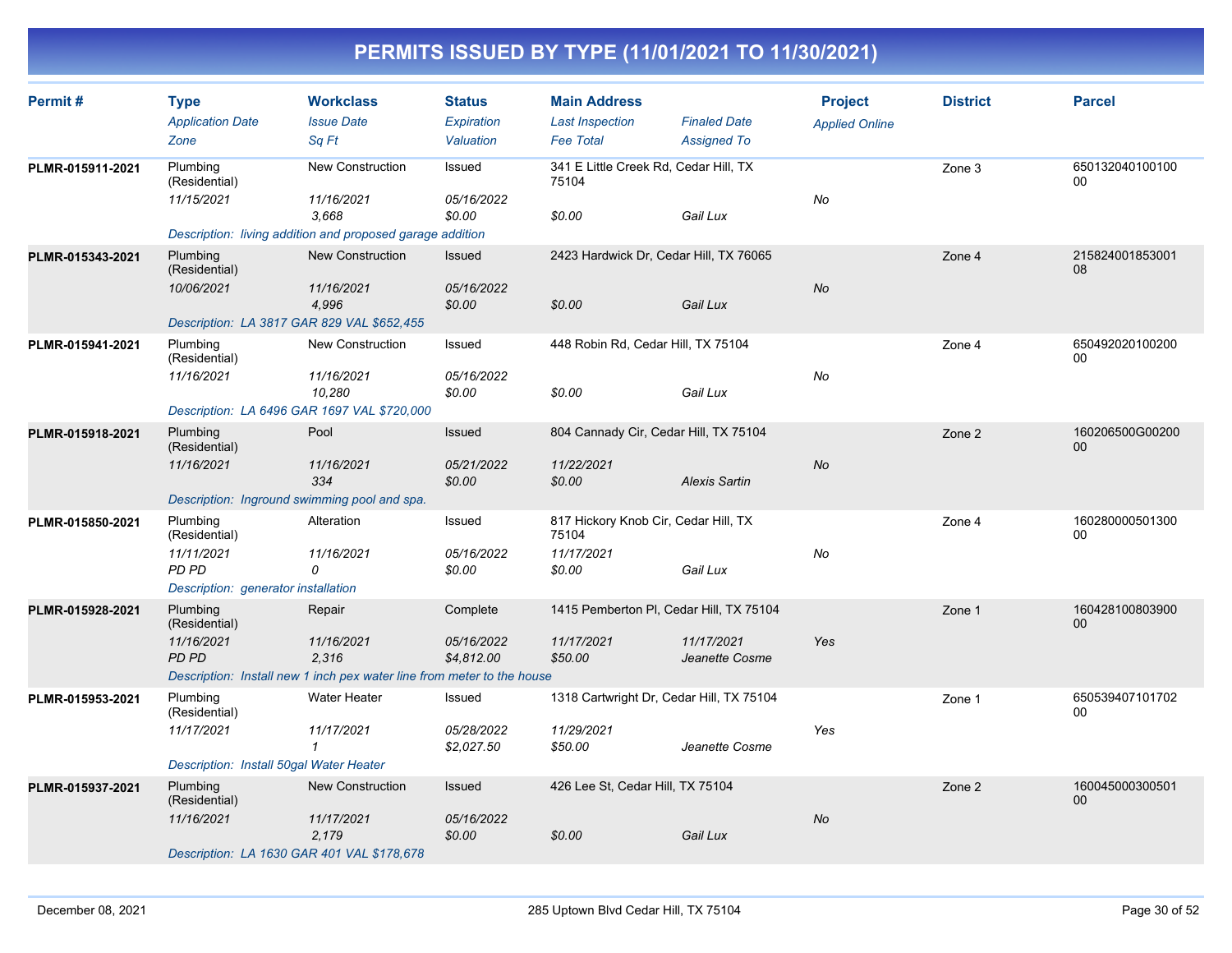| Permit#          | <b>Type</b><br><b>Application Date</b><br>Zone                                                          | <b>Workclass</b><br><b>Issue Date</b><br>Sq Ft                                                         | <b>Status</b><br>Expiration<br>Valuation | <b>Main Address</b><br><b>Last Inspection</b><br><b>Fee Total</b>     | <b>Finaled Date</b><br><b>Assigned To</b> | <b>Project</b><br><b>Applied Online</b> | <b>District</b> | <b>Parcel</b>             |
|------------------|---------------------------------------------------------------------------------------------------------|--------------------------------------------------------------------------------------------------------|------------------------------------------|-----------------------------------------------------------------------|-------------------------------------------|-----------------------------------------|-----------------|---------------------------|
| PLMR-015956-2021 | Plumbing<br>(Residential)<br>11/17/2021<br><b>PD PD</b><br><b>Description: PRV</b>                      | Repair<br>11/17/2021<br>$\mathcal I$                                                                   | Issued<br>05/16/2022<br>\$6,383.00       | 1227 Paul Dr, Cedar Hill, TX 75104<br>\$50.00                         | Jeanette Cosme                            | Yes                                     | Zone 2          | 161100001703300<br>00     |
| PLMR-015932-2021 | Plumbing<br>(Residential)<br>11/16/2021<br><b>PD PD</b><br>Description: LA 2502 GAR 460 VAL \$538,760   | <b>New Construction</b><br>11/17/2021<br>2,962                                                         | Issued<br>05/16/2022<br>\$0.00           | 2103 Mountain Lakes Dr, Cedar Hill, TX<br>75104<br>\$0.00             | <b>Andrew Lipscomb</b>                    | <b>No</b>                               | Zone 4          | 160279600010790<br>$00\,$ |
| PLMR-015974-2021 | Plumbing<br>(Residential)<br>11/18/2021<br>PD PD                                                        | Repair<br>11/18/2021<br>$\Omega$                                                                       | Issued<br>05/21/2022<br>\$600.00         | 1634 High Pointe Ln, Cedar Hill, TX 75104<br>11/22/2021<br>\$50.00    | Jeanette Cosme                            | No                                      | Zone 1          | 160059100801800<br>00     |
| PLMR-015970-2021 | Plumbing<br>(Residential)<br>11/18/2021<br>PD PD                                                        | <b>Water Heater</b><br>11/18/2021<br>$\mathbf{1}$<br>Description: REPLACE 50 GAL ELECTRIC WATER HEATER | Issued<br>05/17/2022<br>\$1,500.00       | 1047 Streamside Dr. Cedar Hill, TX 75104<br>\$50.00                   | Jeanette Cosme                            | Yes                                     | Zone 2          | 160482000E02600<br>$00\,$ |
| PLMR-015966-2021 | Plumbing<br>(Residential)<br>11/18/2021<br><b>PD PD</b><br>Description: Install/replace 3/4"-1 1/2" PRV | Repair<br>11/18/2021<br>2.856                                                                          | Issued<br>05/23/2022<br>\$1,100.00       | 1608 Park Garden Ct, Cedar Hill, TX<br>75104<br>11/23/2021<br>\$50.00 | Jeanette Cosme                            | Yes                                     | Zone 4          | 160280001700600<br>00     |
| PLMR-015991-2021 | Plumbing<br>(Residential)<br>11/20/2021<br>Description: New sewer line                                  | Alteration<br>11/20/2021<br>0                                                                          | Issued<br>05/19/2022<br>\$1,600.00       | 1110 Randy Rd, Cedar Hill, TX 75104<br>\$50.00                        | Gail Lux                                  | <b>No</b>                               | Zone 4          | 160265000200800<br>$00\,$ |
| PLMR-015989-2021 | Plumbing<br>(Residential)<br>11/20/2021<br>OT-Res OT-Res<br>Description: Remodel interior of home.      | Alteration<br>11/20/2021<br>1,332                                                                      | Issued<br>05/19/2022<br>\$0.00           | 324 Texas St, Cedar Hill, TX 75104<br>\$50.00                         | Gail Lux                                  | No                                      | Zone 2          | 650881335103600<br>$00\,$ |
| PLMR-014872-2021 | Plumbing<br>(Residential)<br>09/01/2021<br><b>PD PD</b><br>Description: LA 2694 GAR 487 VAL \$300,000   | <b>New Construction</b><br>11/21/2021<br>3,274                                                         | Issued<br>05/20/2022<br>\$0.00           | 1216 Eagle PI, Cedar Hill, TX 75104<br>\$0.00                         | Gail Lux                                  | <b>No</b>                               | Zone 4          | 160279000027800<br>$00\,$ |
| PLMR-015998-2021 | Plumbing<br>(Residential)                                                                               | Water Heater                                                                                           | Issued                                   | 828 Parkside Dr, Cedar Hill, TX 75104                                 |                                           |                                         | Zone 3          | 160343000G01000<br>00     |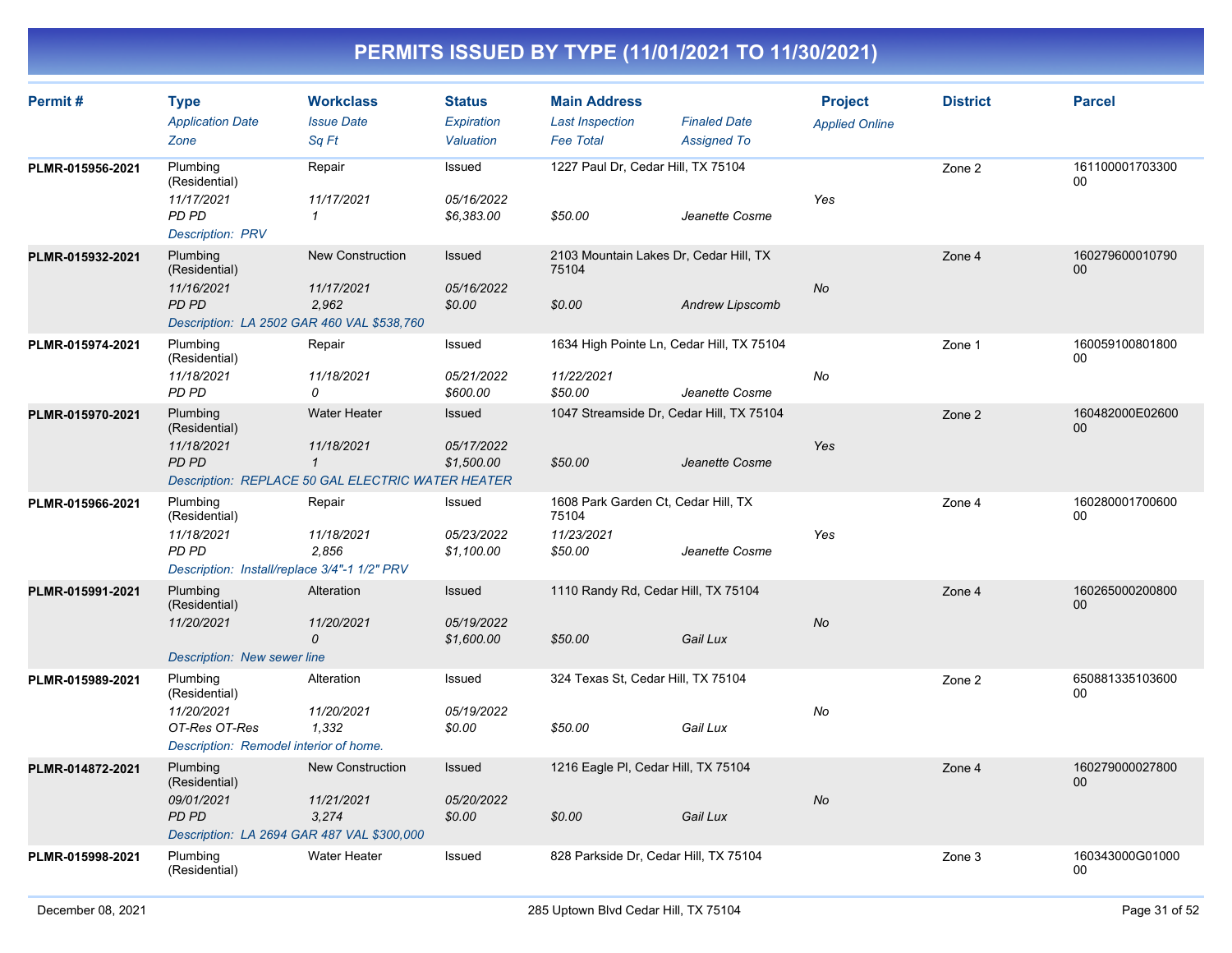| Permit#          | <b>Type</b><br><b>Application Date</b><br>Zone                                                        | <b>Workclass</b><br><b>Issue Date</b><br>Sq Ft                                                                                                              | <b>Status</b><br>Expiration<br>Valuation | <b>Main Address</b><br><b>Last Inspection</b><br><b>Fee Total</b>         | <b>Finaled Date</b><br><b>Assigned To</b> | <b>Project</b><br><b>Applied Online</b> | <b>District</b> | <b>Parcel</b>         |
|------------------|-------------------------------------------------------------------------------------------------------|-------------------------------------------------------------------------------------------------------------------------------------------------------------|------------------------------------------|---------------------------------------------------------------------------|-------------------------------------------|-----------------------------------------|-----------------|-----------------------|
|                  | 11/22/2021<br>PD PD<br>Description: Install 50 Gas Water Heater                                       | 11/22/2021<br>0                                                                                                                                             | 06/06/2022<br>\$1,000.00                 | 12/07/2021<br>\$50.00                                                     | Jeanette Cosme                            | Yes                                     |                 |                       |
| PLMR-016035-2021 | Plumbing<br>(Residential)<br>11/23/2021<br><b>Description: Water Heater</b>                           | <b>Water Heater</b><br>11/23/2021<br>$\overline{O}$                                                                                                         | Issued<br>05/23/2022<br>\$1,000.00       | 1448 N Joe Wilson Rd, Cedar Hill, TX<br>75104<br>\$50.00                  | Jeanette Cosme                            | <b>No</b>                               | Zone 2          | 160315000300100<br>00 |
| PLMR-016006-2021 | Plumbing<br>(Residential)<br>11/22/2021                                                               | Alteration<br>11/23/2021<br>$\Omega$<br>Description: Reroute cold manifold and 2" drain line vent through roof and install new shower base and shower valve | Issued<br>05/31/2022<br>\$850.00         | 912 Black Walnut Trails, Cedar Hill, TX<br>75104<br>11/30/2021<br>\$50.00 | Jeanette Cosme                            | Yes                                     | Zone 3          | 160128500G00400<br>00 |
| PLMR-016013-2021 | Plumbing<br>(Residential)<br>11/22/2021<br><b>LR LR</b>                                               | <b>Water Heater</b><br>11/23/2021<br>$\Omega$<br>Description: Install 50 gallon electric water heater                                                       | Issued<br>06/01/2022<br>\$0.00           | 921 Shady Brook Dr, Cedar Hill, TX 75104<br>12/03/2021<br>\$50.00         | Jeanette Cosme                            | Yes                                     | Zone 2          | 160395701000500<br>00 |
| PLMR-015787-2021 | Plumbing<br>(Residential)<br>11/08/2021<br>PD PD<br><b>Description: PERMIT APPLICATION</b>            | <b>New Construction</b><br>11/28/2021<br>4,889                                                                                                              | Issued<br>05/27/2022<br>\$0.00           | 1735 Ranch View Dr, Cedar Hill, TX 75104<br>\$0.00                        | Gail Lux                                  | No                                      | Zone 3          | 160045300L04000<br>00 |
| PLMR-015791-2021 | Plumbing<br>(Residential)<br>11/08/2021<br><b>PD PD</b><br>Description: LA 2558 GAR 434 VAL \$328,800 | <b>New Construction</b><br>11/28/2021<br>3.288                                                                                                              | Issued<br>05/27/2022<br>\$0.00           | 1518 Spring Hill Dr, Cedar Hill, TX 75104<br>\$0.00                       | Gail Lux                                  | <b>No</b>                               | Zone 3          | 160045300J00500<br>00 |
| PLMR-016073-2021 | Plumbing<br>(Residential)<br>11/28/2021<br><b>PD PD</b><br>Description: LA 2956 GAR 647 VAL \$295,000 | <b>New Construction</b><br>11/28/2021<br>3,907                                                                                                              | Issued<br>05/27/2022<br>\$0.00           | 1639 Willow Ln, Cedar Hill, TX 75104<br>\$0.00                            | Gail Lux                                  | No                                      | Zone 3          | 160045300F01000<br>00 |
| PLMR-015895-2021 | Plumbing<br>(Residential)<br>11/15/2021<br>Description: LA 5417 GAR 772 VAL \$680,000                 | <b>New Construction</b><br>11/29/2021<br>5,417                                                                                                              | Issued<br>05/28/2022<br>\$0.00           | 2003 Molton Ct, Cedar Hill, TX 75104<br>\$0.00                            | <b>Andrew Lipscomb</b>                    | No                                      | Zone 4          | 160279200014980<br>00 |
| PLMR-016098-2021 | Plumbing<br>(Residential)                                                                             | Pool                                                                                                                                                        | Issued                                   | 451 Euless Dr. Cedar Hill, TX 75104                                       |                                           |                                         | Zone 3          | 160343200B02400<br>00 |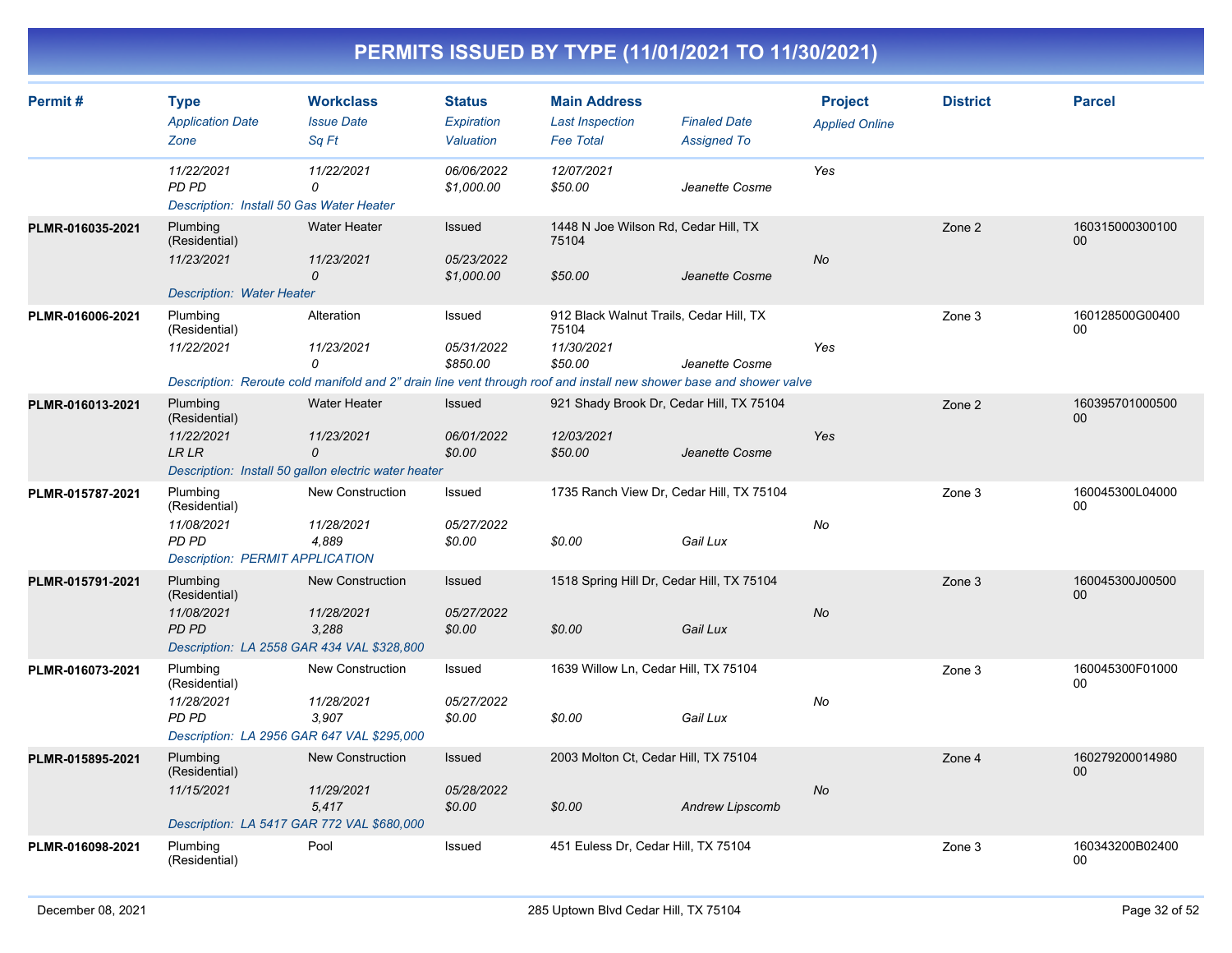|                           |                                      |                                                                                          |                                 |                                            | PERMITS 1330ED BT TTPE (TI/UT/ZUZT TO TI/30/ZUZT) |                       |                                            |                       |
|---------------------------|--------------------------------------|------------------------------------------------------------------------------------------|---------------------------------|--------------------------------------------|---------------------------------------------------|-----------------------|--------------------------------------------|-----------------------|
| Permit#                   | <b>Type</b>                          | <b>Workclass</b>                                                                         | <b>Status</b>                   | <b>Main Address</b>                        |                                                   | <b>Project</b>        | <b>District</b>                            | <b>Parcel</b>         |
|                           | <b>Application Date</b><br>Zone      | <b>Issue Date</b><br>Sq Ft                                                               | Expiration<br>Valuation         | <b>Last Inspection</b><br><b>Fee Total</b> | <b>Finaled Date</b><br><b>Assigned To</b>         | <b>Applied Online</b> |                                            |                       |
|                           | 11/30/2021                           | 11/30/2021<br>450                                                                        | 05/31/2022<br>\$0.00            | \$0.00                                     | Josh Barnes                                       | No                    |                                            |                       |
|                           | Description: swimming pool           |                                                                                          |                                 |                                            |                                                   |                       |                                            |                       |
| PLMR-016115-2021          | Plumbing<br>(Residential)            | Alteration                                                                               | Issued                          |                                            | 1313 Cartwright Dr, Cedar Hill, TX 75104          |                       | Zone 1                                     | 160376000000400<br>00 |
|                           | 11/30/2021                           | 11/30/2021<br>2.152                                                                      | 05/31/2022<br>\$0.00            | \$0.00                                     | Gail Lux                                          | No                    |                                            |                       |
|                           |                                      | Description: Addition of new garage and a media room attached to the existing main home. |                                 |                                            |                                                   |                       |                                            |                       |
|                           |                                      |                                                                                          |                                 |                                            |                                                   |                       | PERMITS ISSUED FOR PLUMBING (RESIDENTIAL): | 53                    |
| <b>POOL (RESIDENTIAL)</b> |                                      |                                                                                          |                                 |                                            |                                                   |                       |                                            |                       |
| POOLR-015478-2021         | Pool (Residential)                   | In Ground                                                                                | Issued                          | 75104                                      | 1538 Jesse Ramsey Blvd, Cedar Hill, TX            |                       | Zone 1                                     | 160159700201900<br>00 |
|                           | 10/19/2021<br><b>PD PD</b>           | 11/09/2021<br>385                                                                        | 05/16/2022<br>\$50,000.00       | 11/16/2021<br>\$200.00                     | <b>Alexis Sartin</b>                              | No                    |                                            |                       |
|                           | Description: install swimming pools  |                                                                                          |                                 |                                            |                                                   |                       |                                            |                       |
| POOLR-015670-2021         | Pool (Residential)                   | In Ground                                                                                | Issued                          |                                            | 1257 Longleaf Dr, Cedar Hill, TX 75104            |                       | Zone 1                                     | 160200200702500<br>00 |
|                           | 11/01/2021<br>PD PD                  | 11/16/2021<br>400                                                                        | 05/31/2022<br>\$65,000.00       | 12/02/2021<br>\$200.00                     | <b>Alexis Sartin</b>                              | Yes                   |                                            |                       |
|                           | Description: In-ground swimming pool |                                                                                          |                                 |                                            |                                                   |                       |                                            |                       |
| POOLR-015577-2021         | Pool (Residential)                   | In Ground                                                                                | Issued                          |                                            | 804 Cannady Cir, Cedar Hill, TX 75104             |                       | Zone 2                                     | 160206500G00200<br>00 |
|                           | 10/25/2021                           | 11/17/2021<br>334                                                                        | 05/31/2022<br>\$46,000.00       | 11/30/2021<br>\$200.00                     | <b>Alexis Sartin</b>                              | Yes                   |                                            |                       |
|                           |                                      | Description: Inground swimming pool and spa.                                             |                                 |                                            |                                                   |                       |                                            |                       |
| POOLR-015698-2021         | Pool (Residential)                   | In Ground                                                                                | Approved<br>Awaiting<br>Payment | 451 Euless Dr, Cedar Hill, TX 75104        |                                                   |                       | Zone 3                                     | 160343200B02400<br>00 |
|                           | 11/03/2021                           | 11/24/2021<br>450                                                                        | 05/23/2022<br>\$40,000.00       | \$200.00                                   | Josh Barnes                                       | No                    |                                            |                       |
|                           | Description: swimming pool           |                                                                                          |                                 |                                            |                                                   |                       |                                            |                       |

**PERMITS ISSUED FOR POOL (RESIDENTIAL): 4**

| <b>RESIDENTIAL RENTAL CERTIFICATE OF OCCUPANCY</b> |                                                   |                                                            |        |         |                                      |  |        |                       |
|----------------------------------------------------|---------------------------------------------------|------------------------------------------------------------|--------|---------|--------------------------------------|--|--------|-----------------------|
| RRCO-015675-2021                                   | Residential Rental<br>Certificate of<br>Occupancv | Single Family<br><b>Rental Certificate</b><br>of Occupancy | Issued |         | 1024 Heath Cir, Cedar Hill, TX 75104 |  | Zone 4 | 160278100000300<br>00 |
|                                                    | 11/02/2021                                        | 11/02/2021                                                 |        | No      |                                      |  |        |                       |
|                                                    |                                                   |                                                            | \$0.00 | \$25.00 | Cindy Guzman                         |  |        |                       |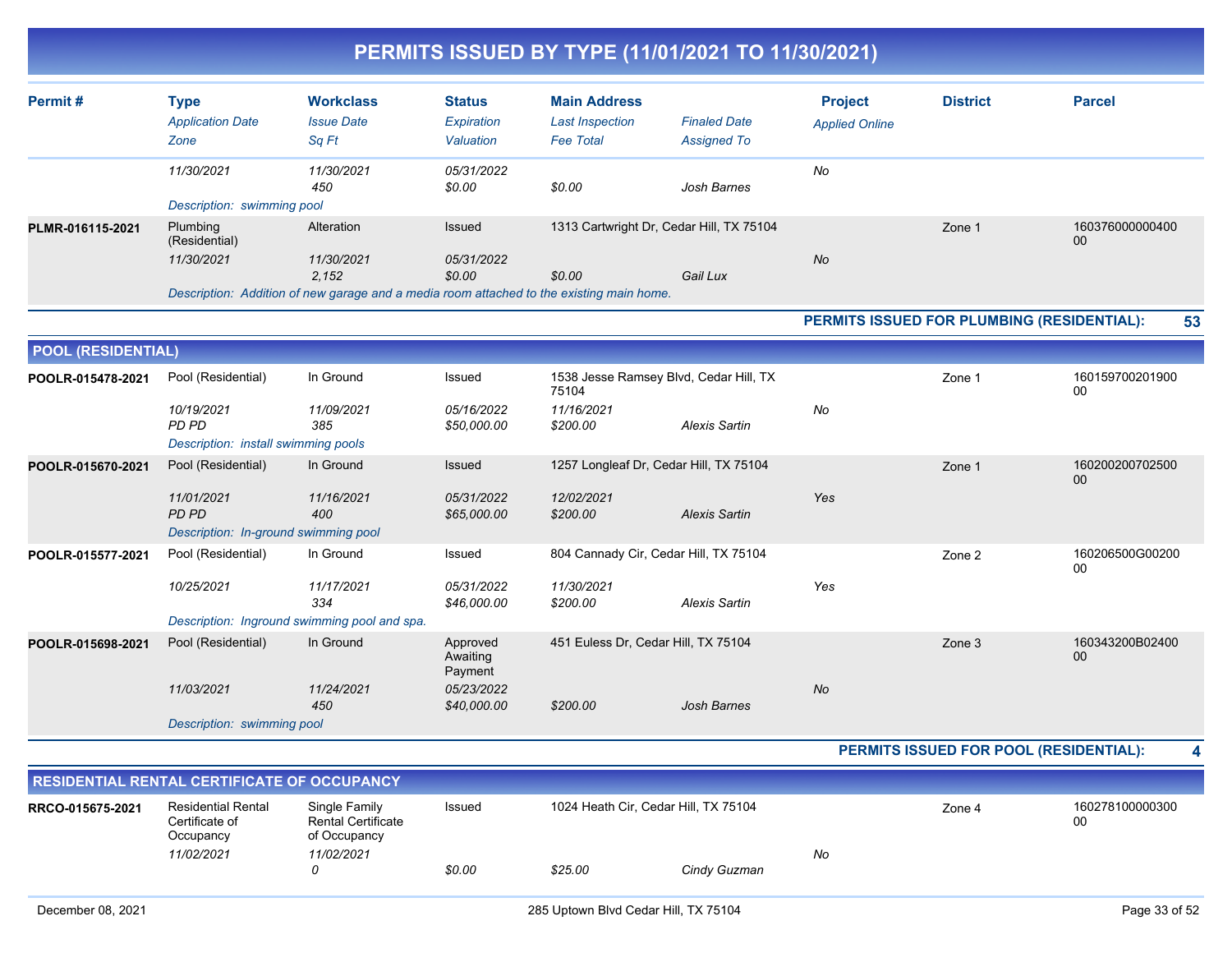| Permit#          | <b>Type</b><br><b>Application Date</b><br>Zone                         | <b>Workclass</b><br><b>Issue Date</b><br>Sq Ft                           | <b>Status</b><br><b>Expiration</b><br>Valuation | <b>Main Address</b><br><b>Last Inspection</b><br><b>Fee Total</b> | <b>Finaled Date</b><br><b>Assigned To</b> | <b>Project</b><br><b>Applied Online</b> | <b>District</b> | <b>Parcel</b>         |
|------------------|------------------------------------------------------------------------|--------------------------------------------------------------------------|-------------------------------------------------|-------------------------------------------------------------------|-------------------------------------------|-----------------------------------------|-----------------|-----------------------|
|                  | Description: 1024 Health Cir                                           |                                                                          |                                                 |                                                                   |                                           |                                         |                 |                       |
| RRCO-015676-2021 | <b>Residential Rental</b><br>Certificate of<br>Occupancy<br>11/02/2021 | Single Family<br><b>Rental Certificate</b><br>of Occupancy<br>11/02/2021 | <b>Issued</b>                                   |                                                                   | 106 Meadowbend Dr, Cedar Hill, TX 75104   | No                                      | Zone 3          | 160320000601100<br>00 |
|                  |                                                                        | 0                                                                        | \$0.00                                          | \$25.00                                                           | Cindy Guzman                              |                                         |                 |                       |
|                  | Description: 106 Meadowbend Dr                                         |                                                                          |                                                 |                                                                   |                                           |                                         |                 |                       |
| RRCO-015649-2021 | <b>Residential Rental</b><br>Certificate of<br>Occupancy<br>11/01/2021 | Single Family<br>Rental Certificate<br>of Occupancy<br>11/02/2021        | Issued                                          | 218 Chamblin Ct, Cedar Hill, TX 75104                             |                                           | No                                      | Zone 2          | 160457700402900<br>00 |
|                  | PD PD<br>Description: 218 Chamblin St                                  | 0                                                                        | \$0.00                                          | \$25.00                                                           | Cindy Guzman                              |                                         |                 |                       |
| RRCO-015686-2021 | <b>Residential Rental</b><br>Certificate of<br>Occupancy<br>11/03/2021 | Single Family<br><b>Rental Certificate</b><br>of Occupancy<br>11/03/2021 | Issued                                          |                                                                   | 651 Blue Chalk Dr, Cedar Hill, TX 75104   | <b>No</b>                               | Zone 2          | 160207700101300<br>00 |
|                  | Description: 651 Blue Chalk                                            | $\mathcal{O}$                                                            | \$0.00                                          | \$0.00                                                            | Cindy Guzman                              |                                         |                 |                       |
| RRCO-015697-2021 | <b>Residential Rental</b><br>Certificate of<br>Occupancy<br>11/03/2021 | Single Family<br><b>Rental Certificate</b><br>of Occupancy<br>11/03/2021 | Issued                                          | 724 Lemons Dr, Cedar Hill, TX 75104                               |                                           | No                                      | Zone 2          | 160426903104R00<br>00 |
|                  | Description: 724 Lemons Dr                                             | 0                                                                        | \$0.00                                          | \$25.00                                                           | Cindy Guzman                              |                                         |                 |                       |
| RRCO-015684-2021 | <b>Residential Rental</b>                                              | Single Family                                                            | Issued                                          | 429 Pogue St, Cedar Hill, TX 75104                                |                                           |                                         | Zone 2          | 160206700U01700       |
|                  | Certificate of<br>Occupancy                                            | <b>Rental Certificate</b><br>of Occupancy                                |                                                 |                                                                   |                                           |                                         |                 | 00                    |
|                  | 11/03/2021<br>Description: 429 Pogue St.                               | 11/03/2021<br>$\overline{O}$                                             | \$0.00                                          | \$25.00                                                           | Cindy Guzman                              | No                                      |                 |                       |
| RRCO-015685-2021 | <b>Residential Rental</b><br>Certificate of<br>Occupancy               | Single Family<br>Rental Certificate<br>of Occupancy                      | Issued                                          | 405 Wolfe St, Cedar Hill, TX 75104                                |                                           |                                         | Zone 1          | 160364000501200<br>00 |
|                  | 11/03/2021<br>PD PD<br>Description: 405 Wolfe St                       | 11/03/2021<br>0                                                          | \$0.00                                          | \$0.00                                                            | Cindy Guzman                              | No                                      |                 |                       |
| RRCO-015682-2021 | <b>Residential Rental</b><br>Certificate of<br>Occupancy               | Single Family<br><b>Rental Certificate</b><br>of Occupancy               | Issued                                          | 810 Switzer Ln, Cedar Hill, TX 75104                              |                                           |                                         | Zone 3          | 160426700102200<br>00 |
|                  | 11/02/2021                                                             | 11/04/2021<br>0                                                          | \$0.00                                          | \$25.00                                                           | Cindy Guzman                              | <b>No</b>                               |                 |                       |
|                  |                                                                        |                                                                          |                                                 |                                                                   |                                           |                                         |                 |                       |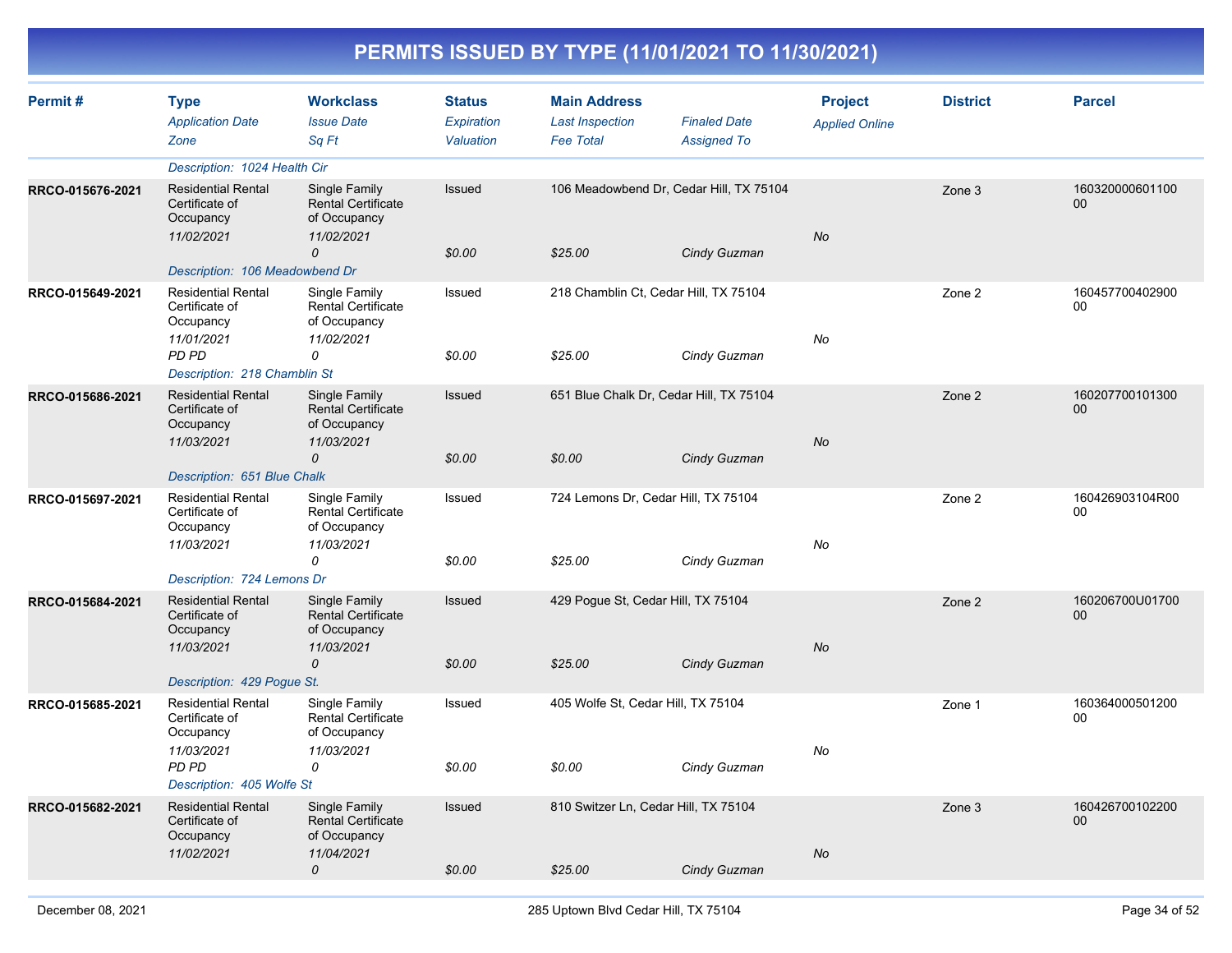| PERMITS ISSUED BY TYPE (11/01/2021 TO 11/30/2021) |
|---------------------------------------------------|
|---------------------------------------------------|

| Permit#          | <b>Type</b><br><b>Application Date</b><br>Zone                         | <b>Workclass</b><br><b>Issue Date</b><br>Sq Ft                           | <b>Status</b><br><b>Expiration</b><br>Valuation | <b>Main Address</b><br><b>Last Inspection</b><br><b>Fee Total</b> | <b>Finaled Date</b><br><b>Assigned To</b> | <b>Project</b><br><b>Applied Online</b> | <b>District</b> | <b>Parcel</b>         |
|------------------|------------------------------------------------------------------------|--------------------------------------------------------------------------|-------------------------------------------------|-------------------------------------------------------------------|-------------------------------------------|-----------------------------------------|-----------------|-----------------------|
|                  | Description: 810 Switzer Lane                                          |                                                                          |                                                 |                                                                   |                                           |                                         |                 |                       |
| RRCO-015729-2021 | <b>Residential Rental</b><br>Certificate of<br>Occupancy<br>11/04/2021 | Single Family<br>Rental Certificate<br>of Occupancy<br>11/04/2021        | Issued                                          | 1228 Beatty Dr, Cedar Hill, TX 75104                              |                                           | No                                      | Zone 3          | 160425500J01800<br>00 |
|                  | PD PD<br>Description: 1228 Beatty Dr                                   | 0                                                                        | \$0.00                                          | \$25.00                                                           | Cindy Guzman                              |                                         |                 |                       |
| RRCO-015727-2021 | <b>Residential Rental</b><br>Certificate of<br>Occupancy<br>11/04/2021 | Single Family<br><b>Rental Certificate</b><br>of Occupancy<br>11/04/2021 | Issued                                          | 1359 Calvert Dr, Cedar Hill, TX 75104                             |                                           | No                                      | Zone 2          | 160457402201700<br>00 |
|                  | <b>PD PD</b><br>Description: 1359 Calvert                              | $\mathcal{O}$                                                            | \$0.00                                          | \$25.00                                                           | Cindy Guzman                              |                                         |                 |                       |
| RRCO-015737-2021 | <b>Residential Rental</b><br>Certificate of<br>Occupancy<br>11/05/2021 | Single Family<br><b>Rental Certificate</b><br>of Occupancy<br>11/05/2021 | Issued                                          | 1208 Witherspoon Rd, Cedar Hill, TX<br>75104                      |                                           | No                                      | Zone 3          | 160425500B00800<br>00 |
|                  | PD PD<br>Description: 1208 Witherspoon                                 | 0                                                                        | \$0.00                                          | \$25.00                                                           | Cindy Guzman                              |                                         |                 |                       |
| RRCO-015808-2021 | <b>Residential Rental</b><br>Certificate of<br>Occupancy<br>11/09/2021 | Single Family<br><b>Rental Certificate</b><br>of Occupancy<br>11/09/2021 | Issued                                          | 489 Vincent St, Cedar Hill, TX 75104                              |                                           | No                                      | Zone 2          | 160206206400700<br>00 |
|                  | Description: 489 Vincent Dr.                                           | 0                                                                        | \$0.00                                          | \$25.00                                                           | Cindy Guzman                              |                                         |                 |                       |
| RRCO-015811-2021 | <b>Residential Rental</b><br>Certificate of<br>Occupancy               | Single Family<br><b>Rental Certificate</b><br>of Occupancy               | Issued                                          | 1007 Neptune Ct, Cedar Hill, TX 75104                             |                                           |                                         | Zone 3          | 160320000602300<br>00 |
|                  | 11/09/2021<br>Description: 1007 Neptune Ct.                            | 11/09/2021<br>0                                                          | \$0.00                                          | \$25.00                                                           | Cindy Guzman                              | No                                      |                 |                       |
| RRCO-015799-2021 | <b>Residential Rental</b><br>Certificate of<br>Occupancy               | Single Family<br><b>Rental Certificate</b><br>of Occupancy               | On Hold                                         | 829 Witherspoon Ct, Cedar Hill, TX 75104                          |                                           |                                         | Zone 3          | 160425500L03200<br>00 |
|                  | 11/09/2021<br><b>PD PD</b><br>Description: Vacant (Paid for in full)   | 11/09/2021<br>$\overline{O}$                                             | \$0.00                                          | \$25.00                                                           | Cindy Guzman                              | <b>No</b>                               |                 |                       |
| RRCO-012735-2021 | <b>Residential Rental</b><br>Certificate of<br>Occupancy               | Single Family<br><b>Rental Certificate</b><br>of Occupancy               | Issued                                          | 821 N Lisa Ln, Cedar Hill, TX 75104                               |                                           |                                         | Zone 1          | 160085000101600<br>00 |
|                  | 04/12/2021                                                             | 11/10/2021<br>0                                                          | \$0.00                                          | \$25.00                                                           | Cindy Guzman                              | Yes                                     |                 |                       |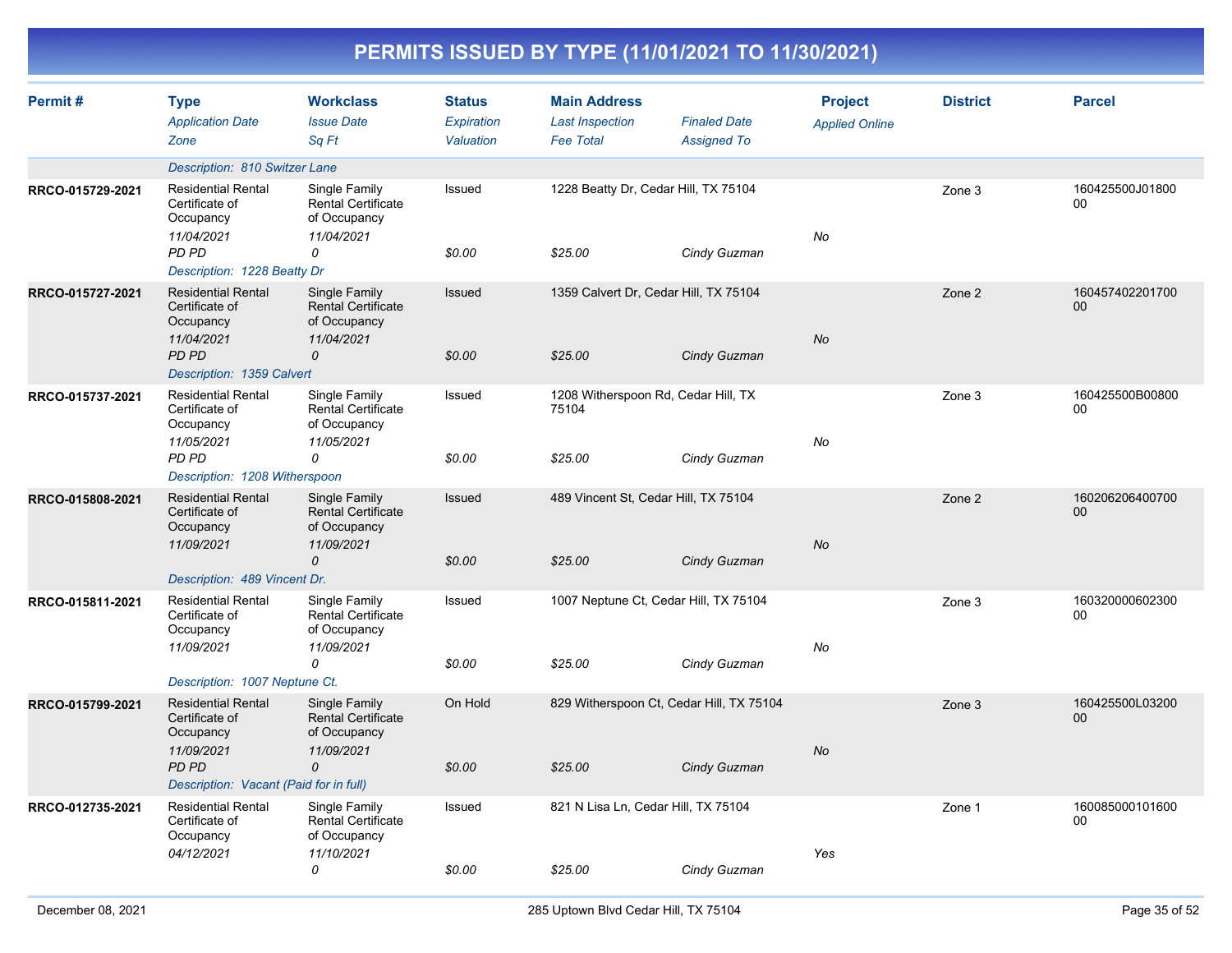| Permit#           | <b>Type</b><br><b>Application Date</b><br>Zone                         | <b>Workclass</b><br><b>Issue Date</b><br>Sa Ft                           | <b>Status</b><br>Expiration<br>Valuation | <b>Main Address</b><br><b>Last Inspection</b><br><b>Fee Total</b> | <b>Finaled Date</b><br><b>Assigned To</b> | <b>Project</b><br><b>Applied Online</b> | <b>District</b> | <b>Parcel</b>             |
|-------------------|------------------------------------------------------------------------|--------------------------------------------------------------------------|------------------------------------------|-------------------------------------------------------------------|-------------------------------------------|-----------------------------------------|-----------------|---------------------------|
|                   | Description: 821 Lisa Ln.                                              |                                                                          |                                          |                                                                   |                                           |                                         |                 |                           |
| RRCO-015829-2021  | <b>Residential Rental</b><br>Certificate of<br>Occupancy<br>11/10/2021 | Single Family<br><b>Rental Certificate</b><br>of Occupancy<br>11/10/2021 | Issued                                   | 1206 Neptune St, Cedar Hill, TX 75104                             |                                           | <b>No</b>                               | Zone 3          | 160425001403900<br>00     |
|                   |                                                                        | 0                                                                        | \$0.00                                   | \$25.00                                                           | Cindy Guzman                              |                                         |                 |                           |
|                   | Description: 1206 Neptune Dr.                                          |                                                                          |                                          |                                                                   |                                           |                                         |                 | 160426930R01000           |
| RRCO-015837-2021  | <b>Residential Rental</b><br>Certificate of<br>Occupancy<br>11/11/2021 | Single Family<br><b>Rental Certificate</b><br>of Occupancy<br>11/11/2021 | Issued                                   | 707 Lemons Dr, Cedar Hill, TX 75104                               |                                           | No                                      | Zone 2          | 00                        |
|                   |                                                                        | 0                                                                        | \$0.00                                   | \$25.00                                                           | Cindy Guzman                              |                                         |                 |                           |
|                   | Description: 707 Lemons                                                |                                                                          |                                          |                                                                   |                                           |                                         |                 |                           |
| RRCO-015845-2021  | <b>Residential Rental</b><br>Certificate of<br>Occupancy               | Single Family<br><b>Rental Certificate</b><br>of Occupancy               | Issued                                   | 622 Gibson St. Cedar Hill, TX 75104                               |                                           |                                         | Zone 3          | 160067100800200<br>$00\,$ |
|                   | 11/11/2021<br>PD PD<br>Description: 622 Gibson St.                     | 11/11/2021<br>$\mathcal{O}$                                              | \$0.00                                   | \$25.00                                                           | Cindy Guzman                              | <b>No</b>                               |                 |                           |
| RRCO-015856-2021  | <b>Residential Rental</b><br>Certificate of<br>Occupancy<br>11/12/2021 | Single Family<br><b>Rental Certificate</b><br>of Occupancy<br>11/12/2021 | Issued                                   | 110 Astoria Dr, Cedar Hill, TX 75104                              |                                           | No                                      | Zone 2          | 160115001000500<br>00     |
|                   |                                                                        | 0                                                                        | \$0.00                                   | \$25.00                                                           | Cindy Guzman                              |                                         |                 |                           |
|                   | Description: 110 Astoria                                               |                                                                          |                                          |                                                                   |                                           |                                         |                 |                           |
| RRCO-015894-2021* | <b>Residential Rental</b><br>Certificate of<br>Occupancy               | Single Family<br><b>Rental Certificate</b><br>of Occupancy               | <b>Issued</b>                            | 403 Lee St, Cedar Hill, TX 75104                                  |                                           |                                         | Zone 2          | 160035000200102<br>00     |
|                   | 11/15/2021<br>OT-Res OT-Res<br>Description: 403 Lee St.                | 11/15/2021<br>0                                                          | \$0.00                                   | \$25.00                                                           | Cindy Guzman                              | No                                      |                 |                           |
| RRCO-015882-2021* | <b>Residential Rental</b><br>Certificate of<br>Occupancy               | Single Family<br><b>Rental Certificate</b><br>of Occupancy               | Issued                                   | 536 Capricorn Dr, Cedar Hill, TX 75104                            |                                           |                                         | Zone 3          | 160067100301000<br>00     |
|                   | 11/15/2021                                                             | 11/15/2021                                                               |                                          |                                                                   |                                           | No                                      |                 |                           |
|                   | PD PD<br>Description: 536 Capricorn                                    | 0                                                                        | \$0.00                                   | \$25.00                                                           | Cindy Guzman                              |                                         |                 |                           |
| RRCO-015896-2021  | <b>Residential Rental</b>                                              | Single Family                                                            | Issued                                   | 317 Bryant Ln, Cedar Hill, TX 75104                               |                                           |                                         | Zone 1          | 160065500A01201           |
|                   | Certificate of<br>Occupancy<br>11/15/2021                              | <b>Rental Certificate</b><br>of Occupancy<br>11/15/2021                  |                                          |                                                                   |                                           | <b>No</b>                               |                 | $00\,$                    |
|                   | PD PD                                                                  | 0                                                                        | \$0.00                                   | \$25.00                                                           | Cindy Guzman                              |                                         |                 |                           |
|                   |                                                                        |                                                                          |                                          |                                                                   |                                           |                                         |                 |                           |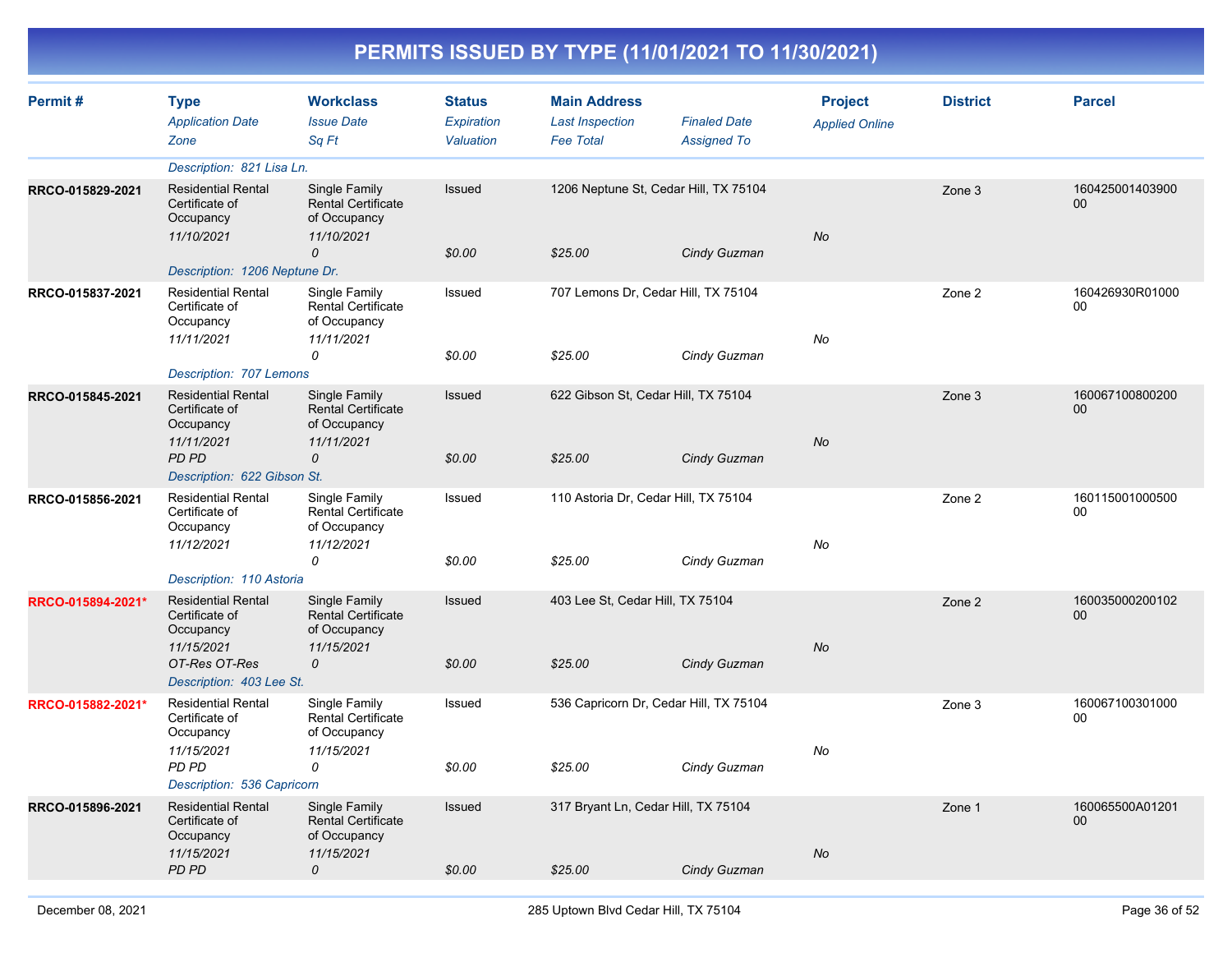| Permit#          | <b>Type</b><br><b>Application Date</b><br>Zone                         | <b>Workclass</b><br><b>Issue Date</b><br>Sq Ft                           | <b>Status</b><br>Expiration<br>Valuation | <b>Main Address</b><br><b>Last Inspection</b><br><b>Fee Total</b> | <b>Finaled Date</b><br><b>Assigned To</b> | <b>Project</b><br><b>Applied Online</b> | <b>District</b> | <b>Parcel</b>                     |
|------------------|------------------------------------------------------------------------|--------------------------------------------------------------------------|------------------------------------------|-------------------------------------------------------------------|-------------------------------------------|-----------------------------------------|-----------------|-----------------------------------|
|                  | Description: 317 Bryant                                                |                                                                          |                                          |                                                                   |                                           |                                         |                 |                                   |
| RRCO-015905-2021 | <b>Residential Rental</b><br>Certificate of<br>Occupancy<br>11/15/2021 | Single Family<br><b>Rental Certificate</b><br>of Occupancy<br>11/15/2021 | Submitted                                | 229 Wedgewood Ln, Cedar Hill, TX 75104                            |                                           | No                                      | Zone 2          | 160483000D01700<br>0 <sub>0</sub> |
|                  | PD PD<br>Description: Vacant- Paid for in full                         | 0                                                                        | \$0.00                                   | \$25.00                                                           | Cindy Guzman                              |                                         |                 |                                   |
| RRCO-015954-2021 | <b>Residential Rental</b><br>Certificate of<br>Occupancy<br>11/17/2021 | Single Family<br><b>Rental Certificate</b><br>of Occupancy<br>11/17/2021 | Issued                                   | 716 King St, Cedar Hill, TX 75104                                 |                                           | <b>No</b>                               | Zone 3          | 160067100106100<br>00             |
|                  | PD PD<br>Description: 716 King St.                                     | 0                                                                        | \$0.00                                   | \$25.00                                                           | Cindy Guzman                              |                                         |                 |                                   |
| RRCO-015952-2021 | <b>Residential Rental</b><br>Certificate of<br>Occupancy<br>11/17/2021 | Single Family<br><b>Rental Certificate</b><br>of Occupancy<br>11/17/2021 | Issued                                   | 232 N Waterford Oaks Dr, Cedar Hill, TX<br>75104                  |                                           | No                                      | Zone 2          | 161100001202000<br>00             |
|                  | PD PD<br>Description: 232 N. Waterford Oaks                            | 0                                                                        | \$0.00                                   | \$25.00                                                           | Cindy Guzman                              |                                         |                 |                                   |
| RRCO-015957-2021 | <b>Residential Rental</b><br>Certificate of<br>Occupancy               | Single Family<br><b>Rental Certificate</b><br>of Occupancy               | Issued                                   | 700 Berry Ln, Cedar Hill, TX 75104                                |                                           |                                         | Zone 1          | 160065500A00700<br>00             |
|                  | 11/17/2021<br><b>NSNS</b><br>Description: 700 Berry Ln                 | 11/17/2021<br>0                                                          | \$0.00                                   | \$25.00                                                           | Cindy Guzman                              | <b>No</b>                               |                 |                                   |
| RRCO-015977-2021 | <b>Residential Rental</b><br>Certificate of<br>Occupancy               | Single Family<br><b>Rental Certificate</b><br>of Occupancy               | Issued                                   | 1236 Saturn St, Cedar Hill, TX 75104                              |                                           |                                         | Zone 3          | 160425001201300<br>00             |
|                  | 11/18/2021<br>Description: 1236 Saturn Dr.                             | 11/18/2021<br>0                                                          | \$0.00                                   | \$25.00                                                           | Cindy Guzman                              | No                                      |                 |                                   |
| RRCO-015982-2021 | <b>Residential Rental</b><br>Certificate of<br>Occupancy               | Single Family<br><b>Rental Certificate</b><br>of Occupancy               | <b>Issued</b>                            | 909 Clover Hill Ln, Cedar Hill, TX 75104                          |                                           |                                         | Zone 2          | 160395701202000<br>00             |
|                  | 11/18/2021<br>Description: 909 Clover Hill                             | 11/18/2021<br>$\mathcal{O}$                                              | \$0.00                                   | \$25.00                                                           | Cindy Guzman                              | No                                      |                 |                                   |
| RRCO-015963-2021 | <b>Residential Rental</b><br>Certificate of<br>Occupancy               | Single Family<br><b>Rental Certificate</b><br>of Occupancy               | Issued                                   | 316 Wedgewood Ln, Cedar Hill, TX 75104                            |                                           |                                         | Zone 2          | 160483100J00300<br>00             |
|                  | 11/18/2021<br>PD PD                                                    | 11/18/2021<br>0                                                          | \$0.00                                   | \$25.00                                                           | Cindy Guzman                              | No                                      |                 |                                   |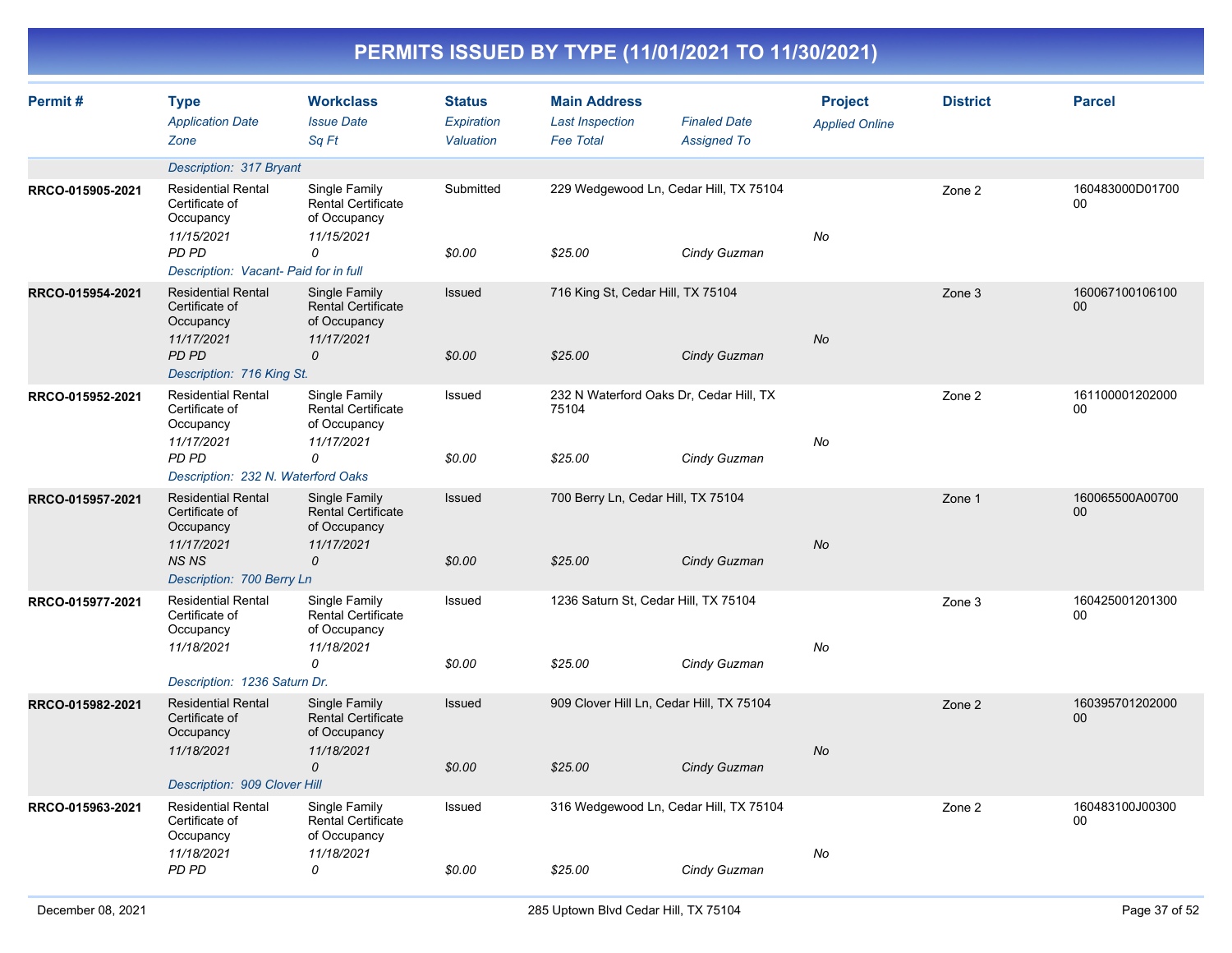| Permit#          | <b>Type</b><br><b>Application Date</b><br>Zone                         | <b>Workclass</b><br><b>Issue Date</b><br>Sq Ft                           | <b>Status</b><br>Expiration<br>Valuation | <b>Main Address</b><br><b>Last Inspection</b><br><b>Fee Total</b> | <b>Finaled Date</b><br><b>Assigned To</b> | <b>Project</b><br><b>Applied Online</b> | <b>District</b> | <b>Parcel</b>             |
|------------------|------------------------------------------------------------------------|--------------------------------------------------------------------------|------------------------------------------|-------------------------------------------------------------------|-------------------------------------------|-----------------------------------------|-----------------|---------------------------|
|                  | Description: 316 Wedgewood Ln                                          |                                                                          |                                          |                                                                   |                                           |                                         |                 |                           |
| RRCO-015983-2021 | <b>Residential Rental</b><br>Certificate of<br>Occupancy<br>11/18/2021 | Single Family<br><b>Rental Certificate</b><br>of Occupancy<br>11/18/2021 | Issued                                   |                                                                   | 1008 Glencrest Dr, Cedar Hill, TX 75104   | <b>No</b>                               | Zone 2          | 160483000O00800<br>00     |
|                  | PD PD<br>Description: 1008 Glencrest                                   | 0                                                                        | \$0.00                                   | \$25.00                                                           | Cindy Guzman                              |                                         |                 |                           |
| RRCO-016012-2021 | <b>Residential Rental</b><br>Certificate of<br>Occupancy<br>11/22/2021 | Single Family<br><b>Rental Certificate</b><br>of Occupancy<br>11/22/2021 | Issued                                   |                                                                   | 425 Houston St, Cedar Hill, TX 75104      | No                                      | Zone 2          | 16003500031RB00<br>00     |
|                  | Description: 425 Houston                                               | 0                                                                        | \$0.00                                   | \$25.00                                                           | Cindy Guzman                              |                                         |                 |                           |
| RRCO-016007-2021 | <b>Residential Rental</b><br>Certificate of<br>Occupancy<br>11/22/2021 | Single Family<br><b>Rental Certificate</b><br>of Occupancy<br>11/22/2021 | Issued                                   |                                                                   | 800 Richards Dr, Cedar Hill, TX 75104     | <b>No</b>                               | Zone 2          | 160426804100800<br>00     |
|                  | Description: 800 Richards Dr.                                          | 0                                                                        | \$0.00                                   | \$25.00                                                           | Cindy Guzman                              |                                         |                 |                           |
| RRCO-016003-2021 | <b>Residential Rental</b><br>Certificate of<br>Occupancy<br>11/22/2021 | Single Family<br><b>Rental Certificate</b><br>of Occupancy<br>11/22/2021 | Issued                                   |                                                                   | 1124 Suburban Dr, Cedar Hill, TX 75104    | No                                      | Zone 3          | 160283000100700<br>00     |
|                  | Description: 1124 Suburban                                             | 0                                                                        | \$0.00                                   | \$25.00                                                           | Cindy Guzman                              |                                         |                 |                           |
| RRCO-016011-2021 | <b>Residential Rental</b><br>Certificate of<br>Occupancy               | Single Family<br><b>Rental Certificate</b><br>of Occupancy               | Issued                                   |                                                                   | 401 Houston St, Cedar Hill, TX 75104      |                                         | Zone 2          | 160035000300401<br>00     |
|                  | 11/22/2021<br>OT-Corr OT-Corr<br>Description: 401 Houston              | 11/22/2021<br>0                                                          | \$0.00                                   | \$0.00                                                            | Cindy Guzman                              | No                                      |                 |                           |
| RRCO-016004-2021 | <b>Residential Rental</b><br>Certificate of<br>Occupancy<br>11/22/2021 | Single Family<br><b>Rental Certificate</b><br>of Occupancy<br>11/22/2021 | Issued                                   | 212 Patton Dr, Cedar Hill, TX 75104                               |                                           | No                                      | Zone 2          | 161100200105R00<br>00     |
|                  | PD PD<br>Description: 212 Patton Dr.                                   | 0                                                                        | \$0.00                                   | \$25.00                                                           | Cindy Guzman                              |                                         |                 |                           |
| RRCO-016029-2021 | <b>Residential Rental</b><br>Certificate of<br>Occupancy               | Single Family<br><b>Rental Certificate</b><br>of Occupancy               | Issued                                   |                                                                   | 691 Dandelion Dr, Cedar Hill, TX 75104    |                                         | Zone 2          | 160395600700900<br>$00\,$ |
|                  | 11/23/2021                                                             | 11/23/2021<br>0                                                          | \$0.00                                   | \$25.00                                                           | Cindy Guzman                              | No                                      |                 |                           |
|                  |                                                                        |                                                                          |                                          |                                                                   |                                           |                                         |                 |                           |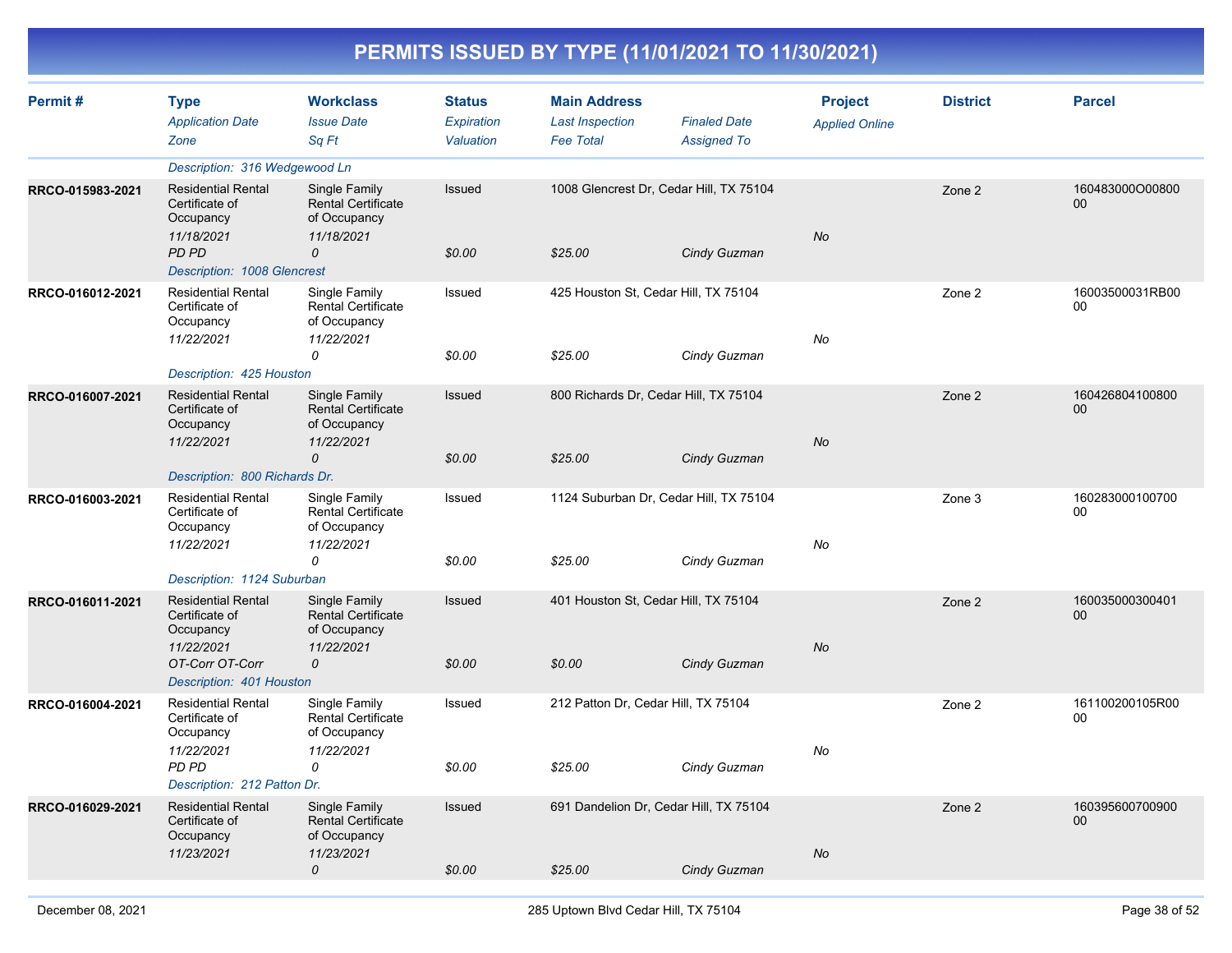| Permit#          | <b>Type</b><br><b>Application Date</b><br>Zone                         | <b>Workclass</b><br><b>Issue Date</b><br>Sq Ft                           | <b>Status</b><br>Expiration<br>Valuation | <b>Main Address</b><br><b>Last Inspection</b><br><b>Fee Total</b> | <b>Finaled Date</b><br><b>Assigned To</b> | <b>Project</b><br><b>Applied Online</b> | <b>District</b> | <b>Parcel</b>         |
|------------------|------------------------------------------------------------------------|--------------------------------------------------------------------------|------------------------------------------|-------------------------------------------------------------------|-------------------------------------------|-----------------------------------------|-----------------|-----------------------|
|                  | Description: 691 Dandelion                                             |                                                                          |                                          |                                                                   |                                           |                                         |                 |                       |
| RRCO-016031-2021 | <b>Residential Rental</b><br>Certificate of<br>Occupancy<br>11/23/2021 | Single Family<br>Rental Certificate<br>of Occupancy<br>11/23/2021        | Issued                                   | 410 Texas St, Cedar Hill, TX 75104                                |                                           | No                                      | Zone 2          | 160005000600400<br>00 |
|                  | OT-Res OT-Res<br>Description: 410 Texas                                | 0                                                                        | \$0.00                                   | \$25.00                                                           | Cindy Guzman                              |                                         |                 |                       |
| RRCO-016034-2021 | <b>Residential Rental</b><br>Certificate of<br>Occupancy<br>11/23/2021 | Single Family<br><b>Rental Certificate</b><br>of Occupancy<br>11/23/2021 | Issued                                   | 555 Pinnacle Dr, Cedar Hill, TX 75104                             |                                           | No                                      | Zone 1          | 160208700101400<br>00 |
|                  | <b>PD PD</b><br>Description: 555 Pinnacle Dr.                          | $\Omega$                                                                 | \$0.00                                   | \$25.00                                                           | Cindy Guzman                              |                                         |                 |                       |
| RRCO-016018-2021 | <b>Residential Rental</b><br>Certificate of<br>Occupancy<br>11/23/2021 | Single Family<br><b>Rental Certificate</b><br>of Occupancy<br>11/23/2021 | Issued                                   | 1532 Chapman St, Cedar Hill, TX 75104                             |                                           | No                                      | Zone 1          | 160059000203200<br>00 |
|                  | PD PD<br>Description: 1532 Chapman St.                                 | 0                                                                        | \$0.00                                   | \$25.00                                                           | Cindy Guzman                              |                                         |                 |                       |
| RRCO-016060-2021 | <b>Residential Rental</b><br>Certificate of<br>Occupancy<br>11/24/2021 | Single Family<br><b>Rental Certificate</b><br>of Occupancy<br>11/29/2021 | Issued                                   | 741 Morgan Cir, Cedar Hill, TX 75104                              |                                           | Yes                                     | Zone 1          | 160159800303000<br>00 |
|                  | <b>PD PD</b><br>Description: 741 Morgan                                | 0                                                                        | \$0.00                                   | \$25.00                                                           | Cindy Guzman                              |                                         |                 |                       |
| RRCO-016085-2021 | <b>Residential Rental</b><br>Certificate of<br>Occupancy               | Single Family<br><b>Rental Certificate</b><br>of Occupancy               | Issued                                   | 1636 Tuley St, Cedar Hill, TX 75104                               |                                           |                                         | Zone 1          | 160059100601900<br>00 |
|                  | 11/29/2021<br>PD PD<br>Description: 1636 Tuley St.                     | 11/29/2021<br>0                                                          | \$0.00                                   | \$25.00                                                           | Cindy Guzman                              | No                                      |                 |                       |
| RRCO-016095-2021 | <b>Residential Rental</b><br>Certificate of<br>Occupancy               | Single Family<br><b>Rental Certificate</b><br>of Occupancy               | Issued                                   | 829 Twilight Dr, Cedar Hill, TX 75104                             |                                           |                                         | Zone 2          | 160475000601000<br>00 |
|                  | 11/30/2021<br>Description: 829 Twilight Dr.                            | 11/30/2021<br>$\mathcal{O}$                                              | \$0.00                                   | \$25.00                                                           | Cindy Guzman                              | No                                      |                 |                       |
| RRCO-016110-2021 | <b>Residential Rental</b><br>Certificate of<br>Occupancy               | Single Family<br>Rental Certificate<br>of Occupancy                      | Issued                                   | 1205 Wisdom Dr, Cedar Hill, TX 75104                              |                                           |                                         | Zone 3          | 160425500J00300<br>00 |
|                  | 11/30/2021<br>PD PD                                                    | 11/30/2021<br>0                                                          | \$0.00                                   | \$25.00                                                           | Cindy Guzman                              | No                                      |                 |                       |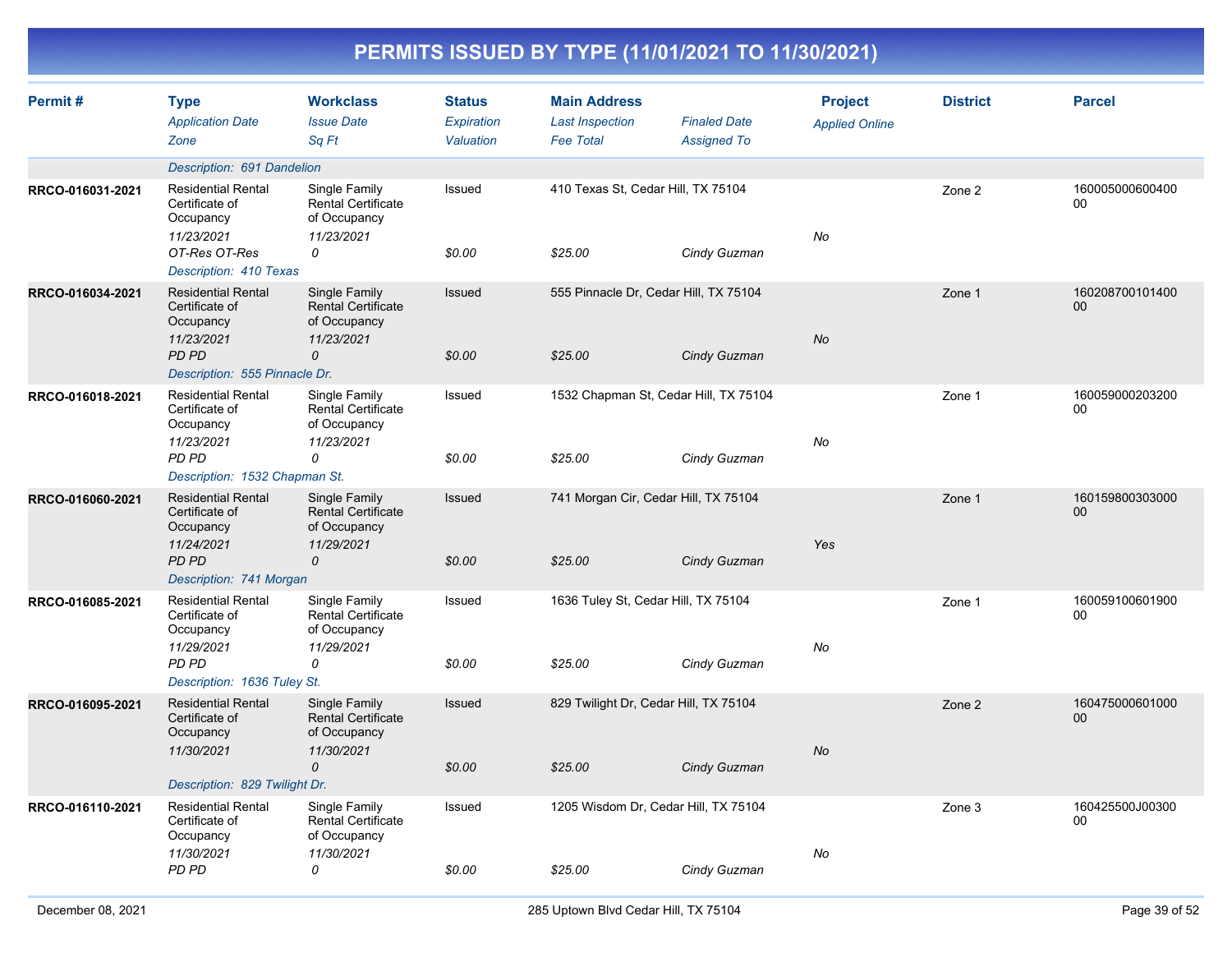| PERMITS ISSUED BY TYPE (11/01/2021 TO 11/30/2021) |                                                |                                                                               |                                          |                                                                   |                                                                                                                                          |                                                                   |                 |                       |  |  |
|---------------------------------------------------|------------------------------------------------|-------------------------------------------------------------------------------|------------------------------------------|-------------------------------------------------------------------|------------------------------------------------------------------------------------------------------------------------------------------|-------------------------------------------------------------------|-----------------|-----------------------|--|--|
| Permit#                                           | <b>Type</b><br><b>Application Date</b><br>Zone | <b>Workclass</b><br><b>Issue Date</b><br>Sq Ft                                | <b>Status</b><br>Expiration<br>Valuation | <b>Main Address</b><br><b>Last Inspection</b><br><b>Fee Total</b> | <b>Finaled Date</b><br><b>Assigned To</b>                                                                                                | <b>Project</b><br><b>Applied Online</b>                           | <b>District</b> | <b>Parcel</b>         |  |  |
|                                                   | Description: 1205 Wisdom Dr.                   |                                                                               |                                          |                                                                   |                                                                                                                                          |                                                                   |                 |                       |  |  |
|                                                   |                                                |                                                                               |                                          |                                                                   |                                                                                                                                          | <b>'ERMITS ISSUED FOR RESIDENTIAL RENTAL CERTIFICATE OF OCCUP</b> |                 | 43                    |  |  |
| <b>RIGHT OF WAY</b>                               |                                                |                                                                               |                                          |                                                                   |                                                                                                                                          |                                                                   |                 |                       |  |  |
| ROW-015683-2021                                   | <b>Right of Way</b>                            | <b>Right of Way</b><br>Construction                                           | Issued                                   | 902 Simon Dr, Cedar Hill, TX 75104                                |                                                                                                                                          |                                                                   | Zone 3          | 160426902100100<br>00 |  |  |
|                                                   | 10/26/2021                                     | 11/02/2021                                                                    | 11/30/2021                               |                                                                   |                                                                                                                                          | No                                                                |                 |                       |  |  |
|                                                   |                                                | $\Omega$                                                                      | \$0.00                                   | \$0.00                                                            | <b>Mary Horsechief</b><br>Description: Magellan Pipeline; Maintenance on existing 10" pertoleum pipeline (open trench) @ 902 Simon Drive |                                                                   |                 |                       |  |  |
| ROW-015677-2021                                   | Right of Way                                   | Right of Way<br>Construction                                                  | Issued                                   | 75104                                                             | 1719 Pebble Beach Ln, Cedar Hill, TX                                                                                                     |                                                                   | Zone 4          | 160279000225400<br>00 |  |  |
|                                                   | 11/02/2021                                     | 11/02/2021<br>$\Omega$                                                        | 05/02/2022<br>\$0.00                     | \$0.00                                                            | David Rooney                                                                                                                             | No                                                                |                 |                       |  |  |
|                                                   |                                                | Description: Tenex for ATT; bury fiber service drops @ 1719 Pebble Beach Lane |                                          |                                                                   |                                                                                                                                          |                                                                   |                 |                       |  |  |
| ROW-015678-2021                                   | <b>Right of Way</b>                            | <b>Right of Way</b><br>Construction                                           | Issued                                   |                                                                   | 2167 Rohne Dr, Cedar Hill, TX 75104                                                                                                      |                                                                   | Zone 4          | 215818001610001<br>08 |  |  |
|                                                   | 10/06/2021                                     | 11/02/2021<br>$\Omega$                                                        | 05/02/2022<br>\$0.00                     | \$0.00                                                            | David Rooney                                                                                                                             | No                                                                |                 |                       |  |  |
|                                                   |                                                | Description: Tenex for ATT; bury fiber service drops @ 2167 Rohne Drive       |                                          |                                                                   |                                                                                                                                          |                                                                   |                 |                       |  |  |
| ROW-015706-2021                                   | Right of Way                                   | Right of Way<br>Construction                                                  | Issued                                   | 300 Pool Dr, Cedar Hill, TX 75104                                 |                                                                                                                                          |                                                                   | Zone 1          | 160059000101300<br>00 |  |  |
|                                                   | 10/29/2021                                     | 11/03/2021                                                                    | 11/29/2021                               |                                                                   |                                                                                                                                          | No                                                                |                 |                       |  |  |
|                                                   | PD PD                                          | $\Omega$<br>Description: Tenex bury fiber service drops 300 Pool              | \$0.00                                   | \$0.00                                                            | David Rooney                                                                                                                             |                                                                   |                 |                       |  |  |
| ROW-015692-2021                                   | <b>Right of Way</b>                            | <b>Right of Way</b>                                                           | Issued                                   |                                                                   | 2805 Lake View Dr, Cedar Hill, TX 75104                                                                                                  |                                                                   | Zone 4          | 160279000011100       |  |  |
|                                                   |                                                | Construction                                                                  |                                          |                                                                   |                                                                                                                                          |                                                                   |                 | 00                    |  |  |
|                                                   | 10/29/2021<br>PD PD                            | 11/03/2021<br>$\Omega$                                                        | 11/29/2021<br>\$0.00                     | \$0.00                                                            | David Rooney                                                                                                                             | No                                                                |                 |                       |  |  |
|                                                   |                                                | Description: Tenex bury fiber service drops 2805 Lakeview                     |                                          |                                                                   |                                                                                                                                          |                                                                   |                 |                       |  |  |
| ROW-015693-2021                                   | <b>Right of Way</b>                            | Right of Way<br>Construction                                                  | Issued                                   | 75104                                                             | 2239 Mountain Lakes Dr, Cedar Hill, TX                                                                                                   |                                                                   | Zone 4          | 160279600010650<br>00 |  |  |
|                                                   | 10/29/2021                                     | 11/03/2021                                                                    | 11/29/2021                               |                                                                   |                                                                                                                                          | No                                                                |                 |                       |  |  |
|                                                   | PD PD                                          | 0<br>Description: Tenex bury fiber service drops 2239 Mountain Lakes          | \$0.00                                   | \$0.00                                                            | David Rooney                                                                                                                             |                                                                   |                 |                       |  |  |
| ROW-015701-2021                                   | Right of Way                                   | <b>Right of Way</b>                                                           | Issued                                   |                                                                   | 1212 Shakleford Cir, Cedar Hill, TX 75104                                                                                                |                                                                   | Zone 1          | 160395400400300       |  |  |
|                                                   |                                                | Construction                                                                  |                                          |                                                                   |                                                                                                                                          |                                                                   |                 | 00                    |  |  |
|                                                   | 10/29/2021                                     | 11/03/2021                                                                    | 11/29/2021                               |                                                                   |                                                                                                                                          | No                                                                |                 |                       |  |  |
|                                                   | PD PD                                          | 0<br>Description: Tenex bury fiber service drops 1212 Shakleford              | \$0.00                                   | \$0.00                                                            | David Rooney                                                                                                                             |                                                                   |                 |                       |  |  |
| ROW-015708-2021                                   | Right of Way                                   | Right of Way<br>Construction                                                  | Issued                                   | 318 Pool Dr, Cedar Hill, TX 75104                                 |                                                                                                                                          |                                                                   | Zone 1          | 160059000100400<br>00 |  |  |
|                                                   |                                                |                                                                               |                                          |                                                                   |                                                                                                                                          |                                                                   |                 |                       |  |  |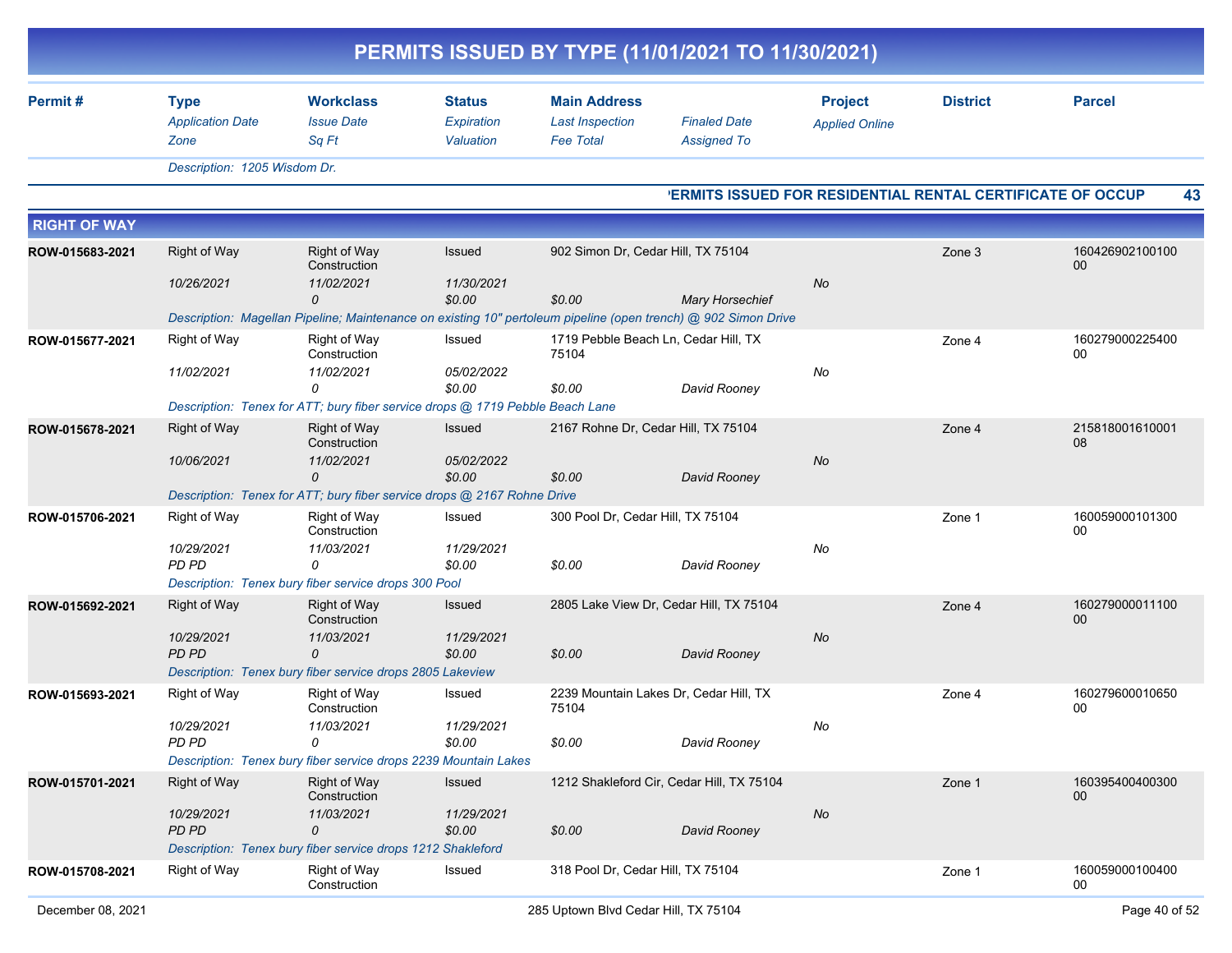| Permit#         | <b>Type</b><br><b>Application Date</b>            | <b>Workclass</b><br><b>Issue Date</b>                                                                                                                                   | <b>Status</b><br><b>Expiration</b>    | <b>Main Address</b><br><b>Last Inspection</b>   | <b>Finaled Date</b> | <b>Project</b>        | <b>District</b> | <b>Parcel</b>                |
|-----------------|---------------------------------------------------|-------------------------------------------------------------------------------------------------------------------------------------------------------------------------|---------------------------------------|-------------------------------------------------|---------------------|-----------------------|-----------------|------------------------------|
|                 | Zone                                              | Sq Ft                                                                                                                                                                   | Valuation                             | <b>Fee Total</b>                                | <b>Assigned To</b>  | <b>Applied Online</b> |                 |                              |
|                 | 10/29/2021<br>PD PD                               | 11/03/2021<br>0<br>Description: Tenex bury fiber service drops 318 Pool                                                                                                 | 11/29/2021<br>\$0.00                  | \$0.00                                          | David Rooney        | No                    |                 |                              |
| ROW-015707-2021 | Right of Way<br>10/29/2021<br>PD PD               | <b>Right of Way</b><br>Construction<br>11/03/2021<br>0<br>Description: Tenex bury fiber service drops 227 Breseman                                                      | <b>Issued</b><br>11/29/2021<br>\$0.00 | 227 Breseman St, Cedar Hill, TX 75104<br>\$0.00 | David Rooney        | No                    | Zone 1          | 160386000C02100<br>$00\,$    |
| ROW-015691-2021 | Right of Way<br>10/29/2021<br>PD PD               | Right of Way<br>Construction<br>11/03/2021<br>0<br>Description: Tenex bury fiber service drops 1025 Suffolk                                                             | Issued<br>11/29/2021<br>\$0.00        | 1025 Suffolk Ln, Cedar Hill, TX 75104<br>\$0.00 | David Rooney        | No                    | Zone 2          | 160324000C01500<br>$00\,$    |
| ROW-015704-2021 | <b>Right of Way</b><br>10/29/2021<br><b>PD PD</b> | <b>Right of Way</b><br>Construction<br>11/03/2021<br>0<br>Description: Tenex bury fiber service drops 1531 Holveck                                                      | <b>Issued</b><br>11/29/2021<br>\$0.00 | 1531 Holveck Dr, Cedar Hill, TX 75104<br>\$0.00 | David Rooney        | No                    | Zone 1          | 160325500802100<br>00        |
| ROW-015736-2021 | Right of Way<br>10/29/2021                        | Right of Way<br>Construction<br>11/04/2021<br>0<br>Description: Future Infrastructure for Atmos; Install 200' of 2" gas main from 609 Chambers St to 701 Chambers St.   | Issued<br>11/27/2021<br>\$0.00        | 701 Chambers St, Cedar Hill, TX 75104<br>\$0.00 | David Rooney        | No                    | Zone 1          | 651472410100300<br>00        |
| ROW-015720-2021 | <b>Right of Way</b><br>11/03/2021<br><b>PD PD</b> | <b>Right of Way</b><br>Construction<br>11/04/2021<br>0<br>Description: Hernandez Utilities for AT&T bore in approximately 12,000 feet of fiber optics @ 723 Kristi Lane | Issued<br>12/30/2021<br>\$0.00        | 723 Kristi Ln, Cedar Hill, TX 75104<br>\$0.00   | David Rooney        | No                    | Zone 2          | 1603425001007000<br>$\Omega$ |
| ROW-015735-2021 | Right of Way<br>10/18/2021<br>PD PD               | Right of Way<br>Construction<br>11/04/2021<br>0<br>Description: Reel Telecommunications for ATT; Bore, open trench, hand digging @ 5210 Hunter Drive                    | Issued<br>03/01/2022<br>\$0.00        | 183 Hunter Dr, Cedar Hill, TX 75104<br>\$0.00   | David Rooney        | No                    | Zone 1          | 160395400103700<br>00        |
| ROW-015719-2021 | Right of Way<br>10/29/2021<br>PD PD               | <b>Right of Way</b><br>Construction<br>11/04/2021<br>0<br>Description: Tenex bury fiber service drops 542 Trees                                                         | Issued<br>11/29/2021<br>\$0.00        | 542 Trees Dr, Cedar Hill, TX 75104<br>\$0.00    | David Rooney        | <b>No</b>             | Zone 1          | 160428400600200<br>00        |
| ROW-015717-2021 | Right of Way                                      | Right of Way<br>Construction                                                                                                                                            | Issued                                | 443 L Thompson St, Cedar Hill, TX 75104         |                     |                       | Zone 1          | 160428100102200<br>00        |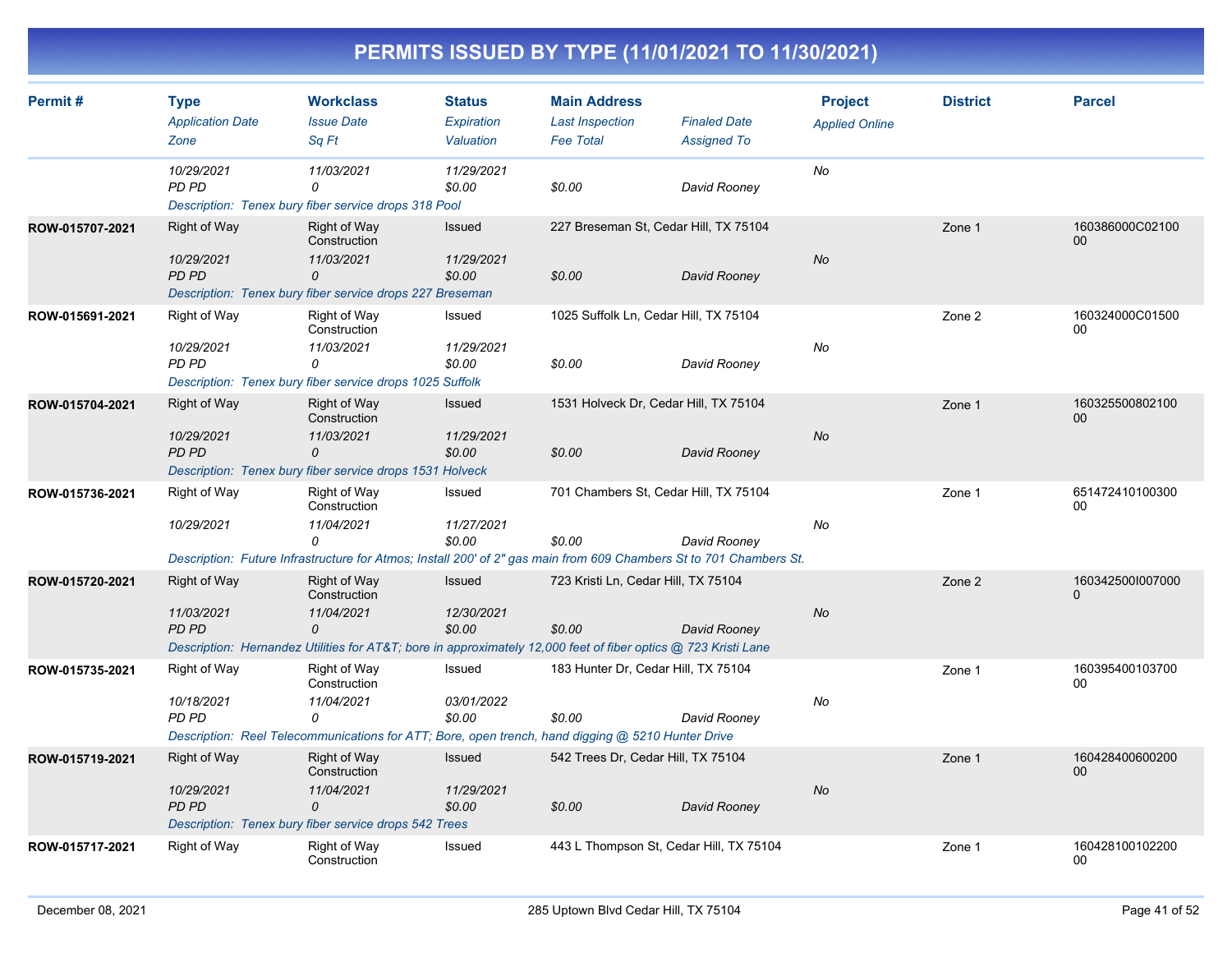| Permit#         | <b>Type</b><br><b>Application Date</b> | <b>Workclass</b><br><b>Issue Date</b>                                                                                            | <b>Status</b><br>Expiration | <b>Main Address</b><br><b>Last Inspection</b> | <b>Finaled Date</b> | <b>Project</b><br><b>Applied Online</b> | <b>District</b> | <b>Parcel</b>             |
|-----------------|----------------------------------------|----------------------------------------------------------------------------------------------------------------------------------|-----------------------------|-----------------------------------------------|---------------------|-----------------------------------------|-----------------|---------------------------|
|                 | Zone                                   | Sa Ft                                                                                                                            | Valuation                   | <b>Fee Total</b>                              | <b>Assigned To</b>  |                                         |                 |                           |
|                 | 10/29/2021<br><b>PD PD</b>             | 11/04/2021<br>$\Omega$<br>Description: Tenex bury fiber service drops 443 L Thompson                                             | 11/29/2021<br>\$0.00        | \$0.00                                        | David Rooney        | No                                      |                 |                           |
| ROW-015745-2021 | Right of Way                           | <b>Right of Way</b><br>Construction                                                                                              | Issued                      | 2409 Magic Valley Ln, Cedar Hill, TX<br>75104 |                     |                                         | None            |                           |
|                 | 10/29/2021                             | 11/05/2021<br>0                                                                                                                  | 11/29/2021<br>\$0.00        | \$0.00                                        | David Rooney        | No                                      |                 |                           |
|                 |                                        | Description: Tenex for ATT; Bury fiber service drops @ 2409 Magic Valley Lane                                                    |                             |                                               |                     |                                         |                 |                           |
| ROW-015746-2021 | Right of Way                           | Right of Way<br>Construction                                                                                                     | Issued                      | 332 Cedar St, Cedar Hill, TX 75104            |                     |                                         | Zone 2          | 650881335104600<br>00     |
|                 | 11/05/2021                             | 11/05/2021                                                                                                                       | 12/17/2021                  |                                               |                     | No                                      |                 |                           |
|                 | OT-Res OT-Res                          | 0                                                                                                                                | \$0.00                      | \$0.00                                        | David Rooney        |                                         |                 |                           |
|                 |                                        | Description: MJ Pipeline for Atmos; Install approx 250' of 3" gas main and 1 service - open trench and bore @ 300 Blk Church St  |                             |                                               |                     |                                         |                 |                           |
| ROW-015742-2021 | Right of Way                           | <b>Right of Way</b><br>Construction                                                                                              | <b>Issued</b>               | 1030 Weaver St, Cedar Hill, TX 75104          |                     |                                         | Zone 2          | 160483100L00800<br>00     |
|                 | 10/27/2021                             | 11/05/2021                                                                                                                       | 11/24/2021                  |                                               |                     | No                                      |                 |                           |
|                 | <b>PD PD</b>                           | 0                                                                                                                                | \$0.00                      | \$0.00                                        | David Rooney        |                                         |                 |                           |
|                 |                                        | Description: BFK for ATT; Placing 1 hand hole, placing 1 cabinet, hand dig for 2 ft and place cable for 100 ft. @ 1030 Weaver St |                             |                                               |                     |                                         |                 |                           |
| ROW-015744-2021 | Right of Way                           | Right of Way<br>Construction                                                                                                     | Issued                      | 1304 Middleton Dr. Cedar Hill, TX 75104       |                     |                                         | Zone 1          | 160428500101700<br>00     |
|                 | 10/29/2021<br>PD PD                    | 11/05/2021<br>0                                                                                                                  | 11/29/2021<br>\$0.00        |                                               |                     | No                                      |                 |                           |
|                 |                                        | Description: Tenex for ATT; Bury fiber service drops @ 1304 Middleton Dr.                                                        |                             | \$0.00                                        | David Rooney        |                                         |                 |                           |
|                 |                                        |                                                                                                                                  |                             |                                               |                     |                                         |                 |                           |
| ROW-015783-2021 | <b>Right of Way</b>                    | <b>Right of Way</b><br>Construction                                                                                              | <b>Issued</b>               | 728 Bray St, Cedar Hill, TX 75104             |                     |                                         | Zone 2          | 160207700600900<br>$00\,$ |
|                 | 10/29/2021                             | 11/08/2021<br>0                                                                                                                  | 11/29/2021<br>\$0.00        | \$0.00                                        | David Rooney        | No                                      |                 |                           |
|                 |                                        | Description: Tenex bury fiber service drops 728 Bray                                                                             |                             |                                               |                     |                                         |                 |                           |
|                 |                                        | Right of Way                                                                                                                     | Issued                      | 593 Honeysuckle Ln, Cedar Hill, TX 75104      |                     |                                         | Zone 2          |                           |
| ROW-014413-2021 | Right of Way                           | Permanent Use                                                                                                                    |                             |                                               |                     |                                         |                 |                           |
|                 | 08/02/2021                             | 11/08/2021<br>0                                                                                                                  | 12/31/2021<br>\$0.00        | \$0.00                                        | <b>Steve Schell</b> | No                                      |                 |                           |
|                 | Description: AT&T Small Cell Node      |                                                                                                                                  |                             |                                               |                     |                                         |                 |                           |
| ROW-015781-2021 | <b>Right of Way</b>                    | <b>Right of Way</b><br>Construction                                                                                              | <b>Issued</b>               | 710 Cedarwood Dr, Cedar Hill, TX 75104        |                     |                                         | Zone 2          | 160155400201300<br>$00\,$ |
|                 | 10/29/2021                             | 11/08/2021                                                                                                                       | 11/29/2021                  |                                               |                     | No                                      |                 |                           |
|                 |                                        | 0<br>Description: Tenex bury fiber service drops 710 Cedarwood                                                                   | \$0.00                      | \$0.00                                        | David Rooney        |                                         |                 |                           |
|                 |                                        |                                                                                                                                  |                             |                                               |                     |                                         |                 |                           |
| ROW-015782-2021 | Right of Way                           | Right of Way<br>Construction                                                                                                     | Issued                      | 718 Cedarwood Dr, Cedar Hill, TX 75104        |                     |                                         | Zone 2          | 160155400201500<br>00     |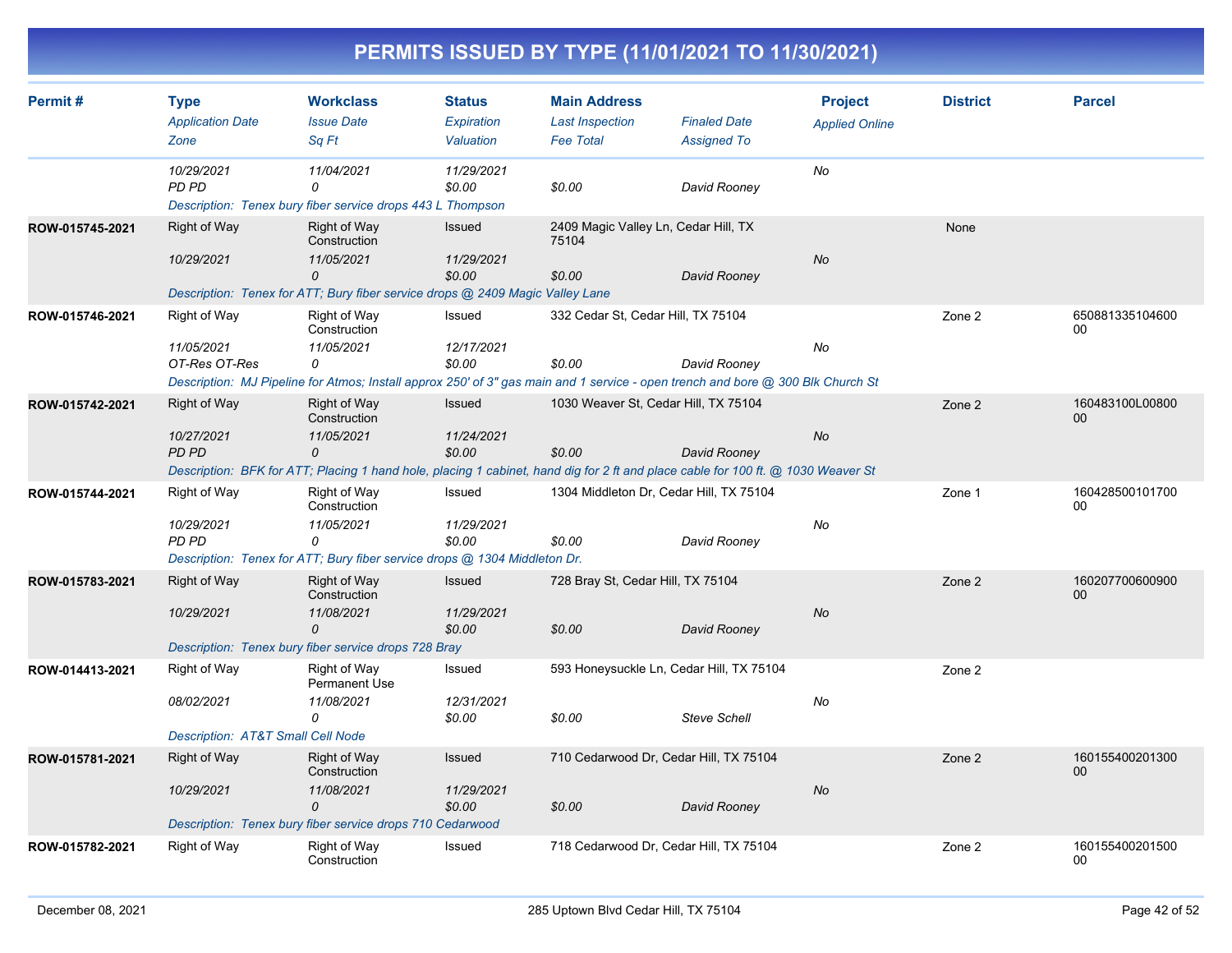| Permit#         | <b>Type</b>                | <b>Workclass</b>                                                                                                          | <b>Status</b>        | <b>Main Address</b>                      |                        | <b>Project</b>        | <b>District</b> | <b>Parcel</b>             |
|-----------------|----------------------------|---------------------------------------------------------------------------------------------------------------------------|----------------------|------------------------------------------|------------------------|-----------------------|-----------------|---------------------------|
|                 | <b>Application Date</b>    | <b>Issue Date</b>                                                                                                         | Expiration           | <b>Last Inspection</b>                   | <b>Finaled Date</b>    | <b>Applied Online</b> |                 |                           |
|                 | Zone                       | Sq Ft                                                                                                                     | Valuation            | <b>Fee Total</b>                         | <b>Assigned To</b>     |                       |                 |                           |
|                 | 10/29/2021                 | 11/08/2021<br>$\Omega$                                                                                                    | 11/29/2021<br>\$0.00 | \$0.00                                   | David Rooney           | No                    |                 |                           |
|                 |                            | Description: Tenex bury fiber service drops 718 Cedarwood                                                                 |                      |                                          |                        |                       |                 |                           |
| ROW-015778-2021 | <b>Right of Way</b>        | <b>Right of Way</b><br>Construction                                                                                       | Issued               | 109 S Main St, Cedar Hill, TX 75104      |                        |                       | Zone 2          | 160005000802R00<br>$00\,$ |
|                 | 10/21/2021<br>OT-Sq OT-Sq  | 11/08/2021<br>0                                                                                                           | 12/17/2021<br>\$0.00 | \$0.00                                   | David Rooney           | <b>No</b>             |                 |                           |
|                 |                            | Description: MJ Pipeline for Atmos; Install approx 250' of 4" HDPE main and 2 services-open trench/bore @ 100 blk Main St |                      |                                          |                        |                       |                 |                           |
| ROW-015784-2021 | Right of Way               | Right of Way<br>Construction                                                                                              | Issued               | 732 Mimosa Trail, Cedar Hill, TX 75104   |                        |                       | Zone 2          | 160410000A02100<br>00     |
|                 | 10/29/2021<br><b>PD PD</b> | 11/08/2021<br>0                                                                                                           | 11/29/2021<br>\$0.00 |                                          |                        | No                    |                 |                           |
|                 |                            | Description: Tenex bury fiber service drops 732 Mimosa                                                                    |                      | \$0.00                                   | David Rooney           |                       |                 |                           |
| ROW-015810-2021 | <b>Right of Way</b>        | <b>Right of Way</b><br>Construction                                                                                       | <b>Issued</b>        | 908 Pecan Trails, Cedar Hill, TX 75104   |                        |                       | Zone 3          | 160128500F01800<br>00     |
|                 | 11/08/2021                 | 11/09/2021<br>$\Omega$                                                                                                    | 11/24/2021<br>\$0.00 | \$0.00                                   | David Rooney           | <b>No</b>             |                 |                           |
|                 |                            | Description: DComm bury CATV from pedestal to house, depth of 4-6 inches open trench 908 Pecan Trail                      |                      |                                          |                        |                       |                 |                           |
| ROW-015809-2021 | Right of Way               | Right of Way<br>Construction                                                                                              | Issued               | 440 Weaver St, Cedar Hill, TX 75104      |                        |                       | Zone 2          | 160206800R03500<br>00     |
|                 | 11/09/2021<br><b>PD PD</b> | 11/09/2021<br>0                                                                                                           | 11/27/2021<br>\$0.00 | \$0.00                                   | David Rooney           | No                    |                 |                           |
|                 |                            | Description: DComm Bury CATV line from pedestal to house, depth 4-6 inches open trench                                    |                      |                                          |                        |                       |                 |                           |
| ROW-015818-2021 | <b>Right of Way</b>        | <b>Right of Way</b><br>Construction                                                                                       | Issued               | 719 Hendricks St, Cedar Hill, TX 75104   |                        |                       | Zone 1          | 650131036102000<br>$00\,$ |
|                 | 11/08/2021                 | 11/10/2021<br>0                                                                                                           | 11/24/2021<br>\$0.00 | \$0.00                                   | <b>Mary Horsechief</b> | <b>No</b>             |                 |                           |
|                 |                            | Description: DComm bury CATV cable from pedestal to house, depth 4-6 inches open trench 719 Hendricks                     |                      |                                          |                        |                       |                 |                           |
| ROW-015813-2021 | <b>Right of Way</b>        | <b>Right of Way</b><br>Construction                                                                                       | Issued               | 716 N Lisa Ln, Cedar Hill, TX 75104      |                        |                       | Zone 1          | 160085000100300<br>$00\,$ |
|                 | 11/08/2021                 | 11/10/2021<br>0                                                                                                           | 11/24/2021<br>\$0.00 | \$0.00                                   | David Rooney           | No                    |                 |                           |
|                 |                            | Description: DComm bury CATV from pedestal to house, depth 4-6 inches open trench 716 Lisa                                |                      |                                          |                        |                       |                 |                           |
| ROW-015816-2021 | Right of Way               | <b>Right of Way</b><br>Construction                                                                                       | Issued               | 1434 Levee Ln, Cedar Hill, TX 75104      |                        |                       | Zone 2          | 160158800C01700<br>00     |
|                 | 11/08/2021                 | 11/10/2021<br>0                                                                                                           | 11/24/2021<br>\$0.00 | \$0.00                                   | David Rooney           | No                    |                 |                           |
|                 |                            | Description: DComm bury CATV cable from pedestal to house, depth 4-6 inches open trench 1434 Levee                        |                      |                                          |                        |                       |                 |                           |
| ROW-015819-2021 | <b>Right of Way</b>        | Right of Way<br>Construction                                                                                              | Issued               | 551 Rocky Acres Rd, Cedar Hill, TX 75104 |                        |                       | Zone 3          | 651441125101700<br>00     |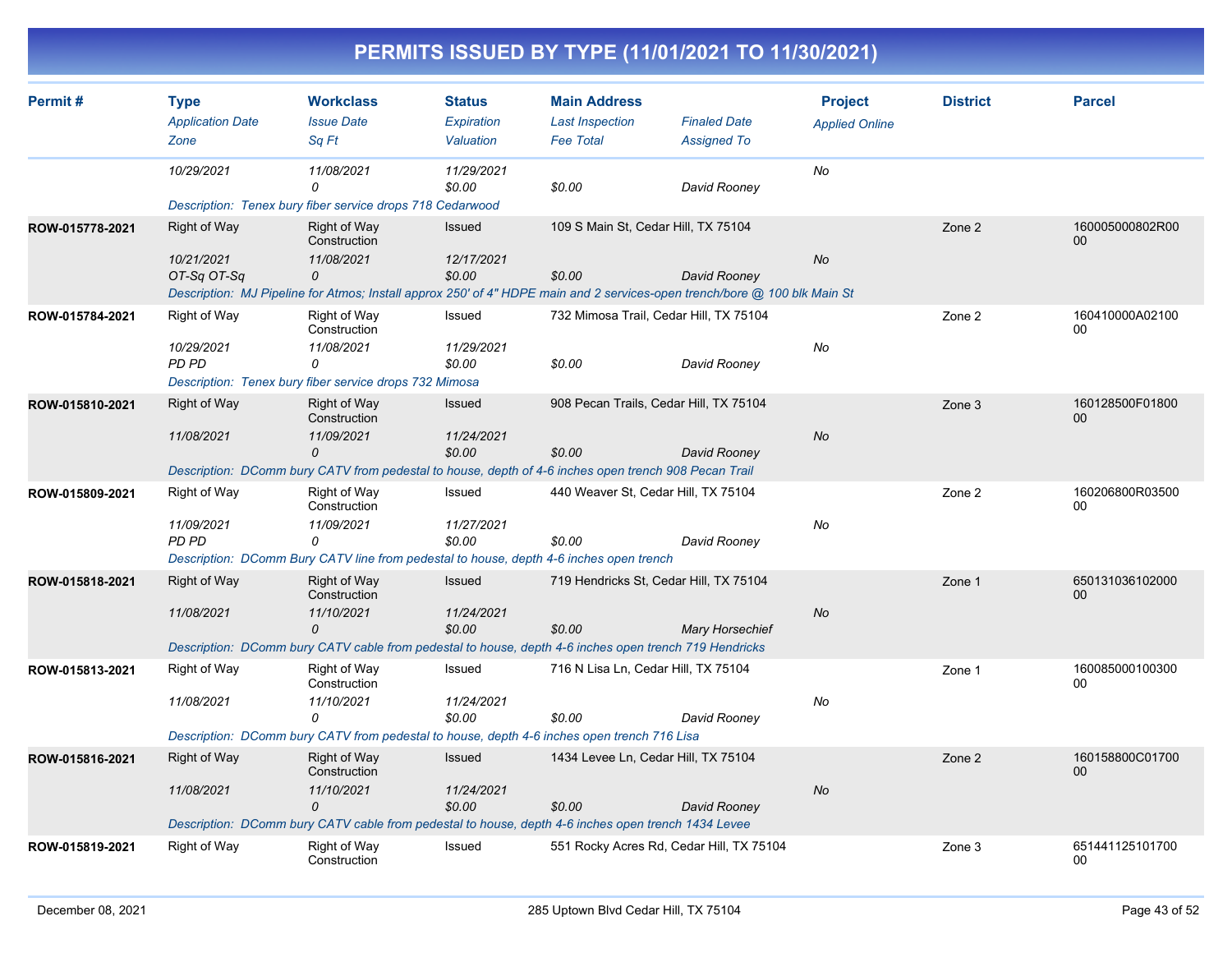|                 |                                                |                                                                                                                                                                |                                          |                                                                   | PERMITS ISSUED BY TYPE (11/01/2021 TO 11/30/2021)                                                                                |                                         |                 |                       |
|-----------------|------------------------------------------------|----------------------------------------------------------------------------------------------------------------------------------------------------------------|------------------------------------------|-------------------------------------------------------------------|----------------------------------------------------------------------------------------------------------------------------------|-----------------------------------------|-----------------|-----------------------|
| Permit#         | <b>Type</b><br><b>Application Date</b><br>Zone | <b>Workclass</b><br><b>Issue Date</b><br>Sq Ft                                                                                                                 | <b>Status</b><br>Expiration<br>Valuation | <b>Main Address</b><br><b>Last Inspection</b><br><b>Fee Total</b> | <b>Finaled Date</b><br><b>Assigned To</b>                                                                                        | <b>Project</b><br><b>Applied Online</b> | <b>District</b> | <b>Parcel</b>         |
|                 | 11/05/2021                                     | 11/10/2021<br>n                                                                                                                                                | 01/31/2022<br>\$0.00                     | \$0.00                                                            | David Rooney<br>Description: Blue Streak Fiber Optic- lash approx 6,864' of aerial FNAP fiber to existing strand 551 Rocky Acres | No                                      |                 |                       |
| ROW-015817-2021 | <b>Right of Way</b><br>11/08/2021              | Right of Way<br>Construction<br>11/10/2021<br>0<br>Description: DComm bury CATV cable from pedestal to house, depth 4-6 inches open trench 830 Christine       | Issued<br>11/24/2021<br>\$0.00           | \$0.00                                                            | 830 Christine Dr, Cedar Hill, TX 75104<br>David Rooney                                                                           | <b>No</b>                               | Zone 2          | 160458100A00800<br>00 |
| ROW-015820-2021 | Right of Way<br>11/09/2021<br>OT-Sq OT-Sq      | Right of Way<br>Construction<br>11/10/2021<br>0<br>Description: Boardwalk 7x5 sidewalk repair 600 W Belt Line                                                  | Issued<br>11/30/2021<br>\$0.00           | \$0.00                                                            | 600 W Belt Line Rd, Cedar Hill, TX 75104<br>David Rooney                                                                         | No                                      | Zone 2          | 160005001000401<br>00 |
| ROW-015815-2021 | <b>Right of Way</b><br>11/08/2021<br>PD PD     | Right of Way<br>Construction<br>11/10/2021<br>0<br>Description: DComm bury CATV cable from pedestal to house, depth 4-6 inches open trench 312 Stringer        | Issued<br>11/24/2021<br>\$0.00           | \$0.00                                                            | 312 Stringer Dr, Cedar Hill, TX 75104<br>David Rooney                                                                            | No                                      | Zone 2          | 160206600J01200<br>00 |
| ROW-015814-2021 | Right of Way<br>11/08/2021<br><b>PD PD</b>     | Right of Way<br>Construction<br>11/10/2021<br>$\Omega$<br>Description: DComm bury CATV cable from pedestal to house, depth 4-6 inches open trench 314 Stringer | Issued<br>11/24/2021<br>\$0.00           | \$0.00                                                            | 314 Stringer Dr, Cedar Hill, TX 75104<br>David Rooney                                                                            | No                                      | Zone 2          | 160206600J01100<br>00 |
| ROW-015901-2021 | Right of Way<br>10/07/2021                     | Right of Way<br>Construction<br>11/15/2021<br>$\Omega$<br>Description: Tenex bury fiber service drops 303 Oak Meadow                                           | Issued<br>11/29/2021<br>\$0.00           | \$0.00                                                            | 303 Oak Meadow Ln, Cedar Hill, TX 75104<br>David Rooney                                                                          | No                                      | Zone 3          | 160320000503300<br>00 |
| ROW-015902-2021 | Right of Way<br>10/07/2021                     | Right of Way<br>Construction<br>11/15/2021<br>$\Omega$<br>Description: Tenex bury fiber service drops 464 Matterhorn                                           | Issued<br>11/29/2021<br>\$0.00           | \$0.00                                                            | 464 Matterhorn St, Cedar Hill, TX 75104<br>David Rooney                                                                          | No                                      | Zone 2          | 160206700P01600<br>00 |
| ROW-015903-2021 | <b>Right of Way</b><br>10/07/2021<br>PD PD     | Right of Way<br>Construction<br>11/15/2021<br>0<br>Description: Tenex bury fiber service drops 1505 Chapman                                                    | Issued<br>11/29/2021<br>\$0.00           | \$0.00                                                            | 1505 Chapman St, Cedar Hill, TX 75104<br>David Rooney                                                                            | No                                      | Zone 1          | 160059000102700<br>00 |
| ROW-015904-2021 | Right of Way                                   | Right of Way<br>Construction                                                                                                                                   | Issued                                   |                                                                   | 1527 Summers Dr, Cedar Hill, TX 75104                                                                                            |                                         | Zone 1          | 160059100301400<br>00 |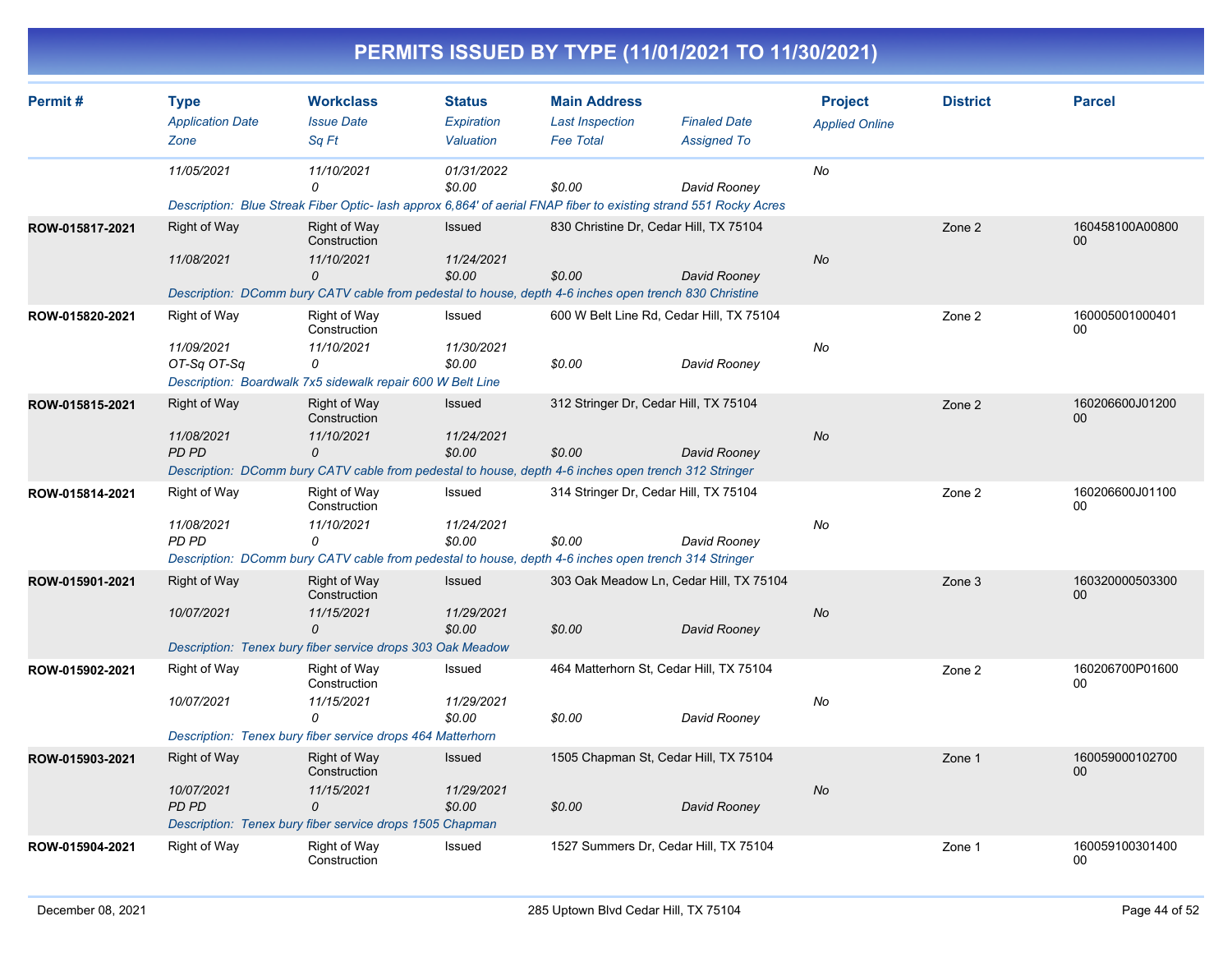| Permit#          | <b>Type</b><br><b>Application Date</b><br>Zone    | <b>Workclass</b><br><b>Issue Date</b><br>Sq Ft                                                                                                                             | <b>Status</b><br>Expiration<br>Valuation | <b>Main Address</b><br><b>Last Inspection</b><br><b>Fee Total</b> | <b>Finaled Date</b><br><b>Assigned To</b> | <b>Project</b><br><b>Applied Online</b> | <b>District</b> | <b>Parcel</b>             |
|------------------|---------------------------------------------------|----------------------------------------------------------------------------------------------------------------------------------------------------------------------------|------------------------------------------|-------------------------------------------------------------------|-------------------------------------------|-----------------------------------------|-----------------|---------------------------|
|                  | 10/07/2021<br><b>PD PD</b>                        | 11/15/2021<br>0<br>Description: Tenex bury fiber service drops 1527 Summers                                                                                                | 11/29/2021<br>\$0.00                     | \$0.00                                                            | David Rooney                              | No                                      |                 |                           |
| ROW-015913-2021  | Right of Way<br>11/10/2021                        | <b>Right of Way</b><br>Construction<br>11/16/2021<br>0<br>Description: DComm Bury CATV line from pedestal to house, depth 4-6 inches open trench 435 Weaver                | Issued<br>11/24/2021<br>\$0.00           | 435 Weaver St, Cedar Hill, TX 75104<br>\$0.00                     | David Rooney                              | <b>No</b>                               | Zone 2          | 160206700S00901<br>$00\,$ |
| ROW-015914-2021  | Right of Way<br>11/10/2021<br>PD PD               | Right of Way<br>Construction<br>11/16/2021<br>0<br>Description: DComm bury CATV line from pedestal to house, depth 4-6 inches open trench 2725 S lakeview                  | Issued<br>11/24/2021<br>\$0.00           | 2725 Lake View Dr, Cedar Hill, TX 75104<br>\$0.00                 | David Rooney                              | No                                      | Zone 4          | 160279000007000<br>00     |
| ROW-015916-2021  | <b>Right of Way</b><br>11/11/2021<br><b>PD PD</b> | Right of Way<br>Construction<br>11/16/2021<br>0<br>Description: DComm bury CATV line from pedestal to house, 4-6 inches open trench 1015 Woodall                           | <b>Issued</b><br>11/24/2021<br>\$0.00    | 1015 Woodall Dr. Cedar Hill, TX 75104<br>\$0.00                   | David Rooney                              | <b>No</b>                               | Zone 2          | 160457700402400<br>$00\,$ |
| ROW-015978-2021  | Right of Way<br>11/18/2021                        | Right of Way<br>Construction<br>11/18/2021<br>0<br>Description: Hernandez Utilities for AT&T Fiber optics 2" bore @ 468 Matterhorn Drive                                   | Issued<br>12/31/2021<br>\$0.00           | 468 Matterhorn St, Cedar Hill, TX 75104<br>\$0.00                 | David Rooney                              | No                                      | Zone 2          | 160206700P01700<br>00     |
| ROW-015999-2021  | <b>Right of Way</b><br>11/04/2021<br><b>NSNS</b>  | <b>Right of Way</b><br>Construction<br>11/22/2021<br>$\Omega$<br>Description: Sunrise Telecom Aerial and place approx 1600'. Bore and place 2" pipe approx 75' underground | <b>Issued</b><br>12/08/2021<br>\$0.00    | 716 N J Elmer Weaver Fwy, Cedar Hill, TX<br>75104<br>\$0.00       | David Rooney                              | No                                      | Zone 2          | 160465000312R00<br>$00\,$ |
| ROW-016001-2021  | Right of Way<br>10/21/2021<br><b>LR LR</b>        | <b>Right of Way</b><br>Construction<br>11/22/2021<br>0<br>Description: Atmos. Replace 10' of 6" HDPE gas main S side of W pleasant run rd.                                 | Issued<br>12/10/2021<br>\$0.00           | 224 W Pleasant Run Rd, Cedar Hill, TX<br>75104<br>\$0.00          | David Rooney                              | No                                      | Zone 1          | 160159200A00100<br>00     |
| ROW-016025-2021  | Right of Way<br>11/15/2021                        | <b>Right of Way</b><br>Construction<br>11/23/2021<br>0<br>Description: DComm bury CATV line from pedestal to house, 4-6 inches open trench 510 Sims                        | <b>Issued</b><br>11/30/2021<br>\$0.00    | 510 Sims Dr, Cedar Hill, TX 75104<br>\$0.00                       | David Rooney                              | <b>No</b>                               | Zone 2          | 160206500D01500<br>00     |
| ROW-016022-2021* | Right of Way                                      | Right of Way<br>Construction                                                                                                                                               | Issued                                   | 500 Vincent St, Cedar Hill, TX 75104                              |                                           |                                         | Zone 2          | 160206300G01100<br>00     |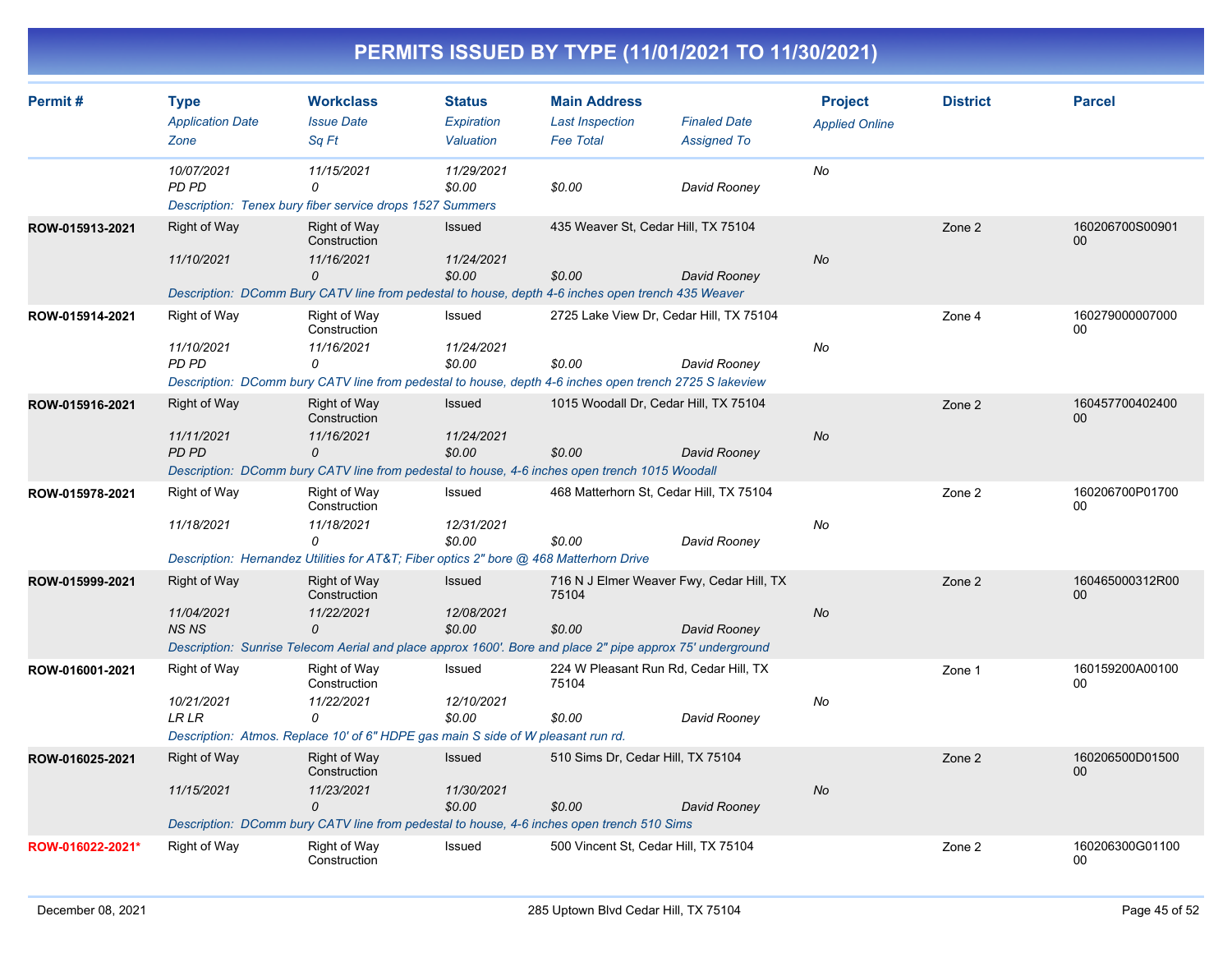|                  |                                                   |                                                                                                                                                              |                                          |                                                                   | PERMITS ISSUED BY TYPE (11/01/2021 TO 11/30/2021)       |                                         |                 |                                    |
|------------------|---------------------------------------------------|--------------------------------------------------------------------------------------------------------------------------------------------------------------|------------------------------------------|-------------------------------------------------------------------|---------------------------------------------------------|-----------------------------------------|-----------------|------------------------------------|
| Permit#          | <b>Type</b><br><b>Application Date</b><br>Zone    | <b>Workclass</b><br><b>Issue Date</b><br>Sq Ft                                                                                                               | <b>Status</b><br>Expiration<br>Valuation | <b>Main Address</b><br><b>Last Inspection</b><br><b>Fee Total</b> | <b>Finaled Date</b><br><b>Assigned To</b>               | <b>Project</b><br><b>Applied Online</b> | <b>District</b> | <b>Parcel</b>                      |
|                  | 11/12/2021                                        | 11/23/2021<br>n<br>Description: DComm bury CATV line from pedestal to house, depth 4-6 inches open trench 500 Vincent                                        | 11/30/2021<br>\$0.00                     | \$0.00                                                            | David Rooney                                            | No                                      |                 |                                    |
| ROW-016026-2021  | <b>Right of Way</b><br>11/15/2021                 | Right of Way<br>Construction<br>11/23/2021<br>0<br>Description: DComm bury CATV line from pedestal to house, 4-6 inches open trench 514 Sims                 | Issued<br>11/30/2021<br>\$0.00           | 514 Sims Dr, Cedar Hill, TX 75104<br>\$0.00                       | David Rooney                                            | No                                      | Zone 2          | 160206500D01300<br>00 <sub>0</sub> |
| ROW-016020-2021  | <b>Right of Way</b><br>11/23/2021                 | Right of Way<br>Construction<br>11/23/2021<br>0<br>Description: DComm bury CATV line from pedestal to house. Depth 4-6 inches open trench 435 Weaver         | Issued<br>05/23/2022<br>\$0.00           | \$0.00                                                            | 435 Weaver St, Cedar Hill, TX 75104<br>David Rooney     | No                                      | Zone 2          | 160206700S00901<br>00              |
| ROW-016028-2021* | <b>Right of Way</b><br>11/15/2021<br>PD PD        | Right of Way<br>Construction<br>11/23/2021<br>0<br>Description: Metro Pole. Install AT&T fiber conduit.                                                      | Issued<br>05/27/2022<br>\$0.00           | \$0.00                                                            | 101 Dennis Dr, Cedar Hill, TX 75104<br>David Rooney     | No                                      | Zone 1          | 160325500101200<br>00              |
| ROW-016027-2021  | Right of Way<br>11/15/2021<br>PD PD               | Right of Way<br>Construction<br>11/23/2021<br>$\Omega$<br>Description: DComm bury CATV line from pedestal to house, 4-6 inches open trench 1130 S Joe Wilson | Issued<br>11/30/2021<br>\$0.00           | 75104<br>\$0.00                                                   | 1130 S Joe Wilson Rd, Cedar Hill, TX<br>David Rooney    | No                                      | Zone 3          | 650133045100906<br>00              |
| ROW-016023-2021  | <b>Right of Way</b><br>11/15/2021<br><b>PD PD</b> | Right of Way<br>Construction<br>11/23/2021<br>$\Omega$<br>Description: DComm bury CATV line from pedestal to house, 4-6 inches open trench 210 Chamblin      | Issued<br>11/30/2021<br>\$0.00           | \$0.00                                                            | 210 Chamblin Dr, Cedar Hill, TX 75104<br>David Rooney   | No                                      | Zone 2          | 160457700403300<br>00              |
| ROW-016024-2021  | Right of Way<br>11/15/2021<br>TH TH               | Right of Way<br>Construction<br>11/23/2021<br>0<br>Description: DComm bury CATV line from pedestal to house, 4-6 inches open trench 217 Cedar Bend           | Issued<br>11/30/2021<br>\$0.00           | \$0.00                                                            | 217 Cedar Bend Dr, Cedar Hill, TX 75104<br>David Rooney | No                                      | Zone 2          | 160065700203000<br>00              |
| ROW-016048-2021  | Right of Way<br>11/01/2021                        | Right of Way<br>Construction<br>11/24/2021<br>0<br>Description: Tenex bury fiber service drops. 804 Cannady                                                  | Issued<br>12/23/2021<br>\$0.00           | \$0.00                                                            | 804 Cannady Cir, Cedar Hill, TX 75104<br>David Rooney   | $N\sigma$                               | Zone 2          | 160206500G00200<br>00              |
| ROW-016040-2021  | Right of Way                                      | Right of Way<br>Construction                                                                                                                                 | Issued                                   |                                                                   | 932 Red Oak Trails, Cedar Hill, TX 75104                |                                         | Zone 3          | 160128500E01200<br>00              |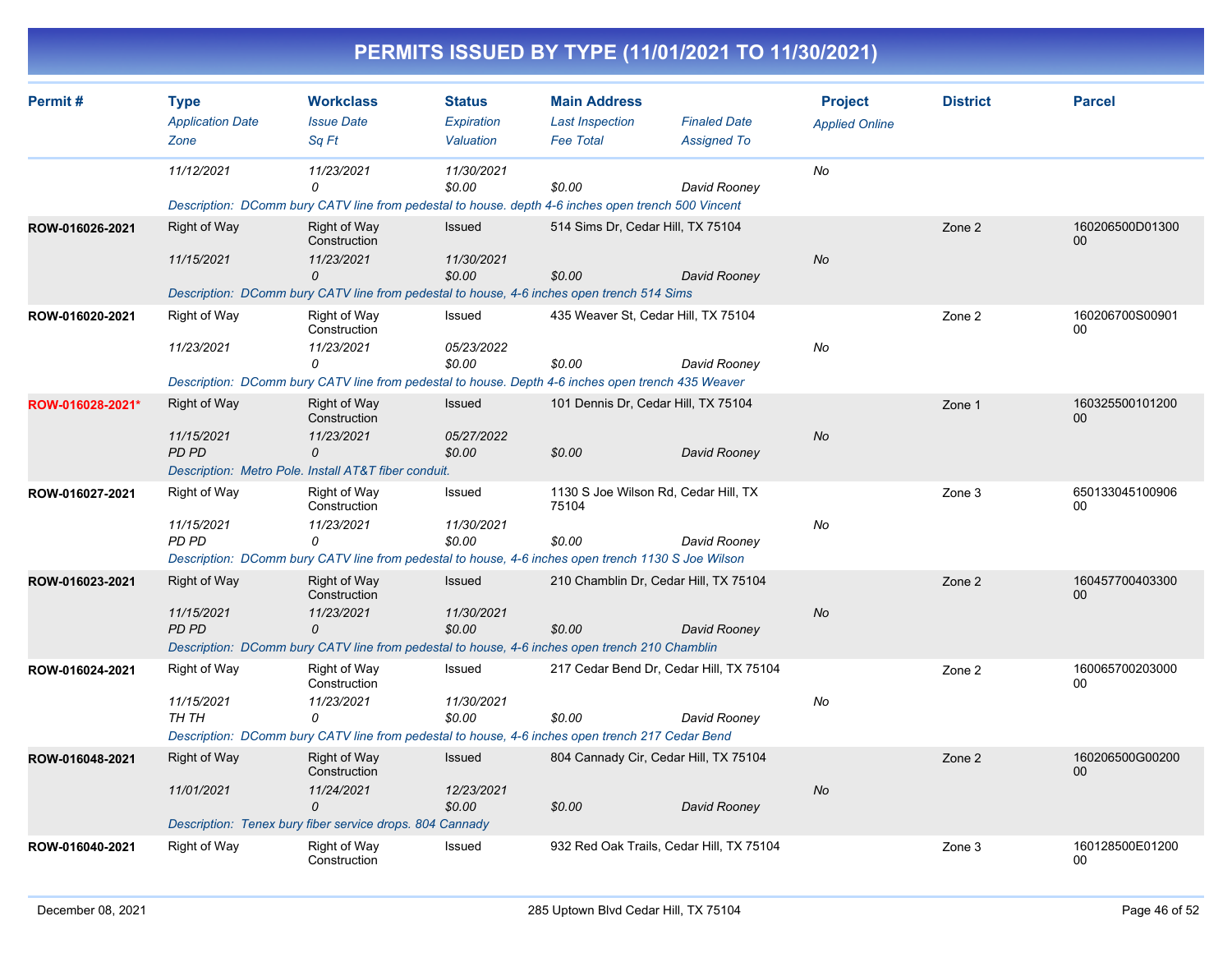| Permit#         | <b>Type</b>                     | <b>Workclass</b>                                            | <b>Status</b>           | <b>Main Address</b>                        |                                           | <b>Project</b>        | <b>District</b> | <b>Parcel</b>         |
|-----------------|---------------------------------|-------------------------------------------------------------|-------------------------|--------------------------------------------|-------------------------------------------|-----------------------|-----------------|-----------------------|
|                 | <b>Application Date</b><br>Zone | <b>Issue Date</b><br>Sq Ft                                  | Expiration<br>Valuation | <b>Last Inspection</b><br><b>Fee Total</b> | <b>Finaled Date</b><br><b>Assigned To</b> | <b>Applied Online</b> |                 |                       |
|                 | 11/22/2021                      | 11/24/2021<br>0                                             | 12/18/2021<br>\$0.00    | \$0.00                                     | David Rooney                              | No                    |                 |                       |
|                 |                                 | Description: Tenex bury fiber service drops 932 Red Oak trl |                         |                                            |                                           |                       |                 |                       |
| ROW-016044-2021 | <b>Right of Way</b>             | <b>Right of Way</b><br>Construction                         | Issued                  | 822 Weaver St, Cedar Hill, TX 75104        |                                           |                       | Zone 2          | 160206500E01700<br>00 |
|                 | 11/22/2021                      | 11/24/2021<br>0                                             | 12/18/2021<br>\$0.00    | \$0.00                                     | David Rooney                              | <b>No</b>             |                 |                       |
|                 |                                 | Description: Tenex bury fiber service drops 822 Weaver      |                         |                                            |                                           |                       |                 |                       |
| ROW-016057-2021 | <b>Right of Way</b>             | Right of Way<br>Construction                                | Issued                  | 1121 Angela Dr, Cedar Hill, TX 75104       |                                           |                       | Zone 4          | 160275000300900<br>00 |
|                 | 11/22/2021                      | 11/24/2021<br>0                                             | 12/18/2021<br>\$0.00    | \$0.00                                     | David Rooney                              | No                    |                 |                       |
|                 |                                 | Description: Tenex bury fiber service drops 1121 Angela     |                         |                                            |                                           |                       |                 |                       |
| ROW-016037-2021 | <b>Right of Way</b>             | <b>Right of Way</b><br>Construction                         | <b>Issued</b>           | 2203 Alyssum Dr, Cedar Hill, TX 75104      |                                           |                       | Zone 4          | 215823001970001<br>08 |
|                 | 11/22/2021                      | 11/24/2021<br>$\Omega$                                      | 12/18/2021<br>\$0.00    | \$0.00                                     | David Rooney                              | <b>No</b>             |                 |                       |
|                 |                                 | Description: Tenex bury fiber service drops. 2203 Alyssum   |                         |                                            |                                           |                       |                 |                       |
| ROW-016049-2021 | <b>Right of Way</b>             | Right of Way<br>Construction                                | Issued                  | 832 Meandering Dr, Cedar Hill, TX 75104    |                                           |                       | Zone 2          | 160155400102100<br>00 |
|                 | 11/01/2021                      | 11/24/2021<br>0                                             | 12/23/2021<br>\$0.00    | \$0.00                                     | David Rooney                              | No                    |                 |                       |
|                 |                                 | Description: Tenex bury fiber service drops 832 Meandering  |                         |                                            |                                           |                       |                 |                       |
| ROW-016056-2021 | Right of Way                    | <b>Right of Way</b><br>Construction                         | Issued                  | 749 Lovern St, Cedar Hill, TX 75104        |                                           |                       | Zone 2          | 160207700602800<br>00 |
|                 | 11/22/2021                      | 11/24/2021<br>0                                             | 12/18/2021<br>\$0.00    | \$0.00                                     | David Rooney                              | <b>No</b>             |                 |                       |
|                 |                                 | Description: Tenex bury fiber service drops 749 lovern      |                         |                                            |                                           |                       |                 |                       |
| ROW-016043-2021 | Right of Way                    | <b>Right of Way</b><br>Construction                         | Issued                  | 536 Sims Dr, Cedar Hill, TX 75104          |                                           |                       | Zone 2          | 160206500D00200<br>00 |
|                 | 11/22/2021                      | 11/24/2021<br>0                                             | 12/18/2021<br>\$0.00    | \$0.00                                     | David Rooney                              | No                    |                 |                       |
|                 |                                 | Description: Tenex bury fiber service drops 536 Sims        |                         |                                            |                                           |                       |                 |                       |
| ROW-016055-2021 | <b>Right of Way</b>             | <b>Right of Way</b><br>Construction                         | Issued                  | 5991 Joe Wilson Rd, Cedar Hill, TX 76065   |                                           |                       | Zone 3          | 210017000022001<br>08 |
|                 | 11/01/2021<br><b>RR RR</b>      | 11/24/2021<br>0                                             | 12/23/2021<br>\$0.00    | \$0.00                                     | David Rooney                              | No                    |                 |                       |
|                 |                                 | Description: Tenex bury fiber service drops 5991 Joe wilson |                         |                                            |                                           |                       |                 |                       |
| ROW-016051-2021 | <b>Right of Way</b>             | Right of Way<br>Construction                                | Issued                  | 1321 Boyd St, Cedar Hill, TX 75104         |                                           |                       | Zone 1          | 160428500403200<br>00 |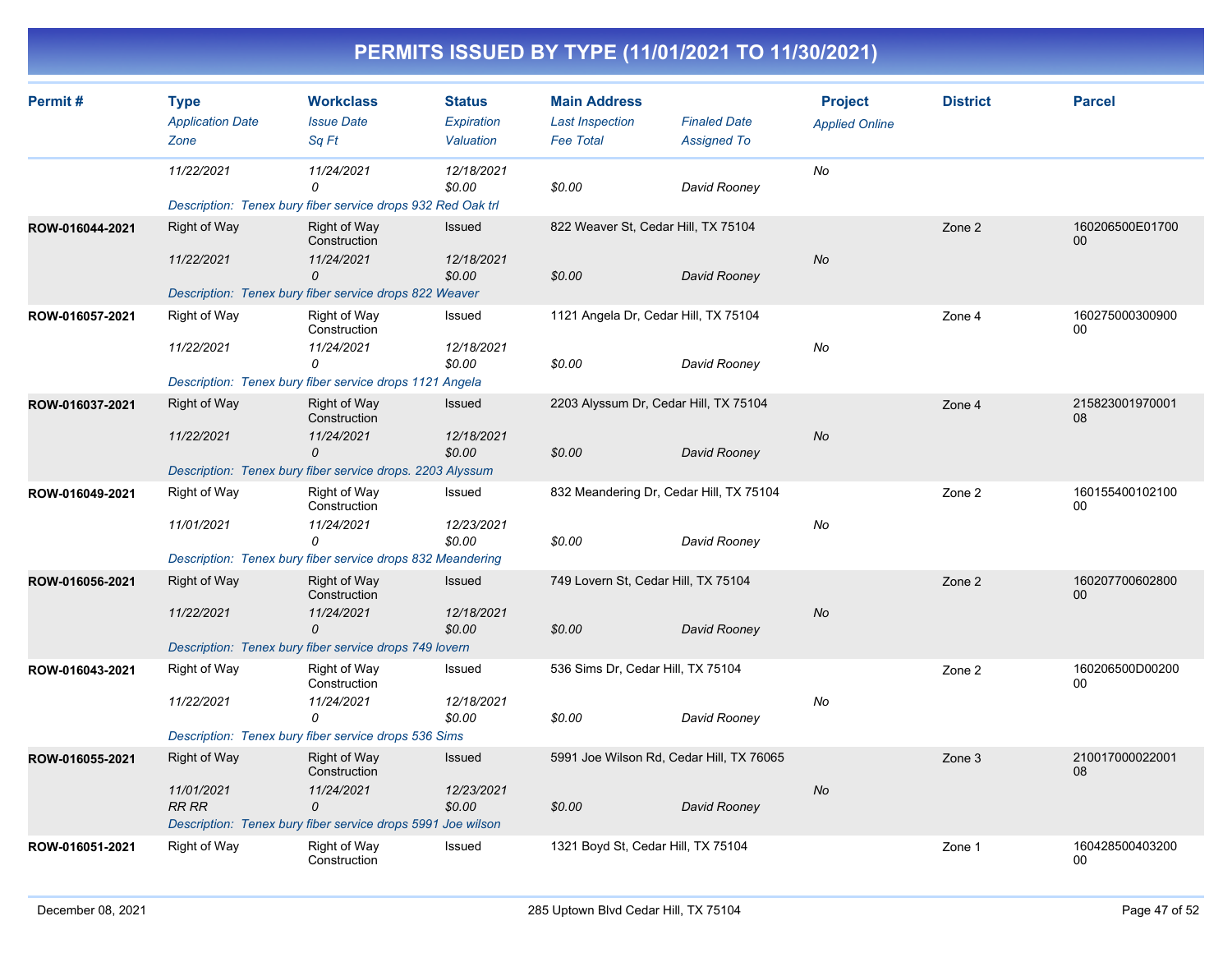| Permit#         | <b>Type</b><br><b>Application Date</b><br>Zone | <b>Workclass</b><br><b>Issue Date</b><br>Sq Ft                                                                | <b>Status</b><br>Expiration<br>Valuation | <b>Main Address</b><br><b>Last Inspection</b><br><b>Fee Total</b> | <b>Finaled Date</b><br><b>Assigned To</b>               | <b>Project</b><br><b>Applied Online</b> | <b>District</b> | <b>Parcel</b>         |
|-----------------|------------------------------------------------|---------------------------------------------------------------------------------------------------------------|------------------------------------------|-------------------------------------------------------------------|---------------------------------------------------------|-----------------------------------------|-----------------|-----------------------|
|                 | 11/01/2021<br>PD PD                            | 11/24/2021<br>0<br>Description: Tenex Bury fiber service drops 1321 Boyd                                      | 12/23/2021<br>\$0.00                     | \$0.00                                                            | David Rooney                                            | No                                      |                 |                       |
| ROW-016053-2021 | <b>Right of Way</b><br>11/01/2021<br>PD PD     | Right of Way<br>Construction<br>11/24/2021<br>0<br>Description: Tenex bury fiber service drops 1324 Miller    | <b>Issued</b><br>12/23/2021<br>\$0.00    | \$0.00                                                            | 1324 E Miller Dr, Cedar Hill, TX 75104<br>David Rooney  | No                                      | Zone 1          | 160428400400600<br>00 |
| ROW-016054-2021 | Right of Way<br>11/01/2021<br>PD PD            | Right of Way<br>Construction<br>11/24/2021<br>0<br>Description: Tenex bury fiber service drops 1629 Tuley     | Issued<br>12/23/2021<br>\$0.00           | 1629 Tuley St, Cedar Hill, TX 75104<br>\$0.00                     | David Rooney                                            | No                                      | Zone 1          | 160059100701900<br>00 |
| ROW-016042-2021 | <b>Right of Way</b><br>11/22/2021<br>PD PD     | Right of Way<br>Construction<br>11/24/2021<br>0<br>Description: Tenex bury fiber service drops 308 Sandlewood | Issued<br>12/18/2021<br>\$0.00           | \$0.00                                                            | 308 Sandlewood Ln, Cedar Hill, TX 75104<br>David Rooney | No                                      | Zone 2          | 160483100G02600<br>00 |
| ROW-016041-2021 | Right of Way<br>11/22/2021<br>PD PD            | Right of Way<br>Construction<br>11/24/2021<br>0<br>Description: Tenex bury fiber service drops 1814 Mcalaster | Issued<br>12/18/2021<br>\$0.00           | \$0.00                                                            | 1814 Mcalaster St, Cedar Hill, TX 75104<br>David Rooney | No                                      | Zone 1          | 160060000202500<br>00 |
| ROW-016050-2021 | <b>Right of Way</b><br>11/01/2021<br>PD PD     | Right of Way<br>Construction<br>11/24/2021<br>0<br>Description: Tenex bury fiber service drops 1016 Shadywood | <b>Issued</b><br>12/23/2021<br>\$0.00    | \$0.00                                                            | 1016 Shadywood Dr, Cedar Hill, TX 75104<br>David Rooney | No                                      | Zone 2          | 160483200G04100<br>00 |
| ROW-016039-2021 | Right of Way<br>11/22/2021<br>PD PD            | Right of Way<br>Construction<br>11/24/2021<br>0<br>Description: Tenex bury fiber service drops 1309 Middleton | Issued<br>12/18/2021<br>\$0.00           | \$0.00                                                            | 1309 Middleton Dr, Cedar Hill, TX 75104<br>David Rooney | No                                      | Zone 1          | 160428400300300<br>00 |

**PERMITS ISSUED FOR RIGHT OF WAY: 70**

| <b>SIGN</b>      |                     |                  |                          |                                                   |                      |     |        |                       |
|------------------|---------------------|------------------|--------------------------|---------------------------------------------------|----------------------|-----|--------|-----------------------|
| SIGN-015402-2021 | Sign                | Attached         | <b>Issued</b>            | 329 N J Elmer Weaver Fwy, Cedar Hill, TX<br>75104 |                      |     | Zone 2 | 160128300B1R2A<br>200 |
|                  | 10/11/2021<br>LR LR | 11/02/2021<br>45 | 05/02/2022<br>\$3,500.00 | \$35.00                                           | <b>Alexis Sartin</b> | Yes |        |                       |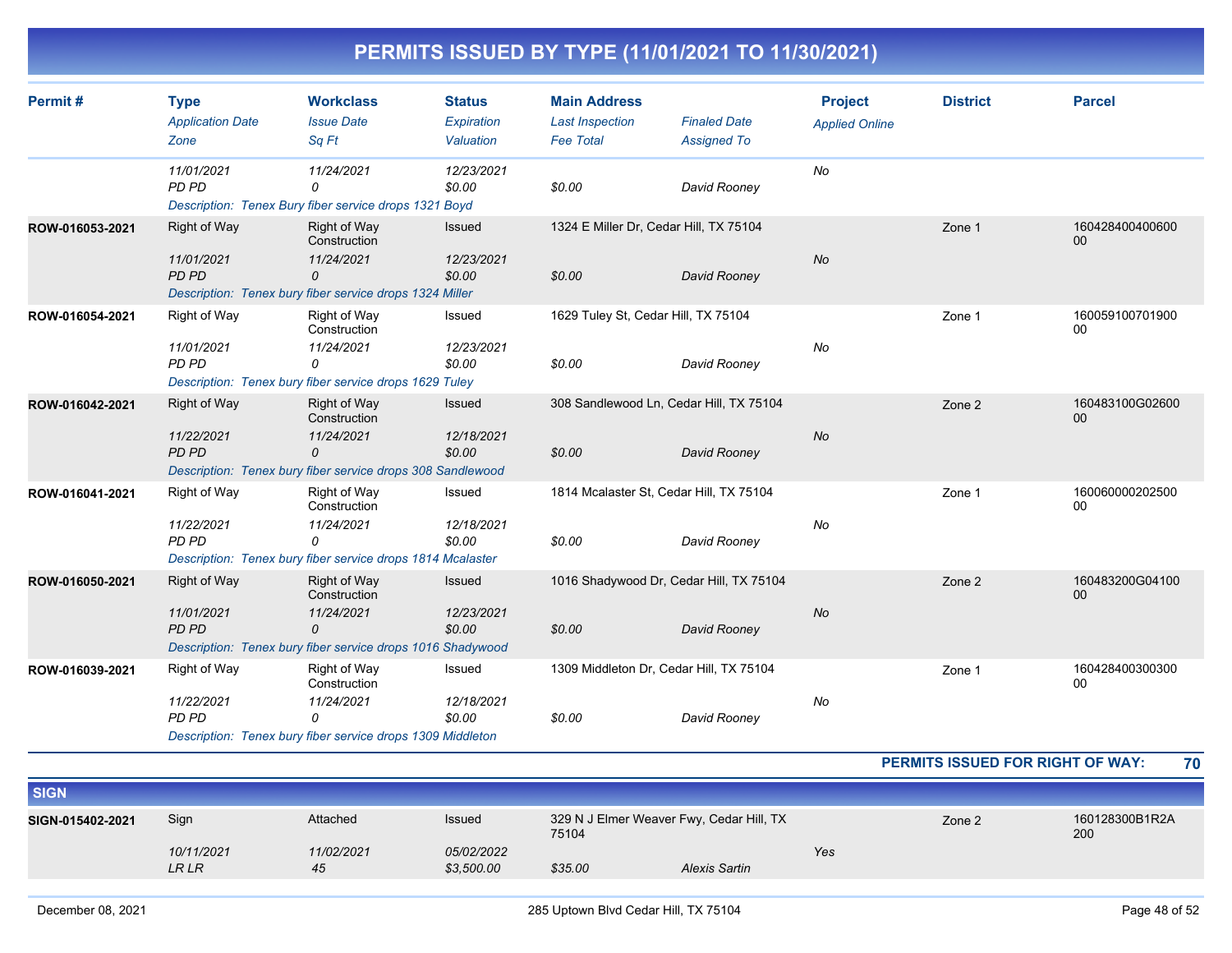|                   |                                                                    |                                                                         |                                          | PERMITS ISSUED BY TYPE (11/01/2021 TO 11/30/2021)                                                                          |                                           |                                         |                 |                       |
|-------------------|--------------------------------------------------------------------|-------------------------------------------------------------------------|------------------------------------------|----------------------------------------------------------------------------------------------------------------------------|-------------------------------------------|-----------------------------------------|-----------------|-----------------------|
| Permit#           | <b>Type</b><br><b>Application Date</b><br>Zone                     | <b>Workclass</b><br><b>Issue Date</b><br>Sa Ft                          | <b>Status</b><br>Expiration<br>Valuation | <b>Main Address</b><br><b>Last Inspection</b><br><b>Fee Total</b>                                                          | <b>Finaled Date</b><br><b>Assigned To</b> | <b>Project</b><br><b>Applied Online</b> | <b>District</b> | <b>Parcel</b>         |
|                   |                                                                    |                                                                         |                                          | Description: Individually lighted red LED Channel Letters on Aluminum wireway with logo per drawing attached.              |                                           |                                         |                 |                       |
| SIGN-015629-2021  | Sign                                                               | Attached                                                                | Issued                                   | 642 Uptown Blvd, 140, Cedar Hill, TX<br>75104                                                                              |                                           |                                         | Zone 2          | 160128000A04R00<br>00 |
|                   | 10/29/2021<br><b>LR LR</b><br>Description: Led Channel letter sign | 11/03/2021<br>40                                                        | 05/02/2022<br>\$800.00                   | \$35.00                                                                                                                    | <b>Alexis Sartin</b>                      | Yes                                     |                 |                       |
| SIGN-015847-2021  | Sign                                                               | Special Event Sign<br>Permit                                            | Issued                                   | 850 N J Elmer Weaver Fwy, Cedar Hill, TX<br>75104                                                                          |                                           |                                         | Zone 2          | 160465000200100<br>00 |
|                   | 11/11/2021<br><b>LR LR</b><br>Description: Now open flags          | 11/15/2021<br>0                                                         | 05/31/2022<br>\$0.00                     | 12/02/2021<br>\$50.00                                                                                                      | <b>Alexis Sartin</b>                      | No                                      |                 |                       |
| SIGN-015586-2021  | Sign                                                               | Monument                                                                | Issued                                   | 207 Cannady Dr, Cedar Hill, TX 75104                                                                                       |                                           |                                         | Zone 2          | 160104900C7AR0<br>000 |
|                   | 10/26/2021<br>LR LR                                                | 11/16/2021<br>25<br>Description: Reface existing monument sign cabinet. | 05/16/2022<br>\$7,000.00                 | \$35.00                                                                                                                    | <b>Alexis Sartin</b>                      | Yes                                     |                 |                       |
| SIGN-015304-2021  | Sign                                                               | Attached                                                                | <b>Issued</b>                            | 128 W Belt Line Rd, 1, Cedar Hill, TX                                                                                      |                                           |                                         | Zone 2          | 650881350101500       |
|                   | 10/04/2021<br><b>LRLR</b>                                          | 11/17/2021<br>63                                                        | 05/16/2022<br>\$9,000.00                 | 75104<br>\$45.00<br>Description: INSTALL NEW 3'-1 3/8" LOGO WITH CHANNEL LETTERS READING CENTRUM HEALTH RACEWAY MOUNTED    | <b>Alexis Sartin</b>                      | Yes                                     |                 | 00                    |
| SIGN-015377-2021  | Sign                                                               | Attached                                                                | Issued                                   | 128 W Belt Line Rd, 1, Cedar Hill, TX<br>75104                                                                             |                                           |                                         | Zone 2          | 650881350101500<br>00 |
|                   | 10/08/2021<br><b>LR LR</b><br><b>Description: DOOR VINYL</b>       | 11/17/2021<br>5                                                         | 05/16/2022<br>\$250.00                   | \$35.00                                                                                                                    | <b>Alexis Sartin</b>                      | Yes                                     |                 |                       |
| SIGN-015971-2021* | Sign                                                               | Special Event Sign<br>Permit                                            | Issued                                   | 949 N J Elemer Weaver Fwy, 359, Cedar<br>Hill, TX 75104                                                                    |                                           |                                         | Zone 2          | 160365000B01R00<br>00 |
|                   | 11/18/2021<br><b>LRLR</b><br>Description: banner                   | 11/19/2021<br>100                                                       | 05/18/2022<br>\$500.00                   | \$50.00                                                                                                                    | Gail Lux                                  | Yes                                     |                 |                       |
| SIGN-016033-2021  | Sign                                                               | Temporary                                                               | Issued                                   | 420 N J Elmer Weaver Fwy, Cedar Hill, TX<br>75104                                                                          |                                           |                                         | Zone 2          | 160104900C8RA1<br>000 |
|                   | 11/23/2021<br><b>LR LR</b><br>Description: Location: Suite D4      | 11/30/2021<br>30                                                        | 12/14/2021<br>\$115.00                   | \$35.00<br>3ft x 10ft banner hanging between pillars in front of suite, secured with wire rope. Banner displays "Now Open" | <b>Alexis Sartin</b>                      | Yes                                     |                 |                       |

**PERMITS ISSUED FOR SIGN: 8**

**SOLAR PANELS**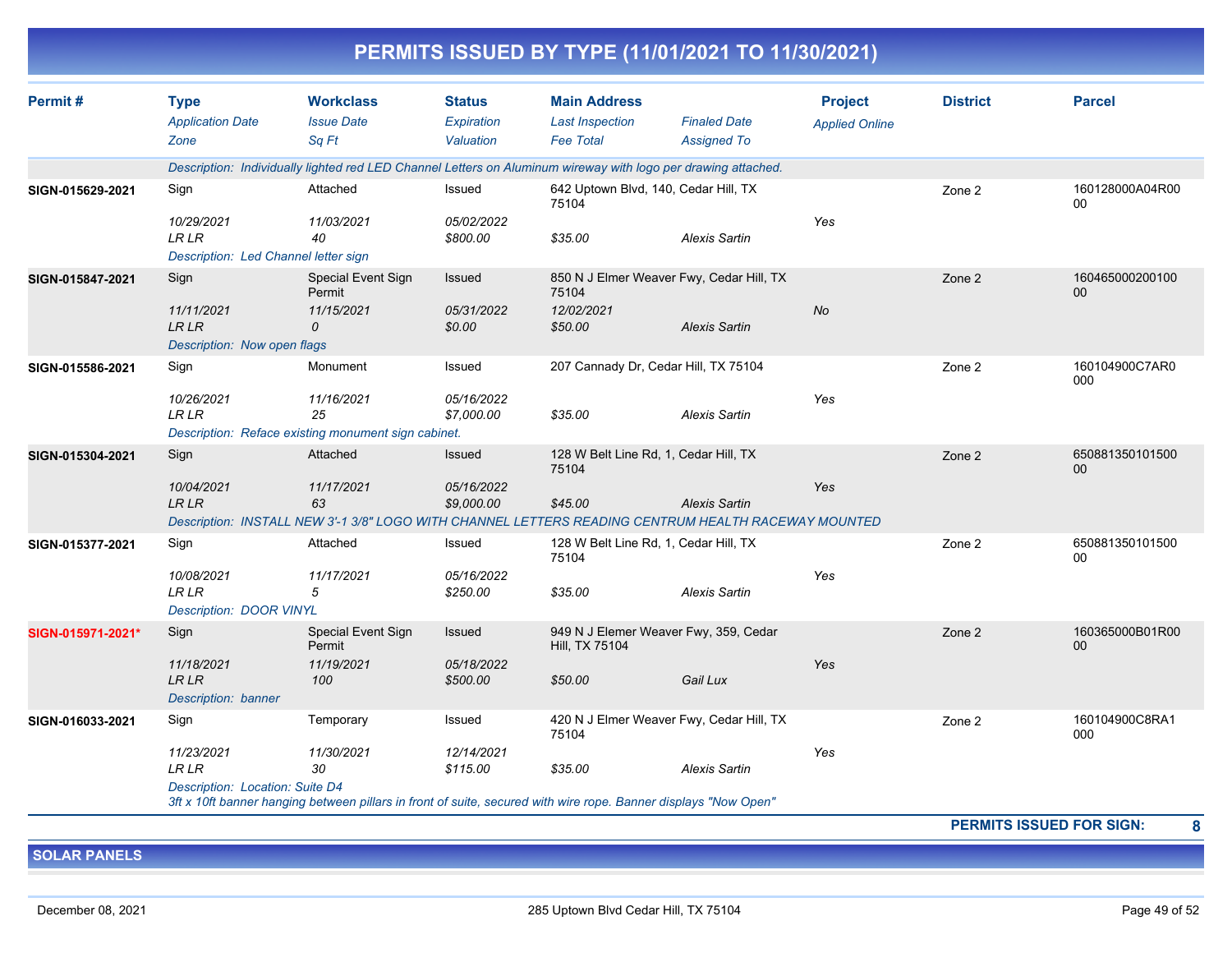| Permit#         | <b>Type</b><br><b>Application Date</b> | <b>Workclass</b><br><b>Issue Date</b>                                                                                                                                                                                | <b>Status</b><br>Expiration | <b>Main Address</b><br><b>Last Inspection</b>            | <b>Finaled Date</b>  | <b>Project</b><br><b>Applied Online</b> | <b>District</b> | <b>Parcel</b>             |
|-----------------|----------------------------------------|----------------------------------------------------------------------------------------------------------------------------------------------------------------------------------------------------------------------|-----------------------------|----------------------------------------------------------|----------------------|-----------------------------------------|-----------------|---------------------------|
| SOL-015618-2021 | Zone<br><b>Solar Panels</b>            | Sq Ft<br>Solar Panels                                                                                                                                                                                                | Valuation<br>Issued         | <b>Fee Total</b><br>469 Whitley St, Cedar Hill, TX 75104 | <b>Assigned To</b>   |                                         | Zone 2          | 160207300B00600           |
|                 | 10/28/2021                             | 11/01/2021<br>687                                                                                                                                                                                                    | 04/30/2022<br>\$48,000.00   | \$462.00                                                 | <b>Alexis Sartin</b> | Yes                                     |                 | $00\,$                    |
|                 |                                        | Description: 12.250 kW DC Roof mounted PV System                                                                                                                                                                     |                             |                                                          |                      |                                         |                 |                           |
| SOL-015621-2021 | Solar Panels                           | Solar Panels                                                                                                                                                                                                         | Issued                      | 927 Shady Brook Dr, Cedar Hill, TX 75104                 |                      |                                         | Zone 2          | 160395701000200<br>$00\,$ |
|                 | 10/28/2021                             | 11/01/2021<br>609                                                                                                                                                                                                    | 04/30/2022<br>\$43,000.00   | 11/29/2021<br>\$422.00                                   | <b>Alexis Sartin</b> | Yes                                     |                 |                           |
|                 |                                        | Description: 10.850 kW DC Roof mounted PV System                                                                                                                                                                     |                             |                                                          |                      |                                         |                 |                           |
| SOL-015634-2021 | Solar Panels                           | Solar Panels                                                                                                                                                                                                         | Issued                      | 704 Marigold Dr, Cedar Hill, TX 75104                    |                      |                                         | Zone 2          | 160475000201600<br>$00\,$ |
|                 | 10/29/2021                             | 11/01/2021<br>176                                                                                                                                                                                                    | 04/30/2022<br>\$31,339.00   | \$328.71                                                 | <b>Alexis Sartin</b> | Yes                                     |                 |                           |
|                 | Description: SOLAR ROOFTOP             |                                                                                                                                                                                                                      |                             |                                                          |                      |                                         |                 |                           |
| SOL-015639-2021 | Solar Panels                           | Solar Panels                                                                                                                                                                                                         | Issued                      | 1521 High Pointe Cir, Cedar Hill, TX 75104               |                      |                                         | Zone 1          | 160159600100200<br>00     |
|                 | 10/29/2021<br>PD PD                    | 11/01/2021<br>684                                                                                                                                                                                                    | 04/30/2022<br>\$41,800.00   | 12/07/2021<br>\$412.40                                   | <b>Alexis Sartin</b> | Yes                                     |                 |                           |
|                 | <b>AND SAFETY EQUIPMENT.</b>           | Description: Roof Mounted Solar Install - INSTALLATION CONSISTS OF 38 LONGI GREEN ENERGY TECHNOLOGY<br>CO., LTD. : LR4-60HPB-350M PV MODULES, 38 ENPHASE<br>MICROINVERTERS AND RELATED ELECTRICAL METERING (IF USED) |                             |                                                          |                      |                                         |                 |                           |
| SOL-015619-2021 | <b>Solar Panels</b>                    | <b>Solar Panels</b>                                                                                                                                                                                                  | Issued                      | 413 Wolfe St, Cedar Hill, TX 75104                       |                      |                                         | Zone 1          | 160364000501600<br>00     |
|                 | 10/28/2021<br><b>PD PD</b>             | 11/01/2021<br>527<br>Description: Roof mounted grid-interactive solar PV system 527 sq ft of solar panels above the roof.                                                                                            | 04/30/2022<br>\$22,087.00   | \$251.78                                                 | <b>Alexis Sartin</b> | Yes                                     |                 |                           |
| SOL-015732-2021 | <b>Solar Panels</b>                    | Solar Panels                                                                                                                                                                                                         | Issued                      | 322 Oak Meadow Ln, Cedar Hill, TX 75104                  |                      |                                         | Zone 3          | 160320000E00800           |
|                 |                                        |                                                                                                                                                                                                                      |                             |                                                          |                      |                                         |                 | 00                        |
|                 | 11/04/2021                             | 11/15/2021<br>923                                                                                                                                                                                                    | 05/14/2022<br>\$55,000.00   | \$513.00                                                 | <b>Alexis Sartin</b> | Yes                                     |                 |                           |
|                 |                                        | Description: 16.450 kW DC Roof mounted PV System                                                                                                                                                                     |                             |                                                          |                      |                                         |                 |                           |
| SOL-015733-2021 | <b>Solar Panels</b>                    | Solar Panels                                                                                                                                                                                                         | Issued                      | 712 Marigold Dr, Cedar Hill, TX 75104                    |                      |                                         | Zone 2          | 160475000202000<br>$00\,$ |
|                 | 11/04/2021                             | 11/16/2021<br>373                                                                                                                                                                                                    | 05/16/2022<br>\$21,000.00   | \$242.00                                                 | <b>Alexis Sartin</b> | Yes                                     |                 |                           |
|                 |                                        | Description: 7.505 kW DC Roof mounted PV System                                                                                                                                                                      |                             |                                                          |                      |                                         |                 |                           |
| SOL-015831-2021 | Solar Panels                           | Solar Panels                                                                                                                                                                                                         | Issued                      | 634 Gibson St, Cedar Hill, TX 75104                      |                      |                                         | Zone 3          | 160067100700100<br>00     |
|                 | 11/11/2021<br><b>PD PD</b>             | 11/18/2021<br>455                                                                                                                                                                                                    | 05/17/2022<br>\$23,100.00   | \$260.90                                                 | <b>Alexis Sartin</b> | Yes                                     |                 |                           |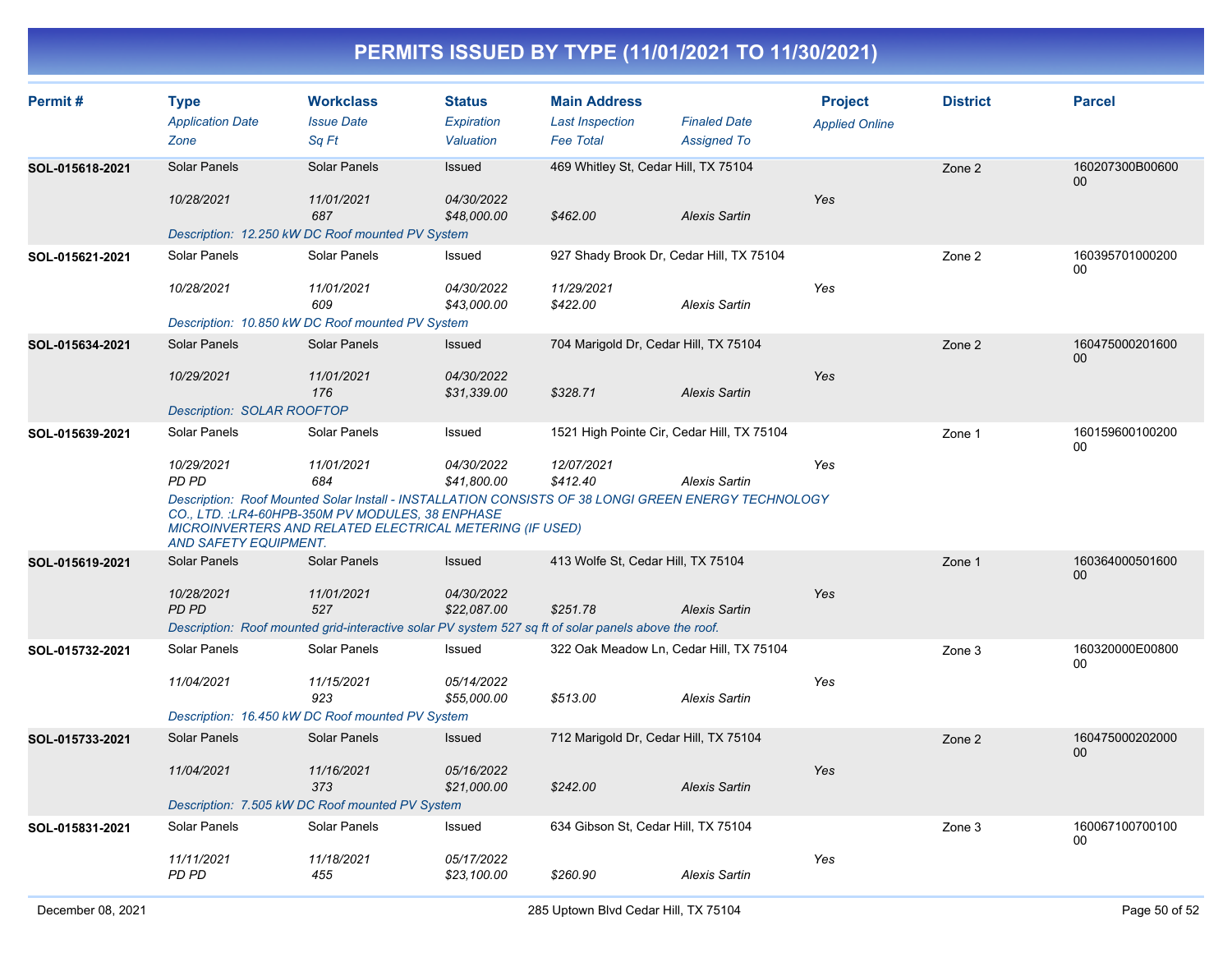| Permit#         | <b>Type</b>             | <b>Workclass</b>                                                                                         | <b>Status</b>                    | <b>Main Address</b>                |                                        | <b>Project</b>        | <b>District</b> | <b>Parcel</b>             |
|-----------------|-------------------------|----------------------------------------------------------------------------------------------------------|----------------------------------|------------------------------------|----------------------------------------|-----------------------|-----------------|---------------------------|
|                 | <b>Application Date</b> | <b>Issue Date</b>                                                                                        | Expiration                       | <b>Last Inspection</b>             | <b>Finaled Date</b>                    | <b>Applied Online</b> |                 |                           |
|                 | Zone                    | Sq Ft                                                                                                    | Valuation                        | <b>Fee Total</b>                   | <b>Assigned To</b>                     |                       |                 |                           |
|                 |                         | Description: install 21 roof mounted solar panels                                                        |                                  |                                    |                                        |                       |                 |                           |
| SOL-015931-2021 | Solar Panels            | Solar Panels                                                                                             | Issued                           |                                    | 1084 Magnolia Ln, Cedar Hill, TX 75104 |                       | Zone 2          | 161482000E01300<br>00     |
|                 | 11/16/2021              | 11/18/2021                                                                                               | 05/17/2022                       |                                    |                                        | Yes                   |                 |                           |
|                 | <b>PD PD</b>            | 510                                                                                                      | \$33,000.00                      | \$342.00                           | <b>Alexis Sartin</b>                   |                       |                 |                           |
|                 |                         | Description: Roof mounted grid-interactive solar PV system 510 sq ft of solar panels above the roof.     |                                  |                                    |                                        |                       |                 |                           |
| SOL-015945-2021 | Solar Panels            | Solar Panels                                                                                             | Issued                           |                                    | 720 Lovern St, Cedar Hill, TX 75104    |                       | Zone 2          | 160207700503800<br>00     |
|                 | 11/17/2021              | 11/19/2021<br>628                                                                                        | 05/18/2022<br>\$43,000.00        | \$422.00                           | Gail Lux                               | Yes                   |                 |                           |
|                 |                         | Description: 12.64 kW DC Roof mounted PV System                                                          |                                  |                                    |                                        |                       |                 |                           |
| SOL-015739-2021 | <b>Solar Panels</b>     | Solar Panels                                                                                             | Issued                           |                                    | 743 Bee Creek Dr, Cedar Hill, TX 75104 |                       | Zone 2          | 161100300E00200<br>00     |
|                 | 11/05/2021              | 11/24/2021<br>635                                                                                        | 05/23/2022<br>\$57,525.00        | 11/30/2021<br>\$530.68             | <b>Alexis Sartin</b>                   | Yes                   |                 |                           |
|                 |                         | Description: Installation of solar panels on existing roof                                               |                                  |                                    |                                        |                       |                 |                           |
| SOL-015942-2021 | Solar Panels            | Solar Panels                                                                                             | Issued                           | 819 Nafus St, Cedar Hill, TX 75104 |                                        |                       | Zone 2          | 160207700J01200<br>00     |
|                 | 11/17/2021              | 11/29/2021<br>528                                                                                        | 05/28/2022<br>\$27,500.00        | 12/06/2021<br>\$298.00             | <b>Alexis Sartin</b>                   | Yes                   |                 |                           |
|                 |                         | Description: Installation of a 10 kW-DC residential roof mounted PV system with 25 modules               |                                  |                                    |                                        |                       |                 |                           |
| SOL-014714-2021 | <b>Solar Panels</b>     | Solar Panels                                                                                             | Issued                           | 336 Trees Dr, Cedar Hill, TX 75104 |                                        |                       | Zone 1          | 160428000201900<br>$00\,$ |
|                 | 08/19/2021              | 11/30/2021<br>1,219                                                                                      | <i>05/31/2022</i><br>\$76,808.00 | \$665.66                           | Gail Lux                               | Yes                   |                 |                           |
|                 |                         | Description: installation of rooftop solar pv, 57 modules, 57 micro inverters, 16.530kW, 1 AC disconnect |                                  |                                    |                                        |                       |                 |                           |
| SOL-015888-2021 | Solar Panels            | Solar Panels                                                                                             | Issued                           |                                    | 110 Yorkshire Dr, Cedar Hill, TX 75104 |                       | Zone 2          | 160115000802400<br>00     |
|                 | 11/15/2021              | 11/30/2021<br>332                                                                                        | 05/31/2022<br>\$59,071.00        | \$541.50                           | Gail Lux                               | Yes                   |                 |                           |
|                 |                         | Description: Install 18 solar panels on existing residential roof and install one battery                |                                  |                                    |                                        |                       |                 |                           |
| SOL-015958-2021 | <b>Solar Panels</b>     | Solar Panels                                                                                             | Issued                           |                                    | 581 North Loop, Cedar Hill, TX 75104   |                       | Zone 3          | 651552280102300<br>00     |
|                 | 11/17/2021              | 11/30/2021                                                                                               | 05/31/2022                       |                                    |                                        | Yes                   |                 |                           |
|                 |                         | 793                                                                                                      | \$60,363.00                      | \$550.54                           | Gail Lux                               |                       |                 |                           |
|                 |                         | Description: Install 43 solar panels on existing residential residential roof                            |                                  |                                    |                                        |                       |                 |                           |
| SOL-015947-2021 | Solar Panels            | Solar Panels                                                                                             | Issued                           |                                    | 129 Cooper St, Cedar Hill, TX 75104    |                       | Zone 2          | 160105000402100<br>00     |
|                 | 11/17/2021              | 11/30/2021<br>774                                                                                        | 05/31/2022<br>\$47,300.00        | 12/06/2021<br>\$456.40             | <b>Alexis Sartin</b>                   | Yes                   |                 |                           |